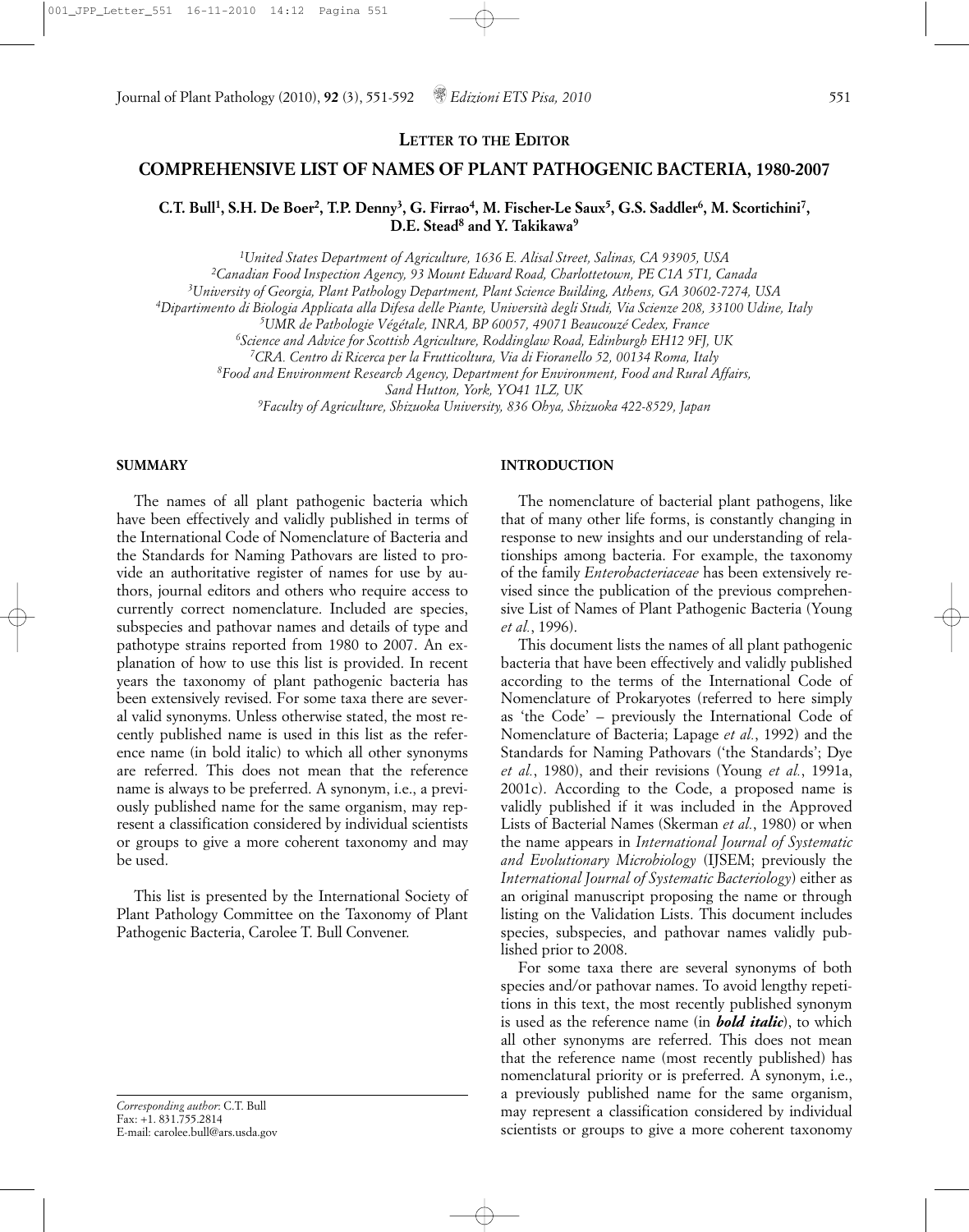and may be used (Bull *et al.*, 2008; Young *et al.*, 1996; Young, 2008). However, newer taxonomic revisions, in many cases, represent an advancement in our understanding of the taxa being circumscribed.

Alternative synonyms are provided below their reference names, and are preceded by '=' and are in *italic*. For example, *Burkholderia glumae* is the most recent synonym of *Pseudomonas glumae* and is therefore listed in bold font under the genus *Burkholderia*. The synonym, *Pseudomonas glumae,* appears under this listing and is preceded by  $\prime = '$  (not in bold font) as shown here:

*Burkholderia glumae* (Kurita and Tabei 1967) Urakami *et al.* 1994

= *Pseudomonas glumae* Kurita and Tabei 1967

ATCC 33617; CFBP 4900; ICMP 3655; LMG 2196; NCPPB 2981

The synonym, *Pseudomonas glumae,* is also listed under the genus *Pseudomonas,* although the species name*, Pseudomonas glumae*, is not listed in bold font. The reference name is referred to under the synonym in bold font as shown here:

# *Pseudomonas glumae* Kurita and Tabei 1967 see *Burkholderia glumae*

In most cases the type and/or pathotype strain is listed only under the reference name below the valid synonyms. In the example from above, the isolate designations for the type strain used by various collections is listed in connection with the reference name *B. glumae*.

Names published since 1980 that are not considered valid, either in terms of the Code or the Standards, have been included for completeness, with an explanatory note or reference. *These names should not be used.* Names that are not considered valid are in *italic*, enclosed in square brackets '[ ]' and are not in bold. All names that are not considered valid refer the reader to a valid name that may pertain to the organism in question. For example, *Erwinia nulandii* is not considered valid and is listed as follows:

[*Erwinia nulandii* Schuster *et al.* 1981] Brenner *et al.* (1994) refers.

### see *Erwinia persicina*

References to the literature used to establish priority of a name are given for each entry. The references in parentheses are for the first description of the bacterium and additional references indicate authors proposing subsequent changes in classification and nomenclature. For the species catalogued in the Approved Lists of Bacterial Names (Skerman *et al.*, 1980), only the citation to original publication is given. For species names published after 1980 and outside the IJSEM, the refer-

ence to which priority is to be given is the validating publication (the Validation Lists of the IJSEM. Please see discussion on priority of publication in Bull *et al.*, 2008). In the Reference section of this manuscript the validating publication is followed by the reference of the effective description. Apparent discrepancies between the publication dates of some species and their pathovars arise when priority for pathovar names is assigned according to the effective publication but authority for the species is assigned according to the validating publication in IJSEM. For example, priority for the species *Curtobacterium flaccumfaciens* should be assigned according the publication in IJSEM (Collins and Jones, 1984) but priority for the pathovar *Curtobacterium flaccumfaciens* pv. *betae* is given to the effective publication (Collins and Jones, 1983). For some entries there are annotations or additional citations to help explain nomenclatural issues. Citations followed by the term 'refers' indicates a citation that has significant information about the entry to which it refers.

New species combinations are sometimes proposed in publications without proposing the formal transfer of all the pathovars allocated to the species. The use of 'comb. nov.' in this document designates the new pathovar(s) combinations that follow from the proposed taxonomic change to the species.

Names that have been changed to accord with correct Latin usage (Trüper and de' Clari, 1997; 1998; Euzéby, 1998) are listed here as 'corrig.' Since these corrections were made, the Code has been amended to take account of the need for stability of names (De Vos and Trüper, 2000).

Pathotype strains that are unsuitable because they do not reflect the pathogenic or other characteristics given in the description of the pathovar (Young *et al.*, 1991a) are marked with an asterisk '\*'. Where authentic strains of these pathovars have been identified, the International Society of Plant Pathology – Committee on the Taxonomy of Plant Pathogenic Bacteria (ISPP-CTPPB) has designated neopathotype strains.

It is the goal of the ISPP-CTPPB (http://www.isppweb.org/about\_tppb.asp) to publish regular up-dates to the names listed in this document. To facilitate tracking of new names, an online submission form is available for authors to conveniently notify the ISPP-CTPPB convener of newly proposed names (http://www.isppweb.org/forms/tppb\_new\_names.htm). Notification of new names and submission of the validating published manuscript should be made through the website in a timely manner. Also, please contact the convenor of the ISPP-CTPPB by e-mail (Carolee.Bull@ARS.USDA. GOV) if you have any questions or comments.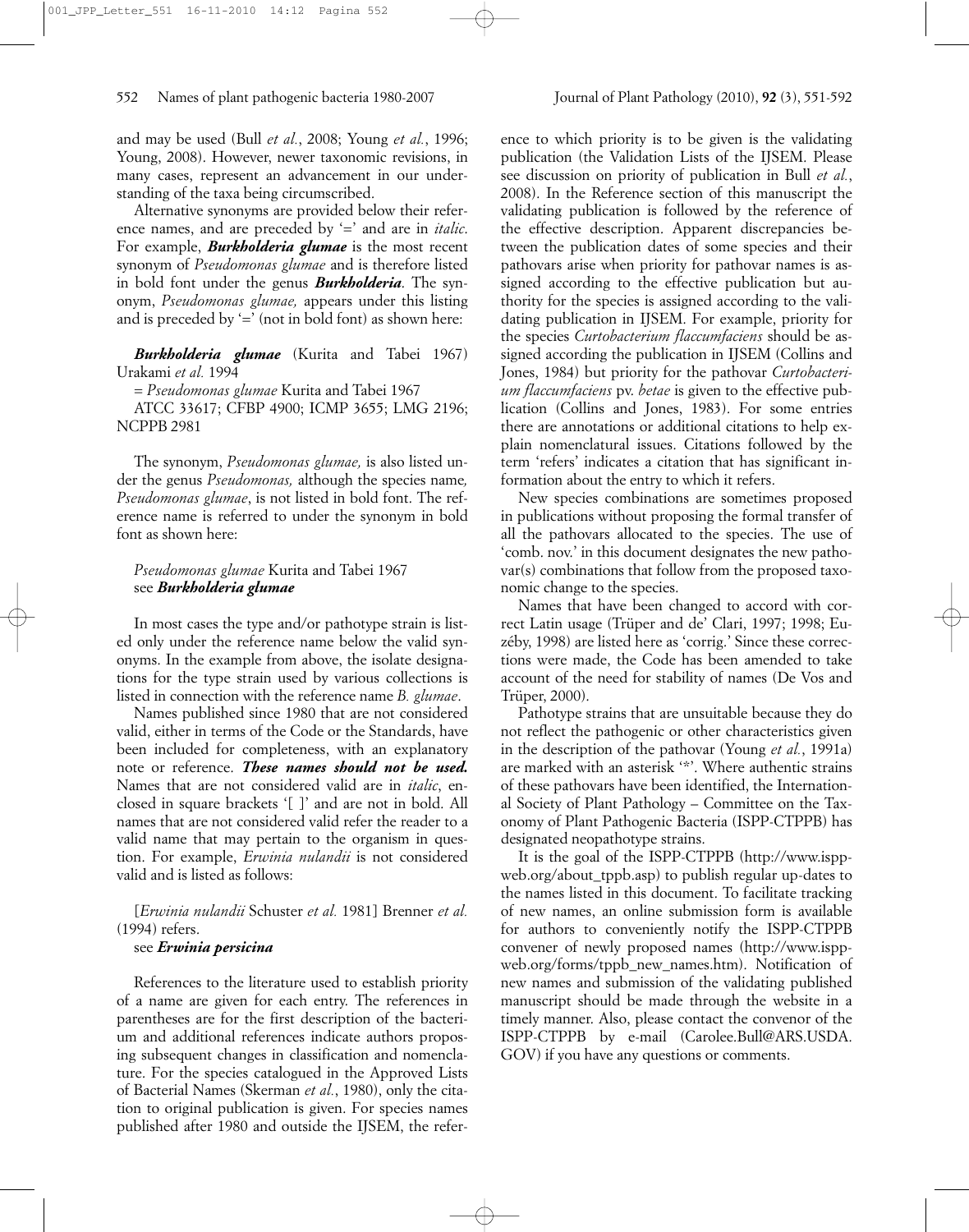# **Abbreviations of Culture Collections**

- **ATCC** American Type Culture Collection, Manassas, Box 1549, Virginia 20108, USA
- **CBS** Centralbureau voor Schimmelcultures, Oosterstraat 1, 3740 AG Baarn, The Netherlands
- **CFBP** Collection Française de Bactéries Phytopathogènes, UMR77 Pathologie Végétale, IN-RA, F-49070 Beaucouzé, France
- **DSMZ** Deutsche Sammlung von Mikroorganismen und Zellkulturen GmbH, Mascheroder Weg 1b, 38124 Braunschweig, Germany
- **HAMBI** HAMBI Culture Collection, Department of Applied Chemistry and Microbiology, Box 56, 00014 University of Helsinki, Finland
- **ICMP** International Collection of Microorganisms from Plants, Landcare Research, Private Bag 92170, Auckland, New Zealand
- **KACC** Korean Agricultural Culture Collection, National Institute of Agricultural Biotechnology, Suwon, Republic of Korea
- **LMG** BCCM/LMG Bacteria Collection, Laboratory for Microbiology, Ghent University, K.L.Ledeganckstraat 35, B–9000 Gent, Belgium
- **MAFF** Ministry of Agriculture, Forestry and Fisheries, Tsukuba, Ibaraki, Japan
- **NCPPB** National Collection of Plant Pathogenic Bacteria, Food and Environment Research Agency, Department for Environment, Food and Rural Affairs, Sand Hutton, York, YO41 1LZ, England
- **NRRL** Agricultural Research Service Culture Collection, Peoria, Illinois, USA

### **BACTERIAL NAMES**

*Acetobacter* Beijerinck 1898

*Acetobacter aceti* (Pasteur 1864) Beijerinck 1898 ATCC 15973; ICMP 8807; LMG 1261

*Acetobacter pasteurianus* (Hansen 1879) Beijerinck and Folpmers 1916

= [*Pseudomonas pomi* Cole 1959] Dhanvantari *et al.* (1978) refers.

ATCC 33445; DSMZ 3509; LMG 1262 The type strain is not pathogenic

*Acidovorax* Willems *et al.* 1990 emend. Willems *et al.* 1992 *Acidovorax anthurii* Gardan *et al.* 2000

CFBP 3232; ICMP 13404; NCPPB 4104

*Acidovorax avenae* (Manns 1909) Willems *et al.* 1992

- = *Pseudomonas avenae* Manns 1909
- = *Pseudomonas avenae* subsp. *avenae* Manns 1909

= *Pseudomonas rubrilineans* (Lee *et al.* 1925) Stapp 1928 ATCC 19860; CFBP 2425; ICMP 3183; LMG 2117; NCPPB 1011

*Acidovorax avenae* **subsp.** *avenae* (Manns 1909) Willems *et al.* 1992

- = *Pseudomonas avenae* Manns 1909
- = *Pseudomonas avenae* subsp. *avenae* Manns 1909
- = *Pseudomonas rubrilineans* (Lee *et al.* 1925) Stapp 1928

ATCC 19860; CFBP 2425; ICMP 3183; LMG 2117; NCPPB 1011

*Acidovorax avenae* **subsp.** *cattleyae* (Pavarino 1911) Willems *et al.* 1992

= *Pseudomonas cattleyae* (Pavarino 1911) Savulescu 1947

ATCC 33619; CFBP 2423; ICMP 2826; LMG 2364; NCPPB 961

*Acidovorax avenae* **subsp.** *citrulli* (Schaad *et al.* 1978) Willems *et al.* 1992

= *Pseudomonas pseudoalcaligenes* subsp. *citrulli* Schaad *et al.* 1978

= *Pseudomonas avenae* subsp. *citrulli* (Schaad *et al.* 1978) Hu *et al.* 1991

ATCC 29625; CFBP 4459; ICMP 7500; LMG 5376; NCPPB 3679

*Acidovorax konjaci* (Goto 1983b) Willems *et al.* 1992

= *Pseudomonas pseudoalcaligenes* subsp. *konjaci* Goto 1983b

= *Pseudomonas avenae* subsp. *konjaci* (Goto 1983b) Hu *et al.* 1991

ATCC 33996; CFBP 4460; ICMP 7733; LMG 5691; NCPPB 3698

*Acidovorax valerianellae* Gardan *et al.* 2003 CFBP 4730; ICMP 13406; NCPPB 4283

*Agrobacterium* Conn 1942

The genus *Agrobacterium* is represented by species that are indistinguishable from members of *Rhizobium* except that they are pathogenic, producing rhizogenic growths or oncogenic galls rather than symbiotic nodules (Young *et al.* 2001a, 2005).

see *Rhizobium*

*Agrobacterium larrymoorei* Bouzar and Jones 2001

see *Rhizobium larrymoorei* 

*Agrobacterium radiobacter* (Beijerinck and van Delden 1902) Conn 1942

see *Rhizobium radiobacter*

*Agrobacterium rhizogenes* (Riker *et al.* 1930) Conn 1942 see *Rhizobium rhizogenes*

*Agrobacterium rubi* (Hildebrand 1940) Starr and Weiss 1943 see *Rhizobium rubi*

*Agrobacterium tumefaciens* (Smith and Townsend 1907) Conn 1942

### see *Rhizobium radiobacter*

*Agrobacterium vitis* Ophel and Kerr 1990 see *Rhizobium vitis* 

*Arthrobacter* Conn and Dimmick 1947

*Arthrobacter ilicis* Collins *et al.* 1982

ATCC 14264; NCPPB 1228

*A*. *ilicis* is a validly named species, but the type strain has not been demonstrated to be a plant pathogen. *Curtobacterium flaccumfaciens* pv. *ilicis* has been proposed for the pathogen of American holly (*Ilex opaca* Ait.; Tindall 2008; Young *et al.* 2004b).

see *Curtobacterium flaccumfaciens* **pv.** *ilicis*

*Bacillus* Cohn 1872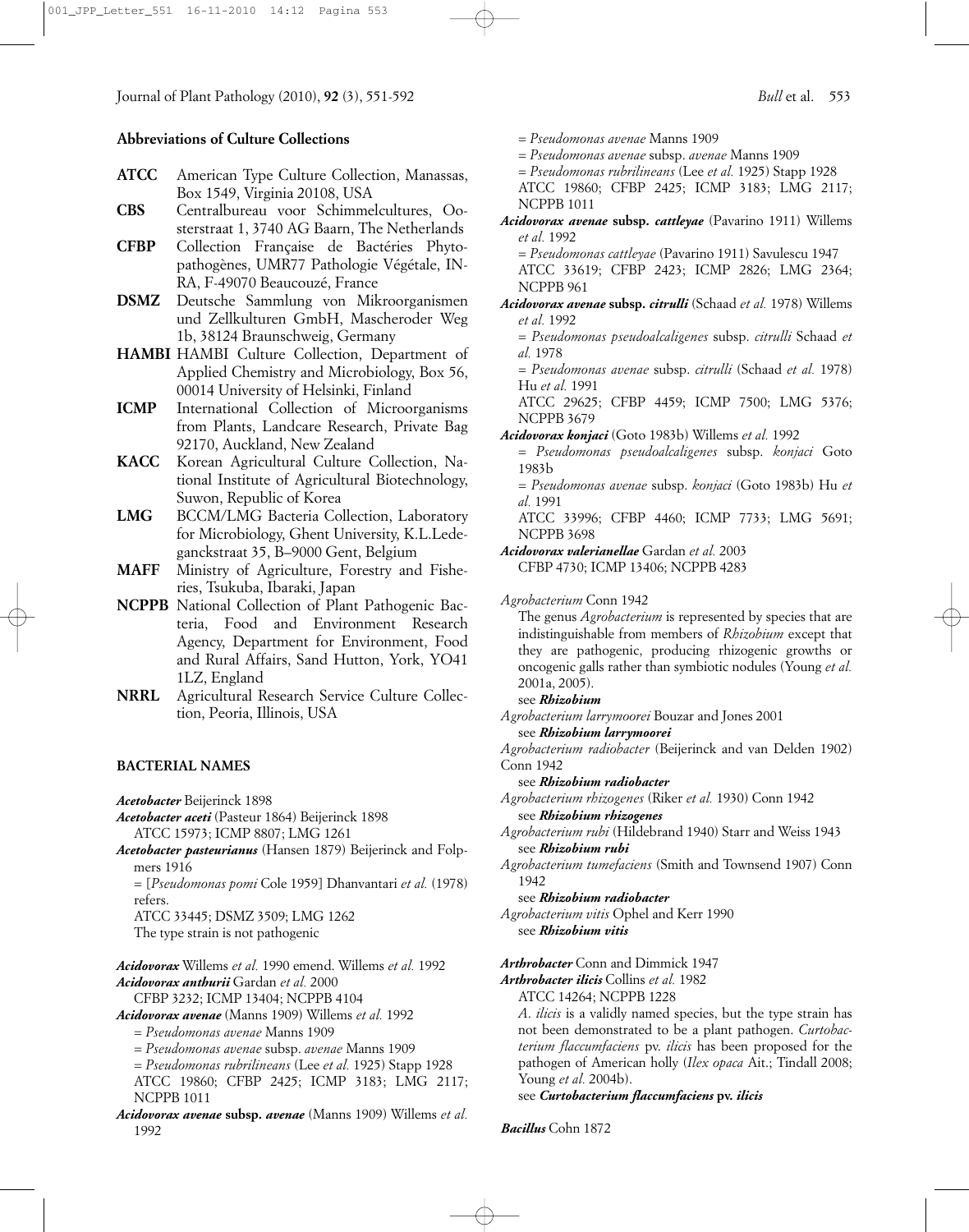*Bacillus megaterium* De Bary 1884 *Bacillus megaterium* **pv.** *cerealis* Hosford 1982 ATCC 35075; ICMP 8877 *Bacillus pumilus* Meyer and Gottheill 1901 ATCC 7061; LMG 18928 The type strain is not pathogenic to plants. *Brenneria* Hauben *et al.* 1999 *Brenneria alni* (Surico *et al.* 1996) Hauben *et al.* 1999 = *Erwinia alni* Surico *et al.* 1996 ATCC 700181; CFBP 3923; ICMP 12481; NCPPB 3934 *Brenneria nigrifluens* (Wilson *et al.* 1957) Hauben *et al.* 1999 = *Erwinia nigrifluens* Wilson *et al.* 1957 ATCC 13028; CFBP 4998; DSMZ 30175; ICMP 1578; LMG 2694; NCPPB 564 *Brenneria paradisiaca* (Fernandez-Borrero and Lopez-Duque 1970) Hauben *et al.* 1999 see *Dickeya paradisiaca Brenneria quercina* (Hildebrand and Schroth 1967) Hauben *et al.* 1999 = *Erwinia quercina* Hildebrand and Schroth 1967 ATCC 29281; CFBP 3617; DSMZ 4561; ICMP 1845; LMG 2724; NCPPB 1852 *Brenneria rubrifaciens* (Wilson *et al.* 1967) Hauben *et al.* 1999 = *Erwinia rubrifaciens* Wilson *et al.* 1967 ATCC 29291; CFBP 3619; ICMP 1915; LMG 2709; NCPPB 2020 *Brenneria salicis* (Day 1924) Hauben *et al.* 1999 = *Erwinia salicis* (Day 1924) Chester 1939 ATCC 15712; CFBP 802; DSMZ 30166; ICMP 1587; LMG 2698; NCPPB 447 *Burkholderia* Yabuuchi *et al.* 1993 emend. Gillis *et al.* 1995 *Burkholderia andropogonis* (Smith 1911) Gillis *et al.* 1995 = *Pseudomonas andropogonis* (Smith 1911) Stapp 1928 = *Pseudomonas woodsii* (Smith 1911) Stevens 1925 ATCC 23061; CFBP 2421; ICMP 2807; LMG 2129; NCPPB 934 *Burkholderia caryophylli* (Burkholder 1942) Yabuuchi *et al.* 1993 = *Pseudomonas caryophylli* (Burkholder 1942) Starr and Burkholder 1942 ATCC 25418; CFBP 2429; CFBP 3818; ICMP 512; LMG 2155; NCPPB 2151 Yabuuchi *et al*. (1992) proposed the new combination, *B*. *caryophylli*, but did not include the type strain in their investigation. Nevertheless, the epithet was validated (Yabuuchi *et al.* 1993) and the error was corrected by Gillis *et al.* (1995)*. Burkholderia cepacia* (Palleroni and Holmes 1981 *ex* Burkholder 1950) Yabuuchi *et al.* 1993 = *Pseudomonas cepacia* (*ex* Burkholder 1950) Palleroni and

ATCC 25416; CFBP 2227; ICMP 5796; LMG 1222;

ATCC 10248; CFBP 2427; ICMP 3950; LMG 2216;

Yabuuchi *et al*. (1992) proposed the new combination, *B*. *gladioli*, but did not include the type strain in their investi-

*Burkholderia gladioli* (Severini 1913) Yabuuchi *et al.* 1993

= *Pseudomonas gladioli* Severini 1913

Holmes 1981

NCPPB 2993

NCPPB 1891

gation. Nevertheless, the epithet was validated (Yabuuchi *et al.* 1993) and the error was corrected by Coenye *et al*. (1999, 2000). *Burkholderia gladioli* **pv.** *agaricicola* (Lincoln *et al.* 1991) Young *et al.* 1996 = *Pseudomonas gladioli* pv. *agaricicola* Lincoln *et al.* 1991 ICMP 11096; NCPPB 3580 *Burkholderia gladioli* **pv.** *alliicola* (Burkholder 1942) Young *et al.* 1996 = *Pseudomonas gladioli* pv. *alliicola* (Burkholder 1942) Young *et al.* 1978 ATCC 19302; CFBP 2422; ICMP 2804; LMG 2121; NCPPB 947 *Burkholderia gladioli* **pv***. gladioli* (Severini 1913) Yabuuchi *et al.* 1993 *=Pseudomonas gladioli* Severini 1913 = *Pseudomonas gladioli* pv. *gladioli* Severini 1913 ATCC 10248; CFBP 2427; ICMP 3950; LMG 2216; NCPPB 1891 *Burkholderia glumae* (Kurita and Tabei 1967) Urakami *et al.* 1994 = *Pseudomonas glumae* Kurita and Tabei 1967 ATCC 33617; CFBP 4900; ICMP 3655; LMG 2196; NCPPB 2981 *Burkholderia plantarii* (Azegami *et al.* 1987) Urakami *et al.* 1994 = *Pseudomonas plantarii* Azegami *et al.* 1987 ATCC 43733; CFBP 3573; ICMP 9424; LMG 9035; NCPPB 3590 *Burkholderia solanacearum* (Smith 1896) Yabuuchi *et al.* 1993 see *Ralstonia solanacearum Clavibacter* Davis *et al.* 1984 *Clavibacter iranicus* (Carlson and Vidaver 1982 *ex* Scharif 1961) Davis *et al.* 1984 see *Rathayibacter iranicus Clavibacter michiganensis* (Smith 1910) Davis *et al.* 1984 = *Corynebacterium michiganense* (Smith 1910) Jensen 1934 = *Corynebacterium michiganense* subsp. *michiganense* (Smith 1910) Jensen 1934 = *Corynebacterium michiganense* pv. *michiganense* (Smith 1910) Jensen 1934 CFBP 2352; ICMP 2550; LMG 7333; NCPPB 2979 *Clavibacter michiganensis* **subsp.** *insidiosus* (McCulloch 1925) Davis *et al.* 1984 = *Corynebacterium insidiosum* (McCulloch 1925) Jensen 1934 = *Corynebacterium michiganense* subsp. *insidiosum* (Mc-Culloch 1925) Carlson and Vidaver 1982 = *Corynebacterium michiganense* pv. *insidiosum* (McCulloch 1925) Dye and Kemp 1977 CFBP 2404; ICMP 2621; LMG 3663; NCPPB 1109 *Clavibacter michiganensis* **subsp.** *michiganensis* (Smith 1910) Davis *et al.* 1984 = *Corynebacterium michiganense* (Smith 1910) Jensen 1934 = *Corynebacterium michiganense* subsp. *michiganense* (Smith 1910) Jensen 1934 = *Corynebacterium michiganense* pv. *michiganense* (Smith

1910) Jensen 1934

CFBP 2352; ICMP 2550; LMG 7333; NCPPB 2979

*Clavibacter michiganensis* **subsp.** *nebraskensis* (Vidaver and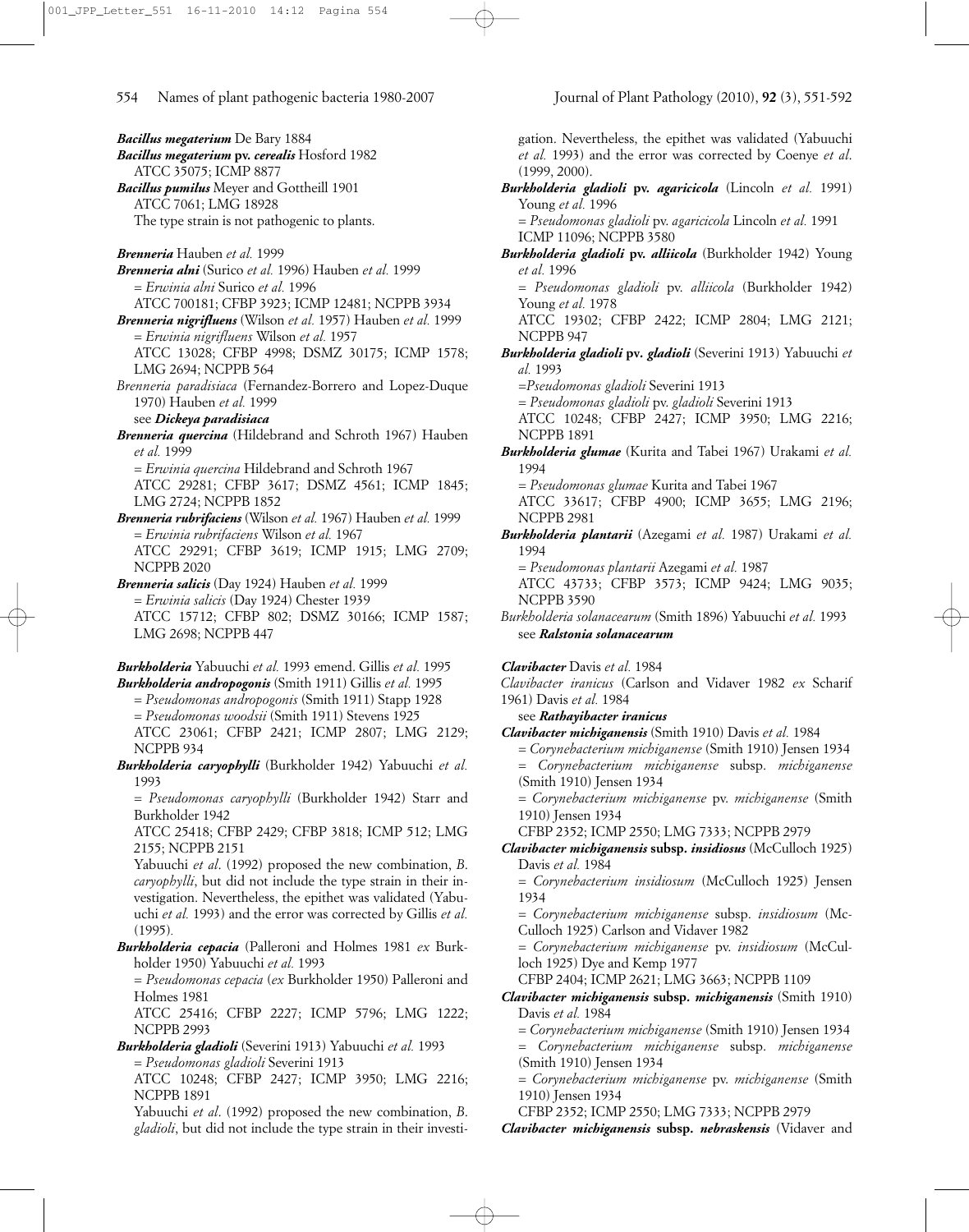Mandel 1974) Davis *et al.* 1984 = *Corynebacterium michiganense* pv. *nebraskense* (Vidaver and Mandel 1974) Dye and Kemp 1977 = *Corynebacterium michiganense* subsp. *nebraskense* (Vidaver and Mandel 1974) Carlson and Vidaver 1982 = *Corynebacterium nebraskense* Vidaver and Mandel 1974 ATCC 27794; CFBP 2405; ICMP 3298; LMG 3700; NCPPB 2581 *Clavibacter michiganensis* **subsp.** *sepedonicus* (Spieckermann and Kotthoff 1914) Davis *et al.* 1984 = *Corynebacterium michiganense* subsp. *sepedonicum* (Spieckermann and Kotthoff 1914) Carlson and Vidaver 1982 = *Corynebacterium michiganense* pv. *sepedonicum* (Spieckermann and Kotthoff 1914) Dye and Kemp 1977 = *Corynebacterium sepedonicum* (Spieckermann and Kotthoff 1914) Skaptason and Burkholder 1942 ATCC 33113; CFBP 2049; ICMP 2535; LMG 2889; NCPPB 2137 *Clavibacter michiganensis* **subsp.** *tessellarius* (Carlson and Vidaver 1982) Davis *et al.* 1984 = *Corynebacterium michiganense* subsp. *tessellarius* Carlson amd Vidaver 1982 ATCC 33566; CFBP 3496; ICMP 7221; LMG 7294; NCPPB 3664 *Clavibacter rathayi* (Smith 1913) Davis *et al.* 1984 see *Rathayibacter rathayi Clavibacter toxicus* Riley and Ophel 1992 See *Rathayibacter toxicus Clavibacter tritici* (Carlson and Vidaver 1982) Davis *et al.* 1984 see *Rathayibacter tritici Clavibacter xyli* Davis *et al.* 1984 see *Leifsonia xyli Clavibacter xyli* subsp. *cynodontis* Davis *et al.* 1984 see *Leifsonia xyli* **subsp.** *cynodontis Clavibacter xyli* subsp. *xyli* Davis *et al.* 1984 see *Leifsonia xyli* **subsp.** *xyli Clostridium* Prazmowski 1880 *Clostridium puniceum* Lund *et al.* 1981b ATCC 43978; DSMZ 2619 *Corynebacterium* Lehmann and Neumann 1896 *Corynebacterium betae* Keyworth *et al.* 1956 see *Curtobacterium flaccumfaciens* **pv.** *betae Corynebacterium beticola* Abdou 1969 – Collins and Jones (1982) refers. see *Pantoea agglomerans Corynebacterium fascians* (Tilford 1936) Dowson 1942 see *Rhodococcus fascians Corynebacterium flaccumfaciens* (Hedges 1922) Dowson 1942 see *Curtobacterium flaccumfaciens Corynebacterium flaccumfaciens* pv. *betae* (Keyworth *et al.* 1956) Dye and Kemp 1977 see *Curtobacterium flaccumfaciens* **pv.** *betae Corynebacterium flaccumfaciens* pv. *flaccumfaciens* (Hedges 1922) Dowson 1942 see *Curtobacterium flaccumfaciens* **pv.** *flaccumfaciens Corynebacterium flaccumfaciens* pv. *oortii* (Saaltink and Maas Geesteranus 1969) Dye and Kemp 1977 see *Curtobacterium flaccumfaciens* **pv.** *oortii Corynebacterium flaccumfaciens* pv. *poinsettiae* (Starr and Pirone 1942) Dye and Kemp 1977 see *Curtobacterium flaccumfaciens* **pv.** *poinsettiae Corynebacterium flaccumfaciens* subsp. *betae* (Keyworth *et al.* 1956) Carlson and Vidaver 1982 see *Curtobacterium flaccumfaciens* **pv.** *betae Corynebacterium flaccumfaciens* subsp. *flaccumfaciens* (Hedges 1922) Dowson 1942 see *Curtobacterium flaccumfaciens* **pv.** *flaccumfaciens Corynebacterium flaccumfaciens* subsp. *oortii* (Saaltink and Maas Geesteranus 1969) Carlson and Vidaver 1982 see *Curtobacterium flaccumfaciens* **pv.** *oortii Corynebacterium flaccumfaciens* subsp. *poinsettiae* (Starr and Pirone 1942) Carlson and Vidaver 1982 see *Curtobacterium flaccumfaciens* **pv.** *poinsettiae Corynebacterium ilicis* Mandel *et al.* 1961 see *Curtobacterium flaccumfaciens* **pv***. ilicis Corynebacterium insidiosum* (McCulloch 1925) Jensen 1934 see *Clavibacter michiganensis* **subsp***. insidiosus Corynebacterium iranicum* (*ex* Scharif 1961) Carlson and Vidaver 1982 see *Rathayibacter iranicus Corynebacterium michiganense* (Smith 1910) Jensen 1934 see *Clavibacter michiganensis Corynebacterium michiganensis* pv. *insidiosus* (McCulloch 1925) Dye and Kemp 1977 see *Clavibacter michiganensis* **subsp***. insidiosus Corynebacterium michiganensis* pv. *iranicum* (Scharif 1961) Dye and Kemp 1977 see *Rathayibacter iranicus Corynebacterium michiganense* pv*. nebraskense* (Vidaver and Mandel 1974) Dye and Kemp 1977 see *Clavibacter michiganensis* **subsp.** *nebraskensis Corynebacterium michiganense* pv*. rathayi* (Smith 1913) Dye and Kemp 1977 see *Rathayibacter rathayi Corynebacterium michiganense pv. sepedonicum* (Spieckermann and Kotthoff 1914) Dye and Kemp 1977 see *Clavibacter michiganensis* **subsp***. sepedonicus Corynebacterium michiganense* pv*. tritici* (Hutchinson 1917) Dye and Kemp 1977 see *Rathayibacter tritici Corynebacterium michiganense* subsp*. insidiosum* (McCulloch 1925) Carlson and Vidaver 1982 see *Clavibacter michiganensis* **subsp.** *insidiosus Corynebacterium michiganense* subsp*. michiganense* (Smith 1910) Jensen 1934 see *Clavibacter michiganensis* **subsp.** *michiganensis Corynebacterium michiganense* subsp*. nebraskense* (Vidaver and Mandel 1974) Carlson and Vidaver 1982 see *Clavibacter michiganensis* **subsp.** *nebraskensis Corynebacterium michiganense* subsp*. sepedonicum* (Spieckermann and Kotthoff 1914) Carlson and Vidaver 1982 see *Clavibacter michiganensis* **subsp***. sepedonicus Corynebacterium michiganense* subsp*. tessellarius* Carlson and Vidaver 1982 see *Clavibacter michiganensis* **subsp***. tessellarius Corynebacterium nebraskense* Vidaver and Mandel 1974 see *Clavibacter michiganensis* **subsp***. nebraskensis Corynebacterium oortii* Saaltink and Maas Geesteranus 1969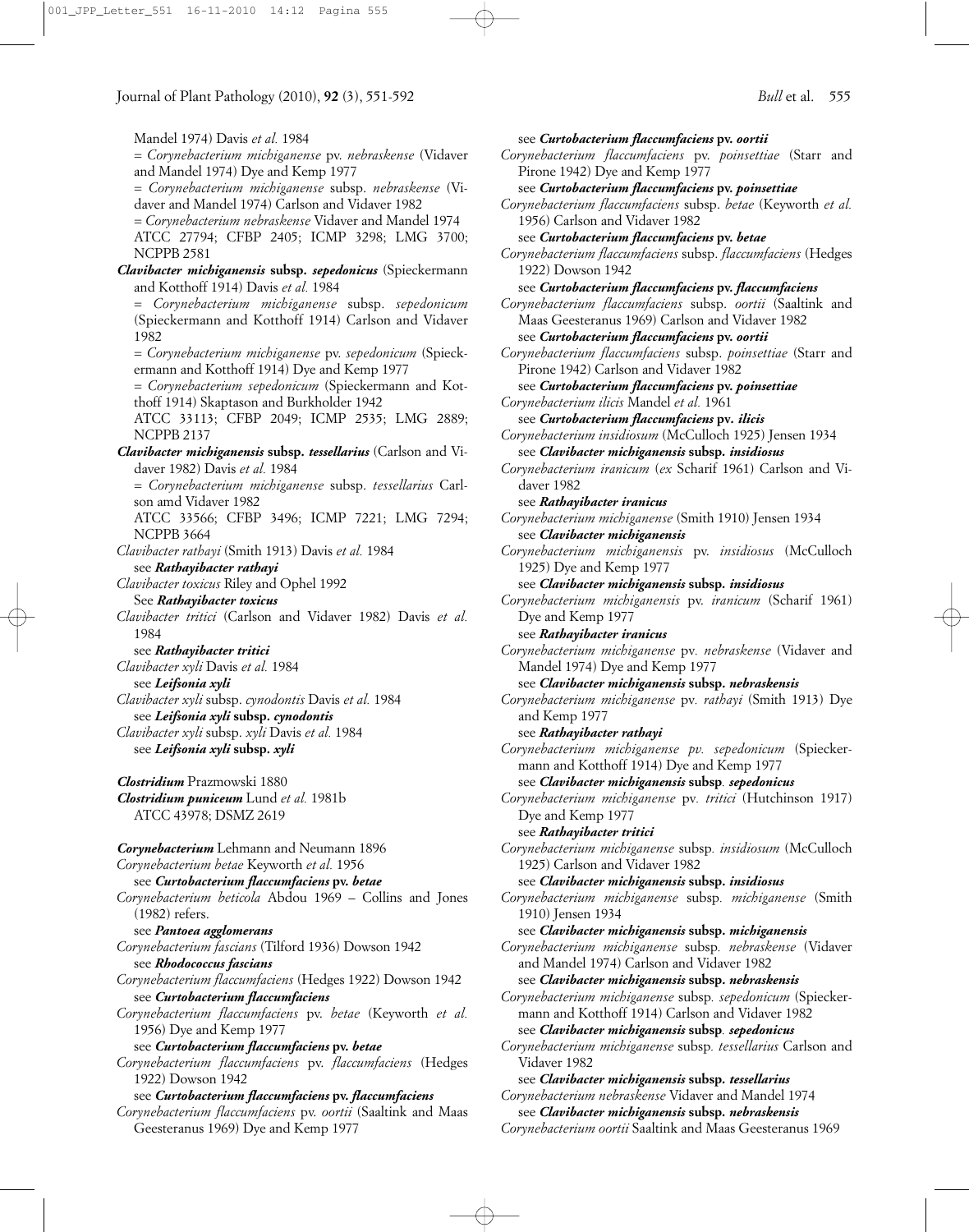see *Curtobacterium flaccumfaciens* **pv***. oortii Corynebacterium poinsettiae* (Starr and Pirone 1942) Burkholder 1948b see *Curtobacterium flaccumfaciens* **pv***. poinsettiae Corynebacterium rathayi* (Smith 1913) Dowson 1942 see *Rathayibacter rathayi Corynebacterium sepedonicum* (Spieckermann and Kotthoff 1914) Skaptason and Burkholder 1942 see *Clavibacter michiganensis subsp. sepedonicus Corynebacterium tritici* (*ex* Hutchinson 1917) Carlson and Vidaver 1982 see *Rathayibacter tritici Curtobacterium* Yamada and Komagata 1972 *Curtobacterium flaccumfaciens* (Hedges 1922) Collins and Jones 1984 = *Corynebacterium flaccumfaciens* (Hedges 1922) Dowson 1942 ICMP 2584; LMG 3645; NCPPB 1446 *Curtobacterium flaccumfaciens* **pv***. betae* (Keyworth *et al.* 1956) Collins and Jones 1983 = *Corynebacterium betae* Keyworth *et al.* 1956 = *Corynebacterium flaccumfaciens* pv*. betae* (Keyworth *et al.* 1956) Dye and Kemp 1977 = *Corynebacterium flaccumfaciens* subsp*. betae* (Keyworth *et al.* 1956) Carlson and Vidaver 1982 CFBP 2402; ICMP 2594; LMG 3596; NCPPB 374 *Curtobacterium flaccumfaciens pv. flaccumfaciens* (Hedges 1922) Collins and Jones 1983 = *Corynebacterium flaccumfaciens* pv*. flaccumfaciens* (Hedges 1922) Dowson 1942 *= Corynebacterium flaccumfaciens* subsp. *flaccumfaciens* (Hedges 1922) Dowson 1942 = *Corynebacterium flaccumfaciens* (Hedges 1922) Dowson 1942 ICMP 2584; LMG 3645; NCPPB 1446 *Curtobacterium flaccumfaciens* pv. *ilicis* (Mandel *et al.* 1961) Young *et al.* 2004b = *Corynebacterium ilicis* Mandel *et al.* 1961 ICMP 2608; ICPB CI144 *Curtobacterium flaccumfaciens* **pv.** *oortii* (Saaltink and Maas Geesteranus 1969) Collins and Jones 1983 = *Corynebacterium flaccumfaciens* pv*. oortii* (Saaltink and Maas Geesteranus 1969) Dye and Kemp 1977 = *Corynebacterium flaccumfaciens* subsp*. oortii* (Saaltink and Maas Geesteranus 1969) Carlson and Vidaver 1982 = *Corynebacterium oortii* Saaltink and Maas Geesteranus 1969 ATCC 25283; CFBP 1384; ICMP 2632; LMG 3702; NCPPB 2113 *Curtobacterium flaccumfaciens* **pv.** *poinsettiae* (Starr and Pirone 1942) Collins and Jones 1983 = *Corynebacterium flaccumfaciens* pv*. poinsettiae* (Starr and Pirone 1942) Dye and Kemp 1977 = *Corynebacterium flaccumfaciens* subsp*. poinsettiae* (Starr and Pirone 1942) Carlson and Vidaver 1982 = *Corynebacterium poinsettiae* (Starr and Pirone 1942) Burkholder 1948b

ATCC 9682; CFBP 2403; ICMP 2566; LMG 3715; NCPPB 854

*Dickeya* Samson *et al.* 2005 *Dickeya chrysanthemi* (Burkholder *et al.* 1953) Samson *et al.* 2005 **=** *Erwinia chrysanthemi* Burkholder *et al.* 1953 **=** *Pectobacterium chrysanthemi* (Burkholder *et al.* 1953) Brenner *et al.* 1973 emend. Hauben *et al.* 1999 ATCC 11663; CFBP 2048; DSMZ 4610; ICMP 5703; LMG 2804; NCPPB 402 *Dickeya chrysanthemi* **pv.** *chrysanthemi* (Burkholder *et al.* 1953) Samson *et al.* 2005 = *Erwinia chrysanthemi* pv. *chrysanthemi* Burkholder *et al.* 1953 = *Pectobacterium chrysanthemi* pv. *chrysanthemi* (Burkholder *et al.* 1953) Brenner *et al.* 1973 emend. Hauben *et al.* 1999 – Young *et al.* (2004a) refers. ATCC 11663; CFBP 2048; DSMZ 4610; ICMP 5703; LMG 2804; NCPPB 402 *Dickeya chrysanthemi* **pv.** *parthenii* (Starr 1947) comb. nov. = *Erwinia chrysanthemi* pv. *parthenii* (Starr 1947) Dye 1978a = *Pectobacterium chrysanthemi* pv. *parthenii* (Starr 1947) Young *et al.* 2004a CFBP 1270; ICMP 1547; LMG 2486; NCPPB 516 *Dickeya dadantii* Samson *et al.* 2005 CFBP 1269; ICMP 1544; NCPPB 898 *Dickeya dianthicola* Samson *et al.* 2005 = *Erwinia chrysanthemi* pv. *dianthicola* (Hellmers 1958) Dickey 1979 = [*Erwinia chrysanthemi* pv. *dianthi* Alivizatos 1979] Young et al. (1991a) refers. = *Pectobacterium chrysanthemi* pv. *dianthicola* (Hellmers 1958) Young *et al.* 2004a CFBP 1200; ICMP 6427; LMG 2485; NCPPB 453 *Dickeya dieffenbachiae* Samson *et al.* 2005 = *Erwinia chrysanthemi* pv. *dieffenbachiae* (McFadden 1961) Dye 1978a = *Erwinia dieffenbachiae* McFadden 1961 = *Pectobacterium chrysanthemi* pv. *dieffenbachiae* (McFadden 1961) Young *et al.* 2004a CFBP 2051; DSMZ 18013; ICMP 1568; NCPPB 2976 *Dickeya paradisiaca* (Fernandez-Borrero and Lopez-Duque 1970) Samson *et al.* 2005 **=** *Erwinia paradisiaca* Fernandez-Borrero and Lopez-Duque 1970 **=** *Brenneria paradisiaca* (Fernandez-Borrero and Lopez-Duque 1970) Hauben *et al.* 1999 ATCC 33242; CFBP 4178; ICMP 6358; LMG 2542; NCPPB 2511 *Erwinia chrysanthemi* pv. *paradisiaca* (Victoria and Barros 1969) Dickey and Victoria 1980 has been shown to belong to *D. paradisiaca* (Samson *et al.* 2005). The pathotype strain for *Erwinia chrysanthemi* pv. *paradisiaca* is CFBP 3477; ICMP 2349; LMG 2545; LMG 6250 and is different from the type strain to which the name *Dickeya paradisiaca, Brenneria paradisiaca* and *Erwinia paradisiaca* were assigned. *Dickeya zeae* Samson *et al.* 2005 *= Erwinia chrysanthemi* pv. *zeae* (Sabet 1954) Victoria *et al.* 1975

= *Pectobacterium chrysanthemi* pv. *zeae* (Sabet 1954) Young *et al.* 2004a

CFBP 2052; ICMP 5704; LMG 2505; NCPPB 2538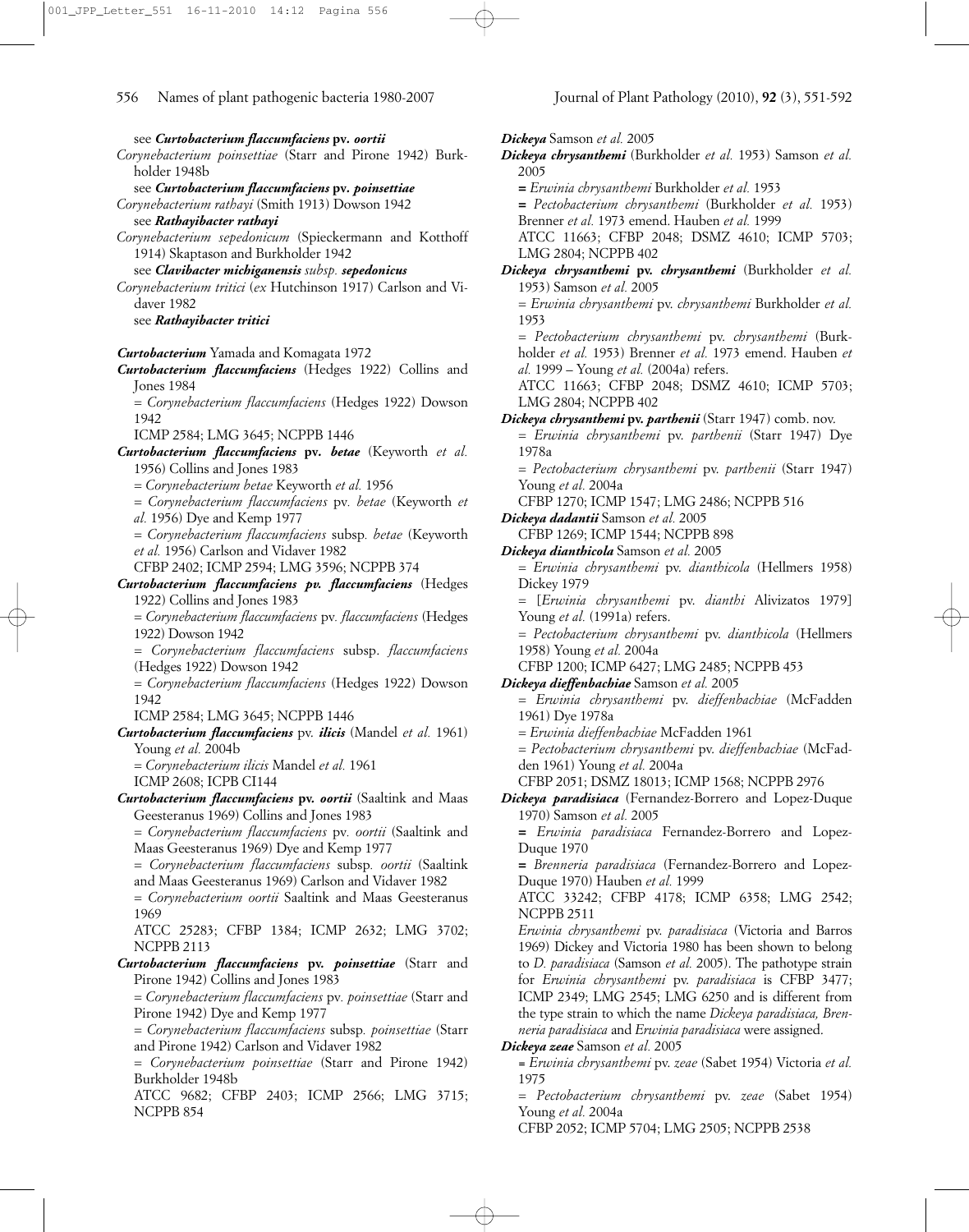*Enterobacter* Hormaeche and Edwards 1960 *Enterobacter agglomerans* (Beijerinck 1888) Ewing and Fife 1972 see *Pantoea agglomerans Enterobacter cancerogenus* (Urosevic´ 1966) Dickey and Zumoff 1988 = *Erwinia cancerogena* Urosevic´ 1966 ATCC 33241; CFBP 4167; ICMP 5706; LMG 2693; NCPPB 2176 *Enterobacter cloacae* (Jordan 1890) Hormaeche and Edwards 1960 ATCC 13047; DSMZ 30054; LMG 2783 *Enterobacter cloacae* **subsp.** *dissolvens* (Rosen 1922) Hoffmann *et al.* 2005b *= Enterobacter dissolvens* (Rosen 1922) Brenner *et al.* 1988 = *Erwinia dissolvens* (Rosen 1922) Burkholder 1948c ATCC 23373; ICMP 1570; LMG 2683; NCPPB 1850 Pathogenicity of this species is doubtful (Bradbury 1986). *Enterobacter dissolvens* (Rosen 1922) Brenner *et al.* 1988 see *Enterobacter cloacae* **subsp.** *dissolvens Enterobacter nimipressuralis* (Carter 1945) Brenner *et al.* 1988 = *Erwinia nimipressuralis* Carter 1945 Pathogenicity within this species is doubtful (Bradbury 1986). ATCC 9912; ICMP 1577; LMG 10245; NCPPB 2045 *Enterobacter pyrinus* Chung *et al.* 1993 = [*Erwinia pirina* Chung *et al.* 1990] Young *et al*. (2004a) refers. ATCC 49851; CFBP 4168; ICMP 12530; LMG 22970 *Erwinia* Winslow *et al.* 1920 emend. Hauben *et al.* 1999 *Erwinia alni* (Surico *et al.* 1996) see *Brenneria alni Erwinia amylovora* (Burrill 1882) Winslow *et al.* 1920 emend. Hauben *et al.* 1999 ATCC 15580; CFBP 1232; DSMZ 30165; ICMP 1540; LMG 2024; NCPPB 683 [*Erwinia amylovora* pv. *pyri* Tanii 1983] Young *et al.* (1991a) refers. *Erwinia ananatis* corrig. Serrano 1928 see *Pantoea ananatis* **pv.** *ananatis Erwinia ananatis* pv. *ananatis* Serrano 1928 see *Pantoea ananatis* **pv.** *ananatis Erwinia ananas* pv. *uredovora* (Pon *et al.* 1954) Dye 1978a see *Pantoea ananatis* **pv.** *uredovora Erwinia cacticida* Alcorn *et al.* 1991 see *Pectobacterium cacticida Erwinia cancerogena* Urosevic´ 1966 see *Enterobacter cancerogenus* [*Erwinia carnegieana* Standring 1942] Young *et al*. (2004a) refers. = [*Pectobacterium carnegieana* (Standring 1942) Brenner *et al.* 1973] Because there are anomalies between the description of the species and the characteristics of the type strain of *E. carnegieana*, which belongs in *Klebsiella pneumoniae*, a recommendation was made to reject this name (Alcorn and Orum 1988) which was not acted upon because the names will fall out of use because there is no longer an authentic type strain available (Wayne 1994).

*Erwinia carotovora* (Jones 1901) Bergey *et al.* 1923

see *Pectobacterium carotovorum Erwinia carotovora* pv. *atroseptica* (van Hall 1902) Dye 1978a see *Pectobacterium atrosepticum Erwinia carotovora* pv. *carotovora* (Jones 1901) Bergey 1923 see *Pectobacterium carotovorum* **subsp.** *carotovorum Erwinia carotovora* subsp. *atroseptica* (van Hall 1902) Dye 1969 see *Pectobacterium atrosepticum Erwinia carotovora* subsp. *carotovora* (Jones 1901) Bergey *et al.* 1923 see *Pectobacterium carotovorum* **subsp.** *carotovorum Erwinia carotovora* subsp. *betavasculorum* Thomson *et al.* 1984 see *Pectobacterium betavasculorum Erwinia carotovora* subsp. *odorifera* Gallois *et al.* 1992 see *Pectobacterium carotovorum* subsp. *odoriferum Erwinia carotovora subsp. wasabiae* Goto and Matsumoto 1987 see *Pectobacterium wasabiae Erwinia chrysanthemi* Burkholder *et al.* 1953 see *Dickeya chrysanthemi Erwinia chrysanthemi* pv. *chrysanthemi* Burkholder *et al.* 1953 see *Dickeya chrysanthemi pv. chrysanthemi Erwinia chrysanthemi* pv. *dianthicola* (Hellmers 1958) Dickey 1979 see *Dickeya dianthicola Erwinia chrysanthemi* pv. *dieffenbachiae* (McFadden 1961) Dye 1978a see *Dickeya dieffenbachiae Erwinia chrysanthemi* pv. *paradisiaca* (Victoria and Barros 1969) Dickey and Victoria 1980 see *Dickeya paradisiaca Erwinia chrysanthemi* pv. *parthenii* (Starr 1947) Dye 1978a see *Dickeya chrysanthemi* **pv.** *parthenii Erwinia chrysanthemi* pv. *zeae* (Sabet 1954) Victoria *et al.* 1975 see *Dickeya zeae Erwinia cypripedii* (Hori 1911) Bergey *et al.* 1923 see *Pectobacterium cypripedii Erwinia dissolvens* (Rosen 1922) Burkholder 1948c see *Enterobacter cloacae* **subsp***. dissolvens Erwinia herbicola* (Löhnis 1911) Dye 1964 see *Pantoea agglomerans Erwinia herbicola* f. sp. *gypsophilae* (Brown 1934) Miller *et al.* 1981 see *Pantoea agglomerans* **pv.** *gypsophilae Erwinia herbicola* pv. *millettiae* (Kawakami and Yoshida 1920) Goto *et al.* 1980 see *Pantoea agglomerans* **pv.** *millettiae Erwinia mallotivora* Goto 1976 emend. Hauben *et al.* 1999 ATCC 29573; CFBP 2503; ICMP 5705; LMG 2708; NCPPB 2851 *Erwinia millettiae* (Kawakami and Yoshida 1920) Magrou 1937 see *Pantoea agglomerans* **pv.** *millettiae Erwinia nigrifluens* Wilson *et al.* 1957 see *Brenneria nigrifluens Erwinia nimipressuralis* Carter 1945 see *Enterobacter nimipressuralis* [*Erwinia nulandii* Schuster *et al.* 1981] Brenner *et al.* (1994)

refers.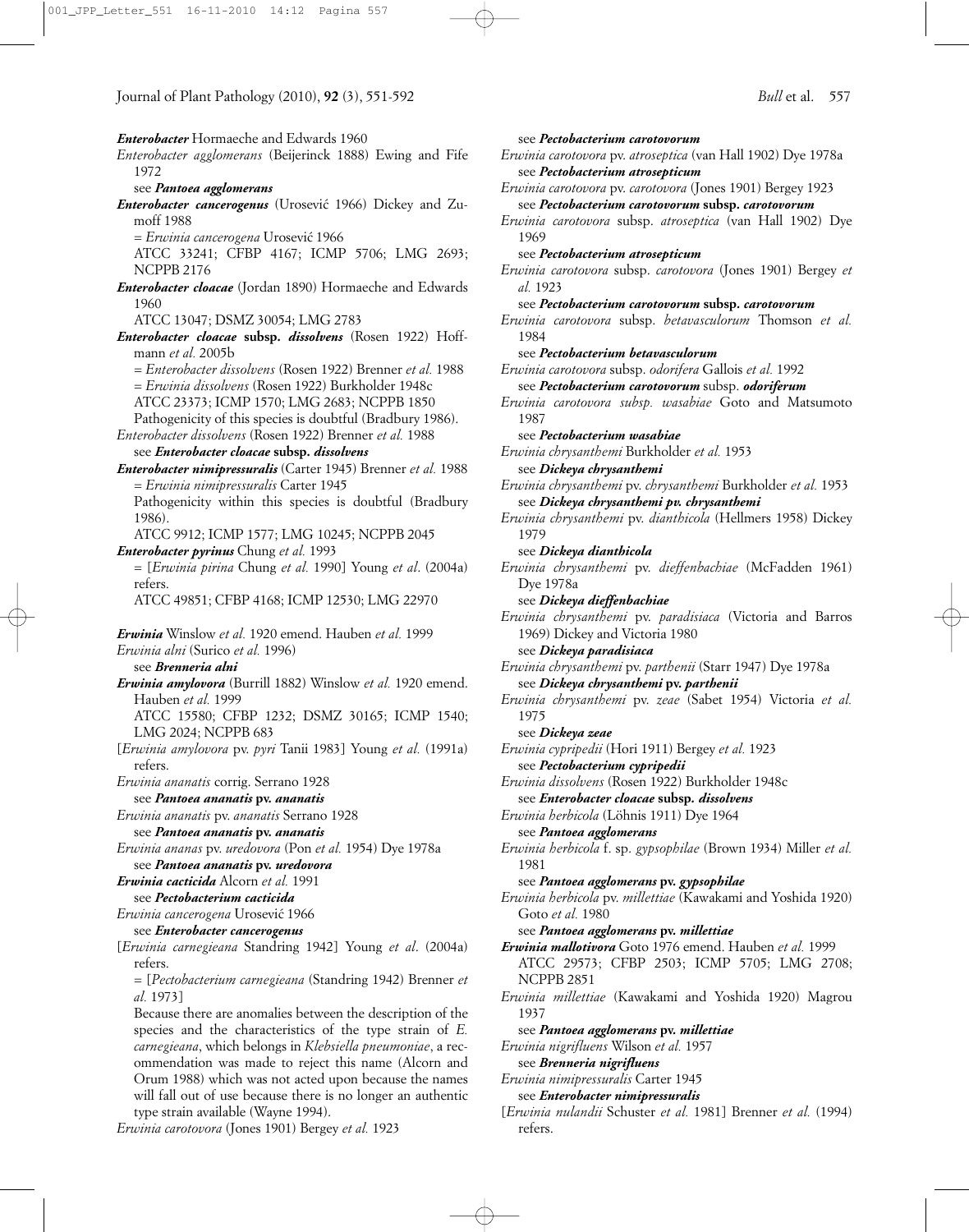see *Erwinia persicina Erwinia papayae* Gardan *et al.* 2004 CFBP 5189; ICMP 14628; NCPPB 4294 *Erwinia paradisiaca* Fernández-Borrero and López-Duque 1970 see *Dickeya paradisiaca* [*Erwinia proteamaculans* (Paine and Stansfield 1919) Dye 1966] see *Serratia proteamaculans Erwinia persicina* corrig. Hao *et al.* 1990 = [*Erwinia nulandii* Schuster *et al.* 1981] Brenner *et al.* (1994) refers. ATCC 35998; CFBP 3622; ICMP 12532; LMG 11254; NCPPB 3774 [*Erwinia pirina* Chung *et al.* 1990] Young *et al*. (2004a) refers. see *Enterobacter pyrinus Erwinia psidii* Rodrigues Neto *et al.* 1988 ATCC 49406; CFBP 3627; ICMP 8426; NCPPB 3555 *Erwinia pyrifoliae* Kim *et al.* 1999 CFBP 4172; DSMZ 12163; ICMP 14143 *Erwinia quercina* Hildebrand and Schroth 1967 see *Brenneria quercina Erwinia rhapontici* (Millard 1924) Burkholder 1948c emend. Hauben *et al.* 1999 = *Pectobacterium rhapontici* (Millard 1924) Patel and Kulkarni 1951b ATCC 29283; CFBP 3163; DSMZ 4484; ICMP 1582; LMG 2688; NCPPB 1578 *Erwinia rubrifaciens* Wilson *et al.* 1967 see *Brenneria rubrifaciens Erwinia salicis* (Day 1924) Chester 1939 see *Brenneria salicis Erwinia stewartii* (Smith 1898) Dye 1963c see *Pantoea stewartii Erwinia tracheiphila* (Smith 1895) Bergey *et al.* 1923 emend. Hauben *et al.* 1999 ATCC 33245; CFBP 2355; ICMP 5845; LMG 2707; LMG 2906; NCPPB 2452 *Erwinia uredovora* (Pon *et al.* 1954) Dye 1963a see *Pantoea ananatis* **pv.** *uredovora Ewingella* Grimont *et al.* 1984 *Ewingella americana* Grimont *et al.* 1984 ATCC 33852; DSMZ 4580; LMG 7869; NCPPB 3905 *Gluconobacter* Asai 1935 *Gluconobacter oxydans* (Henneberg 1897) De Ley 1961 ATCC 19357; LMG 1408 *Herbaspirillum* Baldani *et al.* 1986 *Herbaspirillum rubrisubalbicans* (Christopher and Edgerton 1930) Baldani *et al.* 1996 = *Pseudomonas rubrisubalbicans* (Christopher and Edgerton 1930) Krasil'nikov 1949 ATCC 19308; CFBP 1202; ICMP 5777; LMG 2286; NCPPB 1027 *Janthinobacterium* De Ley *et al.* 1978

*Janthinobacterium agaricidamnosum* Lincoln *et al.* 1999 DSMZ 9628; ICMP 16941; NCPPB 3945

*Leifsonia* Evtushenko *et al.* 2000 *Leifsonia cynodontis* (Davis *et al.* 1984) Suzuki *et al.* 2000 ATCC 33973; ICMP 8790; LMG 7552 Suzuki *et al.* (2000) proposed that *L. cynodontis* supplant *L*. *xyli*, a name they considered to be not valid because they could not obtain a culture of the type strain. However, other strains of *L. xyli* were available as possible neotypes. *L*. *cynodontis* could be considered as a junior heterotypic synonym of *L. xyli*. *Leifsonia xyli* (Davis *et al.* 1984) Evtushenko *et al.* 2000 = *Clavibacter xyli* Davis *et al.* 1984 ICMP 7127 (additional strains from ATCC, LMG, and NCPPB are no longer available) *Leifsonia xyli* **subsp.** *cynodontis* (Davis *et al.* 1984) Evtushenko *et al.* 2000 *= Clavibacter xyli* subsp. *cynodontis* Davis *et al.* 1984 ATCC 33973, ICMP 8790, LMG 7552 *Leifsonia xyli* **subsp.** *xyli* (Davis *et al.* 1984) Evtushenko *et al.* 2000 = *Clavibacter xyli* subsp. *xyli* Davis *et al.* 1984 ICMP 7127 (additional strains from ATCC, LMG, and NCPPB are no longer available) *Nocardia* Trevisan 1889 *Nocardia vaccinii* Demaree and Smith 1952 ATCC 11092; NCPPB 954 *Pantoea* Gavini *et al.* 1989 *Pantoea agglomerans* (Beijerinck 1888) Gavini *et al.* 1989 = *Corynebacterium beticola* Abdou 1969 = *Enterobacter agglomerans* (Beijerinck 1888) Ewing and Fife 1972 = *Erwinia herbicola* (Löhnis 1911) Dye 1964 ATCC 27155; CFBP 3845; ICMP 12534; LMG 1286 *Pantoea agglomerans* **pv.** *gypsophilae* (Brown 1934) comb. nov. = *Erwinia herbicola* f.sp. *gypsophilae* (Brown 1934) Miller *et al.* 1981 = *Erwinia herbicola* pv. *gypsophilae* (Brown 1934) Miller *et al.* 1981 CFBP 4341; ICMP 12531; NCPPB 3091 *Pantoea agglomerans* **pv.** *millettiae* (Kawakami and Yoshida 1920) Young *et al.* 1996 = *Enterobacter agglomerans* pv. *millettiae* (Kawakami and Yoshida 1920) Young *et al.* 1996 = *Erwinia herbicola* pv. *millettiae* (Kawakami and Yoshida 1920) Goto *et al.* 1980 = *Erwinia millettiae* (Kawakami and Yoshida 1920) Magrou 1937 ATCC 33261; CFBP 3615; ICMP 6772; LMG 2660 *Pantoea ananatis* corrig. (Serrano 1928) Mergaert *et al.* 1993 = *Erwinia ananas* Serrano 1928 ATCC 33244; CFBP 3612; ICMP 1850; LMG 2665; NCPPB 1846 *Pantoea ananatis* **pv.** *ananatis* (Serrano 1928) Mergaert *et al.* 1993 = *Erwinia ananas* Serrano 1928 = *Erwinia ananas* pv *ananatis* (Serrano 1928) Dye 1978a ATCC 33244; CFBP 3612; ICMP 1850; LMG 2665; NCPPB 1846

*Pantoea ananatis* **pv.** *uredovora* (Pon *et al.* 1954) Young *et al.* 1996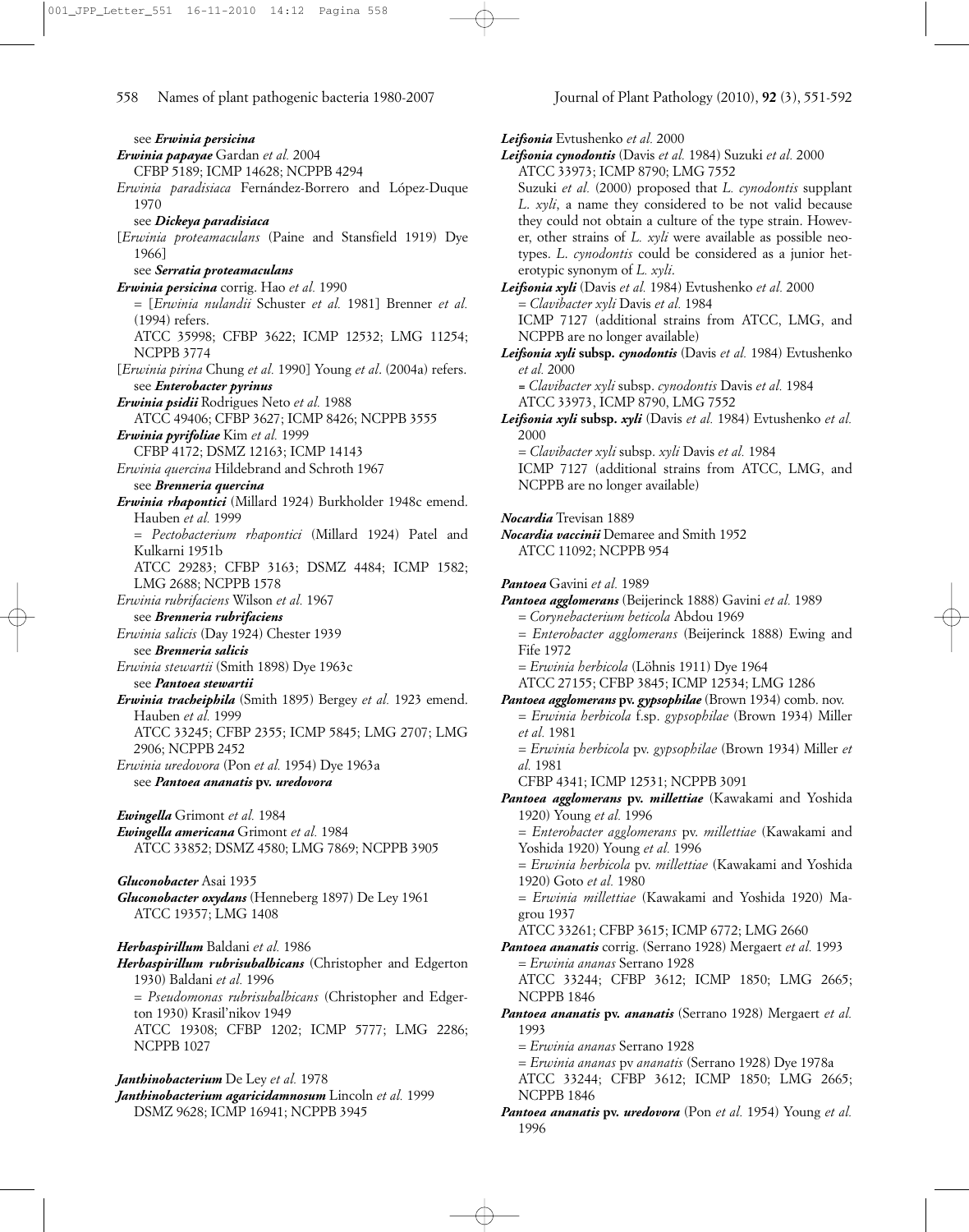= *Erwinia uredovora* (Pon *et al.* 1954) Dye 1963a

= *Erwinia ananas* pv. *uredovora* (Pon *et al.* 1954) Dye 1978a

ATCC 19321; CFBP 3171; ICMP 351; LMG 2676; NCPPB 800

- *Pantoea stewartii* (Smith 1898) Mergaert *et al.* 1993 ATCC 8199; CFBP 3167; ICMP 257; LMG 2715; NCPPB 2295
- *Pantoea stewartii* **subsp.** *indologenes* Mergaert *et al.* 1993 CFBP 3614; ICMP 77; LMG 2632; NCPPB 2280 The type strain upon which this subspecies was based was previously identified as *Erwinia herbicola*, a non-pathogen (Dye 1969).
- *Pantoea stewartii* **subsp.** *stewartii* (Smith 1898) Mergaert *et al.* 1993
	- = *Erwinia stewartii* (Smith 1898) Dye 1963c

ATCC 8199; CFBP 3167; ICMP 257; LMG 2715; NCPPB 2295

*Pectobacterium* (Waldee 1945) emend. Hauben *et al.* 1999

- *Pectobacterium atrosepticum* (van Hall 1902) Gardan *et al.* 2003
	- = *Erwinia carotovora* subsp. *atroseptica* (van Hall 1902) Dye 1969
	- = *Erwinia carotovora* pv. *atroseptica* (van Hall 1902) Dye 1978a

= *Pectobacterium carotovorum* subsp. *atrosepticum* (van Hall 1902) Hauben *et al.* 1999

ATCC 33260; CFBP 1526; ICMP 1526; LMG 2386; NCPPB 549

*Pectobacterium betavasculorum* (Thomson *et al.* 1984) Gardan *et al.* 2003

= *Erwinia carotovora* subsp. *betavasculorum* Thomson *et al.* 1984

= *Pectobacterium carotovorum* subsp. *betavasculorum* (Thomson *et al.* 1984) Hauben *et al.* 1999

ATCC 43762; CFBP 1539; ICMP 4226; LMG 2464; LMG 2466; NCPPB 2795

*Pectobacterium cacticida* corrig. (Alcorn *et al.* 1991) Hauben *et al.* 1999

= *Erwinia cacticida* Alcorn *et al.* 1991

ATCC 49481; CFBP 3628; ICMP 11136; LMG 17936; NCPPB 3849

[*Pectobacterium carnegieana* (Standring 1942) Brenner *et al.* 1973]

see [*Erwinia carnegiana*]

- *Pectobacterium carotovorum* (Jones 1901) Waldee 1945 emend. Gardan *et al.* 2003
	- = *Erwinia carotovora* (Jones 1901) Bergey *et al.* 1923
	- = *Pectobacterium carotovorum* (Jones 1901) Waldee 1945 emend. Hauben *et al.* 1999

ATCC 15713; CFBP 2046; ICMP 5702; LMG 2404; NCPPB 312

*Pectobacterium carotovorum* subsp. *atrosepticum* (van Hall 1902) Hauben *et al.* 1999

see *Pectobacterium atrosepticum*

*Pectobacterium carotovorum* subsp. *betavasculorum* (Thomson *et al.* 1984) Hauben *et al.* 1999

#### see *Pectobacterium betavasculorum*

[*Pectobacterium carotovorum* subsp*. brasiliensis* Duarte *et al.* 2001] Not yet validated in IJSEM.

*Pectobacterium carotovorum* **subsp.** *carotovorum* (Jones 1901) Hauben *et al.* 1999 emend. Gardan *et al.* 2003 = *Erwinia carotovora* subsp. *carotovora* (Jones 1901) Bergey *et al.* 1923 = *Erwinia carotovora* pv. *carotovora* (Jones 1901) Bergey *et al.* 1923 = *Erwinia carotovora* subsp. *carotovora* (Jones 1901) Bergey *et al.* 1923 ATCC 15713; CFBP 2046; ICMP 5702; LMG 2404; NCPPB 312 *Pectobacterium carotovorum* **subsp.** *odoriferum* (Gallois *et al.* 1992) Hauben *et al.* 1999 emend. Gardan *et al.* 2003 *= Erwinia carotovora* subsp. *odorifera* Gallois *et al.* 1992 CFBP 1878; ICMP 11533; NCPPB 3839 *Pectobacterium carotovorum* subsp. *wasabiae* (Goto and Matsumoto 1987) Hauben *et al.* 1999 see *Pectobacterium wasabiae Pectobacterium chrysanthemi* (Burkholder *et al.* 1953) Brenner *et al.* 1973 emend. Hauben *et al.* 1999 see *Dickeya chrysanthemi Pectobacterium chrysanthemi* pv. *chrysanthemi* (Burkholder *et al.* 1953) Brenner *et al.* 1973 emend. Hauben *et al.* 1999 see *Dickeya chrysanthemi pv. chrysanthemi Pectobacterium chrysanthemi* pv. *dianthicola* (Hellmers 1958) Young *et al.* 2004a see *Dickeya dianthicola Pectobacterium chrysanthemi* pv. *dieffenbachiae* (McFadden 1961) Young *et al.* 2004a see *Dickeya dieffenbachiae Pectobacterium chrysanthemi* pv. *parthenii* (Starr 1947) Young *et al.* 2004a see *Dickeya chrysanthemi pv. parthenii Pectobacterium chrysanthemi* pv. *zeae* (Sabet 1954) Young *et al.* 2004a see *Dickeya zeae Pectobacterium cypripedii* (Hori 1911) Brenner *et al.* 1973 emend. Hauben *et al.* 1999 = *Erwinia cypripedii* (Hori 1911) Bergey *et al.* 1923 ATCC 29267; CFBP 3613; ICMP 1591; LMG 2657; NCPPB 3004 *Pectobacterium rhapontici* (Millard 1924) Patel and Kulkarni 1951b see *Erwinia rhapontici Pectobacterium wasabiae* (Goto and Matsumoto 1987) Gardan *et al.* 2003 *= Erwinia carotovora* subsp. *wasabiae* Goto and Matsumoto 1987 *= Pectobacterium carotovorum* subsp. *wasabiae* (Goto and Matsumoto 1987) Hauben *et al.* 1999 ATCC 43316; CFBP 3304; ICMP 9121; LMG 8404 = LMG 8444; NCPPB 3701 *Pseudomonas* Migula 1894 *Pseudomonas agarici* Young 1970 ATCC 25941; CFBP 2063; ICMP 2656; LMG 2112; NCPPB 2289

*Pseudomonas amygdali* Psallidas and Panagopoulos 1975 ATCC 33614; CFBP 3205; ICMP 3918; LMG 2123; LMG 13184; NCPPB 2607

Gardan *et al.* (1999) reported that the type strains of *Pseudomonas amygdali, Pseudomonas ficuserectae, Pseudo-*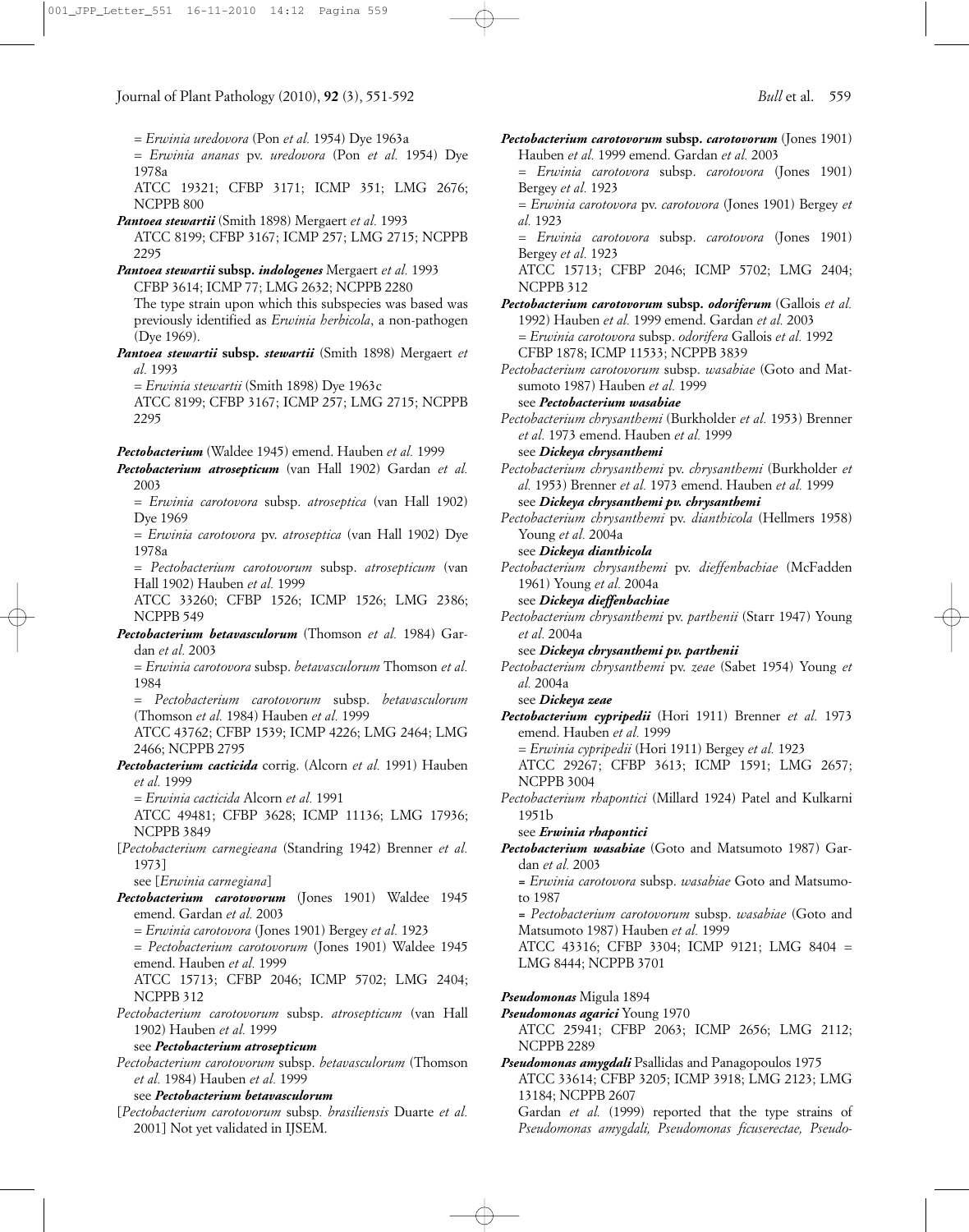*monas meliae* and *Pseudomonas savastanoi* are members of a single genomospecies (genomic group G2). If a formal proposal for unification of these species were made, *P. amygdali* would take priority because the others are later synonyms. *Pseudomonas andropogonis* (Smith 1911) Stapp 1928 see *Burkholderia andropogonis* [*Pseudomonas andropogonis* pv. *andropogonis* (Smith 1911) Stapp 1928] Young *et al.* (1991a) refers. [*Pseudomonas andropogonis* pv. *sojae* Stall and Kucharek 1982] Young et al. (1991a) refers. [*Pseudomonas andropogonis* pv. *stizolobii* (Wolf 1920) Palleroni 1984] Young et al. (1991a) refers. *Pseudomonas asplenii* (Ark and Tompkins 1946) Savulescu 1947 ATCC 23835; CFBP 3279; ICMP 3944; LMG 2137; NCPPB 1947 *Pseudomonas avellanae* Janse *et al.* 1997 = *Pseudomonas syringae* pv. *avellanae* Psallidas 1993 CFBP 4060; ICMP 9746; LMG 21662; NCPPB 3487 *Pseudomonas avenae* Manns 1909 see *Acidovorax avenae Pseudomonas avenae* subsp. *avenae* Manns 1909 see *Acidovorax avenae* subsp. *avenae Pseudomonas avenae* subsp. *citrulli* (Schaad *et al.* 1978) Hu *et al.* 1991 see *Acidovorax avenae* subsp. *citrulli Pseudomonas avenae* subsp. *konjaci* (Goto 1983b) Hu *et al.* 1991 see *Acidovorax konjaci Pseudomonas beteli* corrig. (Ragunathan 1928) S\_vulescu 1947 ATCC 19861; CFBP 4337; ICMP 2820; LMG 978; NCPPB 323 This strain has been reported as a member of *Xanthomonas* (De Vos *et al.* 1985) or *Stenotrophomonas* (Anzai *et al.* 2000; Singer *et al.* 1994). [*Pseudomonas blatchfordae* Schuster *et al.* 1980] Young *et al.* (1991a) refers. *Pseudomonas cannabina* (*ex Sutic* and Dowson 1959) Gardan *et al.* 1999 *= Pseudomonas syringae* pv. *cannabina* (*ex* Sutic´ and Dowson 1959) Young *et al.* 1978 CFBP 2341; ICMP 2823; LMG 5096; NCPPB 1437 *Pseudomonas caricapapayae* Robbs 1956 ATCC 33615; CFBP 3204; ICMP 2855; LMG 2152; NCPPB 1873 *Pseudomonas caryophylli* (Burkholder 1942) Starr and Burkholder 1942 see *Burkholderia caryophylli Pseudomonas cattleyae* (Pavarino 1911) Savulescu 1947 see *Acidovorax avenae* **subsp.** *cattleyae Pseudomonas cepacia* (*ex* Burkholder 1950) Palleroni and Holmes 1981 see *Burkholderia cepacia Pseudomonas cichorii* (Swingle 1925) Stapp 1928 ATCC 10857; CFBP 2101; ICMP 5707; LMG 2162; NCPPB 943 *Pseudomonas cissicola* (Takimoto 1939) Burkholder 1948a ATCC 33616; CFBP 2432; ICMP 8561; LMG 2167; NCPPB 2982

A strain incorrectly labeled as the type was identified as a member of *Agrobacterium* according to Goto (1992). The correct type strain, listed here, is a member of *Xanthomonas* (Anzai *et al.* 2000; Hu *et al.* 1997; Parkinson *et al.* 2009; Stead 1992; Takikawa 1990).

[*Pseudomonas coronafaciens* Schaad and Cunfer 1979]

*Pseudomonas corrugata* (*ex* Scarlett *et al.* 1978) Roberts and Scarlett 1981

ATCC 29736; CFBP 2431; ICMP 5819; LMG 2172; NCPPB 2445

- *Pseudomonas costantinii* Munsch *et al.* 2002 CFBP 5705; HAMBI 2444
- [*Pseudomonas dodoneae* Papdiwal 1980a] Young *et al.* (1991a) refers.
- *Pseudomonas ficuserectae* Goto 1983c

ATCC 35104; CFBP 3224; ICMP 7848; LMG 5694; NCPPB 3693

see *Pseudomonas amygdali*

*Pseudomonas flectens* Johnson 1956

ATCC 12775; CFBP 3281; ICMP 745; NCPPB 539 This strain appears to be a member of the *Enterobactericeae* and not a species of *Pseudomonas* (Anzai *et al.* 2000; De Vos *et al.* 1985).

- *Pseudomonas fuscovaginae* (*ex* Tanii *et al.* 1976) Miyajima *et al.* 1983
	- CFBP 2065; ICMP 5940; LMG 2158; NCPPB 3085
- [*Pseudomonas gingeri* Preece and Wong 1982] Young *et al.* (1991a) refers
- *Pseudomonas gladioli* Severini 1913
- see *Burkholderia gladioli*
- *Pseudomonas gladioli* pv. *agaricicola* Lincoln *et al.* 1991 see *Burkholderia gladioli* **pv.** *agaricicola*
- *Pseudomonas gladioli* pv. *alliicola* (Burkholder 1942) Young *et al.* 1978

see *Burkholderia gladioli* **pv.** *alliicola*

- *Pseudomonas gladioli* pv. *gladioli* Severini 1913 see *Burkholderia gladioli* **pv.** *gladioli*
- *Pseudomonas glumae* Kurita and Tabei 1967 see *Burkholderia glumae*

*Pseudomonas hibiscicola* Moniz 1963

ATCC 19867; ICMP 3945; LMG 980; NCPPB 1683 This strain has been reported as a member of *Xan-*

*thomonas* (Anzai *et al.* 2000; De Vos *et al.* 1985) and S*tenotrophomonas* (Singer *et al.* 1994).

- *Pseudomonas marginalis* (Brown 1918) Stevens 1925 ATCC 10844; CFBP 1387; CFBP 3300; ICMP 3553; LMG 2215; NCPPB 667
- *Pseudomonas marginalis* **pv.** *alfalfae* (Shinde and Lukezic 1974) Young *et al.* 1978

CFBP 2039; ICMP 5708; LMG 2214; NCPPB 2644

*Pseudomonas marginalis* **pv.** *marginalis* (Brown 1918) Stevens 1925

ATCC 10844; CFBP 1387; CFBP 3300; ICMP 3553; LMG 2215; NCPPB 667

*Pseudomonas marginalis* **pv.** *pastinacae* (Burkholder 1960) Young *et al.* 1978

ATCC 13889; CFBP 2038; ICMP 5709; LMG 2238; NCPPB 806

- *Pseudomonas mediterranea* Catara *et al.* 2002 CFBP 5447; ICMP 14184
- *Pseudomonas meliae* Ogimi 1981

ATCC 33050; CFBP 3225; ICMP 6289; LMG 2220; NCPPB 3033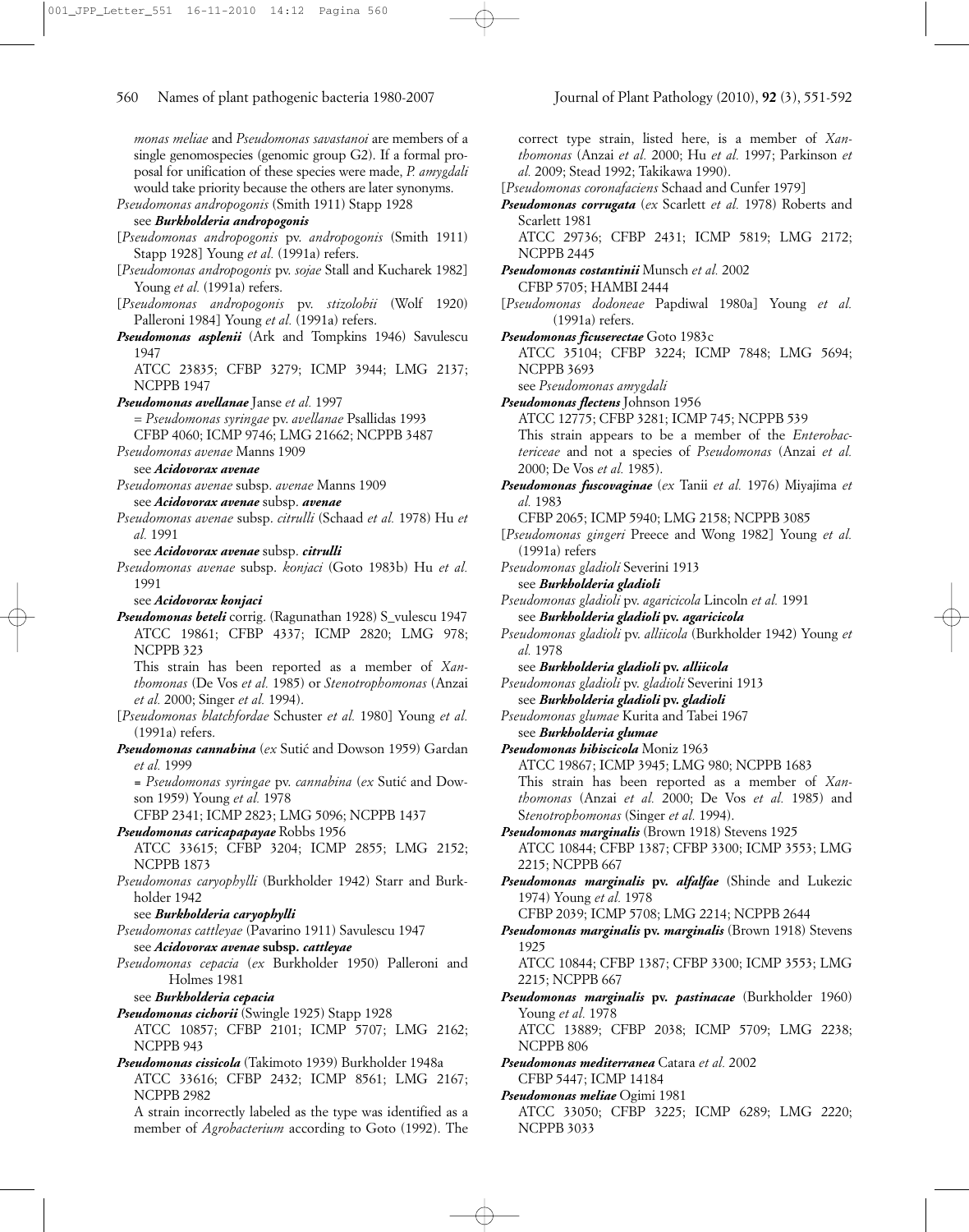see *Pseudomonas amygdali Pseudomonas palleroniana* Gardan *et al.* 2002 CFBP 4389; ICMP 14253; NCPPB 4278 [*Pseudomonas pallidae* Papdiwal 1980b] Young *et al.* (1991a) refers. *Pseudomonas plantarii* Azegami *et al.* 1987 see *Burkholderia plantarii* [*Pseudomonas pomi* Cole 1959] Dhanvantari *et al.* (1978) refers. see *Acetobacter pasteurianus Pseudomonas pseudoalcaligenes* subsp. *citrulli* Schaad *et al.* 1978 see *Acidovorax avenae* **subsp.** *citrulli Pseudomonas pseudoalcaligenes* subsp. *konjaci* Goto 1983b see *Acidovorax konjaci Pseudomonas rubrilineans* (Lee *et al.* 1925) Stapp 1928 see *Acidovorax avenae* **subsp.** *avenae Pseudomonas rubrisubalbicans* (Christopher and Edgerton 1930) Krasil'nikov 1949 see *Herbaspirillum rubrisubalbicans Pseudomonas salomonii* Gardan *et al.* 2002 CFBP 2022; DSMZ 16732; ICMP 14252; NCPPB 4277 *Pseudomonas savastanoi* (*ex* Smith 1908) Gardan *et al.* 1992 = *Pseudomonas syringae* subsp. *savastanoi* (*ex* Smith 1908) Janse 1982 ATCC 13522; CFBP 1670; ICMP 4352; LMG 2209; NCPPB 639 see *Pseudomonas amygdali Pseudomonas savastanoi* **pv.** *fraxini* (Janse 1982) Young *et al.* 1996 = *Pseudomonas syringae* pv. *savastanoi* (Smith 1908) Young *et al.* 1978 *=* [*Pseudomonas syringae* subsp*. savastanoi* pv. *fraxini* Janse 1982] Young *et al.* (1991a) refers. CFBP 5062; ICMP 7711 *Pseudomonas savastanoi* **pv.** *glycinea* (Coerper 1919) Gardan *et al.* 1992 = *Pseudomonas syringae* pv. *glycinea* (Coerper 1919) Young *et al.* 1978 CFBP 2214; ICMP 2189; LMG 5066; NCPPB 2411 *Pseudomonas savastanoi* **pv.** *nerii* (Janse 1982) Young *et al.* 1996 = *Pseudomonas syringae* pv. *savastanoi* (Smith 1908) Young *et al.* 1978 = [*Pseudomonas syringae* subsp*. savastanoi* pv. *nerii* Janse 1982] Young *et al.* (1991a) refers. ICMP 16943; NCPPB 3278 *Pseudomonas savastanoi* **pv.** *phaseolicola* (Burkholder 1926) Gardan *et al.* 1992 = *Pseudomonas syringae* pv. *phaseolicola* (Burkholder 1926) Young *et al.* 1978 ATCC 19304; CFBP 1390; ICMP 2740; LMG 2245; NCPPB 52 *Pseudomonas savastanoi* **pv.** *retacarpa* Garcia de los Rios 1999 CFBP 5512; ICMP 16945; NCPPB 4050 *Pseudomonas savastanoi* **pv.** *savastanoi* (*ex* Smith 1908) Young *et al.* 1996 = *Pseudomonas syringae* pv. *savastanoi* (Smith 1908) Young *et al.* 1978

= [*Pseudomonas syringae* subsp. *savastanoi* pv. *oleae* Janse 1982] Young *et al.* (1991a) refers.

ATCC 13522; CFBP 1670; ICMP 4352; LMG 2209; NCPPB 639 *Pseudomonas solanacearum* (Smith 1896) Smith 1914 see *Ralstonia solanacearum Pseudomonas syringae* van Hall 1902 = *Pseudomonas syringae* pv. *panici* (Elliott 1923) Young *et al.* 1978 ATCC 19310; CFBP 1392; CFBP 4364; CFBP 4702; DSMZ 6693; ICMP 3023; LMG 1247; NCPPB 281 *Pseudomonas syringae* **pv.** *aceris* (Ark 1939) Young *et al.* 1978 ATCC 10853; CFBP 2339; ICMP 2802; LMG 2106; NCPPB 958 *Pseudomonas syringae* **pv.** *actinidiae* Takikawa *et al.* 1989; Scortichini *et al*. (2002) refers CFBP 4909; ICMP 9617; NCPPB 3739 *Pseudomonas syringae* **pv.** *aesculi* (*ex* Durgapal and Singh 1980) Young *et al.* 1991a CFBP 2894; ICMP 8947; NCPPB 3681 *Pseudomonas syringae* **pv.** *alisalensis* Cintas *et al.* 2002 ATCC BAA-566; CFBP 6866; ICMP 15200; NCPPB 4438 *Pseudomonas syringae* **pv.** *antirrhini* (Takimoto 1920) Young *et al.* 1978 CFBP 1620; ICMP 4303; LMG 5057; NCPPB 1817 *Pseudomonas syringae* **pv.** *apii* (Jagger 1921) Young *et al.* 1978 ATCC 9654; CFBP 2103; ICMP 2814; LMG 2132; NCPPB 1626 *Pseudomonas syringae* **pv.** *aptata* (Brown and Jamieson 1913) Young *et al.* 1978 CFBP 1617; ICMP 459; LMG 5059; NCPPB 871 *Pseudomonas syringae* **pv.** *atrofaciens* (McCulloch 1920) Young *et al.* 1978 CFBP 2213; ICMP 4394; LMG 5095; NCPPB 2612 *Pseudomonas syringae* **pv.** *atropurpurea* (Reddy and Godkin 1923) Young *et al.* 1978 CFBP 2340; ICMP 4457; LMG 5030; NCPPB 2397 *Pseudomonas syringae* pv. *avellanae* Psallidas 1993 Name proposed by Psallidas 1984 was not valid as described Young *et al.* 1991a see *Pseudomonas avellanae Pseudomonas syringae pv. avii* Ménard *et al.* 2003 CFBP 3846; ICMP 14479; NCPPB 4290 *Pseudomonas syringae* **pv.** *berberidis* (Thornberry and Anderson 1931a) Young *et al.* 1978 CFBP 1727; ICMP 4116; LMG 2147; NCPPB 2724 *Pseudomonas syringae* pv. *cannabina* (Sutic´ and Dowson 1959) Young *et al.* 1978 see *Pseudomonas cannabina Pseudomonas syringae* **pv.** *broussonetiae* Takahashi *et al.* 1996 CFBP 5140; ICMP 13650 *Pseudomonas syringae* **pv.** *castaneae* Takanashi and Shimizu 1989 CFBP 4217; ICMP 9419 *Pseudomonas syringae* **pv.** *cerasicola* Kamiunten *et al.* 2000 CFBP 6109 *Pseudomonas syringae* **pv.** *ciccaronei* (Ercolani and Caldarola 1972) Young *et al.* 1978 CFBP 2342; ICMP 5710; LMG 5541; NCPPB 2355 *Pseudomonas syringae* **pv.** *coriandricola* Toben and Rudolph 1996 CFBP 5010; ICMP 12471; NCPPB 3781

The original proposal by Toben *et al.* 1994 was not valid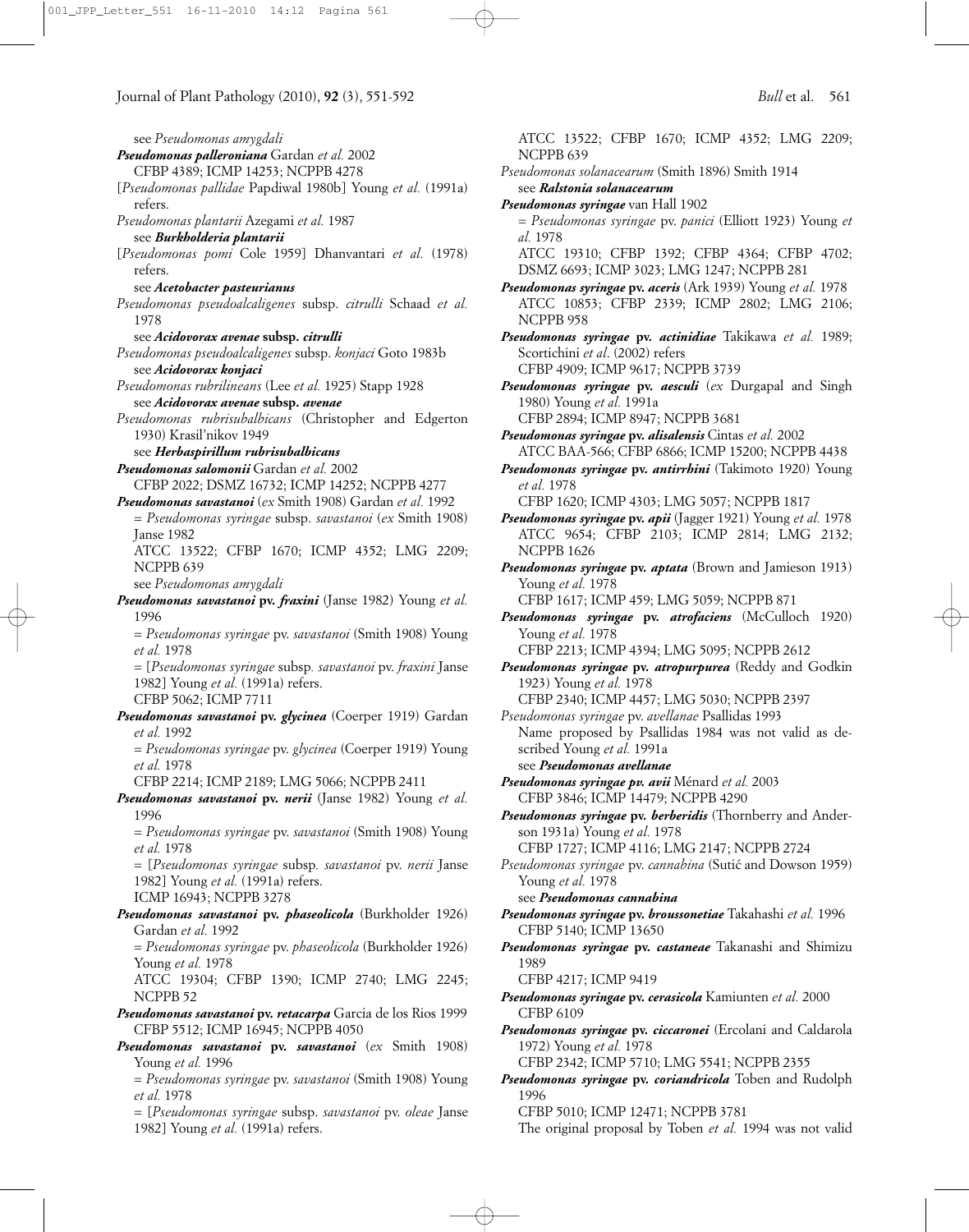because no pathotype strain was proposed (Standard 17). *Pseudomonas syringae* **pv.** *coronafaciens* (Elliott 1920) Young *et al.* 1978 CFBP 2216; ICMP 3113; LMG 5060; NCPPB 600 *Pseudomonas syringae* **pv***. coryli* Scortichini *et al.* 2005 ICMP 17001; NCPPB 4273 *Pseudomonas syringae* **pv.** *cunninghamiae* He and Goto 1995 CFBP 4218; ICMP 11894 *Pseudomonas syringae* **pv.** *daphniphylli* Ogimi *et al.* 1990 ATCC 49211; CFBP 4219; ICMP 9757; NCPPB 3617 *Pseudomonas syringae* **pv.** *delphinii* (Smith 1904) Young *et al.* 1978 CFBP 2215; ICMP 529; LMG 5381; NCPPB 1879 *Pseudomonas syringae* **pv.** *dendropanacis* Ogimi *et al.* 1988a ATCC 43298; CFBP 3226; ICMP 9150; NCPPB 3464 *Pseudomonas syringae* **pv.** *dysoxyli* (Hutchinson 1949) Young *et al.* 1978 ATCC 19863; CFBP 2356; ICMP 545; LMG 5062; NCPPB 225 *Pseudomonas syringae* **pv.** *eriobotryae* (Takimoto 1931) Young *et al.* 1978 CFBP 2343; ICMP 4455; LMG 2184; NCPPB 2331 [*Pseudomonas syringae* pv. *fici* Durgapal and Singh 1980] Young et al. (1991a) refers. *Pseudomonas syringae* **pv.** *garcae* (do Amaral *et al.* 1956) Young *et al.* 1978 ATCC 19864; CFBP 1634; ICMP 4323; LMG 5064; NCPPB 588 *Pseudomonas syringae* pv. *glycinea* (Coerper 1919) Young *et al.* 1978 see *Pseudomonas savastanoi* **pv.** *glycinea Pseudomonas syringae* **pv.** *helianthi* (Kawamura 1934) Young *et al.* 1978 CFBP 2067; ICMP 4531; LMG 5067; NCPPB 2640 *Pseudomonas syringae* **pv.** *hibisci* (*ex* Jones *et al.* 1986) Young *et al.* 1991a CFBP 2895; ICMP 9623; NCPPB 3682 *Pseudomonas syringae* pv. *japonica* (Mukoo 1955) Dye *et al.* 1980 – Young (1992) refers see *Pseudomonas syringae* **pv.** *syringae Pseudomonas syringae* **pv.** *lachrymans* (Smith and Bryan 1915) Young *et al.* 1978 CFBP 6463; ICMP 3507; NCPPB 1436 Strain ATCC 7386; CFBP 2104; ICMP 3988; LMG 5070; NCPPB 537 was reported to be unsuitable as a pathotype strain of *P. syringae* pv. *lachrymans* (Gardan *et al.* 1999; Young et al. 1991a). The ISPP-CTPPB designated strain CFBP 6463; ICMP 3507; NCPPB 1436 as the neopathotype strain (Minutes, ISPP-CTPPB, Edinburgh, 2006) *Pseudomonas syringae* **pv.** *lapsa* (Ark 1940) Young *et al.* 1978 CFBP 1731; ICMP 3947; LMG 2206; NCPPB 2096 *Pseudomonas syringae* **pv.** *maculicola* (McCulloch 1911) Young *et al.* 1978 CFBP 1657; ICMP 3935; LMG 5071; NCPPB 2039 *Pseudomonas syringae* **pv.** *mellea* (Johnson 1923) Young *et al.*

1978

CFBP 2344; ICMP 5711; LMG 5072; NCPPB 2356

NCPPB 1034

*Pseudomonas syringae* **pv.** *mori* (Boyer and Lambert 1893) Young *et al.* 1978 ATCC 19873; CFBP 1642; ICMP 4331; LMG 5074;

*Pseudomonas syringae* **pv.** *morsprunorum* (Wormald 1931) Young *et al.* 1978

ATCC 19322\*; CFBP 2351\*; ICMP 5795\*; LMG 5075\*; NCPPB 2995\*

This strain has been reported to be unsuitable as a pathotype (Young *et al.* 1991a). Here we designate strain CFBP 2116: ICMP 18416 based on the work of Gardan *et al*. (1999) and Menard *et al*. (2003) as the neopathotype strain and will become confirmed in two years from the date of publication of this list if the ISPP-CTPPB receives no objections.

*Pseudomonas syringae* **pv.** *myricae* Ogimi and Higuchi 1981 ATCC 33544; CFBP 2897; ICMP 7118; LMG 5668; NCPPB 3143

*Pseudomonas syringae* **pv.** *oryzae* (*ex* Kuwata 1985) Young *et al.* 1991a

CFBP 3228; ICMP 9088; LMG 10912; NCPPB 3683

*Pseudomonas syringae* pv. *panici* (Elliott 1923) Young *et al.* 1978 – Young and Fletcher (1994) refers. see *Pseudomonas syringae*

*Pseudomonas syringae* **pv.** *papulans* (Rose 1917) Dhanvantari 1977

CFBP 1754; ICMP 4048; LMG 5076; NCPPB 2848

*Pseudomonas syringae* **pv.** *passiflorae* (Reid 1938) Young *et al.* 1978

CFBP 2346; ICMP 129; LMG 5185; NCPPB 1387

*Pseudomonas syringae* **pv.** *persicae* (Prunier *et al.* 1970) Young *et al.* 1978

= *Pseudomonas morsprunorum* f.sp. *persicae* Prunier *et al.* 1970

CFBP 1573; ICMP 5846; LMG 5184; NCPPB 2761

*Pseudomonas syringae* pv. *phaseolicola* (Burkholder 1926) Young *et al.* 1978

see *Pseudomonas savastanoi* **pv.** *phaseolicola Pseudomonas syringae* **pv.** *philadelphi* Roberts 1985

CFBP 2898; ICMP 8903; NCPPB 3257 In Roberts 1985 the NCPPB strain number given for the pathotype was a typographical error. Strain SC053 was deposited as NCPPB 3257.

*Pseudomonas syringae* **pv.** *photiniae* Goto 1983a CFBP 2899; ICMP 7840; NCPPB 3688

*Pseudomonas syringae* **pv.** *pisi* (Sackett 1916) Young *et al.* 1978 CFBP 2105; ICMP 2452; LMG 5079; NCPPB 2585

- *Pseudomonas syringae* **pv.** *porri* Samson *et al.* 1998 CFBP 1908; ICMP 8961; NCPPB 3364 The proposal by Samson *et al.* (1981) was invalid – Young *et al.* (1991a) refers.
- *Pseudomonas syringae* **pv.** *primulae* (Ark and Gardner 1936) Young *et al.* 1978

ATCC 19306; CFBP 1660; ICMP 3956; LMG 2252; NCPPB 133

This strain was reported to be unsuitable as a pathotype (Gardan *et al.* 1999).

[*Pseudomonas syringae* pv. *proteae* Moffett 1983] Young *et al.* (1991a) refers.

*Pseudomonas syringae* **pv.** *rhaphiolepidis* Ogimi *et al.* 1992 ATCC 49212; CFBP 4220; ICMP 9756; NCPPB 3618

*Pseudomonas syringae* **pv.** *ribicola* (Bohn and Maloit 1946) Young *et al.* 1978

ATCC 13456; CFBP 2348; ICMP 3882; LMG 2276; NCPPB 963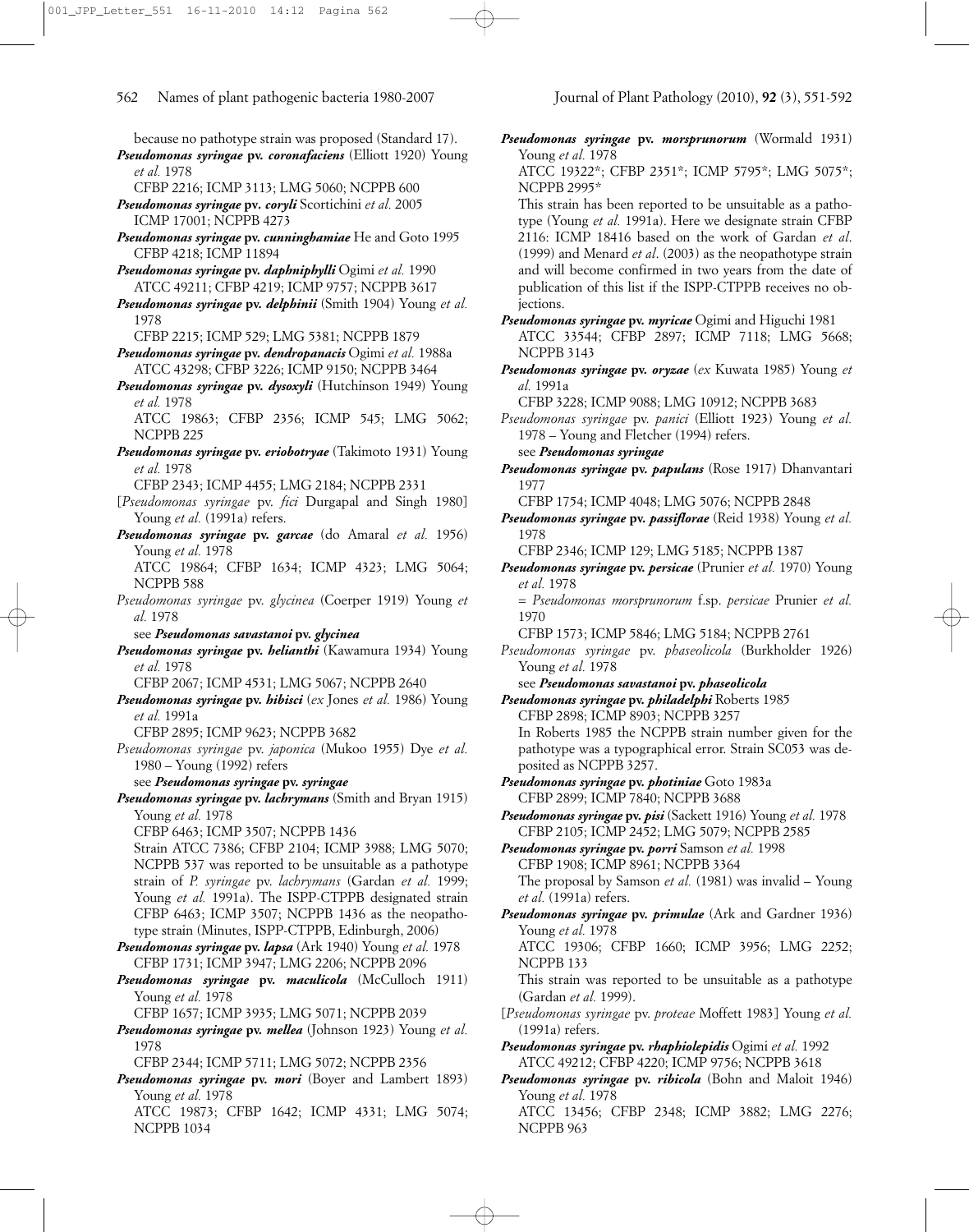This strain was reported to be unsuitable as a pathotype strain (Gardan *et al.* 1999).

- [*Pseudomonas syringae* pv. *ricini* Stancescu and Zurini 1986] Young et al. (1991a) refers.
- *Pseudomonas syringae* pv. *savastanoi* (Smith 1908) Young *et al.* 1978

### see *Pseudomonas savastanoi* **pv.** *savastanoi*

*Pseudomonas syringae* **pv.** *sesami* (Malkoff 1906) Young *et al.* 1978

ATCC 19879; CFBP 1671; ICMP 763; LMG 2289; NCPPB 1016

- *Pseudomonas syringae* **pv.** *solidagae* Sato *et al.* 2001 ICMP 16925; MAFF 810053
- *Pseudomonas syringae* **pv.** *spinaceae* Ozaki *et al.* 1998 CFBP 5524; ICMP 16929; MAFF 211266
- *Pseudomonas syringae* **pv.** *striafaciens* (Elliott 1927) Young *et al.* 1978

ATCC 10730\*; CFBP 1674\*; ICMP 3961\*; LMG 2330\*; NCPPB 1898\*

This strain is avirulent and is unsuitable as a pathotype strain (Young *et al.* 1991a).

*Pseudomonas syringae* **pv.** *syringae* van Hall 1902

= *Pseudomonas syringae* pv. *japonica* (Mukoo 1955) Dye *et al.* 1980 – Young (1992) refers.

ATCC 19310; CFBP 1392; CFBP 4364; CFBP 4702; ICMP 3023; LMG 1247; NCPPB 281

*Pseudomonas syringae* **pv.** *tabaci* (Wolf and Foster 1917) Young *et al.* 1978

CFBP 2106; ICMP 2835; LMG 5393; NCPPB 1427

*Pseudomonas syringae* **pv.** *tagetis* (Hellmers 1955) Young *et al.* 1978

CFBP 1694; ICMP 4091; LMG 5090; NCPPB 2488

- *Pseudomonas syringae* **pv.** *theae* (Hori 1915) Young *et al.* 1978 CFBP 2353; ICMP 3923; LMG 5092; NCPPB 2598 This strain was reported to be unsuitable as a pathotype strain (Gardan *et al.* 1999).
- *Pseudomonas syringae* **pv.** *tomato* (Okabe 1933) Young *et al.* 1978

CFBP 2212; ICMP 2844; LMG 5093; NCPPB 1106 *Pseudomonas syringae* pv. *tremae* Ogimi *et al.* 1988b

see *Pseudomonas tremae*

*Pseudomonas syringae* pv. *ulmi* (Sutic´ and Tesic´ 1958) Young *et al.* 1978

ATCC 19883; CFBP 1407; ICMP 3962; LMG 2349; NCPPB 632

*Pseudomonas syringae* **pv.** *viburni* (Thornberry and Anderson 1931b) Young *et al.* 1978

ATCC 13458; CFBP 1702; ICMP 3963; LMG 2351; NCPPB 1921

*Pseudomonas syringae* **pv.** *zizaniae* (*ex* Bowden and Percich 1983) Young *et al.* 1991a

ATCC 35023; CFBP 4117; ICMP 8921; NCPPB 3690

*Pseudomonas syringae* subsp. *savastanoi* (*ex* Smith 1908) Janse 1982

see *Pseudomonas savastanoi* **pv.** *savastanoi*

[*Pseudomonas syringae* subsp. *savastanoi* pv. *fraxini* Janse 1982] Young *et al.* (1991a) refers.

see *Pseudomonas savastanoi* **pv.** *fraxini*

[*Pseudomonas syringae* subsp. *savastanoi* pv. *myricae* (Ogimi and Higuchi 1981) Zhang and He 1991] This proposal was based on the examination of strains pathogenic to *Myrica*

*rubra* L. [*sic*] without including the pathotype strain of *Pseudomonas syringae* pv. *myricae* Ogimi and Higuchi 1981. [*Pseudomonas syringae* subsp. *savastanoi* pv. *nerii* Janse 1982]

- Young et al. (1991a) refers. see *Pseudomonas savastanoi* pv. *nerii*
- [*Pseudomonas syringae* subsp. *savastanoi* pv. *oleae* Janse 1982] Young *et al.* (1991a) refers.
- see *Pseudomonas savastanoi* pv. *savastanoi*
- *Pseudomonas syzygii* Roberts *et al.* 1990b

see *Ralstonia syzygii*

- *Pseudomonas tolaasii* Paine 1919 ATCC 33618; CFBP 2068; DSMZ 19342; ICMP 12833; LMG 2342; NCPPB 2192
- *Pseudomonas tremae* Gardan *et al.* 1999 = *Pseudomonas syringae* pv. *tremae* Ogimi *et al.* 1988b
- CFBP 3229; DSMZ 16744; ICMP 9151; NCPPB 3465 *Pseudomonas viridiflava* (Burkholder 1930) Dowson 1939 ATCC 13223; CFBP 2107; DSMZ 11124; ICMP 2848; LMG 2352; NCPPB 635

*Pseudomonas woodsii* (Smith 1911) Stevens 1925 see *Burkholderia andropogonis* 

*Ralstonia* Yabuuchi *et al.*1996

*Ralstonia solanacearum* (Smith 1896) Yabuuchi *et al.* 1996 = *Burkholderia solanacearum* (Smith 1896) Yabuuchi *et al.* 1993

= *Pseudomonas solanacearum* (Smith 1896) Smith 1914 ATCC 11696; CFBP 2047; DSMZ 9544; ICMP 5712; LMG 2299; NCPPB 325

*Ralstonia syzygii* (Roberts *et al.* 1990b) Vaneechoutte *et al.* 2004

= *Pseudomonas syzygii* Roberts *et al.* 1990b ATCC 49543; LMG 10661; NCPPB 3446

*Rathayibacter* Zgurskaya *et al.* 1993

*Rathayibacter iranicus* (Carlson and Vidaver 1982 *ex* Scharif 1961) Zgurskaya *et al.* 1993

- = *Clavibacter iranicus* (Carlson and Vidaver 1982 *ex* Scharif 1961) Davis *et al.* 1984
- = *Corynebacterium iranicus* (Carlson and Vidaver 1982 *ex* Scharif 1961) Davis *et al.* 1984
- = *Corynebacterium iranicum* (*ex* Scharif 1961) Carlson and Vidaver 1982
- = *Corynebacterium michiganense* pv. *iranicum* (Scharif 1961) Dye and Kemp 1977
- CFBP 807; ICMP 3496; LMG 3677; NCPPB 2253
- *Rathayibacter rathayi* (Smith 1913) Zgurskaya *et al.* 1993

= *Clavibacter rathayi* (Smith 1913) Davis *et al.* 1984

- = *Corynebacterium michiganense* pv. *rathayi* (Smith 1913) Dye and Kemp 1977
- = *Corynebacterium rathayi* (Smith 1913) Dowson 1942 CFBP 2406; ICMP 2574; LMG 7288; NCPPB 2980
- *Rathayibacter toxicus* **(**Riley and Ophel 1992**)** Sasaki *et al.* (1998)
	- =*Clavibacter toxicus* Riley and Ophel 1992

ATCC 49908; ICMP 9525; NCPPB 3552

- *Rathayibacter tritici* (Carlson and Vidaver 1982 *ex* Hutchinson 1917) Zgurskaya *et al.* 1993
	- = *Clavibacter tritici* (*ex* Hutchinson 1917) Davis *et al.* 1984
	- = *Corynebacterium michiganense* pv. *tritici* (Hutchinson 1917) Dye and Kemp 1977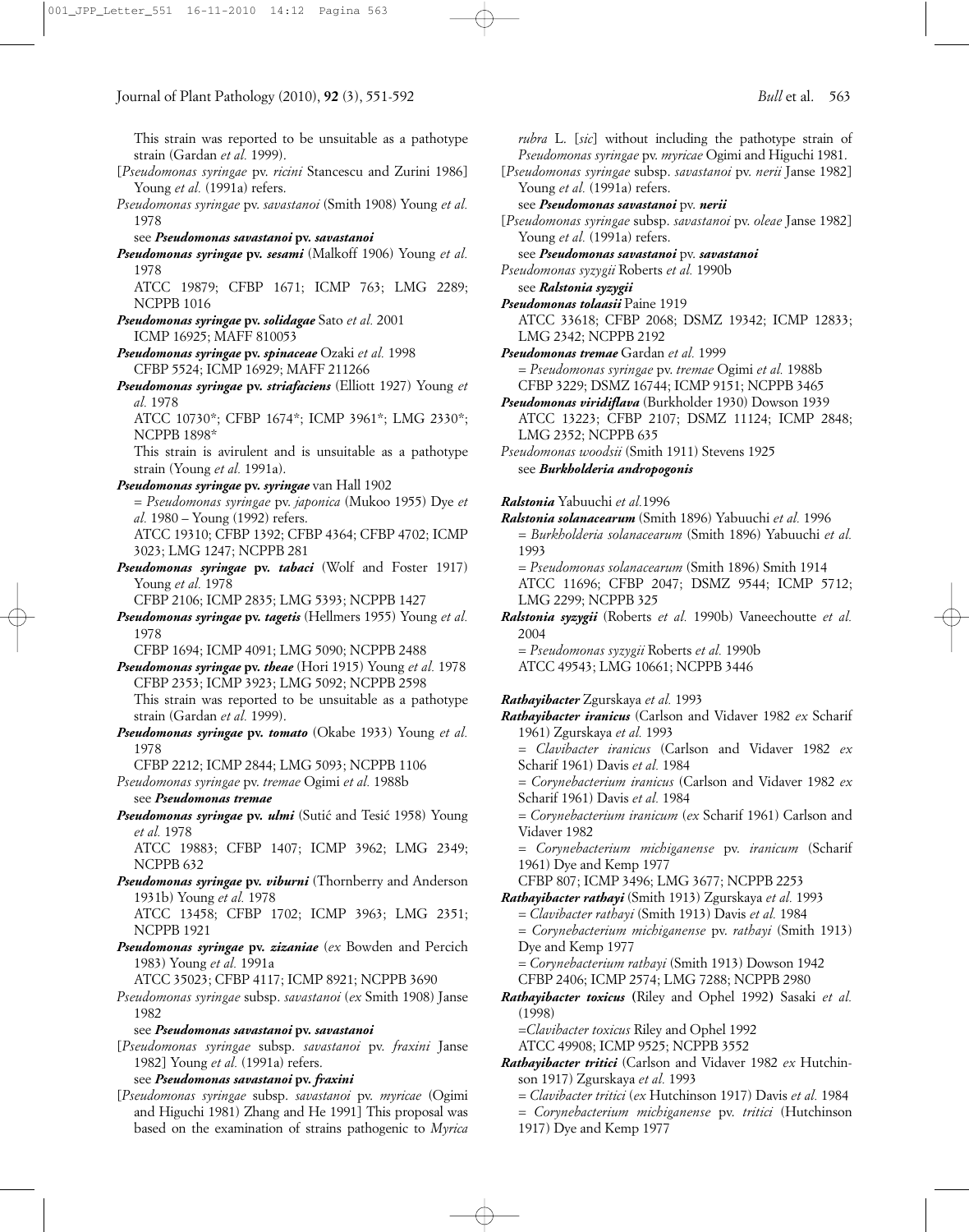= *Corynebacterium tritici* (*ex* Hutchinson 1917) Carlson and Vidaver 1982

ATCC 11403; CFBP 1385; ICMP 2626; LMG 3728; NCPPB 1857

*Rhizobacter* Goto and Kuwata 1988 *Rhizobacter dauci* corrig. Goto and Kuwata 1988 ATCC 43778; ICMP 9400; LMG 9036

*Rhizobium* Frank 1889 emend. Young *et al.* 2001a

The nomenclature of plant pathogenic *Agrobacterium* species as discussed in Holmes and Roberts 1981, Bradbury 1986 and Young *et al.* 1992 is interpreted here for the species in *Rhizobium*. The pathogenic state of strains of *R. radiobacter* and *R. rhizogenes* as 'rhizogenic', 'tumourigenic', or 'saprophytic' forms, is expressed at an infrasubspecific level (Young *et al.* 2001a; Young *et al.* 2005).

*Rhizobium larrymoorei* (Bouzar and Jones 2001) Young 2004 = *Agrobacterium larrymoorei* Bouzar and Jones 2001 ATCC 51759; CFBP 5473; ICMP 14256; NCPPB 4096.

*Rhizobium radiobacter* (Beijerinck and van Delden 1902) Young *et al.* 2001a

= *Agrobacterium tumefaciens* (Smith and Townsend 1907) Conn 1942

= *Agrobacterium radiobacter* (Beijerinck and van Delden 1902) Conn 1942

ATCC 19358; CFBP 5522; ICMP 5785; LMG 140; NCPPB 3001

- *Rhizobium rhizogenes* (Riker *et al.* 1930) Young *et al.* 2001a = *Agrobacterium rhizogenes* (Riker *et al.* 1930) Conn 1942 ATCC 11325; CFBP 5520; DSMZ 30148; ICMP 5794; LMG 150; NCPPB 2991
- *Rhizobium rubi* (Hildebrand 1940) Young *et al.* 2001a = *Agrobacterium rubi* (Hildebrand 1940) Starr and Weiss 1943

ATCC 13335; CFBP 6448; CFBP 5509; ICMP 6428; LMG 17935; NCPPB 1854.

*Rhizobium vitis* (Ophel and Kerr 1990) Young *et al.* 2001a **=** *Agrobacterium vitis* (Ophel and Kerr 1990) ATCC 49767; CFBP 5523; ICMP 10752; LMG 8750; NCPPB 3554

[*Rhizomonas* van Bruggen *et al.* 1990] De Vos and Trüper (2000) refers.

see *Sphingomonas*

[*Rhizomonas suberifaciens* van Bruggen *et al.* 1990] De Vos and Trüper (2000) refers. see *Sphingomonas suberifaciens*

# *Rhodococcus* Zopf 1891

*Rhodococcus fascians* (Tilford 1936) Goodfellow 1984b = *Corynebacterium fascians* (Tilford 1936) Dowson 1942 ATCC 12974; CFBP 2401; ICMP 5833; LMG 3623; NCPPB 3067

*Samsonia* Sutra *et al.* 2001

*Samsonia erythrinae* Sutra *et al.* 2001 CFBP 5236; ICMP 13937; NCPPB 4354

*Serratia* Bizio 1823 *Serratia marcescens* Bizio 1823 ATCC 13880, CFBP 4226, LMG 2792

It is not known if the type strain is pathogenic to plants (Bruton *et al.* 2003; Zhang *et al.* 2003).

*Serratia proteamaculans* (Paine and Stansfield 1919) Grimont *et al.* 1978

= *Erwinia proteamaculans* (Paine and Stansfield 1919) Dye 1966

ATCC 19323; ICMP 1724; NCPPB 245

*Sphingomonas* Yabuuchi *et al.* 1990b emend. Yabuuchi *et al.* 1999b

*Sphingomonas melonis* Buonaurio *et al.* 2002

DSMZ 14444; ICMP 16930; LMG 19484; NCPPB 4320

*Sphingomonas suberifaciens* (van Bruggen *et al.* 1990) Yabuuchi *et al.* 1999b

= [*Rhizomonas suberifaciens* van Bruggen *et al.* 1990] De Vos and Trüper (2000) refers.

ATCC 49355; ICMP 12535; NCPPB 3629

*Spiroplasma* Saglio *et al.* 1973

*Spiroplasma citri* Saglio *et al.* 1973

ATCC 27556; NCPPB 2647

*Spiroplasma kunkelii* Whitcomb *et al.* 1986 ATCC 29320

*Spiroplasma phoeniceum* Saillard *et al.* 1987 ATCC 43115

*Streptomyces* Waksman and Henrici 1943

Many *Streptomyces* spp. have been associated with scabbing of potato (Bradbury 1986) and with other plant disorders. Old reports of some of these associations were not authenticated in recent literature, although names were included in the Approved Lists and in a previous list (Young *et al.* 1996). The relationships between pathogenic strains and the population represented by the type of the species have not always been established. Only where recent records indicate that there is a presumption of a pathogenic association are names listed here.

*Streptomyces acidiscabies* Lambert and Loria 1989b ATCC 49003; CFBP 4539; ICMP 12536; NCPPB 4072

*Streptomyces albidoflavus* (Rossi-Doria 1891) Waksman and Henrici 1948

ATCC 25422; ICMP 12537

*Streptomyces candidus* (*ex* Krasil'nikov 1941) Sveshnikova 1986 = [*Actinomyces candidus* Krasil'nikov 1941]

ATCC 19891; ICMP 12538; NCPPB 4094

*Streptomyces caviscabies* Goyer *et al.* 1996 ATCC 51928; NCPPB 4075

*Streptomyces collinus* Lindenbein 1952 ATCC 19743; ICMP 12539; NCPPB 4091

- *Streptomyces europaeiscabiei* Bouchek-Mechiche *et al.* 2000 CFBP 4497; ICMP 13714; NCPPB 4039
- *Streptomyces intermedius* (Krüger 1904) Waksman 1953 ATCC 3329; ICMP 12540: NCPPB 4092
- *Streptomyces ipomoeae* (Person and Martin 1940) Waksman and Henrici 1948
	- ATCC 25462; ICMP 12541; NCPPB 4095

*Streptomyces luridiscabiei* Park *et al.* 2003 ICMP 16932; KACC 20252; LMG 21390

*Streptomyces niveiscabiei* Park *et al.* 2003 KACC 20254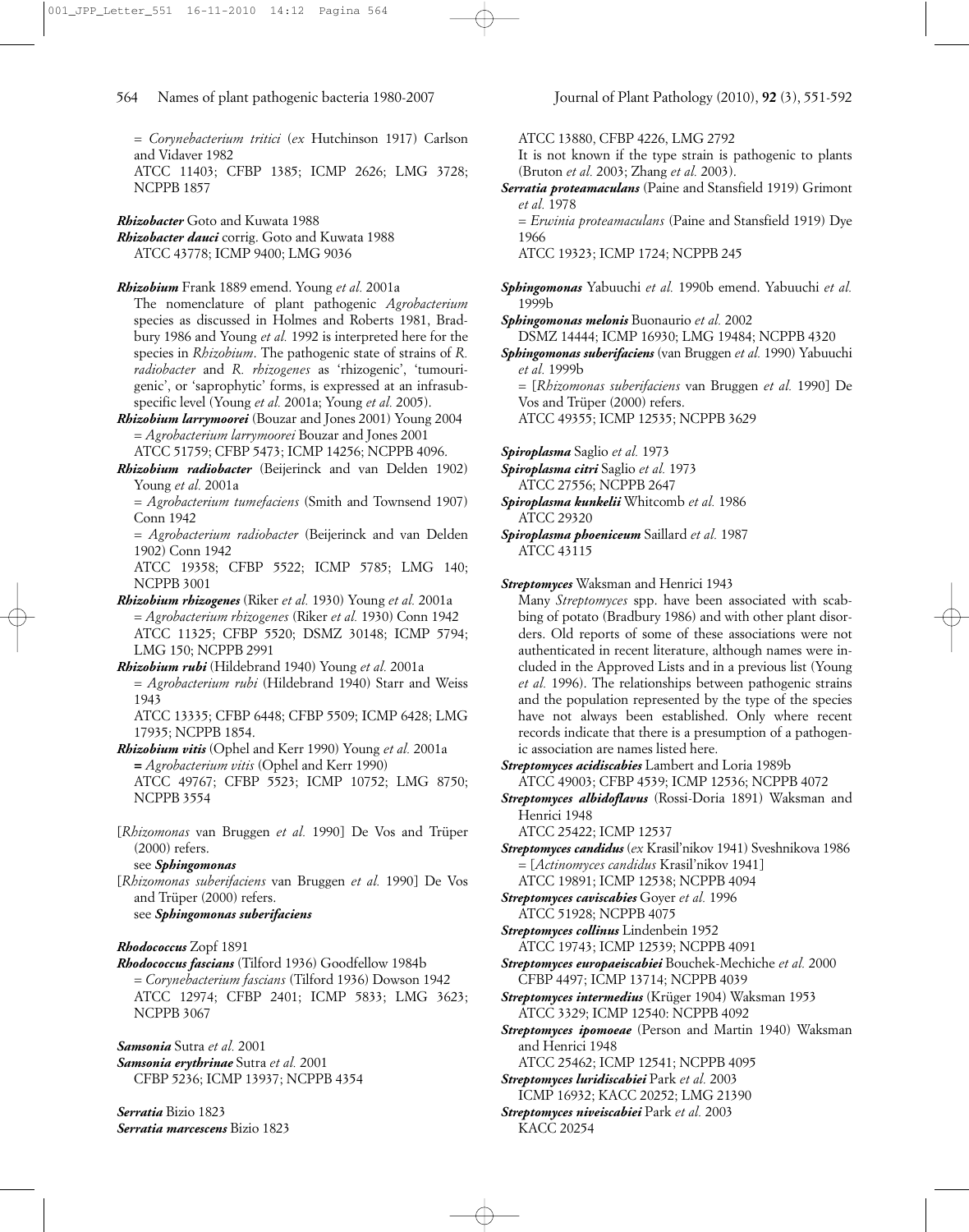- *Streptomyces puniciscabiei* Park *et al.* 2003
- ICMP 16933; KACC 20253; LMG 21391
- *Streptomyces reticuliscabei* Bouchek-Mechiche *et al.* 2000 CFBP 4531; ICMP 13716; NCPPB 4041
- *Streptomyces scabiei* corrig. (*ex* Thaxter 1892) Lambert and Loria 1989a
	- ATCC 49173; CFBP 4517; ICMP 12542; NCPPB 4066
- *Streptomyces setonii* (Millard and Burr 1926) Waksman 1953 ATCC 25497; ICMP 12543
- *Streptomyces steliiscabiei* Bouchek-Mechiche *et al.* 2000 CFBP 4521; ICMP 13715; NCPPB 4040
- *Streptomyces turgidiscabies* Miyajima *et al.* 1998 ATCC 700248
- *Streptomyces wedmorensis* (*ex* Millard and Burr 1926) Preobrazhenskaya 1986 ATCC 21239; ICMP 12544
- *Xanthomonas* Dowson 1939
- *Xanthomonas albilineans* (Ashby 1929) Dowson 1943 ATCC 33915; CFBP 2523; ICMP 196; LMG 494; NCPPB 2969
- *Xanthomonas alfalfae* (*ex* Riker *et al.* 1935) Schaad *et al.* 2007 ATCC 11765; ICMP 15807; LMG 495; NCPPB 4412 The pathotype strain of *X. axonopodis* pv. *alfalfae* and *X*. *campestris* pv. *alfalfae* is CFBP 3836; ICMP 5718; LMG 497; NCPPB 2062 which is different than the type strain of *X. alfafae* and *X*. *alfalfae* subsp*. alfalfae* although they may be members of this species and subspecies.
- *Xanthomonas alfalfae* **subsp***. alfalfae* (*ex* Riker *et al.* 1935) Schaad *et al.* 2007

ATCC 11765; ICMP 15807; LMG 495; NCPPB 4412

- *Xanthomonas alfalfae* **subsp***. citrumelonis* Schaad *et al.* 2007 ATCC 49120; CFBP 3371; ICMP 15808; LMG 9325; NCPPB 4376
	- see [*Xanthomonas axonopodis* pv. *citrumelo*] and [*Xanthomonas campestris* pv. *citrumelo*]
- *Xanthomonas ampelina* Panagopoulos 1969
	- see *Xylophilus ampelinus*
- *Xanthomonas arboricola* Vauterin *et al.* 1995
	- ATCC 49083; CFBP 2528; ICMP 35; LMG 747; NCPPB 411

Vauterin *et al.* (1995) chose the pathotype strain of *X. arboricola* pv. *juglandis* (= *X. campestris* pv*. junglandis*) as the type strain of the species without naming the species *X. juglandis*.

*Xanthomonas arboricola* **pv.** *celebensis* (Gäumann 1923) Vauterin *et al.* 1995

= *Xanthomonas campestris* pv. *celebensis* (Gäumann 1923) Dye 1978b

ATCC 19045; CFBP 3523; ICMP 1488; LMG 677; NCPPB 1832

*Xanthomonas arboricola* **pv.** *corylina* (Miller *et al.* 1940) Vauterin *et al.* 1995

= *Xanthomonas campestris* pv. *corylina* (Miller *et al.* 1940) Dye 1978b

- ATCC 19313; CFBP 1159; ICMP 5726; LMG 689; NCPPB 935
- *Xanthomonas arboricola* **pv.** *fragariae* Janse *et al.* 2001 CFBP 6771; ICMP 16935; LMG 19145; NCPPB 4409
- *Xanthomonas arboricola* **pv.** *juglandis* (Pierce 1901) Vauterin *et al.* 1995

= *Xanthomonas campestris* pv. *juglandis* (Pierce 1901) Dye 1978b

ATCC 49083; CFBP 2528; ICMP 35; LMG 747; NCPPB 411

[*Xanthomonas arboricola* pv. *poinsettiicola* Vauterin *et al.* 1995] Young *et al.* (1996) refers.

see *Xanthomonas axonopodis* **pv.** *poinsettiicola* and *Xanthomonas campestris* pv. *poinsettiicola*

*Xanthomonas arboricola* **pv.** *populi* (*ex* de Kam 1984) Vauterin *et al.* 1995

= *Xanthomonas campestris* pv. *populi* (*ex* de Kam 1984) Young *et al.* 1991a

- CFBP 3123; ICMP 8923; LMG 12141; NCPPB 4342
- *Xanthomonas arboricola* **pv.** *pruni* (Smith 1903) Vauterin *et al.* 1995
	- = *Xanthomonas campestris* pv. *pruni* (Smith 1903) Dye 1978b

ATCC 19316; CFBP 2535; ICMP 51; LMG 852; NCPPB 416

*Xanthomonas axonopodis* Starr and Garcés 1950

ATCC 19312; CFBP 4924; ICMP 50; LMG 982; NCPPB 457

*Xanthomonas axonopodis* pv. *alfalfae* (Riker *et al.* 1935) Vauterin *et al.* 1995

see *Xanthomonas alfalfae*

- [*Xanthomonas axonopodis* pv. *aurantifolii* (Gabriel *et al.* 1989) Vauterin *et al.* 1995] Young *et al.* (1991b) refers.
	- see *Xanthomonas fuscans* **subsp.** *aurantifolii*
- *Xanthomonas axonopodis* **pv.** *allii* (Kadota *et al.* 2000) Roumagnac *et al.* 2004

= *Xanthomonas campestris* pv. *allii* Kadota *et al.* 2000 CFBP 6107; ICMP 17031; MAFF 311173

Roumagnac *et al*. (2004) proposed a new pathotype strain because the FAME profile of the existing pathotype strain was atypical of the strains investigated. This did not disqualify the strain chosen by Kadota *et al.* (2000) as the nomenclatural type (listed here).

*Xanthomonas axonopodis* **pv.** *axonopodis* Starr and Garcés 1950

ATCC 19312; CFBP 4924; ICMP 50; LMG 982; NCPPB 457

*Xanthomonas axonopodis* **pv.** *bauhiniae* (Padhya *et al.* 1965a) Vauterin *et al.* 1995

= *Xanthomonas campestris* pv. *bauhiniae* (Padhya *et al.* 1965a) Dye 1978b

ICMP 5720; LMG 548; NCPPB 1335

*Xanthomonas axonopodis* **pv.** *begoniae* (Takimoto 1934) Vauterin *et al.* 1995

= *Xanthomonas campestris* pv. *begoniae* (Takimoto 1934) Dye 1978b

ATCC 49082; CFBP 2524; ICMP 194; LMG 7303; NCPPB 3003

*Xanthomonas axonopodis* **pv.** *betlicola* (Patel *et al.* 1951b) Vauterin *et al.* 1995

= *Xanthomonas campestris* pv. *betlicola* (Patel *et al.* 1951b) Dye 1978b

ATCC 11677; ICMP 312; LMG 555; NCPPB 2972

*Xanthomonas axonopodis* **pv.** *biophyti* (Patel *et al.* 1969) Vauterin *et al.* 1995

= *Xanthomonas campestris* pv. *biophyti* (Patel *et al.* 1969) Dye 1978b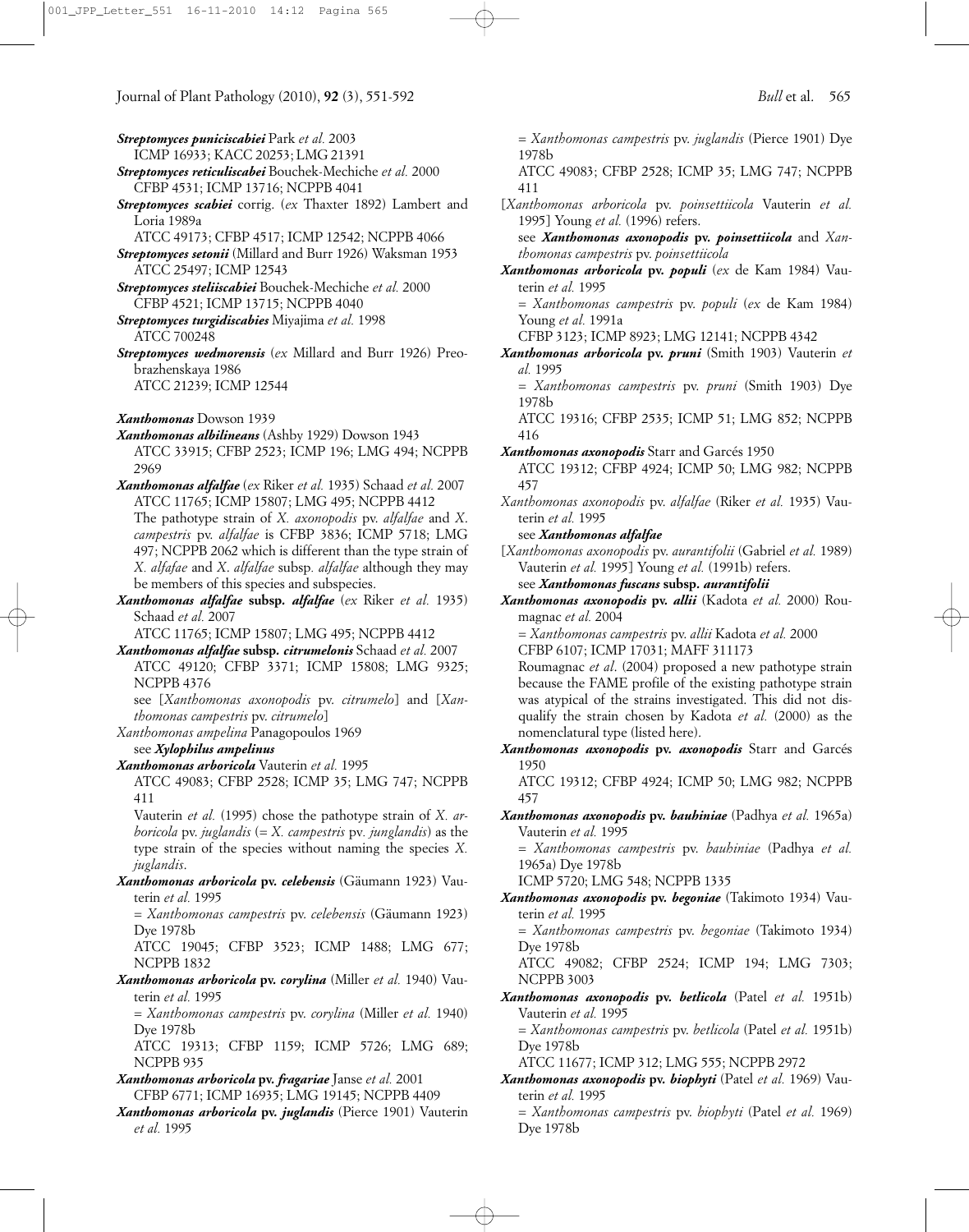ICMP 2780; LMG 556; NCPPB 2228 *Xanthomonas axonopodis* **pv.** *cajani* (Kulkarni *et al.* 1950) Vauterin *et al.* 1995 = *Xanthomonas campestris* pv. *cajani* (Kulkarni *et al.* 1950) Dye 1978b ATCC 11639; ICMP 444; LMG 558; NCPPB 573 [*Xanthomonas axonopodis* pv. *cassavae* Vauterin *et al.* 1995] Young *et al*. (1996) refers. see *Xanthomonas cassavae* and *Xanthomonas campestris* pv. *cassavae Xanthomonas axonopodis* **pv.** *cassiae* (Kulkarni *et al.* 1951) Vauterin *et al.* 1995 = *Xanthomonas campestris* pv. *cassiae* (Kulkarni *et al.* 1951) Dye 1978b ATCC 11638; ICMP 358; LMG 675; NCPPB 2973 *Xanthomonas axonopodis* pv. *citri* (Hasse 1915) Vauterin *et al.* 1995 see *Xanthomonas citri* [*Xanthomonas axonopodis* pv. *citrumelo* (Gabriel *et al.* 1989) Vauterin *et al.* 1995] Does not conform to Standard 5. see *Xanthomonas alfalfae* **subsp.** *citrumelonis Xanthomonas axonopodis* **pv.** *clitoriae* (Pandit and Kulkarni 1979) Vauterin *et al.* 1995 = *Xanthomonas campestris* pv. *clitoriae* (Pandit and Kulkarni 1979) Dye *et al.* 1980 ICMP 6574; LMG 9045; NCPPB 3092 *Xanthomonas axonopodis* **pv.** *coracanae* (Desai *et al.* 1965) Vauterin *et al.* 1995 = *Xanthomonas campestris* pv. *coracanae* (Desai *et al.* 1965) Dye 1978b ICMP 5724; LMG 686; NCPPB 1786 *Xanthomonas axonopodis* **pv.** *cyamopsidis* (Patel *et al.* 1953) Vauterin *et al.* 1995 = *Xanthomonas campestris* pv. *cyamopsidis* (Patel *et al.* 1953) Dye 1978b ICMP 616; LMG 691; NCPPB 637 *Xanthomonas axonopodis* **pv.** *desmodii* (Patel 1949) Vauterin *et al.* 1995 = *Xanthomonas campestris* pv. *desmodii* (Patel 1949) Dye 1978b ATCC 11640; ICMP 315; LMG 692; NCPPB 481 *Xanthomonas axonopodis* **pv.** *desmodiigangetici* (Patel and Moniz 1948) Vauterin *et al.* 1995 = *Xanthomonas campestris* pv. *desmodiigangetici* (Patel and Moniz 1948) Dye 1978b ATCC 11671; ICMP 577; LMG 693; NCPPB 577 *Xanthomonas axonopodis* **pv.** *desmodiilaxiflori* (Pant and Kulkarni 1976a) Vauterin *et al.* 1995 = *Xanthomonas campestris* pv. *desmodiilaxiflori* Pant and Kulkarni 1976a ICMP 6502; LMG 9046; NCPPB 3086 *Xanthomonas axonopodis* **pv.** *desmodiirotundifolii* (Desai and Shah 1960) Vauterin *et al.* 1995 = *Xanthomonas campestris* pv. *desmodiirotundifolii* (Desai and Shah 1960) Dye 1978b ICMP 168; LMG 694; NCPPB 885 *Xanthomonas axonopodis* **pv.** *dieffenbachiae* (McCulloch and Pirone 1939) Vauterin *et al.* 1995 = *Xanthomonas campestris* pv. *dieffenbachiae* (McCulloch and Pirone 1939) Dye 1978b CFBP 3133; ICMP 5727; LMG 695; NCPPB 1833

*Xanthomonas axonopodis* **pv.** *erythrinae* (Patel *et al.* 1952b) Vauterin *et al.* 1995 = *Xanthomonas campestris* pv. *erythrinae* (Patel *et al.* 1952b) Dye 1978b ATCC 11679; ICMP 446; LMG 698; NCPPB 578 *Xanthomonas axonopodis* **pv.** *fascicularis* (Patel and Kotasthane 1969b) Vauterin *et al.* 1995 = *Xanthomonas campestris* pv. *fascicularis* (Patel and Kotasthane 1969b) Dye 1978b ICMP 5731; LMG 9047; NCPPB 2230 *Xanthomonas axonopodis* **pv.** *glycines* (Nakano 1919) Vauterin *et al.* 1995 = *Xanthomonas campestris* pv. *glycines* (Nakano 1919) Dye 1978b ATCC 43911; CFBP 2526; ICMP 5732; LMG 712; NCPPB 554 *Xanthomonas axonopodis* **pv.** *khayae* (Sabet 1959) Vauterin *et al.* 1995 = *Xanthomonas campestris* pv. *khayae* (Sabet 1959) Dye 1978b ICMP 671; LMG 753; NCPPB 536 *Xanthomonas axonopodis* **pv.** *lespedezae* (Ayers *et al.* 1939) Vauterin *et al.* 1995 = *Xanthomonas campestris* pv. *lespedezae* (Ayres *et al.* 1939) Dye 1978b ATCC 13463; ICMP 439; LMG 757; NCPPB 993 *Xanthomonas axonopodis* **pv.** *maculifoliigardeniae* (Ark and Barrett 1946) Vauterin *et al.* 1995 = *Xanthomonas campestris* pv. *maculifoliigardeniae* (Ark and Barrett 1946) Dye 1978b CFBP 1155; ICMP 318; LMG 758; NCPPB 971 *Xanthomonas axonopodis* pv. *malvacearum* (Smith 1901) Vauterin *et al.* 1995 see *Xanthomonas citri* **subsp***. malvacearum Xanthomonas axonopodis* **pv.** *manihotis* (Bondar 1915) Vauterin *et al.* 1995 = *Xanthomonas campestris* pv. *manihotis* (Bondar 1915) Dye 1978b ATCC 49073; ICMP 5741; LMG 773; LMG 784; NCPPB 1834 *Xanthomonas axonopodis* **pv.** *martyniicola* (Moniz and Patel 1958) Vauterin *et al.* 1995 = *Xanthomonas campestris* pv. *martyniicola* (Moniz and Patel 1958) Dye 1978b ICMP 82; LMG 9049; NCPPB 1148 *Xanthomonas axonopodis* **pv.** *melhusii* (Patel *et al.* 1952b) Vauterin *et al.* 1995 = *Xanthomonas campestris* pv. *melhusii* (Patel *et al.* 1952b) Dye 1978b ATCC 11644; ICMP 619; LMG 9050; NCPPB 994 *Xanthomonas axonopodis* **pv.** *nakataecorchori* (Padhya and Patel 1963b) Vauterin *et al.* 1995 = *Xanthomonas campestris* pv. *nakataecorchori* (Padhya and Patel 1963b) Dye 1978b ICMP 5742; LMG 786; NCPPB 1337 [*Xanthomonas axonopodis* pv. *passiflorae* (Pereira 1969) Gonçalves and Rosato 2000] Does not conform to Standards 18.1 and 18.2. see *Xanthomonas campestris pv. passiflorae Xanthomonas axonopodis* **pv.** *patelii* (Desai and Shah 1959)

Vauterin *et al.* 1995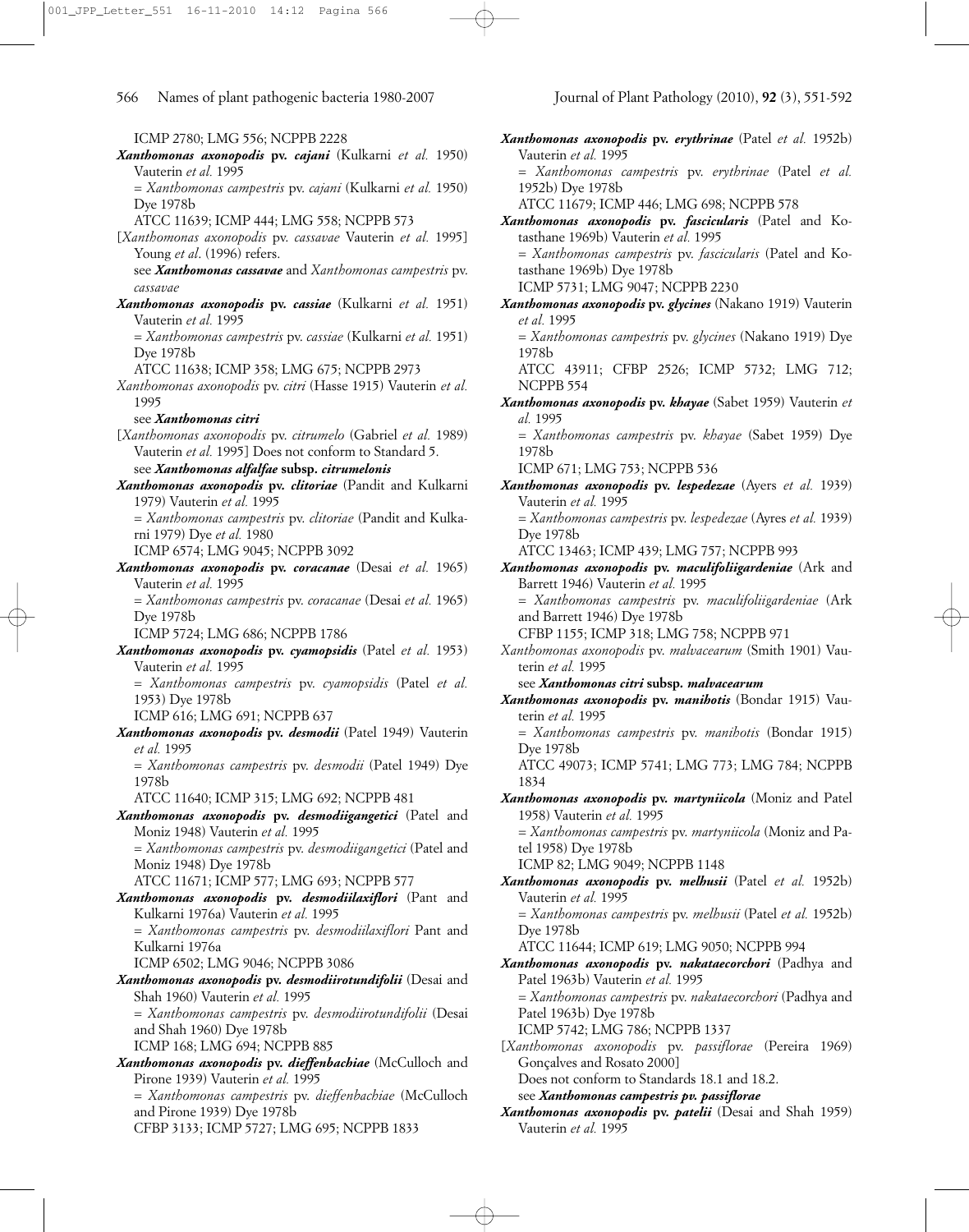= *Xanthomonas campestris* pv. *patelii* (Desai and Shah 1959) Dye 1978b ICMP 167; LMG 811; NCPPB 840 *Xanthomonas axonopodis* **pv.** *pedalii* (Patel and Jindal 1972) Vauterin *et al.* 1995 = *Xanthomonas campestris* pv. *pedalii* (Patel and Jindal 1972) Dye 1978b ICMP 3030; LMG 812; NCPPB 2368 *Xanthomonas axonopodis* **pv.** *phaseoli* (Smith 1897) Vauterin *et al.* 1995 = *Xanthomonas phaseoli* (*ex* Smith 1897) Gabriel *et al.* 1989 = *Xanthomonas campestris* pv. *phaseoli* (Smith 1897) Dye 1978b ATCC 9563; CFBP 2534; ICMP 5834; LMG 7455; NCPPB 3035 [*Xanthomonas axonopodis* pv. *phaseoli* var. *fuscans* Vauterin *et al.* 1995] Young *et al*. (1996) refers. see *Xanthomonas fuscans Xanthomonas axonopodis* **pv.** *phyllanthi* (Sabet *et al.* 1969) Vauterin *et al.* 1995 = *Xanthomonas campestris* pv. *phyllanthi* (Sabet *et al.* 1969) Dye 1978b ICMP 5745; LMG 844; NCPPB 2066 *Xanthomonas axonopodis* **pv.** *physalidicola* (Goto and Okabe 1958) Vauterin *et al.* 1995 = *Xanthomonas campestris* pv. *physalidicola* (Goto and Okabe 1958) Dye 1978b ATCC 49077; ICMP 586; LMG 845; NCPPB 761 *Xanthomonas axonopodis* **pv.** *poinsettiicola* (Patel *et al.* 1951a) Vauterin *et al.* 1995 = *Xanthomonas campestris* pv. *pointsettiicola* (Patel *et al.* 1951a) Dye 1978b ATCC 11643; ICMP 5779; LMG 849; NCPPB 581 *Xanthomonas axonopodis* **pv.** *punicae* (Hingorani and Singh 1959) Vauterin *et al.* 1995 = *Xanthomonas campestris* pv. *punicae* (Hingorani and Singh 1959) Dye 1978b ICMP 360; LMG 859; NCPPB 466 *Xanthomonas axonopodis* **pv.** *rhynchosiae* (Sabet *et al.* 1969) Vauterin *et al.* 1995 = *Xanthomonas campestris* pv. *rhynchosiae* (Sabet *et al.* 1969) Dye 1978b ICMP 5748; LMG 8021; NCPPB 1827 *Xanthomonas axonopodis* **pv.** *ricini* (Yoshii and Takimoto 1928) Vauterin *et al.* 1995 = *Xanthomonas campestris* pv. *ricini* (Yoshii and Takimoto 1928) Dye 1978b ATCC 19317; ICMP 5747; LMG 861; NCPPB 1063 *Xanthomonas axonopodis* **pv.** *sesbaniae* (Patel *et al.* 1952a) Vauterin *et al.* 1995 = *Xanthomonas campestris* pv. *sesbaniae* (Patel *et al.* 1952a) Dye 1978b ATCC 11675; ICMP 367; LMG 867; NCPPB 582 *Xanthomonas axonopodis* **pv.** *tamarindi* (Patel *et al.* 1951a) Vauterin *et al.* 1995 = *Xanthomonas campestris* pv. *tamarindi* (Patel *et al.* 1951a) Dye 1978b ATCC 11673; ICMP 572; LMG 955; NCPPB 584 Journal of Plant Pathology (2010), **92** (3), 551-592 *Bull* et al. 567

*Xanthomonas axonopodis* **pv.** *vasculorum* (Cobb 1894) Vauterin *et al.* 1995

= *Xanthomonas campestris* pv. *vasculorum* (Cobb 1894) Dye 1978b ATCC 35938; CFBP 5823; ICMP 5757; LMG 901; NCPPB 796 [*Xanthomonas axonopodis* pv. *vesicatoria* Vauterin *et al.* 1995] Young *et al*. (1996) refers. see *Xanthomonas vesicatoria* and *Xanthomonas campestris* pv. *vesicatoria Xanthomonas axonopodis* **pv.** *vignaeradiatae* (Sabet *et al.* 1969) Vauterin *et al.* 1995 = *Xanthomonas campestris* pv. *vignaeradiatae* (Sabet *et al.* 1969) Dye 1978b ICMP 5759; LMG 936; NCPPB 2058 *Xanthomonas axonopodis* **pv.** *vignicola* (Burkholder 1944) Vauterin *et al.* 1995 = *Xanthomonas campestris* pv. *vignicola* (Burkholder 1944) Dye 1978b ATCC 11648; CFBP 7112; ICMP 333; LMG 8752; NCPPB 1838 *Xanthomonas axonopodis* **pv.** *vitians* (Brown 1918) Vauterin *et al.* 1995 = *Xanthomonas campestris* pv. *vitians* (Brown 1918) Dye 1978b ATCC 19320; CFBP 2538; ICMP 336; LMG 937; NCPPB 976 The pathotype strain may not have been representative

(Young *et al.* 1996).

*Xanthomonas bromi* Vauterin *et al.* 1995 CFBP 1976; ICMP 12545; LMG 947; NCPPB 4343

*Xanthomonas campestris* (Pammel 1895) Dowson 1939 ATCC 33913; CFBP 2350; CFBP 5251; ICMP 13; LMG 568; NCPPB 528

The pathovars listed directly below are members of the species *X. campestris* as emended by Vauterin *et al.* (1995).

*Xanthomonas campestris* **pv.** *aberrans* (Knösel 1961) Dye 1978b

CFBP 6865; ICMP 4805; NCPPB 2986

*Xanthomonas campestris* **pv.** *armoraciae* (McCulloch 1929) Dye 1978b

CFBP 3838; ICMP 7; LMG 535; NCPPB 347

*Xanthomonas campestris* **pv.** *barbareae* (Burkholder 1941) Dye 1978b

ATCC 13460; CFBP 5825; ICMP 438; LMG 547; NCPPB 983

*Xanthomonas campestris* **pv.** *campestris* (Pammel 1895) Dowson 1939

ATCC 33913; CFBP 2350; CFBP 5251; ICMP 13; LMG 568; NCPPB 528

*Xanthomonas campestris* **pv.** *incanae* (Kendrick and Baker 1942) Dye 1978b

ATCC 13462; CFBP 2527; ICMP 574; LMG 7490; NCPPB 937

*Xanthomonas campestris* **pv.** *plantaginis* (Thornberry and Anderson 1937) Dye 1978b

ATCC 23382; ICMP 1028; LMG 848; NCPPB 1061

*Xanthomonas campestris* **pv.** *raphani* (White 1930) Dye 1978b ATCC 49079; CFBP 5827; ICMP 1404; LMG 860; NCPPB 1946

Vauterin *et al.* (1995) examined many but not all pathovars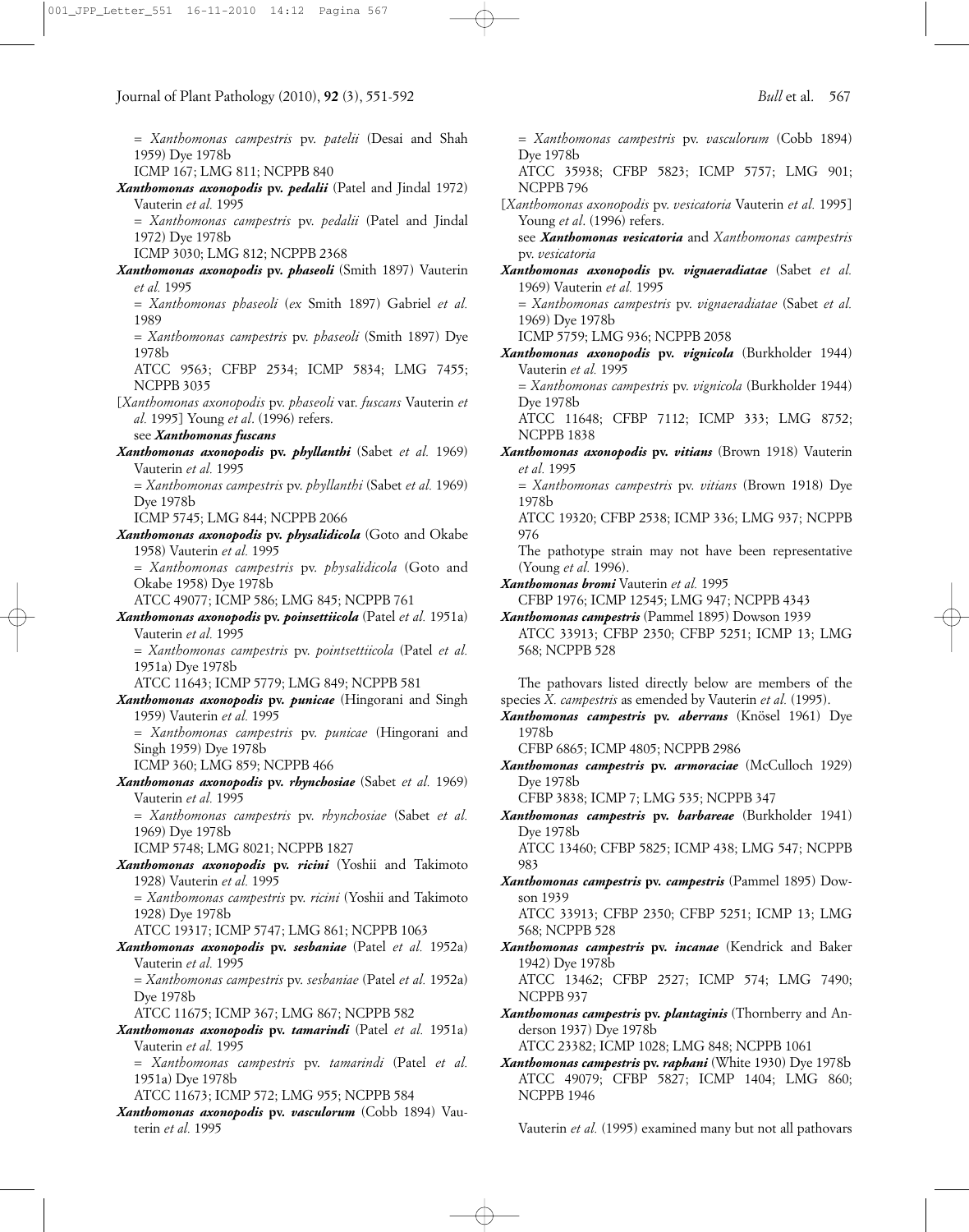*X. campestris*. The pathovars listed below (through to *X. campestris* pv. *zinniae*) were not examined by Vauterin *et al.* (1995) nor reclassified by others since 1995 and therefore are *X. campestris sensu lato* and may not belong to the species as emended by Vauterin *et al.* (1995).

- *Xanthomonas campestris* **pv.** *alangii* (Padhya and Patel 1962) Dye 1978b
	- ICMP 5717; LMG 470; NCPPB 1336
- *Xanthomonas campestris* **pv.** *amaranthicola* (Patel *et al.* 1952c) Dye 1978b
	- ATCC 11645 ICMP 441; LMG 498; NCPPB 570
- *Xanthomonas campestris* **pv.** *amorphophalli* (Jindal *et al.* 1972) Dye 1978b
	- ICMP 3033; LMG 499; NCPPB 2371
- *Xanthomonas campestris* **pv.** *aracearum* (Berniac 1974) Dye 1978b
	- ICMP 5381; LMG 532; NCPPB 2832
- *Xanthomonas campestris* **pv.** *arecae* (Rao and Mohan 1970) Dye 1978b
	- ICMP 5719; LMG 533; NCPPB 2649
- *Xanthomonas campestris* **pv.** *argemones* (Srinivasan *et al.* 1961a) Dye 1978b
	- ICMP 1617; LMG 534; NCPPB 1593
- *Xanthomonas campestris* **pv.** *arracaciae* (Pereira *et al.* 1971) Dye 1978b
	- ICMP 3158; LMG 536; NCPPB 2436
- *Xanthomonas campestris* **pv.** *asclepiadis* Flynn and Vidaver 1995
	- ICMP 1007; NCPPB 4013

The name as proposed by Heise and Vidaver (1990) was invalid because the proposal did not designate a pathotype strain (Standard 17, 2).

- *Xanthomonas campestris* **pv.** *azadirachtae* (Desai *et al.* 1966) Dye 1978b ICMP 3102; LMG 543; NCPPB 2388
- *Xanthomonas campestris* **pv.** *badrii* (Patel *et al.* 1950) Dye 1978b
	- ATCC 11672; ICMP 571; LMG 546; NCPPB 571
- *Xanthomonas campestris* **pv.** *betae* Robbs *et al.* 1981 CFBP 5852; ICMP 8917; LMG 9040; NCPPB 2592
- *Xanthomonas campestris* **pv.** *bilvae* Chakravarti *et al.* 1984 CFBP 3136; ICMP 8918; NCPPB 3213
- *Xanthomonas campestris* **pv.** *blepharidis* (Srinivasan and Patel 1956) Dye 1978b
	- ATCC 17995; ICMP 5722; LMG 557; NCPPB 1757
- *Xanthomonas campestris* **pv.** *boerhaaviae* (Mathur *et al.* 1964) Bradbury 1986
	- ICMP 9423; LMG 9041; NCPPB 1612
- *Xanthomonas campestris* **pv.** *brunneivaginae* (Luo *et al.* 1988) Young *et al.* 1996 ICMP 9991; NCPPB 4344
- *Xanthomonas campestris* **pv.** *cannabis* Severin 1978 ICMP 6570; LMG 9042; NCPPB 2877
- *Xanthomonas campestris* **pv.** *cannae* Easwaramurthy *et al.* 1984
	- ICMP 8306; LMG 9043; NCPPB 4345
- *Xanthomonas campestris* **pv.** *carissae* (Moniz *et al.* 1964) Dye 1978b
	- ICMP 3034; LMG 669; NCPPB 2373
- *Xanthomonas campestris* **pv.** *centellae* Basnyat and Kulkarni 1979

ICMP 6746; LMG 9044; NCPPB 3245 *Xanthomonas campestris* **pv.** *clerodendri* (Patel *et al.* 1952a) Dye 1978b ATCC 11676; ICMP 445; LMG 684; NCPPB 575 *Xanthomonas campestris* **pv.** *convolvuli* (Nagarkoti *et al.* 1973) Dye 1978b ICMP 5380; LMG 685; NCPPB 2498 [*Xanthomonas campestris* pv. *cordiae* Robbs *et al.* 1983] Young *et al.* (1996) refers. *Xanthomonas campestris* **pv.** *coriandri* (Srinivasan *et al.* 1961b) Dye 1978b ATCC 17996; ICMP 5725; LMG 687; NCPPB 1758 *Xanthomonas campestris* **pv.** *daturae* (Jain *et al.* 1975) Bradbury 1986 ICMP 12546; NCPPB 2932 *Xanthomonas campestris* **pv.** *durantae* (Srinivasan and Patel 1957) Dye 1978b ICMP 5728; LMG 696; NCPPB 1456 *Xanthomonas campestris* **pv.** *esculenti* (Rangaswami and Easwaran 1962) Dye 1978b CFBP 5857; ICMP 5729; LMG 699; NCPPB 2190 *Xanthomonas campestris* **pv.** *eucalypti* (Truman 1974) Dye 1978b ICMP 5382; LMG 700; NCPPB 2337 *Xanthomonas campestris* **pv.** *euphorbiae* (Sabet *et al.* 1969) Dye 1978b ICMP 5730; LMG 863; NCPPB 1828 *Xanthomonas campestris* **pv.** *fici* (Cavara 1905) Dye 1978b ICMP 3036; LMG 701; NCPPB 2372 [*Xanthomonas campestris* pv. *fragariae* Kijima *et al.* 1989] Does not conform to Standard 17. *Xanthomonas campestris* **pv.** *guizotiae* (Yirgou 1964) Dye 1978b ICMP 5734; LMG 731; NCPPB 1932 *Xanthomonas campestris* **pv.** *gummisudans* (McCulloch 1924) Dye 1978b ICMP 5780; LMG 732; NCPPB 2182 *Xanthomonas campestris* **pv.** *heliotropii* (Sabet *et al.* 1969) Dye 1978b ICMP 5778; LMG 735; NCPPB 2057 *Xanthomonas campestris* **pv.** *ionidii* (Padhya and Patel 1963a) Dye 1978b ICMP 5736; LMG 744; NCPPB 1334 *Xanthomonas campestris* **pv.** *lantanae* (Srinivasan and Patel 1957) Dye 1978b ICMP 5737; LMG 754; NCPPB 1455 *Xanthomonas campestris* **pv.** *laureliae* (Dye 1963b) Dye 1978b ICMP 84; LMG 755; NCPPB 1155 *Xanthomonas campestris* **pv.** *lawsoniae* (Patel *et al.* 1951a) Dye 1978b ATCC 11674; ICMP 319; LMG 756; NCPPB 579 *Xanthomonas campestris* **pv.** *leeana* (Patel and Kotasthane 1969a) Dye 1978b ICMP 5738; LMG 9048; NCPPB 2229 *Xanthomonas campestris* **pv.** *leersiae* (*ex* Fang *et al.* 1957) Young *et al.* 1991a ICMP 8788; NCPPB 4346 *Xanthomonas campestris* **pv.** *malloti* Goto 1993 ATCC 51262; ICMP 11536; NCPPB 4347

*Xanthomonas campestris* **pv.** *mangiferaeindicae* (Patel *et al.* 1948) Robbs *et al.* 1974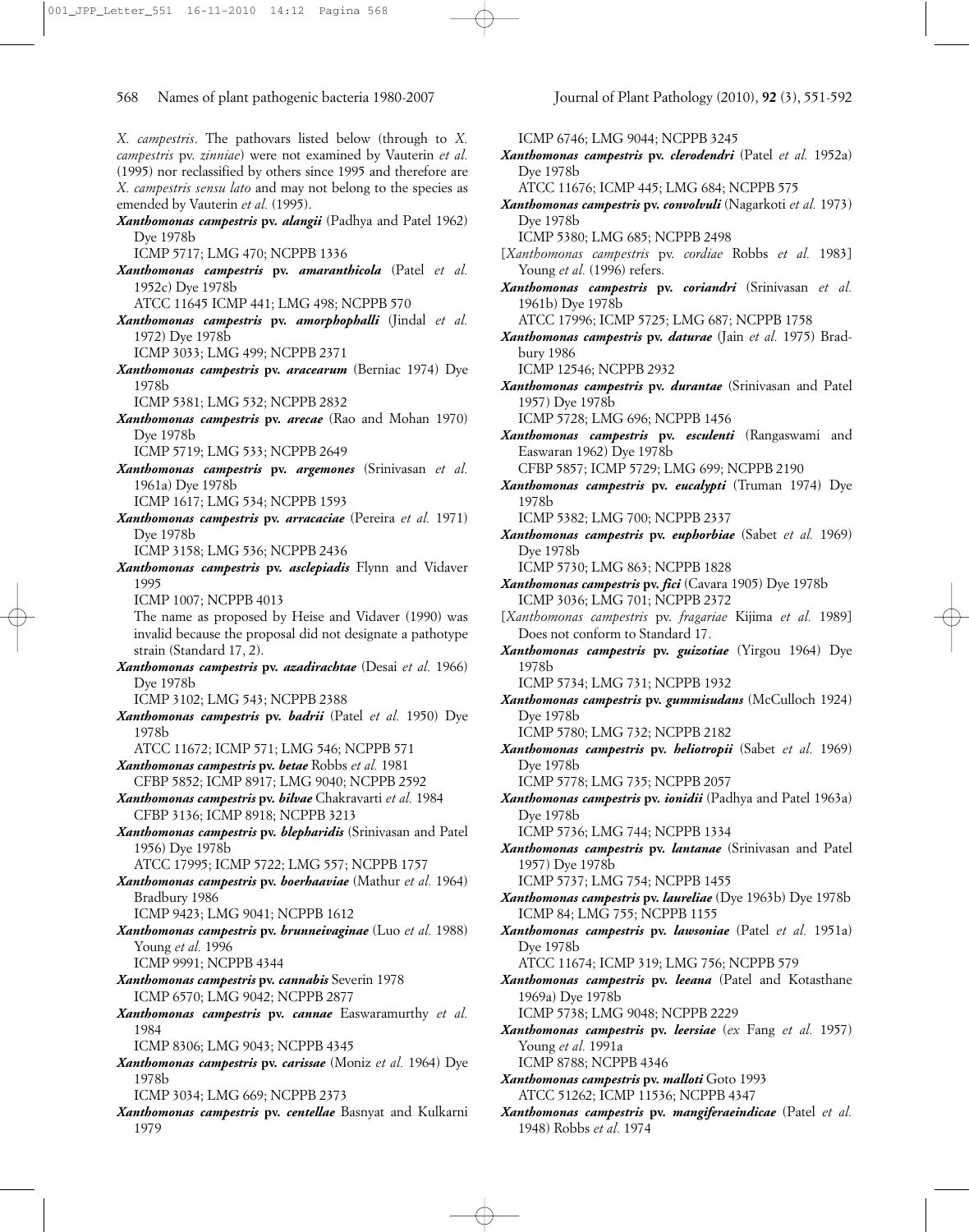ATCC 11637; CFBP 1716; ICMP 5740; LMG 941; NCPPB 490 *Xanthomonas campestris* **pv.** *merremiae* (Pant and Kulkarni 1976b) Dye *et al.* 1980 ICMP 6747; LMG 9051; NCPPB 3114 *Xanthomonas campestris* **pv.** *mirabilis* (*ex* Durgapal and Trivedi 1976) Young *et al.* 1991a ICMP 8949; NCPPB 4348 *Xanthomonas campestris* **pv.** *mori* Maji *et al.* 1998 ICMP 13199 *Xanthomonas campestris* **pv.** *musacearum* (Yirgou and Bradbury 1968) Dye 1978b ATCC 49084; CFBP 7123; ICMP 2870; LMG 785; NCPPB 2005 *Xanthomonas campestris* **pv.** *nigromaculans* (Takimoto 1927) Dye 1978b ATCC 23390; ICMP 80; LMG 787; NCPPB 1935 *Xanthomonas campestris* **pv.** *obscurae* Chand and Singh 1994 NCPPB 3759; ICMP 12547 In Chand and Singh (1994) the NCPPB strain number given for the pathotype was a typographical error. *Xanthomonas campestris* **pv.** *olitorii* (Sabet 1957) Dye 1978b ICMP 359; LMG 9052; NCPPB 464 *Xanthomonas campestris* **pv.** *papavericola* (Bryan and McWhorter 1930) Dye 1978b ATCC 14179; ICMP 220; LMG 809; NCPPB 2970 *Xanthomonas campestris* **pv.** *parthenii* Chand *et al.* 1995 NCPPB 3888; ICMP 12476 *Xanthomonas campestris* **pv.** *paulliniae* Robbs *et al.* 1982 CFBP 5862; ICMP 8919; LMG 9053; NCPPB 3079 *Xanthomonas campestris* **pv.** *pennamericanum* Qhobela and Claflin 1988 ATCC 49152; ICMP 9627; NCPPB 4349 *Xanthomonas campestris* **pv.** *phormiicola* (Takimoto 1933) Dye 1978b ICMP 4294; LMG 702; NCPPB 2983 *Xanthomonas campestris* **pv.** *physalidis* (Srinivasan *et al.* 1962) Dye 1978b ATCC 17994; ICMP 5746; LMG 846; NCPPB 1756 *Xanthomonas campestris* **pv.** *sesami* (Sabet and Dowson 1960) Dye 1978b ICMP 621; LMG 865; NCPPB 631 *Xanthomonas campestris* **pv.** *spermacoces* (Srinivasan and Patel 1956) Dye 1978b ATCC 17998; ICMP 5751; LMG 868; NCPPB 1760 *Xanthomonas campestris* **pv.** *syngonii* Dickey and Zumoff 1987 CFBP 3451; ICMP 9154; LMG 9055; NCPPB 3586 *Xanthomonas campestris* **pv.** *tardicrescens* (McCulloch 1937) Dye 1978b ICMP 4295; LMG 9056; NCPPB 2984 *Xanthomonas campestris* **pv.** *thespesiae* Patil and Kulkarni 1981 ICMP 7466; LMG 9057; NCPPB 4404 *Xanthomonas campestris* **pv.** *thirumalacharii* (Padhya and Patel 1964) Dye 1978b ATCC 23577; ICMP 5852; LMG 872; NCPPB 1452 *Xanthomonas campestris* **pv.** *tribuli* (Srinivasan and Patel 1956) Dye 1978b ICMP 5753; LMG 873; NCPPB 1454

*Xanthomonas campestris* **pv.** *trichodesmae* (Patel *et al.* 1952b) Dye 1978b

ATCC 11678; ICMP 5754; LMG 874; NCPPB 585 *Xanthomonas campestris* **pv.** *uppalii* (Patel 1948) Dye 1978b

ATCC 11641; ICMP 5756; LMG 893; NCPPB 586 *Xanthomonas campestris* **pv.** *vernoniae* (Patel *et al.* 1968) Dye 1978b

ICMP 5758; LMG 9058; NCPPB 1787

*Xanthomonas campestris* **pv.** *viegasii* Robbs *et al.* 1989 CFBP 5866; ICMP 9261; NCPPB 4351

[*Xanthomonas campestris* pv. *vignaeunguiculatae* Patel and Jindal 1982] Young *et al.* (1991a) refers.

*Xanthomonas campestris* **pv.** *viticola* (Nayudu 1972) Dye 1978b

ICMP 3867; LMG 965; NCPPB 2475

*Xanthomonas campestris* **pv.** *vitiscarnosae* (Moniz and Patel 1958) Dye 1978b

ICMP 90; LMG 939; NCPPB 1149

*Xanthomonas campestris* **pv.** *vitistrifoliae* (Padhya *et al.* 1965b) Dye 1978b

ICMP 5761; LMG 940; NCPPB 1451

*Xanthomonas campestris* **pv.** *vitiswoodrowii* (Patel and Kulkarni 1951a) Dye 1978b

ATCC 11636; ICMP 3965; LMG 954; NCPPB 1014

*Xanthomonas campestris* **pv.** *zantedeschiae* (Joubert and Truter 1972) Dye 1978b

ICMP 2372; LMG 9059; NCPPB 2978

*Xanthomonas campestris* **pv.** *zingibericola* (Ren and Fang 1981) Bradbury 1986

ICMP 8787; LMG 9060; NCPPB 4352

*Xanthomonas campestris* **pv.** *zinniae* (Hopkins and Dowson 1949) Dye 1978b CFBP 4477; ICMP 5762; LMG 8692; NCPPB 2439

The remaining pathovars of *Xanthomonas campestris* listed below were examined by Vauterin *et al.* (1995) or others later and were proposed as members of species other than *X. campestris* as indicated by the reference names in bold.

*Xanthomonas campestris* pv. *alfalfae* (Riker *et al.* 1935) Dye 1978b

see *Xanthomonas axonopodis* **pv.** *alfalfae Xanthomonas campestris* pv. *allii* Kadota *et al.* 2000 see *Xanthomonas axonopodis* pv. *allii*

*Xanthomonas campestris* pv. *arrhenatheri* Egli and Schmidt 1982

see *Xanthomonas translucens* **pv.** *arrhenatheri*

[*Xanthomonas campestris* pv. *aurantifolii* Gabriel *et al.* 1989] Young *et al.* (1991b) refers.

see *Xanthomonas fuscans* **subsp.** *aurantifolii*

*Xanthomonas campestris* pv. *bauhiniae* (Padhya *et al.* 1965a) Dye 1978b

see *Xanthomonas axonopodis* **pv.** *bauhiniae*

*Xanthomonas campestris* pv. *begoniae* (Takimoto 1934) Dye 1978b

see *Xanthomonas axonopodis* **pv.** *begoniae*

*Xanthomonas campestris* pv. *betlicola* (Patel *et al.* 1951b) Dye 1978b

see *Xanthomonas axonopodis* **pv.** *betlicola*

*Xanthomonas campestris* pv. *biophyti* (Patel *et al.* 1969) Dye 1978b

see *Xanthomonas axonopodis* **pv.** *biophyti*

*Xanthomonas campestris* pv. *cajani* (Kulkarni *et al.* 1950) Dye 1978b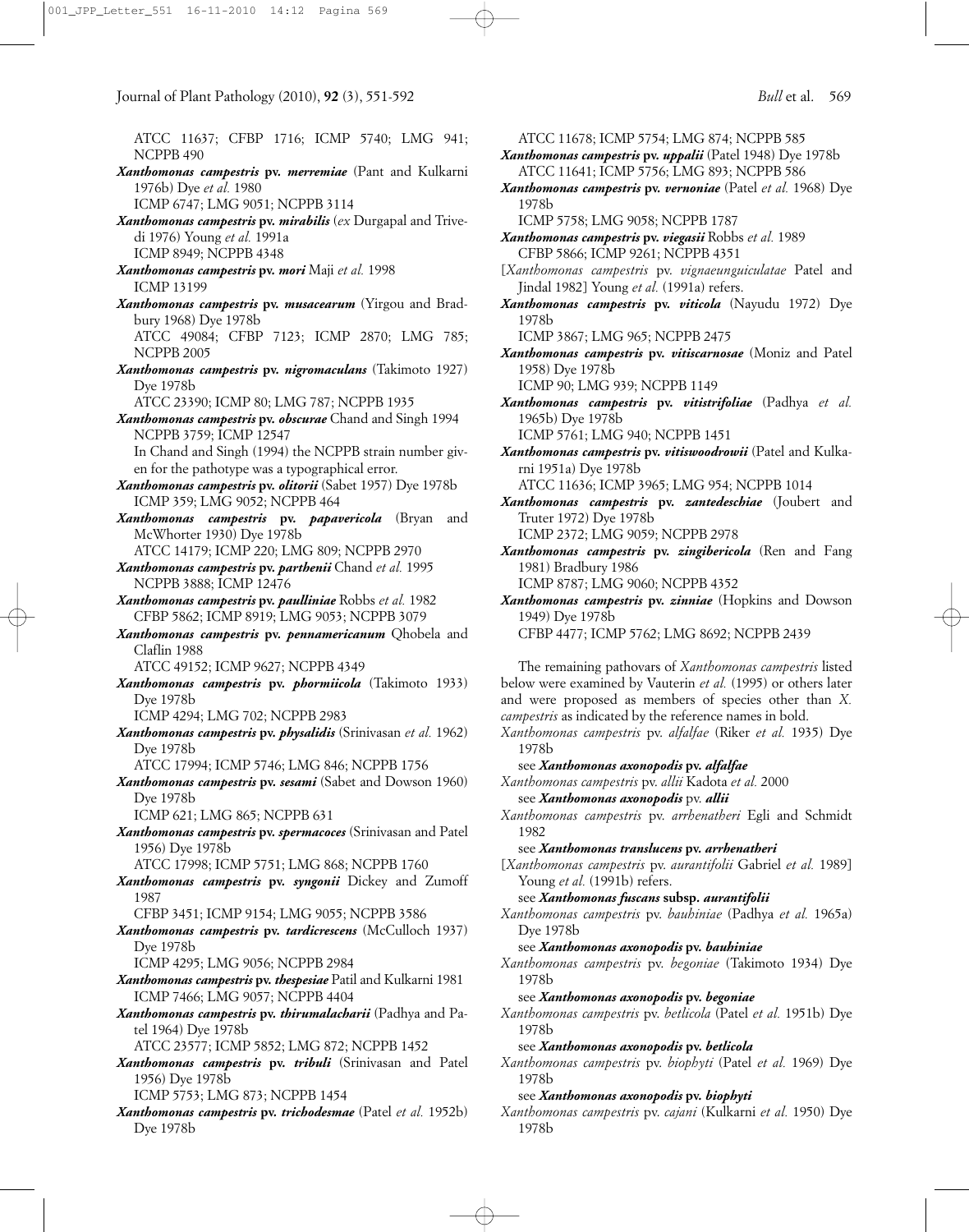*Xanthomonas campestris* pv. *carotae* (Kendrick 1934) Dye

see *Xanthomonas axonopodis* **pv.** *cajani*

## 1978b see *Xanthomonas hortorum* **pv.** *carotae Xanthomonas campestris* pv. *cassavae* (Wiehe and Dowson 1953) Maraite and Weyns 1979 *X. campestris* pv. *cassavae* is represented by two phenetically and genomically distinct bacterial populations (Vauterin *et al*. 1995). The pathotype and related strains are referred to *X. cassavae*. The other strains are referred to *X. axonopodis*. see *Xanthomonas cassavae* X*anthomonas campestris* pv. *cassiae* (Kulkarni *et al.* 1951) Dye 1978b see *Xanthomonas axonopodis* **pv.** *cassiae Xanthomonas campestris* pv. *celebensis* (Gäumann 1923) Dye 1978b see *Xanthomonas arboricola* **pv.** *celebensis Xanthomonas campestris* pv. *cerealis* (Hagborg 1942) Dye 1978b see *Xanthomonas translucens* **pv.** *cerealis Xanthomonas campestris* pv. *citri* (Hasse 1915) Dye 1978b see *Xanthomonas axonopodis* **pv.** *citri* [*Xanthomonas campestris* pv. *citrumelo* Gabriel *et al.* 1989] Young et al. (1991b) refers. see *Xanthomonas alfalfae* **subsp***. citrumelonis Xanthomonas campestris* pv. *clitoriae* (Pandit and Kulkarni 1979) Dye *et al.* 1980 see *Xanthomonas axonopodis* **pv.** *clitoriae Xanthomonas campestris* pv. *coracanae* (Desai *et al.* 1965) Dye 1978b see *Xanthomonas axonopodis* **pv.** *coracanae Xanthomonas campestris* pv. *corylina* (Miller *et al.* 1940) Dye 1978b see *Xanthomonas arboricola* **pv.** *corylina Xanthomonas campestris* pv. *cucurbitae* (Bryan 1926) Dye 1978b see *Xanthomonas cucurbitae Xanthomonas campestris* pv. *cyamopsidis* (Patel *et al.* 1953) Dye 1978b see *Xanthomonas axonopodis* **pv.** *cyamopsidis Xanthomonas campestris* pv. *desmodii* (Patel 1949) Dye 1978b see *Xanthomonas axonopodis* **pv.** *desmodii Xanthomonas campestris* pv. *desmodiigangetici* (Patel and Moniz 1948) Dye 1978b see *Xanthomonas axonopodis* **pv.** *desmodiigangetici Xanthomonas campestris* pv. *desmodiilaxiflori* Pant and Kulkarni 1976a see *Xanthomonas axonopodis* **pv.** *desmodiilaxiflori Xanthomonas campestris* pv. *desmodiirotundifolii* (Desai and Shah 1960) Dye 1978b see *Xanthomonas axonopodis* **pv.** *desmodiirotundifolii Xanthomonas campestris* pv. *dieffenbachiae* (McCulloch and Pirone 1939) Dye 1978b see *Xanthomonas axonopodis* **pv.** *dieffenbachiae Xanthomonas campestris* pv. *erythrinae* (Patel *et al.* 1952b) Dye 1978b see *Xanthomonas axonopodis* **pv.** *erythrinae Xanthomonas campestris* pv. *fascicularis* (Patel and Kotasthane

*Xanthomonas campestris* pv. *glycines* (Nakano 1919) Dye 1978b see *Xanthomonas axonopodis* **pv.** *glycines Xanthomonas campestris* pv. *graminis* (Egli *et al.* 1975) Dye 1978b see *Xanthomonas translucens* **pv.** *graminis Xanthomonas campestris* pv. *hederae* (Arnaud 1920) Dye 1978b see *Xanthomonas hortorum* **pv.** *hederae Xanthomonas campestris* pv. *holcicola* (Elliott 1930) Dye 1978b see *Xanthomonas vasicola* **pv.** *holcicola* [*Xanthomonas campestris* pv. *hordei* (Hagborg 1942) Dye 1978b] Bradbury (1986) refers. see *Xanthomonas translucens* **pv.** *translucens Xanthomonas campestris* pv. *hyacinthi* (Wakker 1883) Dye 1978b see *Xanthomonas hyacinthi Xanthomonas campestris* pv. *juglandis* (Pierce 1901) Dye 1978b see *Xanthomonas arboricola* **pv.** *juglandis Xanthomonas campestris* pv. *khayae* (Sabet 1959) Dye 1978b see *Xanthomonas axonopodis* **pv.** *khayae Xanthomonas campestris* pv. *lespedezae* (Ayres *et al.* 1939) Dye 1978b see *Xanthomonas axonopodis* **pv.** *lespedezae Xanthomonas campestris* pv. *maculifoliigardeniae* (Ark and Barrett 1946) Dye 1978b see *Xanthomonas axonopodis* **pv.** *maculifoliigardeniae Xanthomonas campestris* pv. *malvacearum* (Smith 1901) Dye 1978b see *Xanthomonas citri* **subsp.** *malvacearum Xanthomonas campestris* pv. *manihotis* (Bondar 1915) Dye 1978b see *Xanthomonas axonopodis* **pv.** *manihotis Xanthomonas campestris* pv. *martyniicola* (Moniz and Patel 1958) Dye 1978b see *Xanthomonas axonopodis* **pv.** *martyniicola Xanthomonas campestris* pv. *melhusii* (Patel *et al.* 1952b) Dye 1978b see *Xanthomonas axonopodis* **pv.** *melhusii Xanthomonas campestris* pv. *melonis* Neto *et al.* 1984 see *Xanthomonas melonis Xanthomonas campestris* pv. *nakataecorchori* (Padhya and Patel 1963b) Dye 1978b see *Xanthomonas axonopodis* **pv.** *nakataecorchori Xanthomonas campestris* pv. *oryzae* (Ishiyama 1922) Dye 1978b see *Xanthomonas oryzae* **pv.** *oryzae Xanthomonas campestris* pv. *oryzicola* (Fang *et al.* 1957) Dye 1978b see *Xanthomonas oryzae* **pv.** *oryzicola Xanthomonas campestris* **pv.** *passiflorae* (Pereira 1969) Dye 1978b see [*Xanthomonas axonopodis* pv. *passiflorae*] ICMP 3151; LMG 810; NCPPB 2346 *Xanthomonas campestris* pv. *patelii* (Desai and Shah 1959) Dye 1978b see *Xanthomonas axonopodis* **pv.** *patelii Xanthomonas campestris* pv. *pedalii* (Patel and Jindal 1972)

Dye 1978b

see *Xanthomonas axonopodis* **pv.** *fascicularis*

1969b) Dye 1978b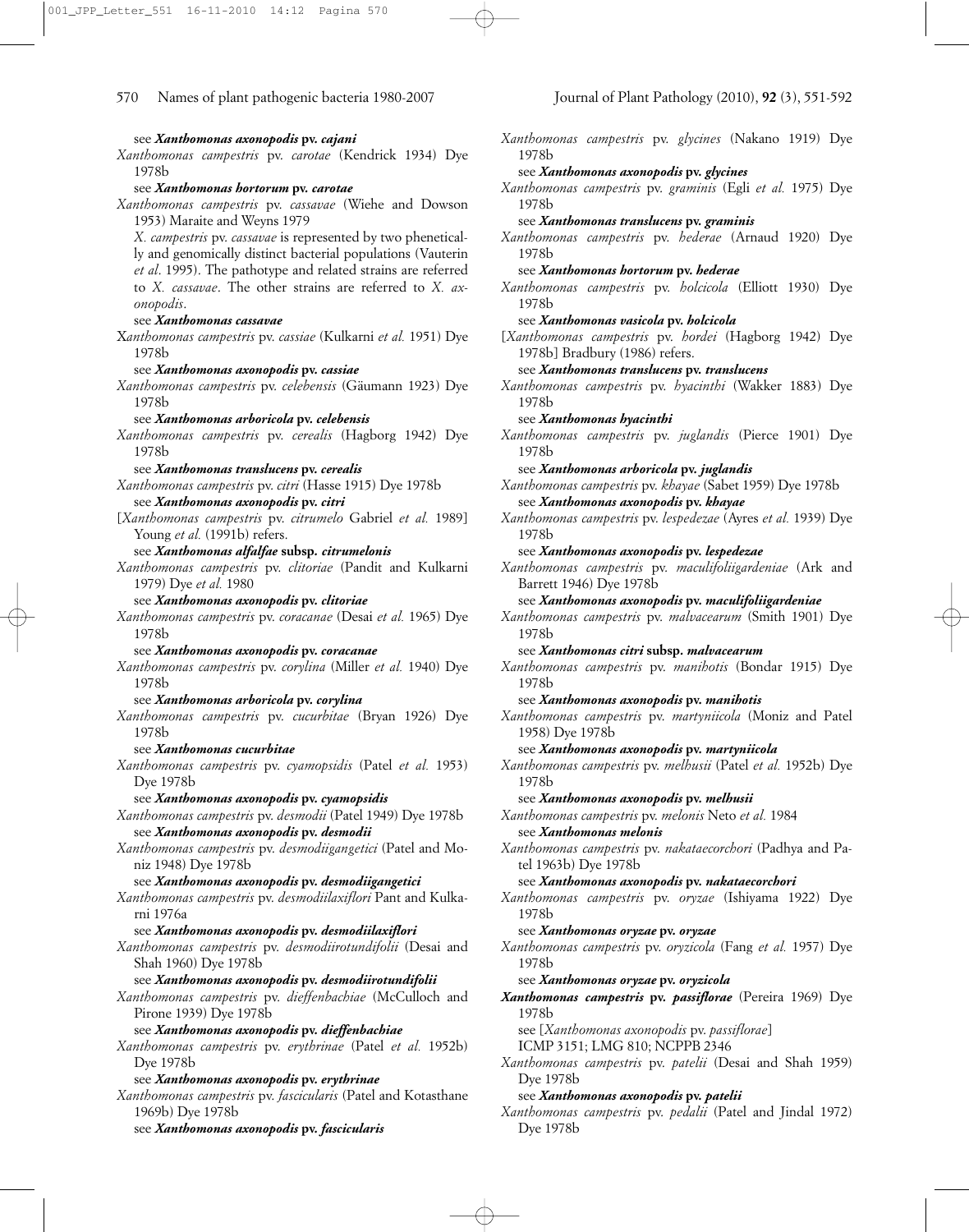see *Xanthomonas axonopodis* **pv.** *pedalii*

- *Xa a ca* pv. *a* (Brown 1923) Dye 1978b
- see *Xanthomonas hortorum* **pv.** *pelargonii*
- *Xa a ca* pv. *a* (Smith 1897) Dye 1978b see *Xanthomonas axonopodis* **pv.** *phaseoli*
- [*Xanthomonas campestris* pv. *phaseoli* var. *fuscans* Vauterin *et a*. 1995] Young *a*. (1996) refers.
	- see *Xanthomonas fuscans*
- *Xa a ca* pv. Egli and Schmidt 1982 see *Xanthomonas translucens* **pv.** *phlei*
- *Xanthomonas campestris* pv. *phleipratensis* (Wallin and Reddy 1945) Dye 1978b
- see *Xanthomonas translucens* pv. *phleipratensis*
- *Xanthomonas campestris* pv. *phyllanthi* (Sabet *et al.* 1969) Dye 1978b
- see *Xanthomonas axonopodis* **pv.** *phyllanthi*
- *Xa a ca* pv. *a c a* (Goto and Okabe 1958) Dye 1978b
- see *Xanthomonas axonopodis* **pv.** *physalidicola*
- *Xa a ca* pv. *(Goto and Okabe 1958) Dye* 1978b
- see *Xanthomonas pisi*
- *Xa a ca* pv. *a* Egli and Schmidt 1982 see *Xanthomonas translucens* **pv.** *poae*
- *Xanthomonas campestris* pv. *poinsettiicola* (Patel *et al.* 1951a) Dye 1978b
	- *X. campestris* pv. *poinsettiicola* is represented by three phenetically and genomically distinct bacterial populations (Vauterin *a*. 1995). The pathotype strain is referred to *X. a pv. c a.* Other strains are referred to *X. a b c a* or *X. c a*
- see *Xanthomonas axonopodis* **pv.** *poinsettiicola*
- *Xanthomonas campestris* pv. *populi* (*ex* de Kam 1984) Young *et al.* 1991a
- see *Xanthomonas arboricola* **pv.** *populi Xa a ca* pv. *(Smith 1903)* Dye 1978b
- see *Xanthomonas arboricola* **pv.** *pruni*
- *Xa a ca* pv. *ca* (Hingorani and Singh 1959) Dye 1978b
	- see *Xanthomonas axonopodis* **pv.** *punicae*
- *Xanthomonas campestris* pv. *rhynchosiae* (Sabet *et al.* 1969) Dye 1978b
- see *Xanthomonas axonopodis* **pv.** *rhynchosiae*
- *Xa a ca* pv. *c* (Yoshii and Takimoto 1928) Dye 1978b
- see *Xanthomonas axonopodis* **pv.** *ricini*
- *Xanthomonas campestris* pv. *secalis* (Reddy *et al.* 1924) Dye 1978b
- see *Xanthomonas translucens* **pv.** *secalis*
- *Xanthomonas campestris* pv. *sesbaniae* (Patel *et al.* 1952a) Dye 1978b
- see *Xanthomonas axonopodis* **pv.** *sesbaniae*
- *Xanthomonas campestris* pv. *tamarindi* (Patel *et al.* 1951a) Dye 1978b
- see *Xanthomonas axonopodis* **pv.** *tamarindi*
- *Xa a ca* pv. *a a ac* (Niederhauser 1943) Dye 1978b
- see *Xanthomonas hortorum* **pv.** *taraxaci*
- *Xanthomonas campestris* pv. *theicola* Uehara *et al.* 1980 see *Xanthomonas theicola*

*Xanthomonas campestris* pv. *translucens* (Jones *et al.* 1917) Dye 1978b

#### see *Xanthomonas translucens* **pv.** *translucens*

*Xanthomonas campestris* pv. *undulosa* (Smith *et al.* 1919) Dye 1978b

### see *Xanthomonas translucens* **pv.** *undulosa*

- *Xanthomonas campestris* pv. *vasculorum* (Cobb 1894) Dye 1978b
	- *X. ca* pv. *a c* is represented by two phenetically and genomically distinct bacterial populations (Vauterin *a* . 1995). The pathotype and related strains are referred to *X. a* pv. *a c* The other strains are referred to *X*. *a c a*.

### see *Xanthomonas axonopodis* **pv.** *vasculorum*

- *Xanthomonas campestris* pv. *vesicatoria* (Doidge 1920) Dye 1978b
- *X. ca* pv. *campestris <i>vecampes vecamps vecamps vecamps vecamps vecamps vecamps vecamps vecamps vecamps vecamps vecamps vecamps vecamps vecamps vecamps vec* ically and genomically distinct bacterial populations (Jones *et al.* 2004; Stall *et al.* 1994, Vauterin *et al.* 1995). The pathotype of *X. ca* pv. *ca a* (Doidge 1920) Dye 1978b and related strains are referred to *X*. *ca*

## see *Xanthomonas euvesicatoria*, *Xanthomonas gardneri, Xanthomonas perforans* and *Xanthomonas vesicatoria*

- *Xanthomonas campestris* pv. *vignaeradiatae* (Sabet *et al.* 1969) Dye 1978b
	- see *Xanthomonas axonopodis* **pv.** *vignaeradiatae*
- *Xa a ca* pv. *c a* (Burkholder 1944) Dye 1978b
	- see *Xanthomonas axonopodis* **pv.** *vignicola*
- *Xa a ca* pv. *a* (Brown 1918) Dye 1978b *X. ca* pv. *a* is represented by two phenetically and genomically distinct bacterial populations (Vauterin *a*. **1995**). The pathotype was transferred to *Xa*<sub>*a*</sub> pv. *a*, but the fact that this single strain differs uniquely from the other strains from lettuce (*Lac ca a a* L.) suggests that it may have been mis-labelled, or may have been inappropriately selected as the pathotype strain. All other strains are referred to *X*. see *Xanthomonas axonopodis* pv. *vitians*
- Xanthomonas cassavae ( Wiehe and Dowson 1953) Vauterin *et al.* 1995
- = *Xanthomonas campestris* pv. *cassavae* (Wiehe and Dowson 1953) Maraite and Weyns 1979
- CFBP 4642; ICMP 204; LMG 673; NCPPB 101
- [*Xa e c* Papdiwal 1981] Young *et al.* (1991a) refers.
- *Xanthomonas citri* (*Hasse 1915*) Gabriel *a.* 1989
	- $= Xa$  *a a* pv. *c* (Hasse 1915) Vauterin *et al.* 1995

 $= X_a$  *a ca* pv. *c* (Hasse 1915) Dye 1978b

- ATCC 49118; ICMP 15804; LMG 9322; NCPPB 4375
- The pathotype strain of *X. a* pv. *c* and *X. ca* pv. *c* is CFBP 2525; ICMP 24; NCPPB 409 which is different than the type strain of *X*. *c* although they may be members of this species.
- *Xanthomonas citri* subsp. *citri* ( Hasse 1915) Gabriel *a.* 1989
	- *z a a a* **pv.** *c* (Hasse 1915) Vauterin *et al.* 1995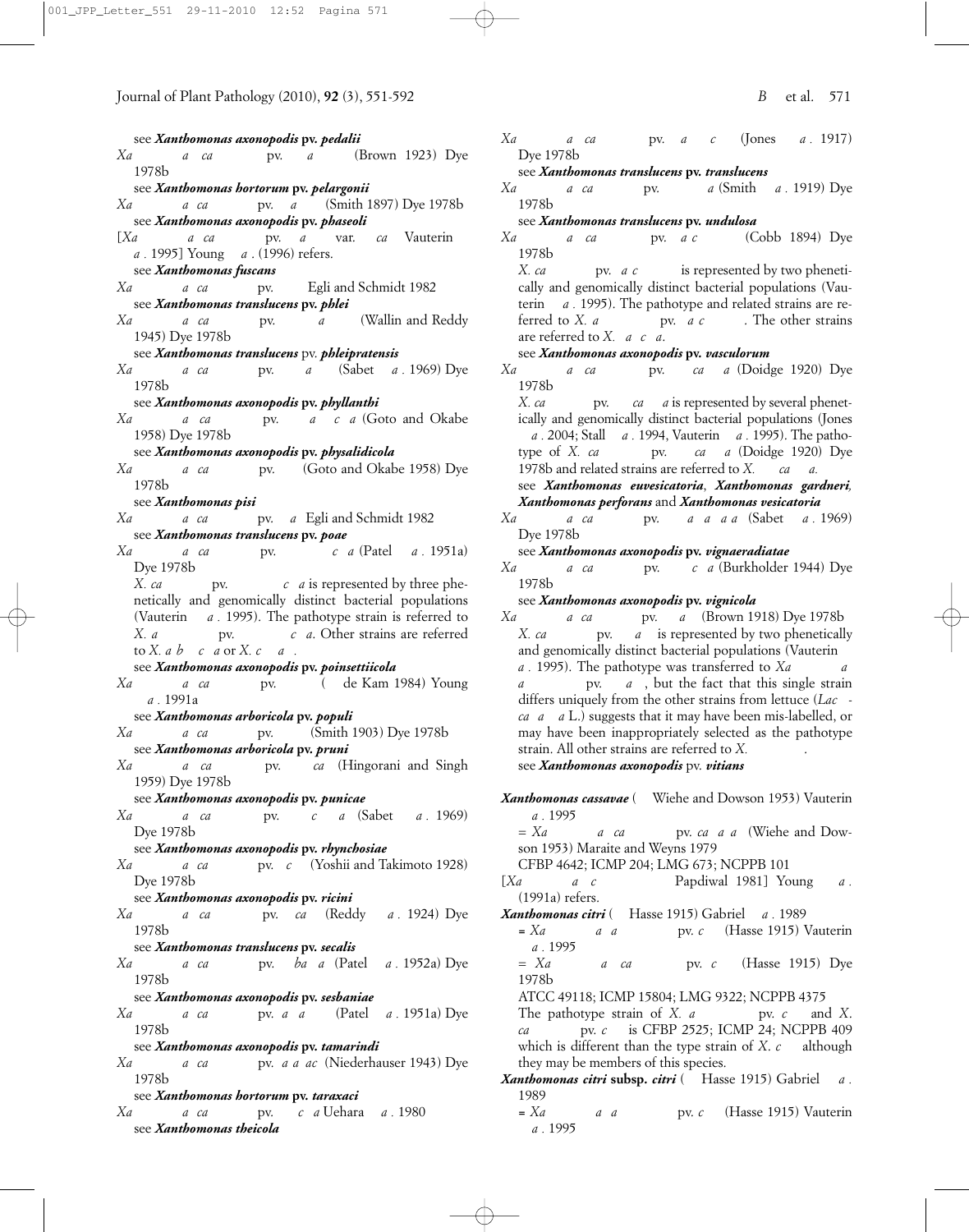= *Xanthomonas campestris* pv. *citri* (Hasse 1915) Dye 1978b

ATCC 49118; ICMP 15804; LMG 9322; NCPPB 4375

The pathotype strain of *X. axonopodis* pv. *citri* and *X*. *campestris* pv. *citri* is CFBP 2525; ICMP 24; LMG 682; NCPPB 409 which is different than the type strain of *X. citri* subsp. *citri* although they may be members of this species.

*Xanthomonas citri* **subsp.** *malvacearum* (*ex* Smith 1901) Schaad *et al.* 2007

**=** *Xanthomonas axonopodis* pv. *malvacearum* (Smith 1901) Vauterin *et al.* 1995

= *Xanthomonas campestris* pv. *malvacearum* (Smith 1901) Dye 1978b

ATCC 9924; ICMP 217; LMG 11726; NCPPB 4403

Schaad et al. 2007 designated ATCC 9924=ICMP 217=LMG 785 as the type strain of the subspecies *Xanthomonas citri* subsp. *malvacearum*. However, strain LMG 785 is a pathotype strain of *Xanthomonas campestris* pv. *musacearum* (Yirgou and Bradbury 1968) Dye 1978b. LMG lists LMG 11726 as equivalent to ICMP 217 and ATCC 9924 and as the type strain of this subspecies. Schaad *et al.* 2007 choose a strain other than the type strain of *X. axonopodis* pv. *malvacearum* and *X*. *campestris* pv. *malvacearum* (CFBP 2530; ICMP 5739; LMG 761; NCPPB 633) to serve as the type strain of this subspecies.

*Xanthomonas codiaei* Vauterin *et al.* 1995

CFBP 4690; ICMP 9513; LMG 8678; NCPPB 4350 see note for *Xanthomonas campestris* pv. *poinsettiicola*

*Xanthomonas cucurbitae* (*ex* Bryan 1926) Vauterin *et al.* 1995 = *Xanthomonas campestris* pv. *cucurbitae* (Bryan 1926) Dye 1978b

CFBP 2542; ICMP 2299; LMG 690; NCPPB 2597

*Xanthomonas cynarae* Trébaol *et al.* 2000

CFBP 4188; ICMP16775; NCPPB 4356

- *Xanthomonas euvesicatoria* Jones *et al.* 2006 ATCC 11633; CFBP 6864; ICMP 98; ICMP 109; NCPPB 2968
- [*Xanthomonas exitiosa* Schaad *et al.* 2000] Young *et al*. (2001b) refers.

see *Xanthomonas vesicatoria*

*Xanthomonas fragariae* Kennedy and King 1962 ATCC 33239; CFBP 2157; ICMP 5715; LMG 708; NCPPB 1469

*Xanthomonas fuscans* Schaad *et al.* 2007 ATCC 19315; CFBP 6165; ICMP 239; LMG 826; NCPPB 381

*Xanthomonas fuscans* **subsp.** *aurantifolii* Schaad *et al.* 2007 CFBP 2901; ICMP 15806; LMG 9179; NCPPB 3236 see [*Xanthomonas axonopodis* pv. *aurantifolii*] and [*Xanthomonas campestris* pv. *aurantifolii*]

*Xanthomonas fuscans* **subsp.** *fuscans* Schaad *et al.* 2007 ATCC 19315; ICMP 239; LMG 826; NCPPB 381

*Xanthomonas gardneri* (*ex* Sutic´ 1957) Jones *et al.* 2006 ATCC 19865; ICMP16689; LMG 962; NCPPB 881

*Xanthomonas hortorum* Vauterin *et al.* 1995 CFBP 4925; ICMP 453; LMG 733; NCPPB 939 Vauterin *et al.* (1995) chose the pathotype strain of *X. hortorum* pv. *hederae* as the type strain of this species.

*Xanthomonas hortorum* **pv.** *carotae* (Kendrick 1934) Vauterin *et al.* 1995

= *Xanthomonas campestris* pv. *carotae* (Kendrick 1934) Dye 1978b

CFBP 4997\*; ICMP 5723\*; LMG 8646\*; NCPPB 1422\*

This strain has been reported to be unsuitable as a pathotype (Young *et al.* 1991a).

*Xanthomonas hortorum* **pv.** *hederae* (Arnaud 1920) Vauterin *et al.* 1995

= *Xanthomonas campestris* pv. *hederae* (Arnaud 1920) Dye 1978b

CFBP 4925; ICMP 453; LMG 733; NCPPB 939

*Xanthomonas hortorum* **pv.** *pelargonii* (Brown 1923) Vauterin *et al.* 1995

= *Xanthomonas campestris* pv. *pelargonii* (Brown 1923) Dye 1978b

- CFBP 2533; ICMP 4321; LMG 7314; NCPPB 2985
- *Xanthomonas hortorum* **pv.** *taraxaci* (Niederhauser 1943) Vauterin *et al.* 1995
	- = *Xanthomonas campestris* pv. *taraxaci* (Niederhauser 1943) Dye 1978b

ATCC 19318; CFBP 410; ICMP 579; LMG 870; NCPPB 940

[*Xanthomonas hortorum* pv. *vitians* Vauterin *et al.* 1995] Young et al. (1996) refers.

see *Xanthomonas axonopodis* **pv.** *vitians* and *Xanthomonas campestris* pv. *vitians*

- *Xanthomonas hyacinthi* (*ex* Wakker 1883) Vauterin *et al.* 1995 = *Xanthomonas campestris* pv. *hyacinthi* (Wakker 1883) Dye 1978b
	- ATCC 19314; CFBP 1156; ICMP 189; LMG 739; NCPPB 599
- [*Xanthomonas hederae* (Arnaud 1920) Schaad *et al.* 2000] Young *et al.* (1996; 2001b) refer.

see *Xanthomonas hortorum* **pv.** *hederae*

[*Xanthomonas juglandis* (Pierce 1901) Schaad *et al.* 2000] Young *et al.* (1996; 2001b) refer.

see *Xanthomonas arboricola* **pv.** *juglandis*

- *Xanthomonas melonis* Vauterin *et al.* 1995 = *Xanthomonas campestris* pv. *melonis* Neto *et al.* 1984 CFBP 4644; ICMP 8682; LMG 8670; NCPPB 3434
- *Xanthomonas oryzae* (*ex* Ishiyama 1922) Swings *et al.* 1990 ATCC 35933; CFBP 2532; ICMP 3125; LMG 5047; NCPPB 3002
- *Xanthomonas oryzae* **pv.** *oryzae* (Ishiyama 1922) Swings *et al.* 1990
	- = *Xanthomonas campestris* pv. *oryzae* (Ishiyama 1922) Dye 1978b

ATCC 35933; CFBP 2532; ICMP 3125; LMG 5047; NCPPB 3002

*Xanthomonas oryzae* **pv.** *oryzicola* (Fang *et al.* 1957) Swings *et al.* 1990

= *Xanthomonas campestris* pv. *oryzicola* (Fang *et al.* 1957) Dye 1978b

ATCC 49072, CFBP 2286; ICMP 5743; LMG 797; NCPPB 1585

*Xanthomonas phaseoli* (*ex* Smith 1897) Gabriel *et al.* 1989 see *Xanthomonas axonopodis* **pv.** *phaseoli*

*Xanthomonas perforans* Jones *et al.* 2006

- ATCC BAA-983; ICMP 16690; NCPPB 4321 *Xanthomonas pisi* (*ex* Goto and Okabe 1958) Vauterin *et al.* 1995
	- = *Xanthomonas campestris* pv. *pisi* (Goto and Okabe 1958)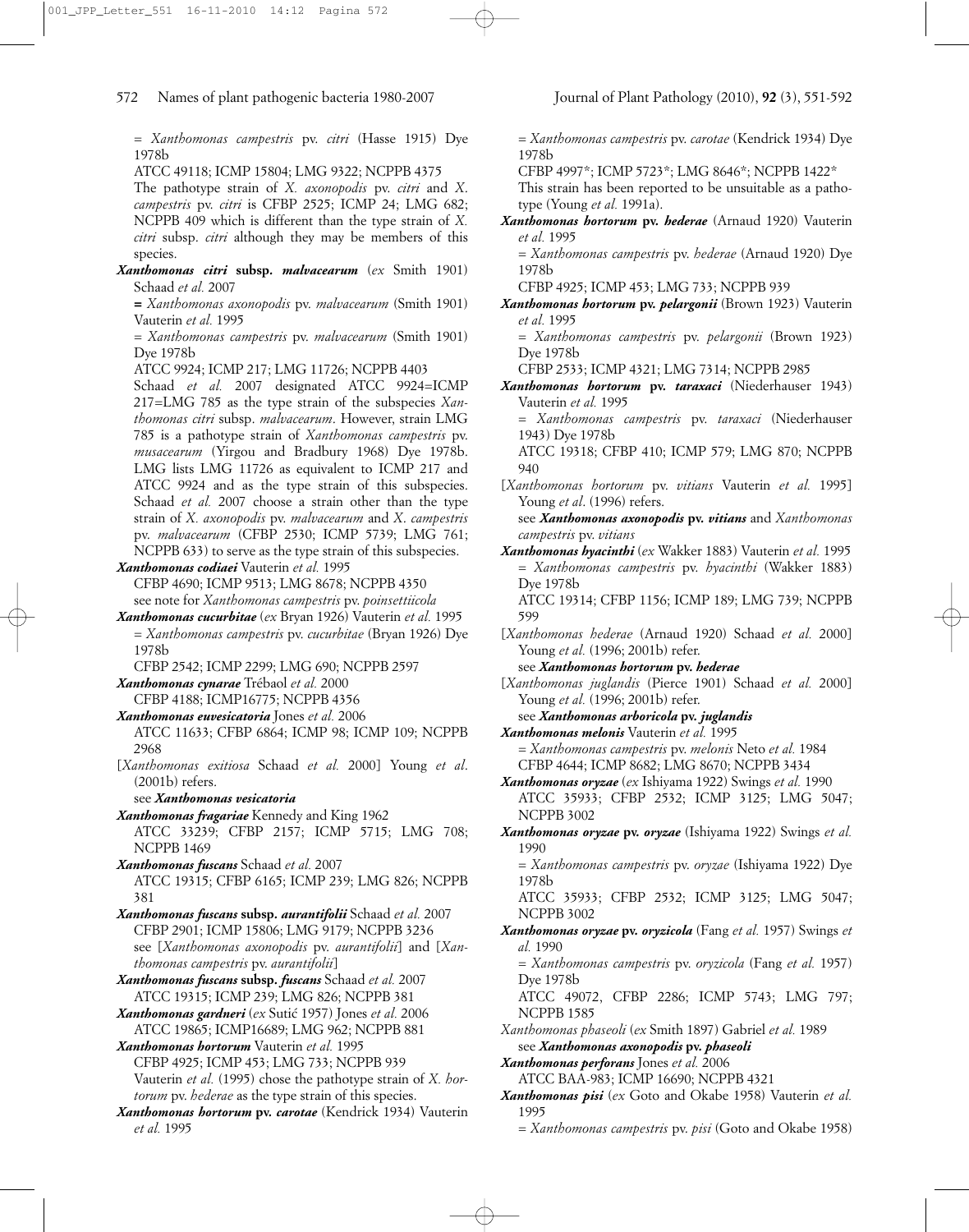Dye 1978b

- ATCC 35936; CFBP 4643; ICMP 570; LMG 847; NCPPB 762
- [*Xanthomonas phyllovora* Schaad *et al.* 2000] Young *et al.* (1996; 2001b) refer.
- *Xanthomonas populi* (*ex* Ridé 1958) van den Mooter and Swings 1990 ATCC 51165; CFBP 1817; ICMP 5816; LMG 5743; NCPPB 2959

Ridé and Ridé (1992) revived the name in IJSB, but van den Mooter and Swings 1990 has priority.

- *Xanthomonas sacchari* Vauterin *et al.* 1995
	- CFBP 4641; ICMP 16916; LMG 471; NCPPB 4341
- [*Xanthomonas smithii* Schaad *et al.* 2005] Schaad *et al.* (2006) refers.

see *Xanthomonas citri* **subsp.** *malvacearum*

[*Xanthomonas smithii* subsp. *smithii* Schaad *et al.* 2005] Schaad et al. (2006) refers.

see *Xanthomonas citri* **subsp.** *malvacearum*

[*Xanthomonas smithii* subsp. *citri* (Gabriel *et al.* 1989) Schaad *et al.* 2005] Schaad *et al.* (2006) refers.

see *Xanthomonas citri*

- *Xanthomonas theicola* (Uehara *et al.* 1980) Vauterin *et al.* 1995
	- = *Xanthomonas campestris* pv. *theicola* Uehara *et al.* 1980 CFBP 4691; ICMP 6774; LMG 8684; NCPPB 4353
- *Xanthomonas translucens* (*ex* Jones *et al.* 1917) Vauterin *et al.* 1995

= [*Xanthomonas campestris* pv. *hordei* (Hagborg 1942) Dye 1978b]

ATCC 19319; CFBP 2054; ICMP 5752; LMG 876; NCPPB 973

*Xanthomonas translucens* **pv.** *arrhenatheri* (Egli and Schmidt 1982) Vauterin *et al.* 1995

= *Xanthomonas campestris* pv. *arrhenatheri* Egli and Schmidt 1982

ATCC 33803 CFBP 2056; ICMP 7727; LMG 727; NCPPB 3229

*Xanthomonas translucens* **pv.** *cerealis* (Hagborg 1942) Vauterin *et al.* 1995

= *Xanthomonas campestris* pv. *cerealis* (Hagborg 1942) Dye 1978b

CFBP 2541; ICMP 1409; LMG 679; NCPPB 1944

*Xanthomonas translucens* **pv.** *graminis* (Egli *et al.* 1975) Vauterin *et al.* 1995

= *Xanthomonas campestris* pv. *graminis* (Egli *et al.* 1975) Dye 1978b

ATCC 29091; CFBP 2053; ICMP 5733; LMG 726; NCPPB 2700

- [*Xanthomonas translucens* pv. *hordei* (Egli *et al.* 1975) Vauterin *et al.* 1995] Bradbury (1986) refers.
- *Xanthomonas translucens* **pv.** *phlei* (Egli and Schmidt 1982) Vauterin *et al.* 1995

= *Xanthomonas campestris* pv. *phlei* Egli and Schmidt 1982 ATCC 33805; CFBP 2062; ICMP 7725; LMG 730; NCPPB 3231

*Xanthomonas translucens* **pv.** *phleipratensis* (Wallin and Reddy 1945) Vauterin *et al.* 1995

= *Xanthomonas campestris* pv. *phleipratensis* (Wallin and Reddy 1945) Dye 1978b

CFBP 2540; ICMP 5744; LMG 843; NCPPB 1837

- *Xanthomonas translucens* **pv.** *poae* (Egli and Schmidt 1982) Vauterin *et al.* 1995 = *Xanthomonas campestris* pv. *poae* Egli and Schmidt 1982 ATCC 33804; CFBP 2057; ICMP 7726; LMG 728; NCPPB 3230 *Xanthomonas translucens* **pv.** *secalis* (Reddy *et al.* 1924) Vauterin *et al.* 1995 = *Xanthomonas campestris* pv. *secalis* (Reddy *et al.* 1924) Dye 1978b CFBP 2539; ICMP 5749; LMG 883; NCPPB 2822 *Xanthomonas translucens* **pv.** *translucens* (Jones *et al.* 1917) Vauterin *et al.* 1995 = *Xanthomonas campestris* pv. *translucens* (Jones *et al.* 1917) Dye 1978b ATCC 19319; CFBP 2054; ICMP 5752; LMG 876; NCPPB 973 *Xanthomonas translucens* **pv.** *undulosa* (Smith *et al.* 1919) Vauterin *et al.* 1995 = *Xanthomonas campestris* pv. *undulosa* (Smith *et al.* 1919) Dye 1978b ATCC 35935; CFBP 2055; ICMP 5755; LMG 892; NCPPB 2821 *Xanthomonas vasicola* Vauterin *et al.* 1995 CFBP 2543; ICMP 3103; LMG 736; NCPPB 2417 Vauterin *et al.* (1995) chose the pathotype strain of *X. vasicola* pv. *holcicola* as the type strain of this species. *Xanthomonas vasicola* **pv.** *holcicola* (Elliott 1930) Vauterin *et al.* 1995 CFBP 2543; ICMP 3103; LMG 736; NCPPB 2417 [*Xanthomonas vasicola* pv. *vasculorum* Vauterin *et al.* 1995] Young *et al*. (1996) refers. see *Xanthomonas axonopodis* **pv.** *vasculorum* and *Xanthomonas campestris* pv. *vasculorum Xanthomonas vesicatoria* (*ex* Doidge 1920) Vauterin *et al.* 1995 = *Xanthomonas campestris* pv. *vesicatoria* (Doidge 1920) Dye 1978b ATCC 35937; CFBP 2537; ICMP 63; LMG 911; NCPPB 422 see *Xanthomonas campestris* pv. *vesicatoria Xylella* Wells *et al.* 1987 *Xylella fastidiosa* Wells *et al.* 1987 ATCC 35879; ICMP 15197; LMG 17159; NCPPB 4473 *Xylella fastidiosa* **subsp.** *fastidiosa* Wells *et al.* 1987 = [*X. fastidiosa* subsp. *piercei* Schaad *et al.* 2004a]
	- ATCC 35879; ICMP 15197; LMG 17159; NCPPB 4473
- *Xylella fastidiosa* **subsp.** *multiplex* Schaad *et al.* 2009 ATCC 35871; ICPB 50039; NCPPB 4431

[*Xylella fastidiosa* subsp. *piercei* Schaad *et al.* 2004a] The type strain designated for this subspecies is the type strain of the species and therefore the name *X. fastidiosa* subsp. *fastidiosa* takes priority (Schaad *et al.* 2004b). see *Xylella fastidiosa* **subsp.** *fastidiosa*

**[***Xylella fastidiosa* subsp. *pauca*] Schaad *et al.* 2004a Cultures of the types strain have not been deposited in at least two publicly accessible service collections in two countries as required by the Code (Rule 30).

*Xylophilus* Willems *et al.* 1987

*Xylophilus ampelinus* (Panagopoulos 1969) Willems *et al.* 1987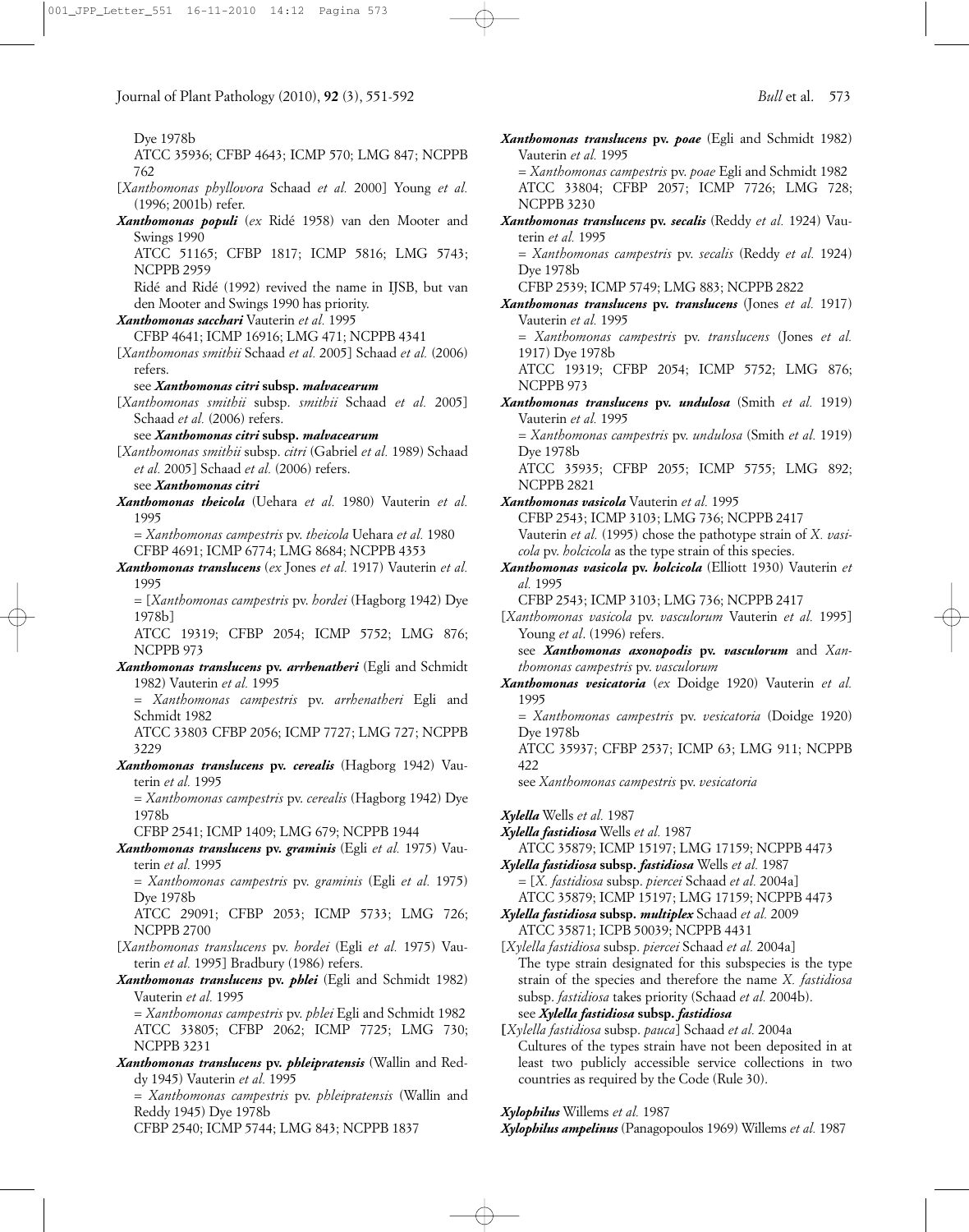= *Xanthomonas ampelina* Panagopoulos 1969 ATCC 33914; CFBP 1192; CFBP 3674; ICMP 8920; LMG 5856; NCPPB 2217

- '*Candidatus*' **Plant Pathogenic Bacteria**
- '*Candidatus* **Liberibacter'** Jagoueix *et al.* 1994
- '*Candidatus* **Liberibacter africanus**' Jagoueix *et al.* 1994
- '*Candidatus* **Liberibacter africanus subsp. capensis**' Garnier *et al.* 2000
- **'***Candidatus* **Liberibacter americanus'** Teixeira *et al.* 2005
- '*Candidatus* **Liberibacter asiaticus**' Jagoueix *et al.* 1994
- '*Candidatus* **Phlomobacter**' Zreik *et al.* 1998
- '*Candidatus* **Phlomobacter fragariae**' Zreik *et al.* 1998
- '*Candidatus* **Phytoplasma'** IRPCM Phytoplasma/Spiroplasma Working Team-Phytoplasma Taxonomy Group 2004
- '*Candidatus* **Phytoplasma allocasuarinae**' Marcone *et al.* 2004a
- **'***Candidatus* **Phytoplasma americanum'** Lee *et al.* 2006
- '*Candidatus* **Phytoplasma asteris**' Lee *et al.* 2004a
- '*Candidatus* **Phytoplasma aurantifolia**' Zreik *et al.* 1995
- '*Candidatus* **Phytoplasma australasia**' White *et al.* 1998
- '*Candidatus* **Phytoplasma australiense**' Davis *et al.* 1997
- '*Candidatus* **Phytoplasma brasiliense**' Montano *et al.* 2001
- **'***Candidatus* **Phytoplasma caricae'** Arocha *et al.* 2005
- '*Candidatus* **Phytoplasma castaneae**' Jung *et al.* 2002
- '*Candidatus* **Phytoplasma cynodontis**' Marcone *et al.* 2004b
- **'***Candidatus* **Phytoplasma fragariae'** Valiunas *et al.* 2006
- '*Candidatus* **Phytoplasma fraxini**' Griffiths *et al.* 1999
- **'***Candidatus* **Phytoplasma graminis'** Arocha *et al.* 2005
- '*Candidatus* **Phytoplasma japonicum**' Sawayanagi *et al.* 1999
- **'***Candidatus* **Phytoplasma lycopersici'** Arocha *et al.* 2007 '*Candidatus* **Phytoplasma mali**' Seemüller and Schneider
- 2004
- '*Candidatus* **Phytoplasma oryzae**' Jung *et al.* 2003b
- '*Candidatus* **Phytoplasma phoenicium**' Verdin *et al.* 2003
- **'***Candidatus* **Phytoplasma pini'** Schneider *et al.* 2005
- '*Candidatus* **Phytoplasma prunorum**' Seemüller and Schneider 2004
- '*Candidatus* **Phytoplasma pyri**' Seemüller and Schneider 2004
- '*Candidatus* **Phytoplasma rhamni**' Marcone *et al.* 2004a
- '*Candidatus* **Phytoplasma spartii**' Marcone *et al.* 2004a
- '*Candidatus* **Phytoplasma trifolii**' Hiruki and Wang 2004
- '*Candidatus* **Phytoplasma ulmi**' Lee *et al.* 2004b
- '*Candidatus* **Phytoplasma ziziphi**' Jung *et al.* 2003a

# **REFERENCES**

- Bracketed manuscript titles indicate that the title was translated from its original language.
- Abdou M.A.-F., 1969. Über eine neue Art eines laevanbildenden Bakteriums aus Zuckerrüben, *Corynebacterium beticola. Phytopathologische Zeitschrift* **66**: 147-167.
- Alcorn S.M., Orum T.V., 1988. Request for an opinion: rejection of the names *Erwinia carnegieana* Standring 1942 and *Pectobacterium carnegieana* (Standring 1942) Brenner, Steigerwalt, Miklos and Fanning 1973. *International Journal of Systematic Bacteriology* **38**: 132-134.
- Alcorn S.M., Orum T.V., Steigerwalt A.G., Foster J.L.M., Fogleman J.C., Brenner D.J., 1991. Taxonomy and pathogenicity of *Erwinia cacticida* sp. nov. *International Journal of Systematic Bacteriology* **41**: 197-212.
- Alivizatos A.S., 1979. Bacterial stunt of carnations in Greece. *Annales de l'Institut Phytopathologique Benaki,* N.S. **12**: 120-137.
- Anzai Y., Kim H., Park J-Y., Wakabayashi H., Oyaizu H., 2000. Phylogenetic affiliation of the pseudomonads based on 16S rRNA sequence. *International Journal of Systematic Bacteriology* **50**: 1563-1589.
- Arocha Y., López M., Piñol B., Fernández M., Picornell B., Almeida R., Palenzuela I., Wilson M.R., Jones P., 2005. *'Candidatus* Phytoplasma graminis' and *'Candidatus* Phytoplasma caricae', two novel phytoplasmas associated with diseases of sugarcane, weeds and papaya in Cuba. *International Journal of Systematic and Evolutionary Microbiology* **55**: 2451-2463.
- Arocha Y., Antesana O., Montellano E., Franco P., Plata G., Jones P., 2007. '*Candidatus* Phytoplasma lycopersici', a phytoplasma associated with 'hoja de perejil' disease in Bolivia. *International Journal of Systematic and Evolutionary Microbiology* **57**: 1704-1710.
- Ark P.A., Gardner M.W., 1936. Bacterial leaf spot of *Primula. Phytopathology* **26**: 1050-1055.
- Ark P.A., 1939. Bacterial leaf spot of maple. *Phytopathology* **29**: 968-970.
- Ark P.A., 1940. Bacterial stalk rot of field corn caused by *Phytomonas lapsa* n. sp. *Phytopathology* **30**: 1.
- Ark P.A., Barrett J.T., 1946. A new bacterial leaf spot of greenhouse-grown gardenias. *Phytopathology* **36**: 865-868.
- Ark P.A., Tompkins C.M., 1946. Bacterial leaf blight of bird'snest fern. *Phytopathology* **36**: 758-761.
- Arnaud M.G., 1920. Une maladie bactérienne du lierre *(Hedera helix* L.). *Comptes Rendus Hebdomadaires des Séances de l'Académie des Sciences* **171**: 121-122.
- Asai T., 1935. [Taxonomic studies on acetic acid bacteria and allied oxidative bacteria isolated from fruits. A new classification of the oxidative bacteria.] *Journal of the Agricultural Chemical Society, Japan* **11**: 674-708.
- Ashby S.F., 1929. Gumming disease of sugar-cane. *Tropical Agriculture Trinidad* **6**: 135-138.
- Ayers T.T., Lefebvre C.L., Johnson H.W., 1939. Bacterial wilt of lespedeza. *Technical Bulletin, United States Department of Agriculture* **704**: 1-22.
- Azegami K., Nishiyama K., Watanabe Y., Kadota I., Ohuchi A., Fukazawa C., 1987. *Pseudomonas plantarii* sp. nov., the causal agent of rice seedling blight. *International Journal of Systematic Bacteriology* **37**: 144-152.
- Baldani J.I., Baldani V.L.D., Seldin L., Döbereiner J., 1986. Characterization of *Herbaspirillum* s*eropedicae* gen. nov., sp. nov., a root-associated nitrogen-fixing bacterium. *International Journal of Systematic Bacteriology* **36**: 86-93.
- Baldani J.I., Pot B., Kirchhof G., Falsen E., Baldani V.L.D., Olivares F.L., Hoste B., Kersters K., Hartmann A., Gillis M., Döbereiner J., 1996. Emended description of *Herbaspirillum*; inclusion of [*Pseudomonas*] *rubrisubalbicans*, a mild plant pathogen, as *Herbaspirillum rubrisubalbicans* comb. nov.; and classification of a group of clinical isolates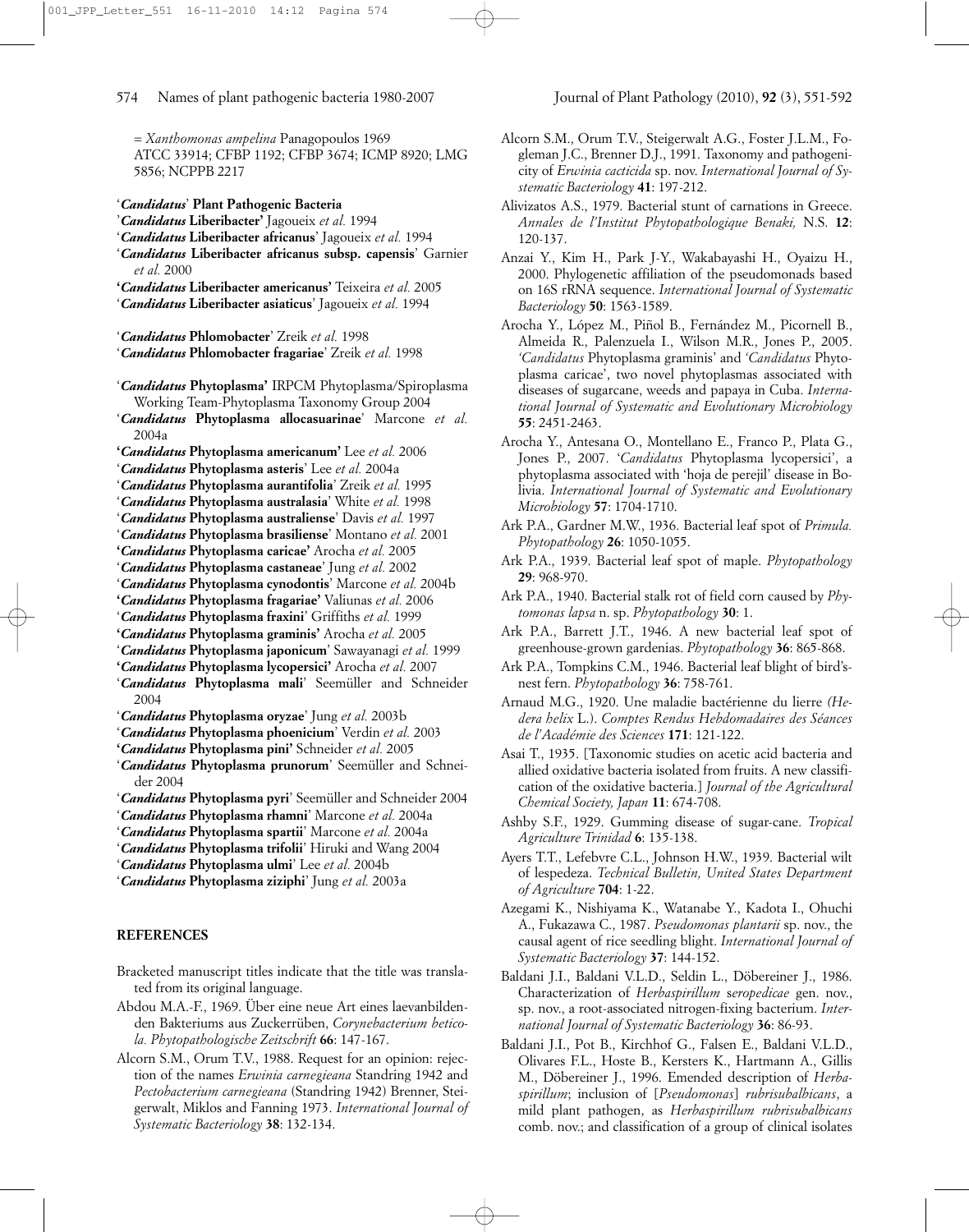(EF Group 1) as *Herbaspirillum* species 3. *International Journal of Systematic Bacteriology* **46**: 802-810.

- Basnyat S.R., Kulkarni Y.S., 1979. New bacterial leafspot of *Centella asiatica* L. Urban. *Biovigyanam* **5**: 179-180.
- Beijerinck M.W., 1888. Die Bacterien der Papiionaceen-Knöllchen. *Botanische Zeitung* **46**: 741-750.
- Beijerinck M.W., 1898. Ueber die Arten der Essigbakterien. *Centralblatt für Bakteriologie, Parasitenkunde und Infektionskrankheiten* **4**: 209-216.
- Beijerinck M.W., Van Delden A., 1902. Ueber die Assimilation des freien Stickstoffs durch Bakterien. *Centralblatt für Bakteriologie, Parasitenkunde und Infektionskrankheiten* **9**: 3-43.
- Beijerinck M.W., Folpmers T., 1916. Verslagen van de gewone vergadering der wis- en naturkundige afdeeling. *Koninklijke Akademie van Wetenschappen te Amsterdam* **18**: 1198- 1200.
- Bergey D.H., Harrison F.C., Breed R.S., Hammer B.W., Huntoon F.M., 1923. Bergey's Manual of Determinative Bacteriology. 1st Ed.. Williams and Wilkins Co., Baltimore, MD, USA.
- Berniac M., 1974. Une maladie bactérienne de *Xanthosoma sagittifolium* (L.) Schott. *Annales de Phytopathologie* **6**: 197-202.
- Bizio B., 1823. Lettera di Bartolomeo Bizio al chiarissimo canonico Angelo Bellani sopra il fenomeno della polenta porporina. *Biblioteca Italiana o sia Giornale di Letteratura, Scienze e Arti* **30**: 275-295.
- Bondar G., 1915. Molestia bacteriana da mandioca. *Boletim de Agricultura, São Paulo* **16a**: 513-524.
- Bohn G.W., Maloit J.C., 1946. Bacterial spot of native golden currant (*Ribes aureum*). *Journal of Agricultural Research* **73**: 281-290.
- Bouchek-Mechiche K., Gardan L., Normand P., Jouan B., 2000. DNA relatedness among strains of *Streptomyces* pathogenic to potato in France: description of three species *Streptomyces europaeiscabiei* sp. nov. and *Streptomyces steliiscabiei* sp. nov. associated with common scab, and *Streptomyces reticuliscabei* sp. nov. associated with netted scab. *International Journal of Systematic and Evolutionary Microbiology* **50**: 91-99.
- Bouzar H., Jones J.B., 2001. *Agrobacterium larrymoorei* sp. nov., a pathogen isolated from aerial tumours of *Ficus benjamina*. *International Journal of Systematic and Evolutionary Microbiology* **51**: 1023-1026.
- Bowden R.L., Percich J.A., 1983. Etiology of bacterial leaf streak of wild rice. *Phytopathology* **73**: 640-645.
- Boyer G., Lambert F., 1893. Sur deux nouvelles maladies du mûrier. *Comptes Rendus Hebdomadaires des Séances de l'Académie des Sciences* **117**: 342-343.
- Bradbury J.F., 1986. Guide to the Plant Pathogenic Bacteria*.* CAB International Mycological Institute, Kew, UK.
- Brenner D.J., Steigerwalt A.G., Miklos G.V., Fanning G.R., 1973. Deoxyribonucleic acid relatedness among Erwiniae and other *Enterobacteriaceae*: the soft-rot organisms (genus *Pectobacterium* Waldee). *International Journal of Systematic Bacteriology* **23**: 205-216.

Brenner D.J., McWhorter A.C., Kai A., Steigerwalt A.G., Far-

mer J.J., 1986. *Enterobacter asburiae* sp. nov., a new species found in clinical specimens, and reassignment of *Erwinia dissolvens* and *Erwinia nimipressuralis* to the genus *Enterobacter* as *Enterobacter dissolvens* comb. nov. and *Enterobacter nimipressuralis* comb. nov. *Journal of Clinical Microbiology* **23**: 1114-1120.

- Brenner D.J., McWhorter A.C., Kai A., Steigerwalt A.G., Farmer J.J., 1988. Validation of the publication of new names and new combinations previously effectively published outside the IJSB. *International Journal of Systematic Bacteriology* **38**: 220-222. (Effective publication = Brenner *et al.* 1986)
- Brenner D.J., Rodrigues Neto J., Steigerwalt A.G., Robbs C.F., 1994. "*Erwinia nulandii*" is a subjective synonym of *Erwinia persicinus. International Journal of Systematic Bacteriology* **44**: 282-284.
- Brown N.A., Jamieson C.O., 1913. A bacterium causing a disease of sugar-beet and nasturtium leaves. *Journal of Agricultural Research* **1**: 189-210.
- Brown N.A., 1918. Some bacterial diseases of lettuce. *Journal of Agricultural Research* **13**: 367-388.
- Brown N.A., 1923. Bacterial leafspot of geranium in the eastern United States*. Journal of Agricultural Research* **23**: 361-372.
- Brown N.A., 1934. A gall similar to crown gall, produced on *Gypsophila* by a new bacterium. *Journal of Agricultural Research* **48**: 1099-1112.
- Bruton B.D., Mitchell F., Fletcher J., Pair S.D., Wayadande A., Melcher U., Brady J., Bextine B., Popham T.W., 2003. *Serratia marcescens*, a phloem-colonizing, squash bug-transmitted bacterium: Causal agent of cucurbit yellow vine disease. *Plant Disease* **87**: 937-944.
- Bryan M.K., 1926. Bacterial leafspot on hubbard squash. *Science* **63**: 165.
- Bryan M.K., McWhorter F.P., 1930. Bacterial blight of poppy caused by *Bacterium papavericola*, sp. nov. *Journal of Agricultural Research* **40**: 1-9.
- Bull C.T., De Boer S.H., Denny T.P., Firrao G., Fischer-Le Saux M., Saddler G.S., Scortichini M., Stead D.E., Takikawa Y., 2008. Demystifying Nomenclature of Bacterial Plant Pathogens. *Journal of Plant Pathology* **90**: 403-417.
- Buonaurio R., Stravato V.M., Kosako Y., Fujiwara N., Naka T., Kobayashi K., Cappelli C., Yabuuchi E., 2002. *Sphingomonas melonis* sp. nov., a novel pathogen that causes brown spots on yellow Spanish melon fruits. *International Journal of Systematic and Evolutionary Microbiology* **52**: 2081-2087.
- Burkholder W.H., 1926. A new bacterial disease of the bean. *Phytopathology* **16**: 915-928.
- Burkholder W.H., 1930. The bacterial diseases of the bean: a comparative study. *Memoirs, Cornell University Agricultural Experiment Station* **127**: 1-88.
- Burkholder W.H., 1941. The black rot of *Barbarea vulgaris. Phytopathology* **31**: 347-348.
- Burkholder W.H., 1942. Three bacterial plant pathogens: *Phytomonas caryophylli* sp. n., *Phytomonas alliicola* sp. n., and *Phytomonas manihotis* (Arthaud-Berthet et Bondar) Viegas. *Phytopathology* **32**: 141-149.
- Burkholder W.H., 1944, *Xanthomonas vignicola* sp. nov. patho-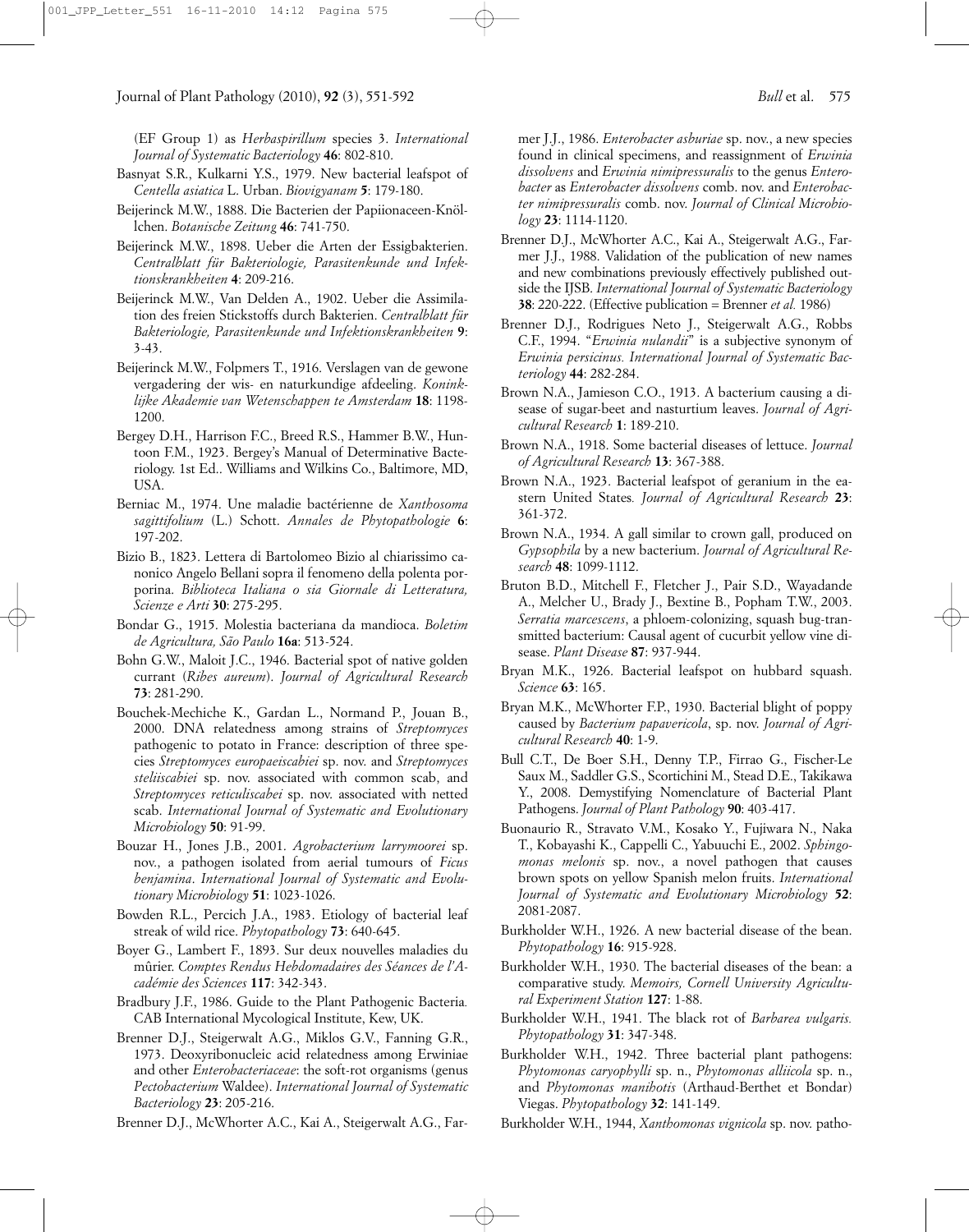genic on cowpeas and beans. *Phytopathology* **34**: 430-432.

- Burkholder W.H., 1948a. Genus 1. *Pseudomonas* Migula. Bacterial plant pathogens. In: Breed R.S., Murray E.G.D., Hitchens A.P. (eds). Bergey's Manual of Determinative Bacteriolog*y*, 6th Ed. pp. 82-150. Baillière, Tindall and Cox, London, UK and Williams and Wilkins, Baltimore, MD, USA.
- Burkholder W.H., 1948b. Genus 1. *Corynebacterium* Lehmann and Neumann. In: Breed R.S., Murray E.G.D., Hitchens A.P. (eds). Bergey's Manual of Determinative Bacteriology, 6th Ed. pp. 381-408. Baillière, Tindall and Cox, London, UK and Williams and Wilkins, Baltimore, MD, USA.
- Burkholder W.H., 1948c. Genus 1. *Erwinia* Winslow *et al.* In: Breed, R.S., Murray, E.G.D., Hitchens, A.P. (eds). Bergey's Manual of Determinative Bacteriology, 6th Ed. pp. 463- 478. Baillière, Tindall and Cox, London, UK and Williams and Wilkins, Baltimore, MD, USA.
- Burkholder W.H., 1950. Sour skin, a bacterial rot of onion bulbs. *Phytopathology* **40**: 115-117.
- Burkholder W.H., McFadden L.A., Dimock A.W., 1953. A bacterial blight of chrysanthemums. *Phytopathology* **43**: 522-526.
- Burkholder W.H., 1960. A bacterial brown rot of parsnip roots. *Phytopathology* **50**: 280-282.
- Burrill T.J., 1882. The bacteria: an account of their nature and effects, together with a systematic description of the species. *Report of the Board of Trustees of the Illinois Industrial University* **11**: 93-157.
- Carlson R.R., Vidaver A.K., 1982. Taxonomy of *Corynebacterium* plant pathogens, including a new pathogen of wheat, based on polyacrylamide gel electrophoresis of cellular proteins. *International Journal of Systematic Bacteriology* **32**: 315-326.
- Carter J.C., 1945. Wetwood of elms. *Bulletin of the Illinois Natural History Survey Division* **23**: 407-448.
- Catara V., Sutra, L., Morineau A., Achouak W., Christen R., Gardan L., 2002. Phenotypic and genomic evidence for the revision of *Pseudomonas corrugata* and proposal of *Pseudomonas mediterranea* sp. nov. *International Journal of Systematic and Evolutionary Microbiology* **52**: 1749-1758.
- Cavara F., 1905. Bacteriosi del fico. *Atti dell'Accademia Gioenia di Scienze Naturali, Catania*. **14**: 1-17.
- Chakravarti B.P., Sarma B., Jain K.L., Prasad C.K.P., 1984. A bacterial leaf spot of bael *(Aegle marmelos* Correa) in Rajasthan and a revived name of the bacterium. *Current Science* **53**: 488-489.
- Chand R., Singh P.N., 1994. *Xanthomonas campestris* pv. *obscurae* pv. nov. causal agent of leaf blight of *Ipomoea obscura* in India. *Zeitschrift für Pflanzenkrankheiten und Pflanzenschutz* **101**: 590-593.
- Chand R., Singh B.D., Singh D., Singh P.H., 1995. *Xanthomonas campestris* pv. *parthenii* pathovar nov. incitant of leaf blight of parthenium. *Antonie van Leeuwenhoek* **68**: 161-164.
- Chester F.D., 1939. Genus IV. Erwinia Winslow *et al*. In: Bergey, D.H., Breed, R.S., Murray, E.G.D., Hitchens, A.P. (eds). Bergey's Manual of Determinative Bacteriology, 5th Ed. pp. 404-420. Baillière, Tindall and Cox, London, UK and Williams and Wilkins, Baltimore, USA.
- Christopher W.N., Edgerton C.W., 1930. Bacterial stripe diseases of sugarcane in Louisiana. *Journal of Agricultural Research* **41**: 259-267.
- Chung Y.R., Kim B.S., Kim H.T., Cho K.Y., 1990. *Erwinia pirina* sp. nov., a causal organism of brown leaf spot of pear. *Korean Journal of Plant Pathology* **6**: 311.
- Chung Y.R., Brenner D.J., Steigerwalt A.G., Kim B.S., Kim H.T., Cho K.Y., 1993. *Enterobacter pyrinus* sp. nov., an organism associated with brown leaf spot disease of pear trees. *International Journal of Systematic Bacteriology* **43**: 157-161.
- Cintas N.A., Koike S.T., Bull C.T., 2002. A new pathovar, *Pseudomonas syringae* pv. *alisalensis* pv. nov., proposed for the causal agent of bacterial blight of broccoli and broccoli raab. *Plant Disease* **86**: 992-998.
- Cobb N.A., 1894. Plant diseases and their remedies. *Agricultural Gazette of New South Wales for 1893* **4**: 777-798.
- Coenye T., Holmes B., Kersters K., Govan J.R.W., Vandamme P., 1999. *Burkholderia cocovenenans* (van Damme *et al.* 1960) Gillis *et al.* 1995 and *Burkholderia vandii* Urakami *et al.* 1994 are junior synonyms of *Burkholderia gladioli* (Severini 1913) Yabuuchi *et al*. 1993 and *Burkholderia plantarii* (Azegami *et al.* 1987) Urakami *et al.* 1994, respectively. *International Journal of Systematic Bacteriology* **49**: 37-42.
- Coenye T., Gillis M., Vandamme P., 2000. *Pseudomonas antimicrobica* Attafuah and Bradbury 1990 is a junior synonym of *Burkholderia gladioli* (Severini 1913) Yabuuchi *et al.* 1993. *International Journal of Systematic and Evolutionary Microbiology* **50**: 2135-2139.
- Coerper F.M., 1919. Bacterial blight of soybean. *Journal of Agricultural Research* **18**: 179-194.
- Cohn F., 1872. Untersuchungen über Bacterien. *Beiträge zur Biologie der Pflanzen* **1**: 127-224.
- Cole M., 1959. Bacterial rotting of apple fruit. *Annals of Applied Biology* **47**: 601-611.
- Collins M.D., Jones D., 1982. Taxonomic studies on *Corynebacterium beticola* (Abdou). *Journal of Applied Bacteriology* **52**: 229-233.
- Collins M.D., Jones D., Kroppenstedt R.M., 1981. Reclassification of *Corynebacterium ilicis* (Mandel, Guba and Litsky) in the genus *Arthrobacter*, as *Arthrobacter ilicis* comb. nov. *Zentralblatt für Bakteriologie, Parasitenkunde, Infektionskrankheiten und Hygiene*. **C2**: 318-323.
- Collins M.D., Jones D., Kroppenstedt R.M., 1982. Validation of the publication of new names and new combinations previously effectively published outside the IJSB. *International Journal of Systematic Bacteriology* **32**: 384-385. (Effective publication = Collins *et al.* 1981)
- Collins M.D., Jones D., 1983. Reclassification of *Corynebacterium flaccumfaciens, Corynebacterium betae, Corynebacterium oortii* and *Corynebacterium poinsettiae* in the genus *Curtobacterium*, as *Curtobacterium flaccumfaciens* comb. nov. *Journal of General Microbiology* **129**: 3545-3548.
- Collins M.D., Jones D., 1984. Validation of the publication of new names and new combinations previously effectively published outside the IJSB. *International Journal of Systematic Bacteriology* **34**: 270-271. (Effective publication = Collins and Jones 1983)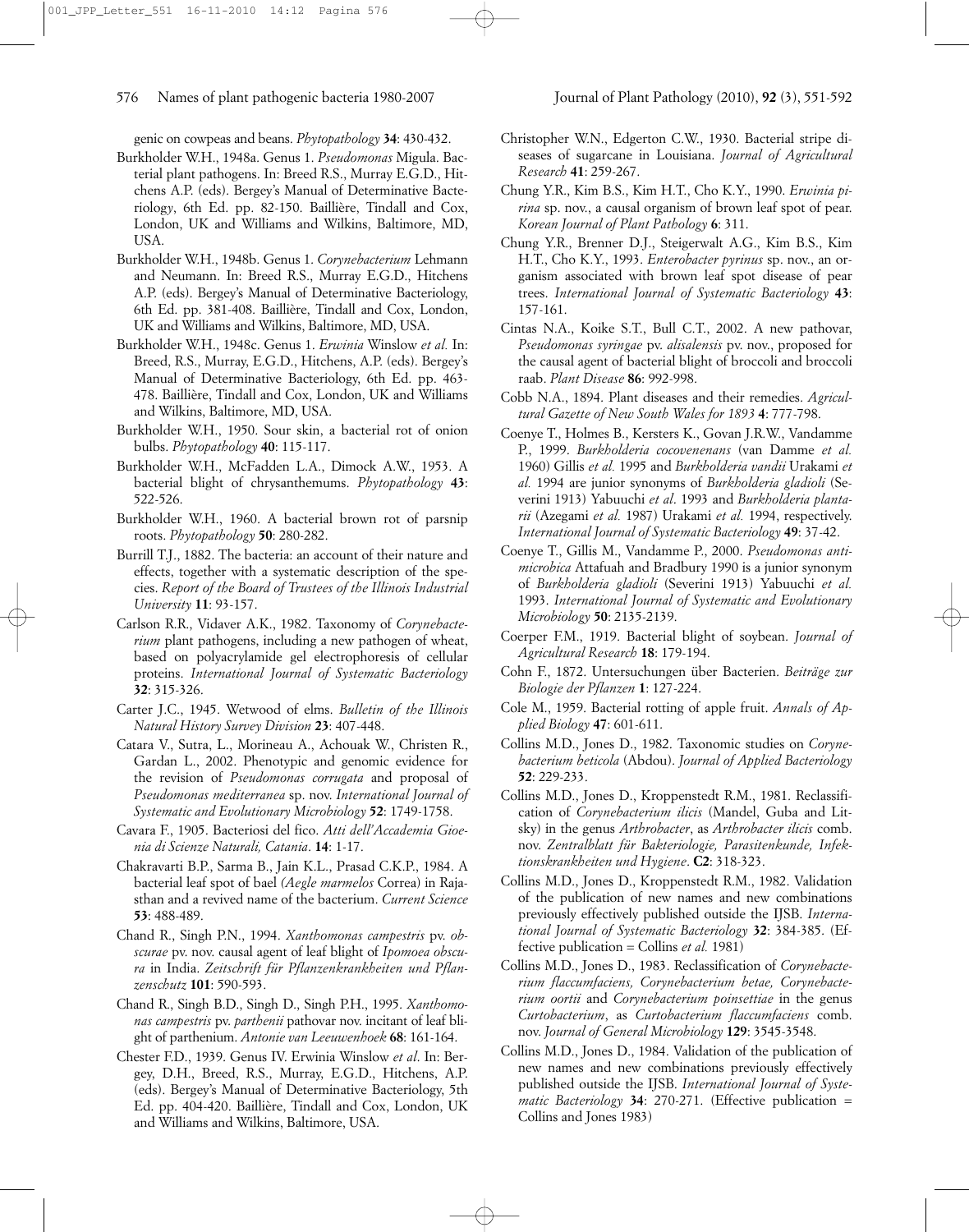- Conn H.J., 1942. Validity of the genus *Alcaligenes. Journal of Bacteriology* **44**: 353-360.
- Conn H.J., Dimmick I., 1947. Soil bacteria similar in morphology to mycobacterium and corynebacterium. *Journal of Bacteriology* **54**: 291-303.
- Davis M.J., Gillaspie A.G., Vidaver A.K., Harris R.W., 1984. *Clavibacter:* a new genus containing some phytopathogenic coryneform bacteria, including *Clavibacter xyli* subsp. *xyli* sp. nov., subsp. nov. and *Clavibacter xyli* subsp. *cynodontis* subsp. nov., pathogens that cause ratoon stunting disease of sugarcane and Bermudagrass stunting disease. *International Journal of Systematic Bacteriology* **34**: 107-117.
- Davis R.E., Dally E.L., Gundersen D.E., Lee I.-M., Habili N., 1997. '*Candidatus* Phytoplasma australiense', a new phytoplasma taxon associated with Australian grapevine yellows. *International Journal of Systematic Bacteriology* **47**: 262-269.
- Day W.R., 1924. The watermark disease of the cricket-bat willow (*Salix caerulea*). *Oxford Forestry Memoirs* **3**: 1-30.
- De Bary A., 1884. Vergleichende Morphologie und Biologie der Pilze, Mycetozoen und Bacterien. Wilhelm Engelmann, Leipzig, Germany.
- De Kam M., 1984. *Xanthomonas campestris* pv. *populi,* the causal agent of bark necrosis in poplar. *Netherlands Journal of Plant Pathology* **90**: 13-22.
- De Ley J., 1961. Comparative carbohydrate metabolism and a proposal for a phylogenetic relationship of the acetic acid bacteria. *Journal of General Microbiology* **24**: 31-50.
- De Ley J., Segers P., Gillis M., 1978. Intra- and intergeneric similarities of *Chromobacterium* and *Janthinobacterium* ribosomal ribonucleic acid cistrons. *International Journal of Systematic and Evolutionary Microbiology* **28**: 154-168.
- Demaree J.B., Smith N.R., 1952. *Nocardia vaccinii* n. sp. causing galls on blueberry plants. *Phytopathology* **42**: 249-252.
- Desai M.V., Shah H.M., 1959. A new bacterial leaf-spot of *Crotalaria juncea* L. *Current Science* **28**: 377-378.
- Desai M.V., Shah H.M., 1960. Bacterial leaf spot disease of *Desmodium rotundifolium* DC. *Current Science* **29**: 65-66.
- Desai S.G., Thirumalachar M.J., Patel M.K., 1965. Bacterial blight disease of *Eleusine coracana* Gaertn. *Indian Phytopathology* **18**: 384-386.
- Desai S.G., Gandhi A.B., Patel M.K., Kotasthane W.V., 1966. A new bacterial leaf-spot and blight of *Azadirachta indica* A. Juss. *Indian Phytopathology* **19**: 322-323.
- De Vos P., Goor M., Gillis M., de Ley J., 1985. Ribosomal ribonucleic acid cistron similarities of phytopathogenic *Pseudomonas* species. *International Journal of Systematic Bacteriology* **35**: 169-184.
- De Vos P., Trüper H.G., 2000. Judicial Commission of the International Committee on Systematic Bacteriology, IXth International (IUMS) Congress of Bacteriology and Applied Microbiology. *International Journal of Systematic and Evolutionary Microbiology* **50**: 2239-2244.
- Dhanvantari B.N., 1977. A taxonomic study of *Pseudomonas papulans* Rose 1917. *New Zealand Journal of Agricultural Research* **20**: 557-561.
- Dhanvantari B.N., Dye D.W., Young J.M., 1978. *Pseudomonas pomi* Cole 1959 is a later subjective synonym of *Acetobacter pasteurianus* (Hansen 1879) Beijerinck 1898, and *Pseudomo-*

*nas melophthora* Allen and Riker 1932 is a nomen dubium. *International Journal of Systematic Bacteriology* **28**: 532-537.

- Dickey R.S., 1979. *Erwinia chrysanthemi:* a comparative study of phenotypic properties of strains from several hosts and other *Erwinia* species. *Phytopathology* **69**: 324-329.
- Dickey R.S., Victoria J.I., 1980. Taxonomy and emended description of strains of *Erwinia* isolated from *Musa paradisiaca* Linnaeus. *International Journal of Systematic Bacteriology* **30**: 129-134.
- Dickey R.S., Zumoff C.H., 1987. Bacterial leaf blight of *Syngonium* caused by a pathovar of *Xanthomonas campestris. Phytopathology* **77**: 1257-1262.
- Dickey R.S., Zumoff C.H., 1988. Emended description of *Enterobacter cancerogenus* comb. nov. (formerly *Erwinia cancerogena*). *International Journal of Systematic Bacteriology* **38**: 371-374.
- do Amaral J.F., Teixeira C., Pinheiro E.D., 1956. O bactério causador da mancha aureolada do cafeeiro. *Arquivos do Instituto Biológico, São Paulo* **23**: 151-155.
- Doidge E.M., 1920. A tomato canker. *Journal of the Department of Agriculture, Union of South Africa* **1**: 718-721.
- Dowson W.J., 1939. On the systematic position and generic names of the Gram negative bacterial plant pathogens. *Zentralblatt für Bakteriologie, Parasitenkunde und Infektionskrankheiten* **100**: 177-193.
- Dowson W.J., 1942. On the generic name of the Gram-positive bacterial plant pathogens. *Transactions of the British Mycological Society* **25**: 311-314.
- Dowson W.J., 1943. On the generic names *Pseudomonas, Xanthomonas* and *Bacterium* for certain bacterial plant pathogens. *Transactions of the British Mycological Society* **26**: 4-14.
- Duarte V., De Boer S.H., Ward L.J., Oliveira A.M.R., 2004. Characterization of atypical *Erwinia carotovora* strains causing blackleg of potato in Brazil. *Journal of Applied Micriobiology* **96**: 535-545.
- Durgapal J.C., Trivedi B.M., 1976. Bacterial blight of 'four-o' clock' - a new disease in India. *Current Science* **45**: 111-112.
- Durgapal J.C., Singh B., 1980. Taxonomy of pseudomonads pathogenic to horse-chestnut, wild fig and wild cherry in India. *Indian Phytopathology* **33**: 533-535.
- Dye D.W., 1963a. The taxonomic position of *Xanthomonas uredovorus* Pon *et al.* 1954. *New Zealand Journal of Science* **6**: 146-149.
- Dye D.W., 1963b. A bacterial disease of pukatea (*Laurelia novae-zealandiae* A. Cunn.) caused by *Xanthomonas laureliae* n. sp. *New Zealand Journal of Science* **6**: 179-185.
- Dye D.W., 1963c. The taxonomic position of *Xanthomonas stewartii* (Erw. Smith 1914) Dowson 1939. *New Zealand Journal of Science* **6**: 495-506.
- Dye D.W., 1964. The taxonomic position of *Xanthomonas trifolii* (Huss, 1907) James, 1955. *New Zealand Journal of Science* **7**: 261-269.
- Dye D.W., 1966. A comparative study of some atypical "xanthomonads". *New Zealand Journal of Science* **9**: 843- 854.
- Dye D.W., 1969. A taxonomic study of the genus *Erwinia.* II. The "carotovora" group. *New Zealand Journal of Science* **12**: 81-97.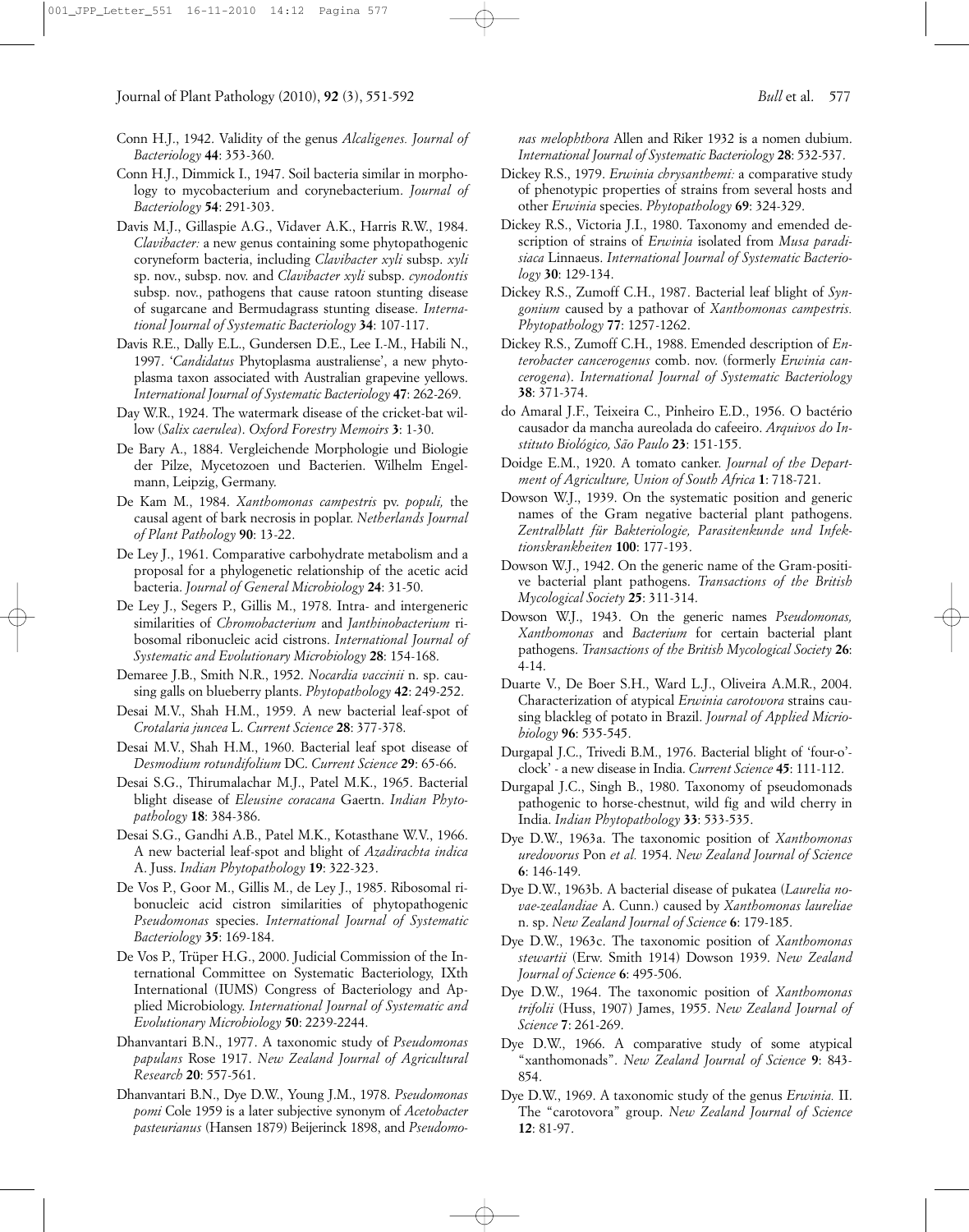- Dye D.W., Kemp, W.J., 1977. A taxonomic study of plant pathogenic *Corynebacterium* species. *New Zealand Journal of Agricultural Research* **20**: 563-582.
- Dye D.W., 1978a. Genus V *Erwinia* Winslow, Broadhurst, Buchanan, Krumwiede, Rogers and Smith 1920. In: Young J.M., Dye D.W., Bradbury J.F., Panagopoulos C.G., Robbs C.F. (eds). A proposed nomenclature and classification for plant pathogenic bacteria. *New Zealand Journal of Agricultural Research* **21**: 153-177.
- Dye D.W., 1978b. Genus IX *Xanthomonas* Dowson 1939. In: Young J.M., Dye D.W., Bradbury J.F., Panagopoulos C.G., Robbs C.F. (eds). A proposed nomenclature and classification for plant pathogenic bacteria. *New Zealand Journal of Agricultural Research* **21**: 153-177.
- Dye D.W., Bradbury J.F., Goto M., Hayward A.C., Lelliott R.A., Schroth M.N., 1980. International standards for naming pathovars of phytopathogenic bacteria and a list of pathovar names and pathotypes. *Review of Plant Pathology* **59**: 153-168.
- Easwaramurthy R., Kaviyarasan V., Gnanamanickam S.S., 1984. A bacterial disease of ornamental cannas caused by *Xanthomonas campestris* pv. *cannae* pv. nov. *Current Science* **53**: 708-709.
- Egli T., Goto M, Schmidt D., 1975. Bacterial wilt, a new forage grass disease. *Phytopathologische Zeitschrift* **82**: 111-121.
- Egli T., Schmidt D., 1982. Pathogenic variation among the causal agents of bacterial wilt of forage grasses. *Phytopathologische Zeitschrift* **104**: 138-150.
- Elliott C., 1920. Halo-blight of oats. *Journal of Agricultural Research* **19**: 139-172.
- Elliott C., 1923. A bacterial stripe disease of proso millet. *Journal of Agricultural Research* **26**: 151-160.
- Elliott C., 1927. Bacterial stripe blight of oats. *Journal of Agricultural Research* **35**: 811-824.
- Elliott C., 1930. Bacterial streak disease of sorghums. *Journal of Agricultural Research* **40**: 963-976.
- Ercolani G.L., Caldarola M., 1972. *Pseudomonas ciccaronei* sp. n., agente di una maculatura fogliare del carrubo in Puglia. *Phytopathologia Mediterranea* **11**: 71-73.
- Euzéby J.P., 1998. Taxonomic note: necessary correction of specific and subspecific epithets according to Rules 12c and 13b of the International Code of Nomenclature of Bacteria (1990 Revision). *International Journal of Systematic Bacteriology* **48**: 1073-1075.
- Evtushenko L.I., Dorofeeva L.V., Subbotin S.A., Cole J.R., Tiedje J.M., 2000. *Leifsonia poae* gen. nov., sp. nov., isolated from nematode galls on *Poa annua*, and reclassification of '*Corynebacterium aquaticum*' Leifson 1962 as *Leifsonia aquatica* (*ex* Leifson 1962) gen. nov., nom. rev., comb. nov. and *Clavibacter xyli* Davis *et al.*, 1984 with two subspecies as *Leifsonia xyli* (Davis *et al.*, 1984) gen. nov., comb. nov. *International Journal of Systematic and Evolutionary Microbiology* **50**: 371-380.
- Ewing W.H., Fife M.A., 1972. *Enterobacter agglomerans* (Beijerinck) comb. nov. (the Herbicola-Lathyri Bacteria). *International Journal of Systematic Bacteriology* **22**: 4-11.
- Fang C.T., Ren H.C., Chen T.Y., Chu Y.K., Faan H.C., Wu S.C., 1957. A comparison of the rice bacterial leaf blight organism with the bacterial leaf streak organisms of rice

and *Leersia hexandra* Swartz. *Acta Phytopathologica Sinica* **3**: 99-124.

- Fernández-Borrero O., López-Duque S., 1970. Pudricion acuosa del seudo tallo del plantano (*Musa paradisiaca*) causada por *Erwinia paradisiaca* n. sp. *Cenicafe* **21**: 3-44.
- Flynn P., Vidaver A.K., 1995. *Xanthomonas campestris* pv. *asclepiadis*, pv. nov., causative agent of bacterial blight of milkweed (*Asclepias* spp). *Plant Disease* **79**: 1176-1180.
- Frank B., 1889. Ueber die Pilzsymbiose der Leguminosen. *Berichte der Deutschen Botanischen Gesellschaft* **7**: 332-346.
- Gabriel D.W., Kingsley M.T., Hunter J.E., Gottwald T., 1989. Reinstatement of *Xanthomonas citri* (*ex* Hasse) and *X. phaseoli* (*ex* Smith) to species and reclassification of all *X. campestris* pv. *citri* strains. *International Journal of Systematic Bacteriology* **39**: 14-22.
- Gallois A., Samson R., Ageron E., Grimont P.A.D., 1992. *Erwinia carotovora* subsp. *odorifera* subsp. nov., associated with odorous soft rot of chicory (*Cichorium intybus* L.). *International Journal of Systematic Bacteriology* **42**: 582-588.
- Garcia de los Rios J.E., 1999. *Retama sphaerocarpa* (L.) Boiss., a new host of *Pseudomonas savastanoi. Phytopathologia Mediterranea* **38**: 54-60.
- Gardan L., Bollet C., Abu Ghorrah M., Grimont F., Grimont P.A.D., 1992. DNA relatedness among the pathovar strains of *Pseudomonas syringae* subsp. *savastanoi* Janse (1982) and proposal of *Pseudomonas savastanoi* sp. nov. *International Journal of Systematic Bacteriology* **42**: 606-612.
- Gardan L., Shafik H., Belouin S., Broch R., Grimont F., Grimont P.A.D., 1999. DNA relatedness among the pathovars of *Pseudomonas syringae* and descriptions of *Pseudomonas tremae* sp. nov. and *Pseudomonas cannabina* sp. nov. (*ex* Sutic´ and Dowson 1959). *International Journal of Systematic Bacteriology* **49**: 469-478.
- Gardan L., Dauga C., Prior P., Gillis M., Saddler G.S., 2000. *Acidovorax anthurii* sp. nov., a new phytopathogenic bacterium which causes bacterial leaf-spot of *Anthurium*. *International Journal of Systematic and Evolutionary Microbiology* **50**: 235-246.
- Gardan L., Bella P., Meyer J.-M., Christen R., Rott P., Achouak W., Samson R., 2002. *Pseudomonas salomonii* sp. nov., pathogenic on garlic, and *Pseudomonas palleroniana* sp. nov., isolated from rice. *International Journal of Systematic and Evolutionary Microbiology* **52**: 2065-2074.
- Gardan L., Gouy C., Christen R., Samson R., 2003. Elevation of three subspecies of *Pectobacterium carotovorum* to species level: *Pectobacterium atrosepticum* sp. nov., *Pectobacterium betavasculorum* sp. nov. and *Pectobacterium wasabiae* sp. nov. *International Journal of Systematic and Evolutionary Microbiology* **53**: 381-391.
- Gardan L., Stead D.E., Dauga C., Gillis M., 2003. *Acidovorax valerianellae* sp. nov., a novel pathogen of lamb's lettuce [*Valerianella locusta* (L.) Laterr.] *International Journal of Systematic and Evolutionary Microbiology* **53**: 795-800.
- Gardan L., Christen R., Achouak W., Prior P., 2004. *Erwinia papayae* sp. nov., a pathogen of papaya (*Carica papaya*). *International Journal of Systematic and Evolutionary Microbiology* **54**: 107-113.
- Garnier M., Jagoueix-Eveillard S., Cronje P.R., Le Roux H.F., Bové J.M., 2000. Genomic characterization of a liberibac-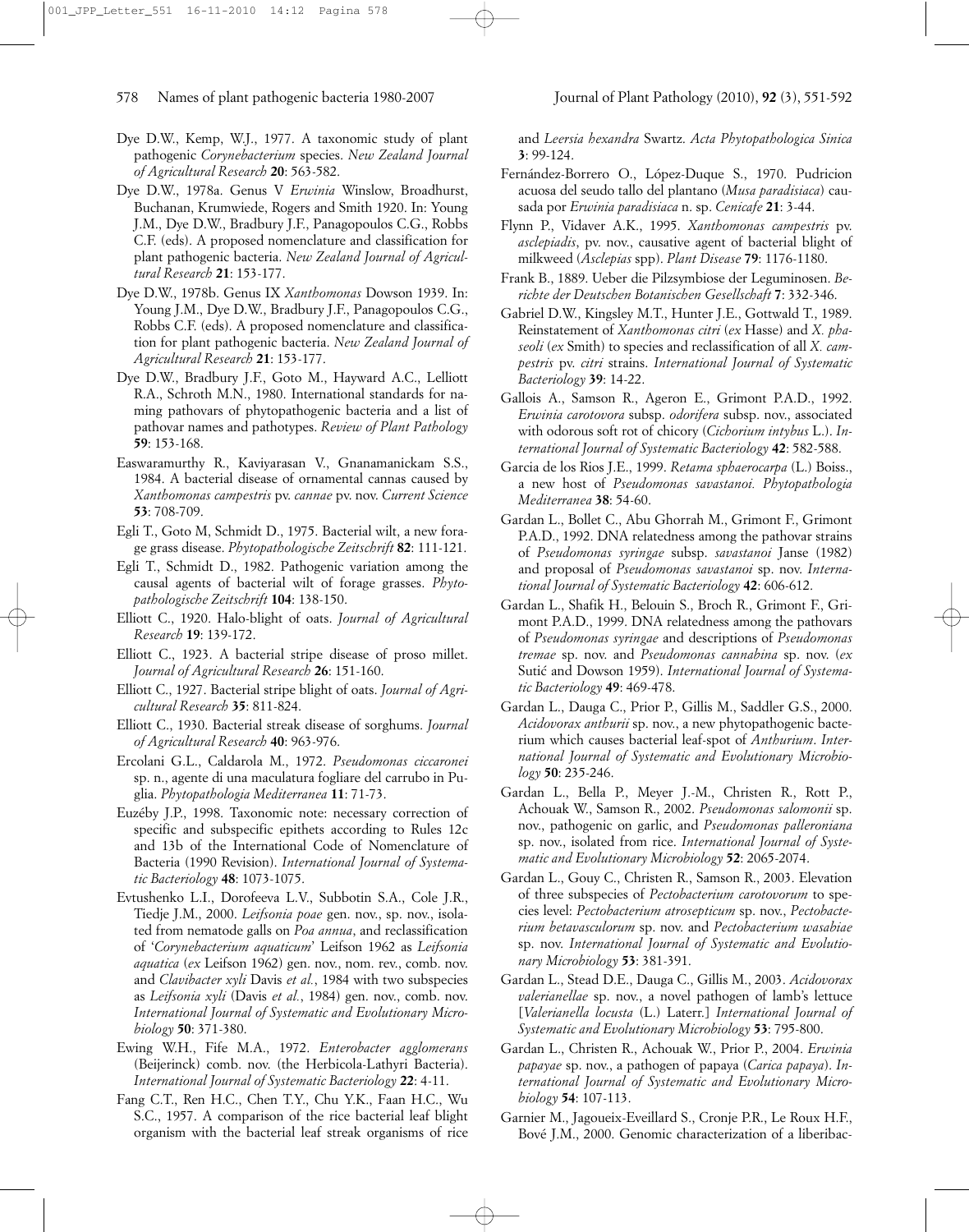ter present in an ornamental rutaceous tree, *Calodendrum capense*, in the Western Cape province of South Africa. Proposal of '*Candidatus* Liberibacter africanus subsp. capensis'. *International Journal of Systematic and Evolutionary Microbiology* **50**: 2119-2125.

- Gäumann E., 1923. Ueber zwei Bananenkrankheiten in Niederländisch Indien. *Zeitschrift für Pflanzenkrankheiten und Gallenkunde* **33**: 1-17.
- Gavini F., Mergaert J., Beji, A., Mielcarek C., Izard D., Kersters K., De Ley J., 1989. Transfer of *Enterobacter agglomerans* (Beijerinck 1888) Ewing and Fife 1972 to *Pantoea* gen. nov. as *Pantoea agglomerans* comb. nov. and description of *Pantoea dispersa* sp. nov. *International Journal of Systematic Bacteriology* **39**: 337-345.
- Gillis M., Van Van T., Bardin R., Goor M., Hebbar P., Willems A., Segers P., Kersters K., Heulin T., Fernandez M.P., 1995. Polyphasic taxonomy in the genus *Burkholderia* leading to an emended description of the genus and proposition of *Burkholderia vietnamiensis* sp. nov. for N<sub>2</sub>-fixing isolates from rice in Vietnam. *International Journal of Systematic Bacteriology* **45**: 274-289.
- Gonçalves E.R., Rosato Y.B., 2000. Genotypic characterization of xanthomonad strains isolated from passion fruit plants (*Passiflora* spp.) and their relatedness to different *Xanthomonas* species. *International Journal of Systematic and Evolutionary Microbiology* **50**: 811-821.
- Goodfellow M., 1984a. Reclassification of *Corynebacterium fascians* (Tilford) Dowson in the genus *Rhodococcus*, as *Rhodococcus fascians* comb. nov. *Systematic and Applied Microbiology* **5**: 225-229.
- Goodfellow M., 1984b. Validation of the publication of new names and new combinations previously effectively published outside the IJSB. *International Journal of Systematic Bacteriology* **34**: 503-504. (Effective publication = Goodfellow 1984a)
- Goto M., Okabe N., 1958. Bacterial plant diseases in Japan IX. 1. Bacterial stem rot of pea. 2. Halo blight of bean. 3. Bacterial spot of physalis plant. *Bulletin of the Faculty of Agriculture, Shizuoka University* **8**: 33-49.
- Goto M., 1976. *Erwinia mallotivora* sp. nov., the causal organism of bacterial leaf spot of *Mallotus japonicus* Muell. Arg. *International Journal of Systematic Bacteriology* **26**: 467-473.
- Goto M., Takahashi T., Okajima T., 1980. A comparative study of *Erwinia milletiae* and *Erwinia herbicola*. *Annals of the Phytopathological Society of Japan* **46**: 185-192.
- Goto M., 1983a. *Pseudomonas syringae* pv. *photiniae* pv. nov., the causal agent of bacterial leaf spot of *Photinia glabra* Maxim. *Annals of the Phytopathological Society of Japan* **49**: 457-462.
- Goto M., 1983b. *Pseudomonas pseudoalcaligenes* subsp. *konjaci* subsp. nov., the causal agent of bacterial leaf blight of konjac (*Amorphophalus konjac* Koch.). *International Journal of Systematic Bacteriology* **33**: 539-545.
- Goto M., 1983c. *Pseudomonas ficuserectae* sp. nov., the causal agent of bacterial leaf spot of *Ficus erecta* Thunb. *International Journal of Systematic Bacteriology* **33**: 546-550.
- Goto M., Matsumoto K., 1987. *Erwinia carotovora* subsp. *wasabiae* subsp. nov. isolated from diseased rhizomes and fi-

brous roots of Japanese horseradish (*Eutrema wasabi* Maxim.). *International Journal of Systematic Bacteriology* **37**: 130-135.

- Goto M., Kuwata H., 1988. *Rhizobacter daucus* gen. nov., sp. nov., the causal agent of carrot bacterial gall. *International Journal of Systematic Bacteriology* **38**: 233-239.
- Goto M., 1992. Taxonomic confusion of *Pseudomonas cissicola* originated from mislabeling by international type culture collections. *International Journal of Systematic Bacteriology* **42**: 503-505.
- Goto M., 1993. Bacterial brown spot of *Mallotus japonicus* Muell. Arg. caused by *Xanthomonas campestris* pv. *malloti* pv. nov. *Annals of the Phytopathological Society of Japan* **59**: 678-680.
- Goyer C., Faucher E., Beaulieu C., 1996. *Streptomyces caviscabies* sp. nov., from deep pitted lesions in potatoes in Québec, Canada. *International Journal of Systematic Bacteriology* **46**: 635-639.
- Griffiths H.M., Sinclair W.A., Smart C.D., Davis R.E., 1999. The phytoplasma associated with ash yellows and lilac witches'-broom: '*Candidatus* Phytoplasma fraxini'. *International Journal of Systematic and Evolutionary Microbiology* **49**: 1605-1614.
- Grimont P.A.D., Grimont F., Starr M.P., 1978. *Serratia proteamaculans* (Paine and Stansfield) comb. nov., a senior subjective synonym of *Serratia liquefaciens* (Grimes and Hennerty) Bascomb *et al. International Journal of Systematic Bacteriology* **28**: 503-510.
- Grimont P.A.D., Farmer III J.J., Grimont F., Asbury M.A., Brenner D.J., Deval C., 1983. *Ewingella americana* gen. nov., sp. nov., a new *Enterobacteriaceae* isolated from clinical specimens. *Annals of Microbiology* **134A**: 39-52.
- Grimont P.A.D., Farmer III J.J., Grimont F., Asbury M.A., Brenner D.J., Deval C., 1984. Validation of the publication of new names and new combinations previously effectively published outside the IJSB. *International Journal of Systematic Bacteriology* **34**: 91-92. (Effective publication = Grimont *et al.* 1983)
- Hagborg W.A.F., 1942. Classification revision in *Xanthomonas translucens. Canadian Journal of Research* **20**: 312-326.
- Hansen E.C., 1879. Bidrag til kundskab om hvilke organismer, der kunne forekomme og leve i øl og ølurt. *Meddelelser fra Carlsberg Laboratoriet* **1**: 185-234.
- Hao M.V., Brenner D.J., Steigerwalt A.G., Kosako Y., Komagata K., 1990. *Erwinia persicinus*, a new species isolated from plants. *International Journal of Systematic Bacteriology* **40**: 379-383.
- Hasse C.H., 1915. *Pseudomonas citri,* the cause of citrus canker. *Journal of Agricultural Research* **4**: 97-100.
- Hauben L., Moore E.R.B., Vauterin L., Steenackers M., Mergaert J., Verdonck L., Swings J., 1998. Phylogenetic position of phytopathogens within the *Enterobacteriaceae. Systematic and Applied Microbiology* **21**: 384-397.
- Hauben L., Moore E.R.B., Vauterin L., Steenackers M., Mergaert J., Verdonck L., Swings J., 1999. Validation and publication of new names and new combinations previously effectively published outside the IJSB. *International Journal of Systematic Bacteriology* **49**: 1-3. (Effective publication = Hauben *et al.* 1998).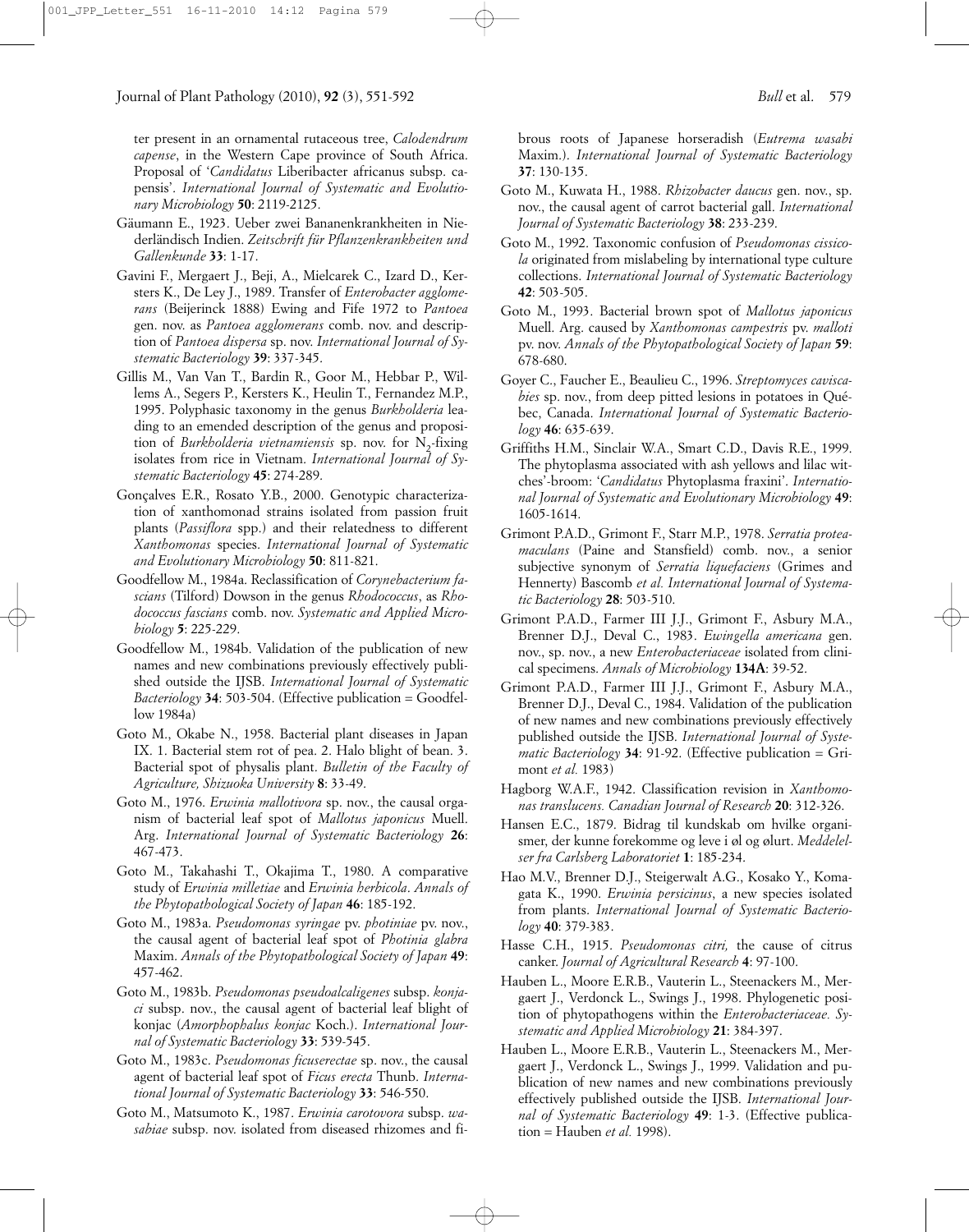- He X.-Y., Goto M., 1995. Bacterial needle blight of Chinese fir (*Cunninghamia lanceolata* Hook) caused by *Pseudomonas syringae* pv. *cunninghamiae* pv. nov. *Annals of the Phytopathological Society of Japan* **61**: 38-40.
- Hedges F., 1922. A bacterial wilt of the bean caused by *Bacterium flaccumfaciens* nov. sp. *Science, Washington* **55**: 433- 434.
- Heise P.J., Vidaver A.K., 1990. A new xanthomonad: causal agent of bacterial blight of milkweed (*Asclepias* spp.). *Plant Pathogenic Bacteria*. *Proceedings of the 7th International Conference on Plant Pathogenic Bacteria, Budapest, 1989*: 547-552.
- Hellmers E., 1955. Bacterial leaf spot of African marigold *(Tagetes erecta)* caused by *Pseudomonas tagetis* sp. n. *Acta Agriculturae Scandinavica* **5**: 185-200.
- Hellmers E., 1958. Four wilt diseases of perpetual-flowering carnations in Denmark. *Dansk Botanisk Arkiv* **18**: 1-200.
- Henneberg W., 1897. Beiträge zur Kenntnis der Essigbakterien. *Centralblatt für Bakteriologie, Parasitenkunde, Infektionskrankheiten und Hygiene* **3**: 223-228.
- Hildebrand E.M., 1940. Cane gall of brambles caused by *Phytomonas rubi* n. sp. *Journal of Agricultural Research* **61**: 685-696.
- Hildebrand D.C., Schroth M.N., 1967. A new species of *Erwinia* causing the drippy nut disease of live oaks. *Phytopathology* **57**: 250-253.
- Hingorani M.K., Singh N.J., 1959. *Xanthomonas punicae* sp. nov. on *Punica granatum* L. *Indian Journal of Agricultural Science* **29**: 45-48.
- Hiruki C., Wang K., 2004. Clover proliferation phytoplasma: '*Candidatus* Phytoplasma trifolii' *International Journal of Systematic and Evolutionary Microbiology* **54**: 1349-1353.
- Holmes B., 1988. The taxonomy of *Agrobacterium. Acta Horticulturae* **225**: 47-52.
- Hoffmann H., Stindl S., Ludwig W., Stumpf A., Mehlen A., Heesemann J., Monget D., Schleifer K.H., Roggenkamp A., 2005a. Reassignment of *Enterobacter dissolvens* to *Enterobacter cloacae* as *E. cloacae* subspecies *dissolvens* comb. nov. and emended description of *Enterobacter asburiae* and *Enterobacter kobei*. *Systematic and Applied Microbiology* **28**: 196-205.
- Hoffmann H., Stindl S., Ludwig W., Stumpf A., Mehlen A., Heesemann J., Monget D., Schleifer K.H., Roggenkamp A., 2005b. Validation of the publication of new names and new combinations previously effectively published outside the IJSEM. *International Journal of Systematic and Evolutionary Microbiology* **55**: 1395-1397. (Effective publication = Hoffmann *et al.* 2005)
- Holmes B., Roberts P., 1981. The classification, identification and nomenclature of agrobacteria. Incorporating revised descriptons for each of *Agrobacterium tumefaciens* (Smith and Townsend) Conn 1942, *Agrobacterium rhizogenes* (Riker *et al*.) Conn 1942, and *Agrobacterium rubi* (Hildebrand) Starr and Weiss 1943. *Journal of Applied Bacteriology* **50**: 443-467.
- Hopkins J.C., Dowson W.J., 1949. A bacterial leaf and flower disease of *Zinnia* in Southern Rhodesia. *Transactions of the British Mycological Society* **32**: 252-254.
- Hori S., 1911. A bacterial leaf-disease of tropical orchids. *Zentralblatt für Bakteriologie, Parasitenkunde und Infektionskrankheiten* **31**: 85-92.
- Hori S., 1915. [An important disease of tea caused by a bacterium] *Journal of Plant Protection, Tokyo* **2**: 1-7.
- Hormaeche E., Edwards P.R., 1960. A proposed genus *Enterobacter*. *International Bulletin of Bacteriological Nomenclature and Taxonomy* **10**: 71-74.
- Hosford R.M., 1982. White blotch incited in wheat by *Bacillus megaterium* pv. *cerealis*. *Phytopathology* **72**: 1453-1459.
- Hu F.-P., Young J.M., Triggs C.M., 1991. Numerical analysis and determinative tests for non-fluorescent plant pathogenic *Pseudomonas* spp. and genomic analysis and reclassification of species related to *Pseudomonas avenae* Manns 1909. *International Journal of Systematic Bacteriology* **41**: 516-525.
- Hu F.-P., Young J.M., Stead D.E. Goto M., 1997. Transfer of *Pseudomonas cissicola* (Takimoto 1939) Burkholder 1948 to the Genus *Xanthomonas*. *International Journal of Systematic Bacteriology* **47**: 228-230.
- Hutchinson C.M., 1917. A bacterial disease of wheat in the Punjab. *Memoirs of the Department of Agriculture in India, Bacteriological Series* **1**: 169-175.
- Hutchinson P.B., 1949. A bacterial disease of *Dysoxylum spectabile* caused by the pathogen *Pseudomonas dysoxyli* n. sp. *New Zealand Journal of Science and Technology* **B30**: 274- 286.
- Ishiyama S., 1922. [Studies of bacterial leaf blight of rice.] *Report of the Imperial Agricultural Station, Nishigahara (Konosu)* **No. 45**: 233-261.
- IRPCM Phytoplasma/Spiroplasma Working Team-Phytoplasma Taxonomy Group. 2004. '*Candidatus* Phytoplasma,' a taxon for the wall-less, non-helical prokaryotes that colonize plant phloem and insects. *International Journal of Systematic and Evolutionary Microbiology* **54**: 1243-1255.
- Jagger I.C., 1921. Bacterial leafspot disease of celery. *Journal of Agricultural Research* **21**: 185-188.
- Jagoueix S., Bové J.M., Garnier M., 1994. The phloem-limited bacterium of greening disease of citrus is a member of the a subdivision of the *Proteobacteria*. *International Journal of Systematic Bacteriology* **44**: 379-386.
- Jain K.L., Dange S.R.S., Siradhana B.S., 1975. Bacterial leaf spot of *Datura metel* caused by *Xanthomonas campestris* f. sp. *daturi* f. spec. nov. *Current Science* **44**: 447.
- Janse J.D., 1982. *Pseudomonas syringae* subsp. *savastanoi* (*ex* Smith) subsp. nov., nom. rev., the bacterium causing excrescences on *Oleaceae* and *Nerium oleander* L. *International Journal of Systematic Bacteriology* **32**: 166-169.
- Janse J.D., Rossi P., Angelucci L., Scortichini M., Derks J.H.J., Akkermans A.D.L., De Vrijer R., Psallidas P.G., 1996. Reclassification of *Pseudomonas syringae* pv. *avellanae* as *Pseudomonas avellanae* (spec. nov.), the bacterium causing canker of hazelnut (*Corylus avellana* L.). *Systematic and Applied Microbiology* **19**: 589-595.
- Janse J.D., Rossi P., Angelucci L., Scortichini M., Derks J.H.J., Akkermans A.D.L., De Vrijer R., Psallidas P.G., 1997. Validation of the publication of new names and new combinations previously effectively published outside the IJSB. *International Journal of Systematic Bacteriology* **47**: 601-602. (Effective publication = Janse *et al.* 1996)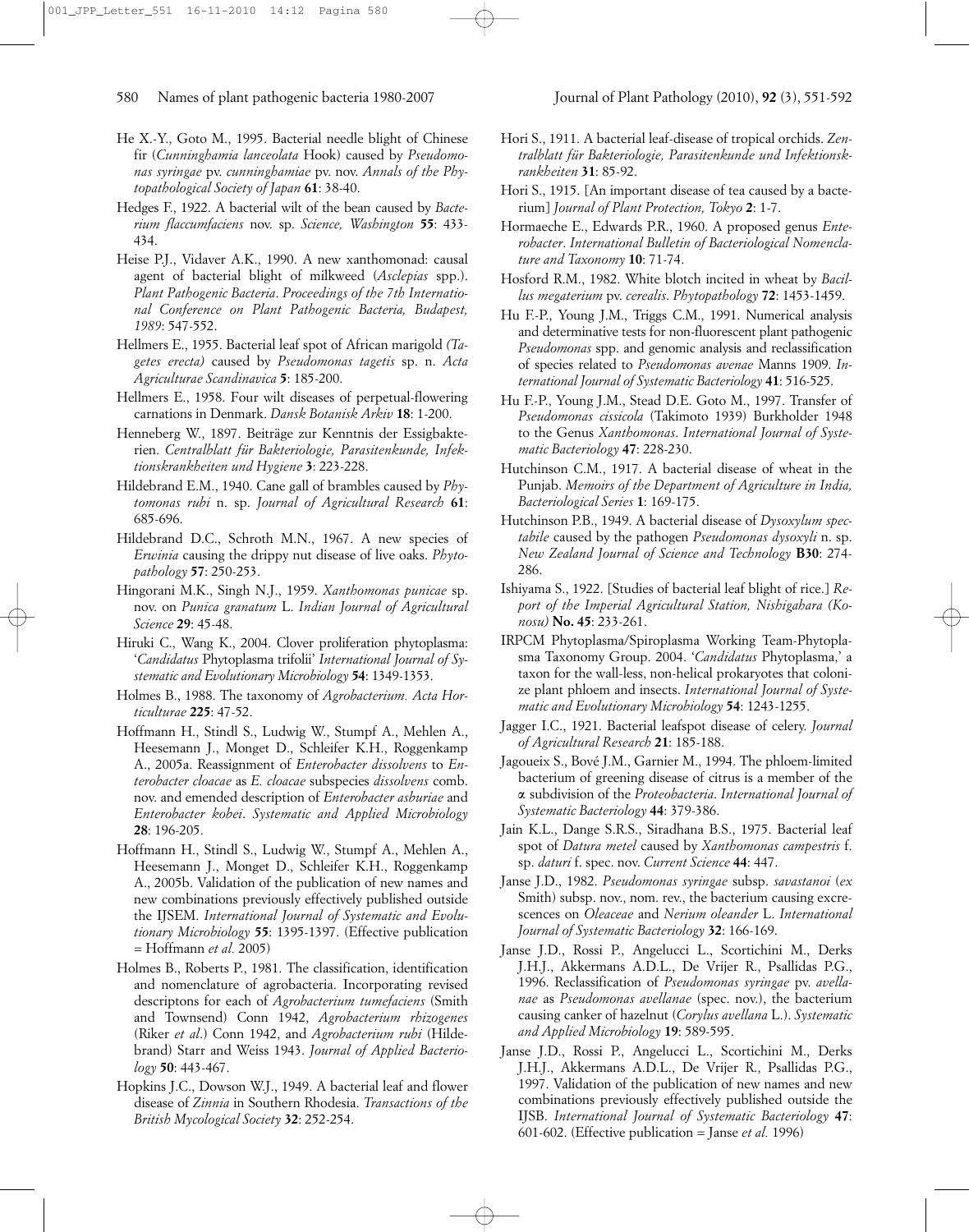- Janse J.D., Rossi M.P., Gorkink R.F.J., Derks J.H.J., Swings J., Janssens D., Scortichini M., 2001. Bacterial leaf blight of strawberry (*Fragaria* (x) *ananassa*) caused by a pathovar of *Xanthomonas arboricola*, not similar to *Xanthomonas fragariae* Kennedy and King. Description of the causal organism as *Xanthomonas arboricola* pv. *fragariae* (pv. nov., comb. nov.). *Plant Pathology* **50**: 653-665.
- Jensen H.L., 1934. Studies on saprophytic mycobacteria and corynebacteria. *Proceedings of the Linnean Society of New South Wales* **59**: 19-61.
- Jindal J.K., Patel P.N., Singh R., 1972. Bacterial leaf spot disease on *Amorphophallus campanulatus. Indian Phytopathology* **25**: 374-377.
- Johnson J., 1923. A bacterial leafspot of tobacco. *Journal of Agricultural Research* **23**: 481-494.
- Johnson J.C., 1956. Pod twist: a previously unrecorded bacterial disease of French bean (*Phaseolus vulgaris* L.). *Queensland Journal of Agricultural Science* **13**: 127-158.
- Jones J.B., Chase A.R., Raju B.C., Miller J.W., 1986. Bacterial leaf spot of *Hibiscus rosa-sinensis* incited by *Pseudomonas syringae* pv. *hibisci*. *Plant Disease* **70**: 441-443.
- Jones J.B., Lacy G.H., Bouzar H., Stall R.E., Schaad N.W., 2004. Reclassification of the xanthomonads associated with bacerial spot disease of tomato and pepper. *Systematic and Applied Microbiology* **27**: 755-762.
- Jones J.B., Lacy G.H., Bouzar H., Stall R.E. Schaad N.W., 2006. List of new names and new combinations previously effectively, but not validly, published. *International Journal of Systematic and Evolutionary Microbiol*ogy **56**: 925-927. (Effective publication = Jones *et al.* 2004)
- Jones L.R., 1901. *Bacillus carotovorus* n.sp., die Ursache einer weichen Fäulnis der Möhre. *Zentralblatt für Bakteriologie, Parasitenkunde, Infektionskrankheiten und Hygiene Abt II* **7**: 12-21.
- Jones L.R., Johnson A.G., Reddy C.S., 1917. Bacterial-blight of barley. *Journal of Agricultural Research* **11**: 625-644.
- Jordan E.O., 1890. A report on certain species of bacteria observed in sewage. *In*: Sedgewick W.T. (ed.). A report of the biological work of the Lawrence Experiment Station, including an account of methods employed and results obtained in the microscopical and bacteriological investigation of sewage and water. Report on water supply and sewerage (Part II). *Report of the Massachusettes Board of Public Health, 1890*, pp. 821-844.
- Joubert J.J., Truter S.J., 1972. A variety of *Xanthomonas campestris* pathogenic to *Zantedeschia aethiopica. Netherlands Journal of Plant Pathology* **78**: 212-217.
- Jung H.-Y., Sawayanagi T., Kakizawa S., Nishigawa H., Miyata S., Oshima K., Ugaki M., Lee J.-T., Hibi T., Namba S., 2002. '*Candidatus* Phytoplasma castaneae', a novel phytoplasma taxon associated with chestnut witches' broom disease. *International Journal of Systematic and Evolutionary Microbiology* **52**: 1543-1549.
- Jung H.-Y., Sawayanagi T., Kakizawa T., Nishigawa H., Wei W., Oshima K., Miyata S., Ugaki M., Hibi T., Namba S., 2003a. '*Candidatus* Phytoplasma ziziphi', a novel phytoplasma taxon associated with jujube witches'-broom disease. *International Journal of Systematic and Evolutionary Microbiology* **53**: 1037-1041.
- Jung H.-Y., Sawayanagi T., Wongkaew P., Kakizawa S., Nishigawa H., Wei W., Oshima K., Miyata S., Ugaki M., Hibi T., Namba S., 2003b. '*Candidatus* Phytoplasma oryzae', a novel phytoplasma taxon associated with rice yellow dwarf disease. *International Journal of Systematic and Evolutionary Microbiology* **53**: 1925-1929.
- Kadota I., Uehara K., Shinohara H., Nishiyama K., 2000. Bacterial blight of welsh onion: a new disease caused by *Xanthomonas campestris* pv. *allii* pv. nov. *Journal of General Plant Pathology* **66**: 310-315.
- Kamiunten H., Nakao T., Oshida S., 2000. *Pseudomonas syringae* pv. *cerasicola* pv. nov., the causal agent of bacterial gall of cherry tree. *Journal of General Plant Pathology* **66**: 219-224.
- Kawakami K., Yoshida S., 1920. Bacterial gall on *Milletia* plant. (*Bacillus milletiae* n. sp.). *Botanical Magazine, Tokyo* **34**: 110-115.
- Kawamura E., 1934. Bacterial leaf spot of sunflower. *Annals of the Phytopathological Society of Japan* **4**: 25-28.
- Kendrick J.B., 1934. Bacterial blight of carrot. *Journal of Agricultural Research* **49**: 493-510.
- Kendrick J.B., Baker K.F., 1942. Bacterial blight of garden stocks and its control by hot-water seed treatment. *Bulletin of the California Agricultural Experiment Station* **665**: 1-23.
- Kennedy B.W., King T.H., 1962. Angular leaf spot of strawberry caused by *Xanthomonas fragariae* sp. nov. *Phytopathology* **52**: 873-875.
- Keyworth W.G., Howell J.S., Dowson W.J., 1956. *Corynebacterium betae* (sp. nov.) the causal organism of silvering disease of red beet. *Plant Pathology* **5**: 88-90.
- Kijima T., Ishihara Y., Kobayashi M., 1989. New bacterial diseases of Strawberry caused by *Pseudomonas marginalis* pv. *marginalis, P. andropogonis* and *Xanthomonas campestris* pv. *fragariae* pv. nov. *Bulletin of the Tochigi Agricultural Experiment Station* **36**: 59-76.
- Kim W.-S., Gardan L., Rhim S.-L., Geider K., 1999. *Erwinia pyrifoliae* sp. nov., a novel pathogen that affects Asian pear trees (*Pyrus pyrifolia* Nakai). *International Journal of Systematic Bacteriology* **49**: 899-906.
- Knösel D., 1961. Eine an Kohl blattfleckenerzeugende Varietas von *Xanthomonas campestris* (Pammel) Dowson. *Zeitschrift für Pflanzenkrankheiten und Pflanzenschutz* **68**: 1-6.
- Krasil'nikov N.A., 1941. The guide to the ray fungi, Actionomycetales. Institute of Microbiology of the Academic Sciences Moscow-Leningrad, USSR.
- Krasil'nikov N.A., 1949. [Guide to the bacteria and actinomycetes]. Izdatel'stvo Akademii Nauk SSSR, Moskva-Leningrad, USSR.
- Krüger F., 1904. Untersuchungen über den Gürtelschorf der Zuckerrüben. *Arbeiten aus der Biologischen Abteilung für Land- und Forstwirtschaft am Kaiserlichen Gesundheitsamte* **4**: 254-318.
- Kulkarni Y.S., Patel M.K., Abhyankar S.G., 1950. A new bacterial leaf-spot and stem canker of pigeon pea. *Current Science* **19**: 384.
- Kulkarni Y.S., Patel M.K, Dhande G.W., 1951. *Xanthomonas cassiae*, a new bacterial disease of *Cassia tora* L. *Current Science* **20**: 47.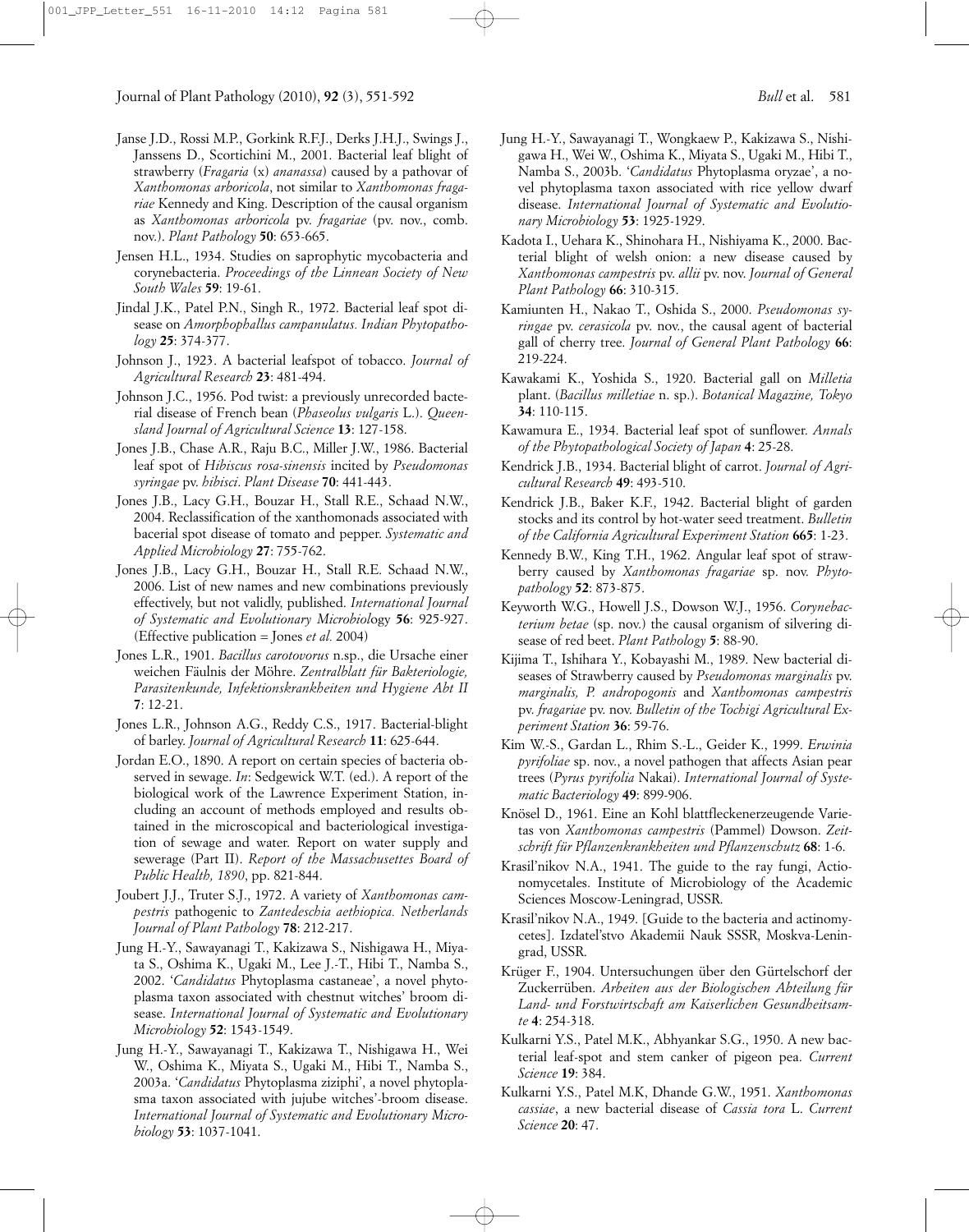- Kurita T., Tabei H., 1967. [On the pathogenic bacterium of bacterial grain rot of rice.] *Annals of the Phytopathological Society of Japan* **33**: 111.
- Kuwata H., 1985. *Pseudomonas syringae* pv. *oryzae* pv. nov., causal agent of bacterial halo blight of rice. *Annals of the Phytopathological Society of Japan* **51**: 212-218.
- Lambert D.H., Loria R., 1989a. *Streptomyces scabies* sp. nov., nom. rev. *International Journal of Systematic Bacteriology* **39**: 387-392.
- Lambert D.H., Loria R., 1989b. *Streptomyces acidiscabies* sp. nov. *International Journal of Systematic Bacteriology* **39**: 393-396.
- Lapage S.P., Sneath P.H.A., Lessel E.F., Skerman V.B.D., Seeliger H.P.R., Lark W.A. (eds), 1992. International Code of Nomenclature of Bacteria (1990 Revision). American Microbiological Society, Washington DC., USA.
- Lee H.A., Purdy H.A., Barnum C.C., Martin J.P., 1925. A comparison of red-stripe disease with bacterial diseases of sugar cane and other grasses. In: Red-stripe disease studies, pp. 64-74. *Bulletin, Experiment Station of the Hawaiian Sugar Planters' Association* Hawaii, USA.
- Lee I.-M., Gundersen-Rindal D.E., Davis R.E., Bottner K.D., Marcone C., Seemüller E., 2004a. '*Candidatus* Phytoplasma asteris', a novel phytoplasma taxon associated with aster yellows and related diseases. *International Journal of Systematic and Evolutionary Microbiology* **54**: 1037-1048.
- Lee I.-M., Martini M., Marcone C., Zhu S.F., 2004b. Classification of phytoplasma strains in the elm yellows group (16SrV) and proposal of '*Candidatus* Phytoplasma ulmi' for the phytoplasma associated with elm yellows. *International Journal of Systematic and Evolutionary Microbiology* **54**: 337-347.
- Lee I.-M., Bottner K.D., Secor G., Rivera-Varas V., 2006. '*Candidatus* Phytoplasma americanum', a phytoplasma associated with a potato purple top wilt disease complex. *International Journal of Systematic and Evolutionary Microbiology* **56**: 1593-1597.
- Lehmann K.B., Neumann R., 1896. Atlas und Grundriss der Bakteriologie und Lehrbuch der speciellen bakteriologischen Diagnostik, 1st Ed., Teil II. J.F. Lehmann, München, Germany.
- Lincoln S.P., Fermor T.R., Stead D.E., Sellwood J.E., 1991. Bacterial soft rot of *Agaricus bitorquis*. *Plant Pathology* **40**: 136-144.
- Lincoln S.P., Fermor T.R., Tindall B.J., 1999. *Janthinobacterium agaricidamnosum* sp. nov., a soft rot pathogen of *Agaricus bisporus*. *International Journal of Systematic Bacteriology* **49**: 1577-1589.
- Lindenbein W., 1952. Über einige chemisch interessante Aktinomycetenstämme und ihre Klassifizierung. *Archiv für Mikrobiologie* **17**: 361-383.
- Löhnis F., 1911. Landwirtschaftlich-bakteriologisches Praktikum. Gebrüder Borntraeger, Berlin, Germany.
- Lund B.M., Brocklehurst T.F., Wyatt G.M., 1981a. Characterization of strains of *Clostridium puniceum* sp. nov., a pinkpigmented, pectolytic bacterium. *Journal of General Microbiology* **122**: 17-26.
- Lund B.M., Brocklehurst T.F., Wyatt G.M., 1981b. Validation and publication of new names and new combinations pre-

viously effectively published outside the IJSB. *International Journal of Systematic Bacteriology* **31**: 215-218. (Effective publication = Lund *et al.* 1981a)

- Luo K., Liao X.-L., Chen Z., 1988. [On brown sheath disease of rice. II. Determination of physiological, biochemical and molecular biological characteristics of the causal bacterium.] *Acta Phytopathologica Sinica* **18**: 29-33.
- Maji M.D., Quadri M.H., Pal S.C., 1998. *Xanthomonas campestris* pv. *mori*, a new bacterial pathogen of mulberry. *Sericologia* **38**: 519-122.
- Magrou J., 1937. *Phytomonas gypsophilae.* In: Haudroy P., Ehringer G., Urbain A., Guillot G., Magrou J. (eds), *Dictionnaire des Bactéries Pathogènes pour l'Homme les Animaux et les Plantes.* Masson and Cie, Paris, France.
- Malkoff K., 1906. Weitere Untersuchungen über die Bakterienkrankheit auf *Sesamum orientale. Centralblatt für Bakteriologie, Parasitenkunde und Infektionskrankheiten* **16**: 664-666.
- Mandel M., Guba E.F., Litsky W., 1961. The causal agent of bacterial blight of American holly. *Bacteriological Proceedings 1961*: 61.
- Manns T.F., 1909. The blade blight of oats a bacterial disease. *Bulletin of the Ohio Agriculture Experiment Station* **210**: 91-167.
- Maraite H., Weyns J., 1979. Distinctive physiological, biochemical and pathogenic characteristics of *Xanthomonas manihotis* and *X. cassavae*. In: Maraite, H., Meyer, J.A. (eds). Diseases of Tropical Food Crops pp. 103-117. Université Catholique de Louvain, Louvain-la-Neuve, Belgium.
- Marcone C., Gibb K.S., Streten C., Schneider B., 2004a. '*Candidatus* Phytoplasma spartii', '*Candidatus* Phytoplasma rhamni' and '*Candidatus* Phytoplasma allocasuarinae', respectively associated with spartium witches'-broom, buckthorn witches'-broom and allocasuarina yellows diseases. *International Journal of Systematic and Evolutionary Microbiology* **54**: 1025-1029.
- Marcone C., Schneider B., Seemüller E., 2004b. *'Candidatus* Phytoplasma cynodontis', the phytoplasma associated with Bermuda grass white leaf disease. *International Journal of Systematic and Evolutionary Microbiology* **54**: 1077-1082.
- Mathur R.S., Swarup J., Sinha S.K., 1964. *Xanthomonas boerhaaviae* sp. nov. on *Boerhaavia repens* L. *LABDEV Journal of Science and Technology, India* **2**: 257.
- McCulloch L., 1911. A spot disease of cauliflower. *Bulletin, Bureau of Plant Industry, United States Department of Agriculture* **225**: 1-15.
- McCulloch L., 1920. Basal glumerot of wheat. *Journal of Agricultural Research* **18**: 543-552.
- McCulloch L., 1924. A bacterial blight of gladioli. *Journal of Agricultural Research* **27**: 225-230.
- McCulloch L., 1925. *Aplanobacter insidiosum* n. sp., the cause of an alfalfa disease. *Phytopathology* **15**: 496-497.
- McCulloch L., 1929. A bacterial leaf spot of horse-radish caused by *Bacterium campestre* var. *armoraciae* n. var. *Journal of Agricultural Research* **38**: 269-287.
- McCulloch L., 1937. An iris leaf disease caused by *Bacterium tardicrescens* n. sp. *Phytopathology* **27**: 135.
- McCulloch L., Pirone P.P., 1939. Bacterial leaf spot of dieffenbachia. *Phytopathology* **29**: 956-962.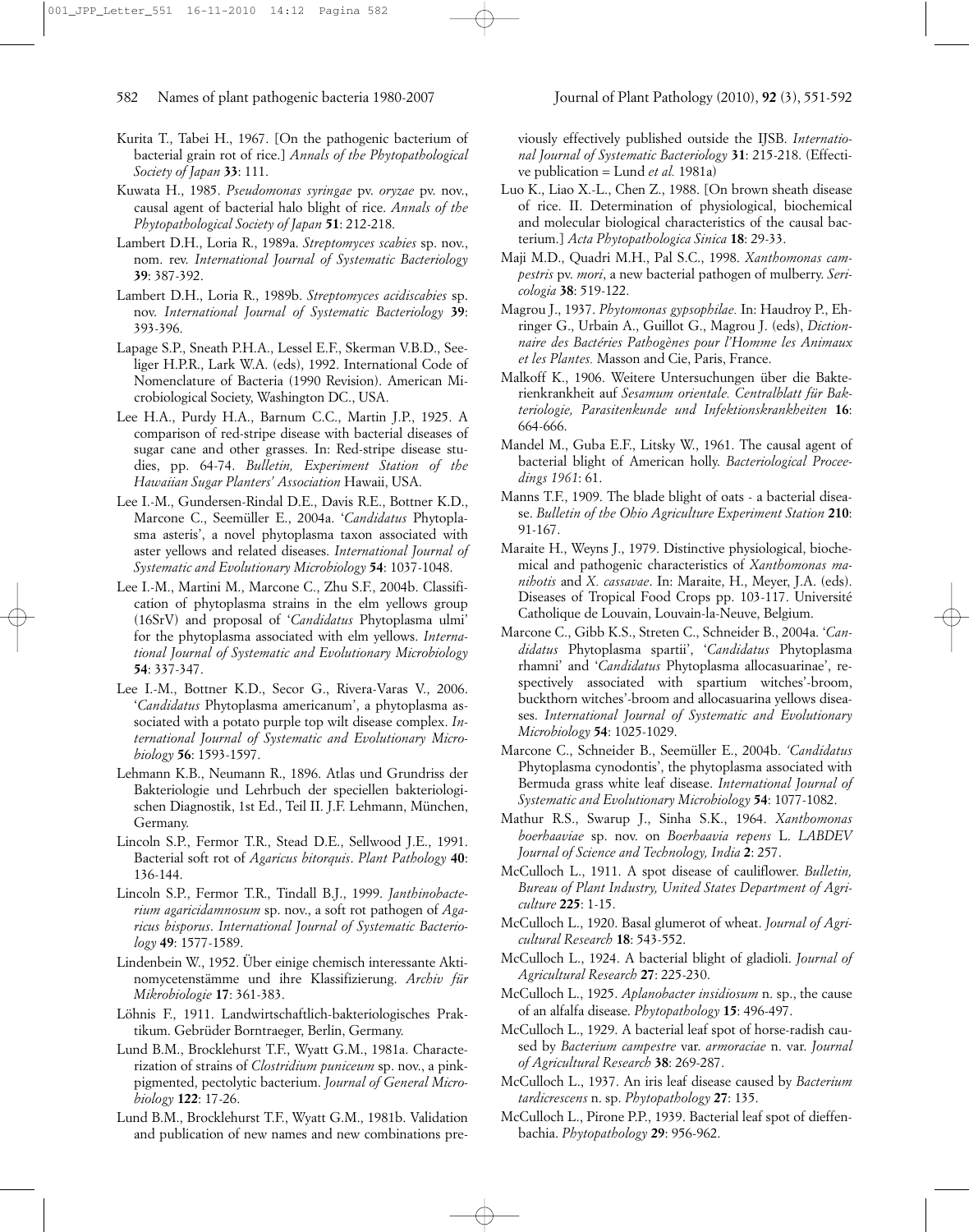- McFadden L.A., 1961. Bacterial stem and leaf rot of *Dieffenbachia* in Florida. *Phytopathology* **51**: 663-668.
- Ménard M., Sutra L., Luisetti J., Prunier J.P., Gardan L., 2003. *Pseudomonas syringae* pv. *avii* (pv. nov.), the causal agent of bacterial canker of wild cherries (*Prunus avium*) in France. *European Journal of Plant Pathology* **109**: 565-576.
- Mergaert J., Verdonck L., Kersters K., 1993. Transfer of *Erwinia ananas* (synonym, *Erwinia uredovora*) and *Erwinia stewartii* to the genus *Pantoea* emend. as *Pantoea ananas* (Serrano 1928) comb. nov. and *Pantoea stewartii* (Smith 1898) comb. nov., respectively, and description of *Pantoea stewartii* subsp. *indologenes* subsp. nov. *International Journal of Systematic Bacteriology* **43**: 162-173.
- Meyer A., Gottheill O., 1901. *Zentralblatt für Bakteriologie, Parasitenkunde, Infektionskrankheiten und Hygeine* Abt. II **7**: 680-691.
- Migula W., 1894. Über ein neues System der Bakterien. *Arbeiten aus dem Bakteriologischen Institut der Technischen Hochschule zu Karlsruhe* **1**: 235-238 (1897).
- Millard W.A., 1924. Crown rot of rhubarb. *Bulletin of the University of Leeds and the Yorkshire Council for Agricultural Education* **No. 134**: 1-28.
- Millard W.A., Burr S., 1926. A study of twenty-four strains of *Actinomyces* and their relation to types of common scab of potato. *Annals of Applied Biology* **13**: 580-644.
- Miller P.W., Bollen W.B., Simmons J.E., Gross H.N., Barss H.P., 1940. The pathogen of filbert bacteriosis compared with *Phytomonas juglandis,* the cause of walnut blight. *Phytopathology* **30**: 713-733.
- Miller H.J., Quinn C.E., Graham D.C., 1981. A strain of *Erwinia herbicola* pathogenic on *Gypsophila paniculata. Netherlands Journal of Plant Pathology* **87**: 167-172.
- Miyajima K., Tanii A., Akita T., 1983. *Pseudomonas fuscovaginae* sp. nov., nom. rev. *International Journal of Systematic Bacteriology* **33**: 656-657. (Effective publication = Tanii *et al.* 1976)
- Miyajima K., Tanaka F., Takeuchi T., Kuninaga S., 1998. *Streptomyces turgidiscabies* sp. nov. *International Journal of Systematic Bacteriology* **48**: 495-502.
- Moffett M.L., 1983. Bacterial plant pathogens recorded in Australia. In: Fahy P.C., Persley G.J. (eds). Bacterial Plant Diseases - A Diagnostic Guide, pp. 317-336. Academic Press, Sydney, Australia.
- Moniz L., Patel M.K., 1958. Three new bacterial diseases of plants from Bombay State. *Current Science* **27**: 494-495.
- Moniz L., 1963. Leaf-spot of apple-blossom. *Current Science* **32**: 177.
- Moniz L., Sabley J.E., More W.D., 1964. A new bacterial canker of *Carissa congesta* in Maharashtra. *Indian Phytopathology* **17**: 256.
- Montano H.G., Davis R.E., Dally E.L., Hogenhout S., Pimentel J., Brioso P.S.T., 2001. '*Candidatus* Phytoplasma brasiliense', a new phytoplasma taxon associated with hibiscus witches' broom disease. *International Journal of Systematic and Evolutionary Microbiol*ogy **51**: 1109-1118.
- Mukoo H., 1955. On the bacterial blacknode of barley and wheat and its causal bacteria. *Jubilee Publication in Commemoration of the Sixtieth Birthdays of Prof. Yoshihiko Tochinai and Prof. Teikichi Fukushi, Sapporo, Japan*: 153-157.
- Munsch P., Alatossava T., Marttinen N., Meyer J.-M., Christen R., Gardan L., 2002. *Pseudomonas costantinii* sp. nov., another causal agent of brown blotch disease, isolated from cultivated mushroom sporophores in Finland. *International Journal of Systematic and Evolutionary Microbiology* **52**: 1973-1983.
- Nagarkoti M.S., Banerjee A.K., Swarup J., 1973. *Xanthomonas convolvuli* spec. nov. causing leaf spot of *Convolvulus arvensis* in India. *Indian Journal of Mycology and Plant Pathology* **3**: 105.
- Nakano K., 1919. [Soybean leaf spot.] *Journal of Plant Protection, Tokyo* **6**: 217-221.
- Nayudu M.V., 1972. *Pseudomonas viticola* sp. nov., incitant of a new bacterial disease of grape vine. *Phytopathologische Zeitschrift* **73**: 183-186.
- Neto J. (= Rodrigues Neto, J.), Sugimori M.H., Oliveira A.R., 1984. Podridão bacteriana dos frutos de melão (*Cucumis melo* L.) causada por *Xanthomonas campestris* pv. *melonis* pv. nov. *Summa Phytopathologica* **10**: 217-233.
- Neto J. (= Rodrigues Neto J.), Robbs C.F., Yamashiro T., 1987. A bacterial disease of guava (*Psidium guajava*) caused by *Ersinia psidii* sp. nov. *Fitopatologia Brasileira* **12**: 345-350.
- Neto J. (= Rodrigues Neto J.), Robbs C.F., Yamashiro T., 1988. Validation and publication of new names and new combinations previously effectively published in the IJSB. *International Journal of Systematic Bacteriology* **38**: 328–329. (Effective publication = Neto *et al.* 1987)
- Niederhauser J.S., 1943. A bacterial leaf spot and blight of the Russian dandelion. *Phytopathology* **33**: 959-961.
- Ogimi C., 1977. Studies on bacterial gall of chinaberry (*Melia azedarach* Lin.), caused by *Pseudomonas meliae* n. sp. *Bulletin of the College of Agriculture, University of the Ryukus* **24**: 497-556.
- Ogimi C., 1981. Validation of the publication of new names and new combinations previously effectively published outside the IJSB. *International Journal of Systematic Bacteriology* **31**: 382-383. (Effective publication = Ogimi 1977)
- Ogimi C., Higuchi H., 1981. Bacterial gall of yamamomo (*Myrica rubra* S. et Z.) caused by *Pseudomonas syringae* pv. *myricae* pv. nov. *Annals of the Phytopathological Society of Japan* **47**: 443-448.
- Ogimi C., Higuchi H., Takikawa Y., 1988a. Bacterial gall disease of kakuremino (*Dendropanax trifidus* Mak.) caused by *Pseudomonas syringae* pv. *dendropanacis* pv. nov. *Annals of the Phytopathological Society of Japan* **54**: 296-302.
- Ogimi C., Higuchi H., Takikawa Y., 1988b. Bacterial gall disease of urajiroenoki (*Trema orientalis* Blume) caused by *Pseudomonas syringae* pv. *tremae* pv. nov. *Journal of the Japanese Forestry Society* **70**: 441-446.
- Ogimi C., Kubo Y., Higuchi H., Takikawa Y., 1990. Bacterial gall diseases of himeyuzuriha (*Daphniphyllum teijsmanni* Z.) caused by *Pseudomonas syringae* pv. *daphniphylli* pv. nov. *Journal of the Japanese Forestry Society* **72**: 17-22.
- Ogimi C., Kawano C., Higuchi H., Takikawa Y., 1992. Bacterial gall disease of sharinbai (*Rhaphiolepis umbellata* Makino) caused by *Pseudomonas syringae* pv. *rhaphiolepidis* pv. nov. *Journal of the Japanese Forestry Society* **74**: 308-313.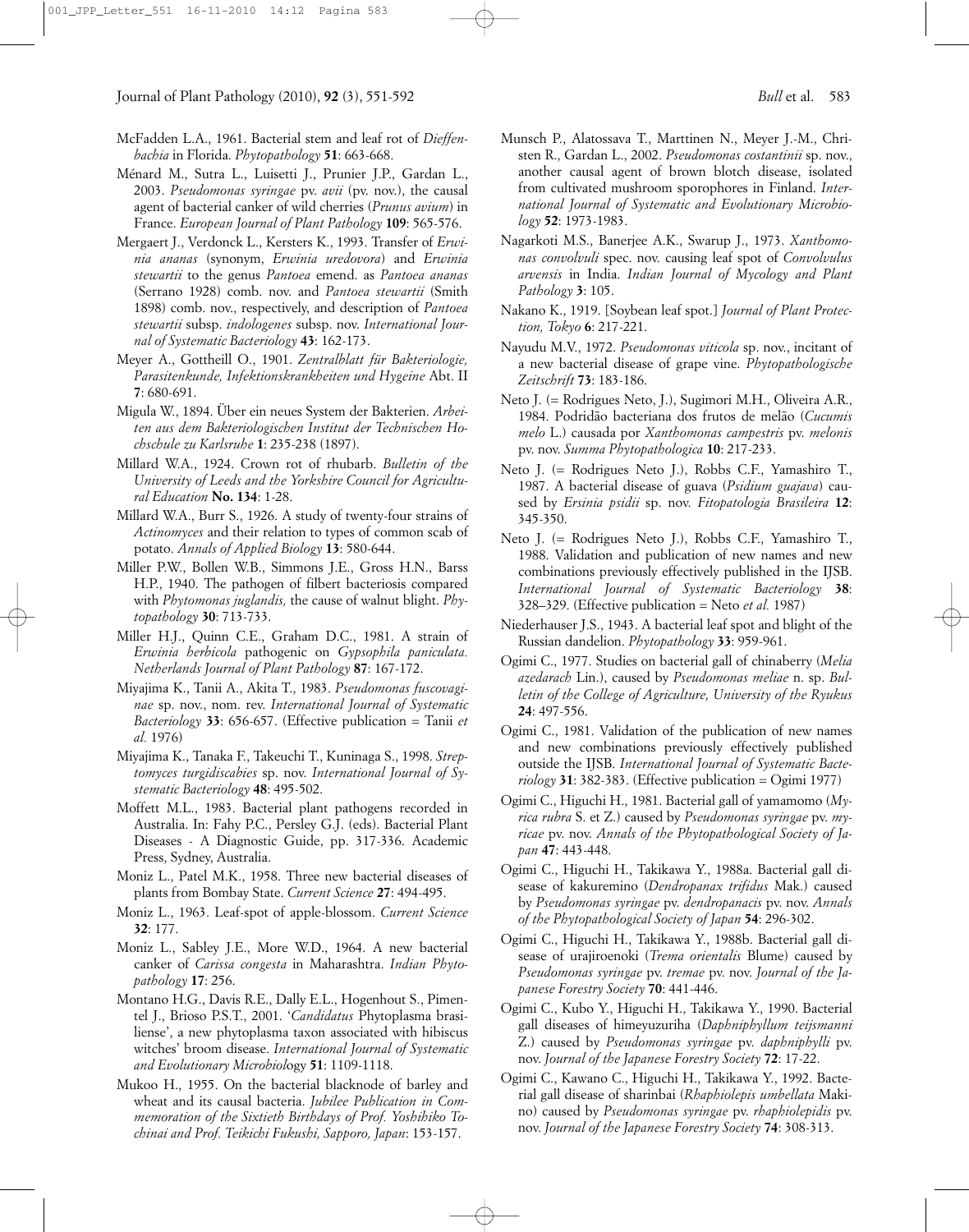- Okabe N., 1933. Bacterial diseases of plants occurring in Formosa. II. Bacterial leaf spot of tomato. *Journal of the Society of Tropical Agriculture, Taiwan* **5**: 26-36.
- Ophel K., Kerr A., 1990. *Agrobacterium vitis* sp. nov. for strains of *Agrobacterium* biovar 3 from grapevines. *International Journal of Systematic Bacteriology* **40**: 236-241.
- Ozaki K., Kimura T., Matsumoto K., 1998. *Pseudomonas syringae* pv. *spinaceae* pv. nov., the causal agent of bacterial leaf spot of spinach in Japan. *Annals of the Phytopathological Society of Japan* **64**: 264-269.
- Padhya A.C., Patel M.K., 1962. A new bacterial leaf-spot on *Alangium lamarckii* Thw. *Current Science* **31**: 196-197.
- Padhya A.C., Patel M.K., 1963a. A new bacterial leaf-spot on *Ionidium heterophyllum* Vent. *Indian Phytopathology* **32**: 98-99.
- Padhya A.C., Patel M.K., 1963b. A new bacterial leaf-spot on *Corchorus acutangulus* Lam. *Current Science* **32**: 326.
- Padhya A.C., Patel M.K., 1964. Bacterial leaf-spot on *Triumfetta pilosa* Roth. *Current Science* **33**: 342.
- Padhya A.C., Patel M.K., Kotasthane W.V., 1965a. A new bacterial leaf-spot disease of *Bauhinia racemosa* Lamk. *Current Science* **34**: 224-225.
- Padhya A.C., Patel M.K., Kotasthane W.V., 1965b. A new bacterial leaf-spot on *Vitis trifolia. Current Science* **34**: 462- 463.
- Paine S.G., 1919. Studies in bacteriosis. II. A brown blotch disease of cultivated mushrooms. *Annals of Applied Biology* **5**: 206-219.
- Paine S.G., Stansfield H., 1919. Studies in bacteriosis. III. A bacterial leaf-spot disease of *Protea cynaroides,* exhibiting a host reaction of possibly bacteriolytic nature. *Annals of Applied Biology* **6**: 27-39.
- Palleroni N.J., Holmes B., 1981. *Pseudomonas cepacia* sp. nov., nom. rev. *International Journal of Systematic Bacteriology* **31**: 479-481.
- Palleroni N.J., 1984. *Pseudomonas* Migula 1894. In: Krieg N.R., Holt J.G. (eds). Bergey's Manual of Systematic Bacteriology Vol. 1, pp. 141-199. Williams and Wilkins, Baltimore, MD, USA.
- Pammel L.H., 1895. Bacteriosis of rutabaga. (*Bacillus campestris* n. sp.). *Bulletin of the Iowa State College Agriculture Experiment Station* **27**: 130-134. See also *American Monthly Microscopical Journal* **16**: 145-151.
- Panagopoulos C.G., 1969. The disease "tsilik marasi" of grapevine: its description and identification of the causal agent (*Xanthomonas ampelina* sp. nov.). *Annales de l'Institut Phytopathologique Benaki,* N.S. **9**: 59-81.
- Pandit V.M., Kulkarni Y.S., 1979. Bacterial leaf-spot of *Clitoria biflora* Dalz. *Biovigyanam* **5**: 9-20.
- Pant N.M., Kulkarni Y.S., 1976a. Bacterial leaf-spot of *Desmodium laxiflorum* DC. *Biovigyanam* **2**: 97-98.
- Pant N.M., Kulkarni Y.S., 1976b. Bacterial leaf-spot of *Merremia gangetica* (L.) Cufod. *Biovigyanam* **2**: 207-208.
- Papdiwal P.B., 1980a. A bacterial leaf spot disease of *Dodonea viscosa. Marathwada University Journal of Sciences* **18**: 35- 36.
- Papdiwal P.B., 1980b. Bacterial leafspot disease of *Cissus pallida* Planch. *Geobios* **7**: 141-142.
- Papdiwal P.B., 1981. Bacterial leaf spot of *Chrysopogon fuscus* Trin. *Geobios* **8**: 36-37.
- Park D.H., Kim J.S., Kwon S.W., Wilson C., Yu Y.M., Hur J.H., Lim C.K., 2003. *Streptomyces luridiscabiei* sp. nov., *Streptomyces puniciscabiei* sp. nov. and *Streptomyces niveiscabiei* sp. nov., which cause potato common scab disease in Korea. *International Journal of Systematic Bacteriology* **53**: 2049-2054**.**
- Parkinson N., Cowie C., Heeney J., Stead D., 2009. Phylogenetic structure of *Xanthomnonas* determined by comparison of *gyrB* sequences. *International Journal of Systematic and Evolutionary Microbiol*ogy **59**: 264-274.
- Pasteur L., 1864. Mémoire sur la fermentation acétique. *Annales Scientifiques de l'École Normale Supérieure, Paris* **1**: 113-158.
- Patel A.M., Kotasthane W.V., 1969a. Bacterial blight of *Leea edgeworthii* incited by *Xanthomonas leeanum,* nov. sp. *Current Science* **38**: 519-520.
- Patel A.M., Kotasthane W.V., 1969b. Bacterial leaf-spot disease of *Corchorus fascicularis* caused by *Xanthomonas nakatae* var. *fascicularis. Current Science* **38**: 596-597.
- Patel A.M., Chauhan J.M., Kotasthane W.V., Desai M.V., 1969. A new bacterial disease of *Biophytum sensitivum. Current Science* **38**: 274-275.
- Patel M.K., 1948. *Xanthomonas uppalii* sp. nov. pathogenic on *Ipomoea muricata. Indian Phytopathology* **1**: 67-69.
- Patel M.K., Moniz L., 1948. *Xanthomonas desmodii-gangeticii*, sp. nov., Uppal, Patel and Moniz, a new bacterial leaf-spot of *Desmodium gangeticum* DC. *Current Science* **17**: 268.
- Patel M.K., Moniz L., Kulkarni Y.S., 1948. A new bacterial disease of *Mangifera indica* L. *Current Science* **17**: 189-190.
- Patel M.K., 1949. *Xanthomonas desmodii,* a new bacterial leaf-spot of *Desmodium diffusum* DC. *Current Science* **18**: 213.
- Patel M.K., Kulkarni Y.S., Dhande G.W., 1950. *Xanthomonas badrii* sp. nov., on *Xanthium strumarium* L. in India. *Indian Phytopathology* **3**: 103-104.
- Patel M.K., Kulkarni Y.S., 1951a. A new bacterial leaf spot on *Vitis woodrowii* Stapf. *Current Science* **20**: 132.
- Patel M.K., Kulkarni Y.S.. 1951b. Nomenclature of bacterial plant pathogens. *Indian Phytopathology* **4**: 74-84.
- Patel M.K., Bhatt V.V., Kulkarni Y.S., 1951a. Three new bacterial diseases of plants from Bombay. *Current Science* **20**: 326-327.
- Patel M.K., Kulkarni Y.S., Dhande G.W., 1951b. Three bacterial diseases of plants. *Current science* **20**: 106.
- Patel M.K., Kulkarni Y.S., Dhande G.W., 1952a. Two new bacterial diseases of plants. *Current Science* **21**: 74-75.
- Patel M.K., Kulkarni Y.S., Dhande G.W., 1952b. Some new bacterial diseases of plants. *Current Science* **21**: 345-346.
- Patel M.K., Wankar B.N., Kulkarni Y.S., 1952c. Bacterial leafspot of *Amaranthus viridis* L. *Current Science* **21**: 346-347.
- Patel M.K., Dhande G.W., Kulkarni Y.S., 1953. Bacterial leafspot of *Cyamopsis tetragonoloba* (L.) Taub. *Current Science* **22**: 183.
- Patel M.K., Desai S.G., Patel A.J., 1968. A new bacterial leafspot on *Vernonia cinerea* Less. *Science and Culture* **34**: 220- 221.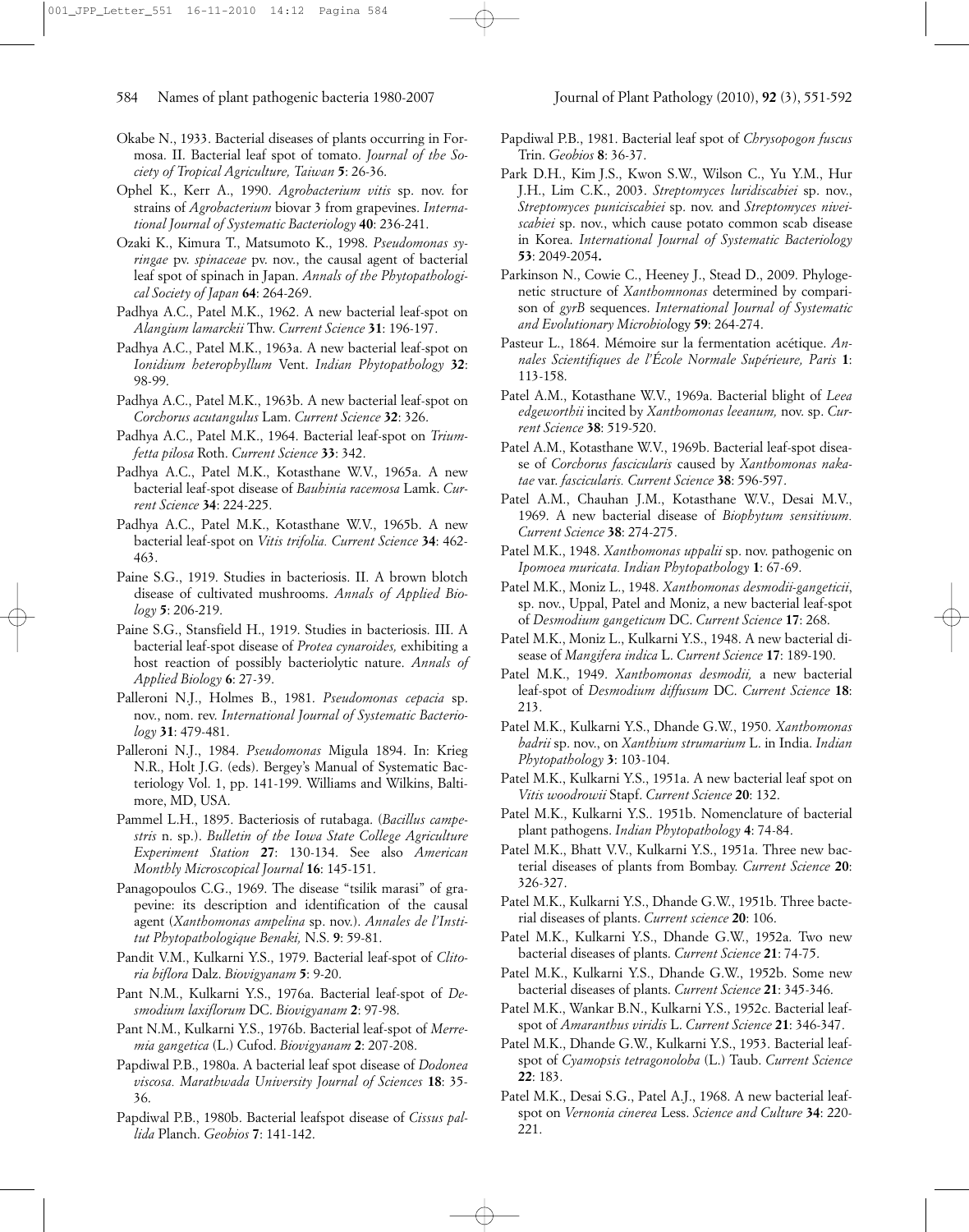- Patel P.N., Jindal J.K., 1972. Bacterial leaf spot of *Pedalium murex* L. caused by a new albino species of *Xanthomonas. Indian Phytopathology* **25**: 318-320.
- Patel P.N., Jindal J.K., 1982. Distinguishing reactions of the bacterial blight and pustule organisms of cowpea in pods of *Phaseolus vulgaris. Zeitschrift für Pflanzenkrankheiten und Pflanzenschutz* **89**: 406-409.
- Patil A.S., Kulkarni Y.S., 1981. A new bacterial leaf-spot disease of *Thespesia populnea* Sol. *ex* Corr. *Current Science* **50**: 1040-1041.
- Pavarino G.L., 1911. Malattie causate da bacteri nelle orchidee. *Atti della Reale Accademia dei Lincei* Ser. 5, **20**: 233-237.
- Pereira A.L.G., 1969. Uma nova doença bacteriana do maracujá *(Passiflora edulis,* Sims) causada por *Xanthomonas passiflorae* n. sp. *Arquivos do Instituto Biológico, São Paulo* **36**: 163-174.
- Pereira A.L.G., Paradella F.O., Zagatto A.G., 1971. Uma nova doença bacteriana da mandioquinha salsa *(Arracacia xanthorrhiza)* causada por *Xanthomonas arracaciae* n. sp. *Arquivos do Instituto Biológico, São Paulo* **38**: 99-108.
- Person L.H., Martin W.J., 1940. Soil rot of sweet potatoes in Louisiana. *Phytopathology* **30**: 913-926.
- Pierce N.B., 1901. Walnut bacteriosis. *Botanical Gazette* **31**: 272-273.
- Pon D.S., Townsend C.E., Wessman G.E., Schmitt C.G., Kingsolver C.H., 1954. A *Xanthomonas* parasitic on uredia of cereal rusts. *Phytopathology* **44**: 707-710.
- Prazmowski A., 1880. Untersuchungen über die Entwickelungsgeschichte und Firment-wirking einiger Bacterien-Arten. Inaugural dissertation. Hugo Voigt, Leipzig, Germany.
- Preece T.F., Wong W.C., 1982. Quantitative and scanning electron microscope observations on the attachment of *Pseudomonas tolaasii* and other bacteria to the surface of *Agaricus bisporus. Physiological Plant Pathology* **21**: 251-257.
- Preobrazhenskaya T.P., 1983. In: Gause G.F., Preobrazhenskaya T.P., Sveshnikova M.A., Terekhova L.P., Maximova T.S. (eds). [A guide to the determination of actinomycetes. Genera *Streptomyces*, *Streptoverticillium* and *Chania*.] Nauka, Moscow, USSR.
- Preobrazhenskaya T.P., 1986. Validation of the publication of new names and new combinations previously effectively published outside the IJSB*. International Journal of Systematic Bacteriology* **36**: 573-576. (Effective publication = Preobrazhenskaya 1983)
- Prunier J.-P., Luisetti J., Gardan L., 1970. Études sur les bactérioses des arbres fruitiers. II. Caractérisation d'un *Pseudomonas* non-fluorescent agent d'une bactériose nouvelle du pêcher. *Annales de Phytopathologie* **2**: 181-197.
- Psallidas P.G., Panagopoulos C.G., 1975. A new bacteriosis of almond caused by *Pseudomonas amygdali* sp. nov. *Annales de l'Institut Phytopathologique Benaki* N.S. **11**: 94-108.
- Psallidas P.G., 1984. Bacterial canker of *Corylus avellana:* the taxonomic position of the causal agent. *Proceedings of the 2nd Working Group on Pseudomonas syringae pathovars, Sounion, 1984*: 53-55.
- Psallidas P.G., 1993. *Pseudomonas syringae* pv. *avellanae* pathovar nov., the bacterium causing canker disease of *Corylus avellana*. *Plant Pathology* **42**: 358-363.
- Qhobela M., Claflin L.E., 1988. Characterization of *Xanthomonas campestris* pv. *pennamericanum* pv. nov., causal agent of bacterial leaf streak of pearl millet. *International Journal of Systematic Bacteriology* **38**: 362-366.
- Ragunathan C., 1928. Bacterial leaf spot of betel. *Annals of the Royal Botanic Gardens of Peradeniya* **11**: 51-61.
- Rangaswami G., Easwaran K.S.S., 1962. A bacterial leafspot disease of bhendi or okra. *Andhra Agricultural Journal* **9**: 1-2.
- Rao Y.P., Mohan S.K., 1970. A new bacterial leaf stripe disease of arecanut *(Areca catechu)* in Mysore State. *Indian Phytopathology* **23**: 702-704.
- Reddy C.S., Godkin J., 1923. A bacterial disease of bromegrass. *Phytopathology* **13**: 75-86.
- Reddy C.S., Godkin J., Johnson A.G., 1924. Bacterial blight of rye. *Journal of Agricultural Research* **28**: 1039-1040.
- Reid W.D., 1938. Grease-spot of passion-fruit. *New Zealand Journal of Science and Technology* **A20**: 260-265.
- Ren X.-Z., Fang Z.-D., 1981. [*Xanthomonas zingibericola* n. sp., the causal organism of bacterial leaf blight of ginger.] *Acta Phylopathologica Sinica* **11**: 37-40.
- Ridé M., 1958. Sur l'étiologie du chancre suintant du peuplier. *Comptes Rendus Hebdomadaires des Séances de l'Academie des Sciences* **246**: 2795-2798.
- Ridé M., Ridé S., 1992. *Xanthomonas populi* (*ex* Ridé 1958) sp. nov., nom. rev. *International Journal of Systematic Bacteriology* **42**: 652-653.
- Riker A.J., Banfield W.M., Wright W.H., Keitt G.W., Sagen H.E., 1930. Studies on infectious hairy root of nursery apple trees*. Journal of Agricultural Research* **41**: 507-540.
- Riker A.J., Jones F.R., Davis M.C., 1935. Bacterial leaf spot of alfalfa. *Journal of Agricultural Research* **51**: 177-182.
- Riley I.T., Ophel K.M., 1992. *Clavibacter toxicus* sp. nov., the bacterium responsible for annual ryegrass toxicity in Australia. *International Journal of Systematic Bacteriology* **42**: 64-68.
- Robbs C.F., 1956. Uma nova doença bacteriana do mamoeiro *(Carica papaya* L.). *Revista da Sociedade Brasileira de Agronomia* **12**: 73-76.
- Robbs C.F., Ribeiro R. de L.D., Kimura O., 1974. Sobre a posição taxonômica de *Pseudomonas mangiferaeindicae* Patel *et al.,*1948, agente causal da "mancha bacteriana" das folhas da mangueira *(Mangifera indica* L.). *Arquivos da Universidade Federal Rural do Rio de Janeiro* **4**: 11-14.
- Robbs C.F., Kimura O., Ribeiro R. de L.D., 1981. Descrição de um novo patovar de *Xanthomonas campestris* em beterraba hortícola e estudo comparativo com *Xanthomonas beticola. Fitopatologia Brasileira* **6**: 387-394.
- Robbs C.F., Medeiros A.G., Kimura O., 1982. Mancha bacteriana das folhas do guaranazeiro causada por um novo patovar de *Xanthomonas campestris. Arquivos da Universidade Federal Rural do Rio de Janeiro* **5**: 195-201.
- Robbs C.F., Batista M.F., Almeida O.C., 1983. A mancha angular de *Cordia goeldiana* causada por um patovar de *Xanthomonas campestris*. *Fitopatologia Brasileira* **8**: 632.
- Robbs C.F., Rodrigues Neto J., Malavolta V.A., Kimura O., 1989. Bacterial spot and blight of yellow-shrimp (*Pachystachys lutea*) caused by a new pathovar of *Xanthomonas campestris*. *Summa Phytopathologica* **15**: 174-179.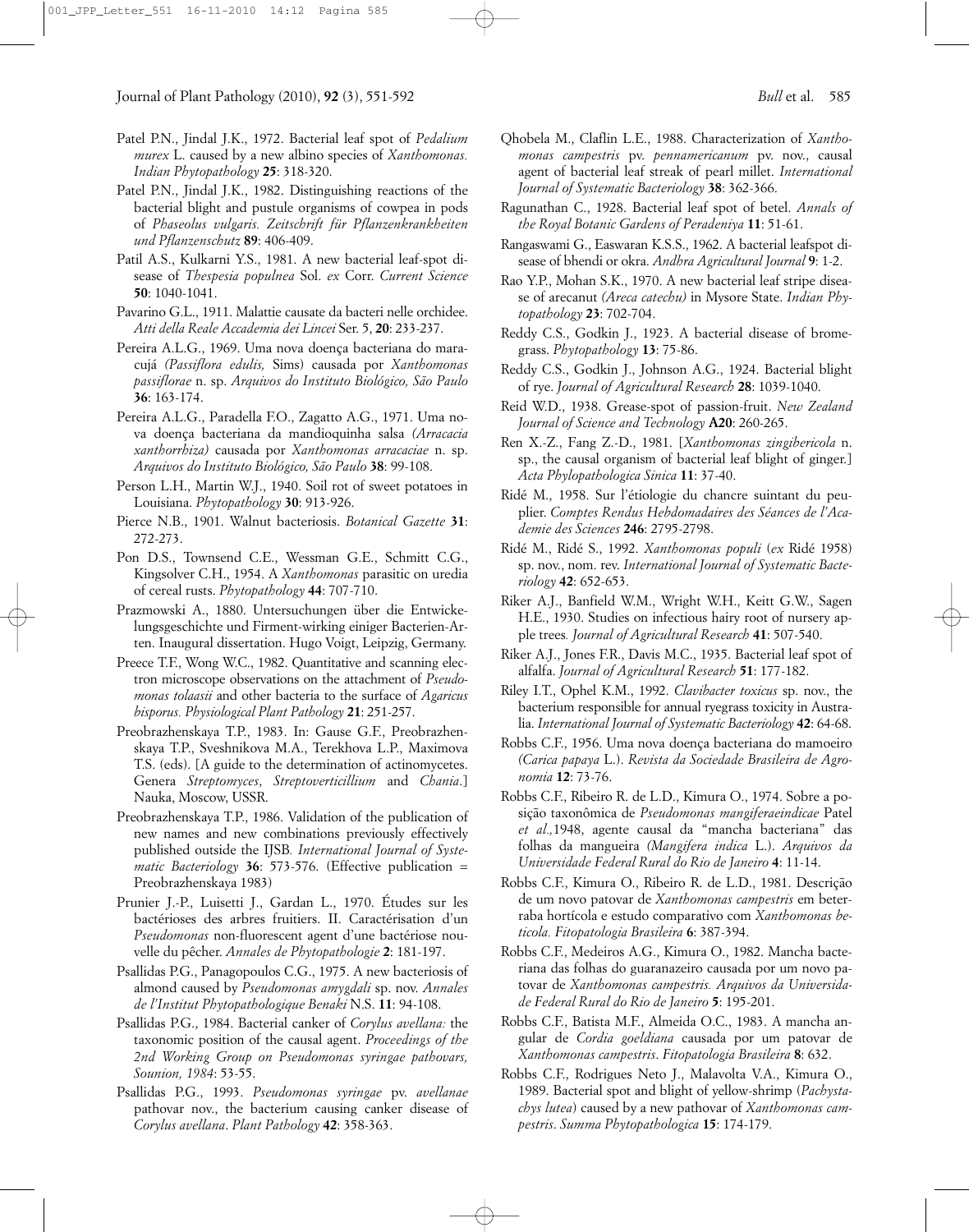- Roberts J.T., Scarlett C.M., 1981. Validation of the publication of new names and new combinations previously effectively published outside the IJSB*. International Journal of Systematic Bacteriology* **31**: 215-218. (Effective publication: Scarlett *et al.* 1978)
- Roberts S.J., 1985. Variation within *Pseudomonas syringae* pv. *philadelphi,* the cause of a leaf spot of *Philadelphus* spp. *Journal of Applied Bacteriology* **59**: 283-290.
- Roberts S.J., Eden-Green S.J., Jones P., Ambler D.J., 1990a. *Pseudomonas syzygii,* sp. nov., the cause of Sumatra disease of cloves. *Systematic and Applied Microbiology* **13**: 34-43.
- Roberts S.J., Eden-Green S.J., Jones P., Ambler D.J., 1990b. Validation of the publication of new names and new combinations previously effectively published outside the IJSB. *International Journal of Systematic Bacteriology* **40**: 320- 321. (Effective publication = Roberts *et al.* 1990a)
- Rose D.H., 1917. Blister spot of apples and its relation to a disease of apple bark. *Phytopathology* **7**: 198-208.
- Rosen H.R., 1922. The bacterial pathogen of corn stalk rot. *Phytopathology* **12**: 497-499.
- Rossi Doria T., 1891. Su di alcune specie di "*Streptotrix*" trovate nell'aria studate in rapporto a quelle giá note e specialmente all' "*Actinomyces*". *Annali dell'Istituto d'Igiene Sperimentale*, *Università di Roma* **1**: 399-438
- Roumagnac P., Gagnevin L., Gardan L., Sutra L., Manceau C., Dickstein E.R., Jones J.B., Rott P., Pruvost O., 2004. Polyphasic characterization of xanthomonads isolated from onion, garlic and Welsh onion (*Allium* spp.) and their relatedness to different *Xanthomonas* species. *International Journal of Systematic and Evolutionary Microbiology* **54**: 15-24.
- Saaltink G.J., Maas Geesteranus H.P., 1969. A new disease in tulip caused by *Corynebacterium oortii* nov. spec. *Netherlands Journal of Plant Pathology* **75**: 123-128.
- Sabet K.A., 1954. A new bacterial disease of maize in Egypt. *Empire Journal of Experimental Agriculture* **22**: 65-67.
- Sabet K.A., 1957. Studies in the bacterial diseases of Sudan crops I. Bacterial leaf spot of jute (*Corchorus olitorius* L.). *Annals of Applied Biology* **45**: 516-520.
- Sabet K.A., 1959. Studies in the bacterial diseases of Sudan crops IV. Bacterial leaf-spot and canker disease of mahogany *(Khaya senegalensis* (Desr.) A. Juss. and *K. grandifoliola* C. DC). *Annals of Applied Biology* **47**: 658-665.
- Sabet K.A., Dowson W.J., 1960. Bacterial leaf spot of sesame (*Sesamum orientale* L.). *Phytopathologische Zeitschrift* **37**: 252-258.
- Sabet K.A., Ishag F., Khalil O., 1969. Studies on the bacterial diseases of Sudan crops VII. New records. *Annals of Applied Biology* **63**: 357-369.
- Sackett W.G., 1916. A bacterial stem blight of field and garden peas. *Bulletin, Colorado Agricultural Experiment Station* **218**: 1-43.
- Saglio P., Lhospital M., Laflèche D., Dupont G., Bové J.M., Tully J.G., Freundt E.A., 1973. *Spiroplasma citri* gen. and sp. n.: a Mycoplasma-like organism associated with "stubborn" disease of citrus. *International Journal of Systematic Bacteriology* **23**: 191-204.
- Saillard C., Vignault J.C., Bové J.M., Raie A., Tully J.G., Williamson D.L., Fos A., Garnier M., Gadeau A., Carle P.,

Whitcomb R.F., 1987. *Spiroplasma phoeniceum* sp. nov., a new plant-pathogenic species from Syria. *International Journal of Systematic Bacteriology* **37**: 106-115.

- Samson R., Poutier F., Rat B., 1981. Une nouvelle maladie du poireau: la graisse bactérienne à *Pseudomonas syringae. Revue Horticole* **219**: 20-23.
- Samson R., Shafik H., Benjama A., Gardan L., 1998. Description of the bacterium causing blight of leek as *Pseudomonas syringae* pv. *porri* (pv. nov.). *Phytopathology* **88**: 844- 850.
- Samson R., Legendre J.B., Christen R., Fischer-Le Saux M., Achouak W., Gardan L., 2005. Transfer of *Pectobacterium chrysanthemi* (Burkholder *et al.,*1953) Brenner *et al.,*1973 and *Brenneria paradisiaca* to the genus *Dickeya* gen. nov. as *Dickeya chrysanthemi* comb. nov. and *Dickeya paradisiaca* comb. nov. and delineation of four novel species, *Dickeya dadantii* sp. nov., *Dickeya dianthicola* sp. nov., *Dickeya dieffenbachiae* sp. nov. and *Dickeya zeae* sp. nov. *International Journal of Systematic and Evolutionary Microbiol*ogy **55**: 1415-1427.
- Sasaki J., Chijimatsu M., Suzuki K., 1998. Taxonomic significance of 2,4-diaminobutyric acid isomers in the cell wall peptidoglycan of actinmycetes and reclassification of *Clavibacter toxicus* as *Rathayibacter toxicus* comb. nov. *International Journal of Systematic Bacteriology* **48**: 403-410.
- Sato M., Watanabe K., Sato Y., 2001. *Pseudomonas syringae* pv. *solidagae* pv. nov., the causal agent of bacterial leaf spot of tall goldenrod *Solidago altissima* L. *Journal of General Plant Pathology* **67**: 303-308.
- Savulescu T., 1947. Contribution à la classification des bactériacées phytopathogènes. *Analele Academiei Romane, Memoriile Sectiunii Stiintifice Seria 111* **22**, 1-26.
- Sawayanagi T., Horikoshi N., Kanehira T., Shinohara M., Bertaccini A., Cousin M.-T., Hiruki C., Namba S., 1999. '*Candidatus* Phytoplasma japonicum', a new phytoplasma taxon associated with Japanese hydrangea phyllody. *International Journal of Systematic and Evolutionary Microbiology* **49**: 1275-1285.
- Scarlett C.M., Fletcher J.T., Roberts P., Lelliott R.A., 1978. Tomato pith necrosis caused by *Pseudomonas corrugata* n. sp. *Annals of Applied Biology* **88**: 105-114.
- Schaad N.W., Sowell G., Goth R.W., Colwell R.R., Webb R.E., 1978. *Pseudomonas pseudoalcaligenes* subsp. *citrulli* subsp. nov. *International Journal of Systematic Bacteriology* **28**: 117-125.
- Schaad N.W., Cunfer B.M., 1979. Synonymy of *Pseudomonas coronafaciens*, *Pseudomonas coronafaciens* pathovar *zeae*, *Pseudomonas coronafaciens* subsp. *atropurpurea*, and *Pseudomonas striafaciens. International Journal of Systematic and Evolutionary Microbiology* **29**: 213-221.
- Schaad N.W., Vidaver A.K., Lacy G.H., Rudolph K., Jones J. B., 2000. Evaluation of proposed amended names of several pseudomonads and xanthomonads and recommendations. *Phytopathology* **90**: 208-213.
- Schaad N.W., Postnikova E., Lacy G., M'Barck F., Chang C.- J., 2004a. *Xylella fastidiosa* subspecies: *X. fastidiosa* subsp. *piercei*, subsp. nov., *X. fastidiosa* subsp. *multiplex*, subsp. nov., and *X. fastidiosa* subsp. *pauca* subsp. nov. *Systematic and Applied Microbiology* **27**: 290-300.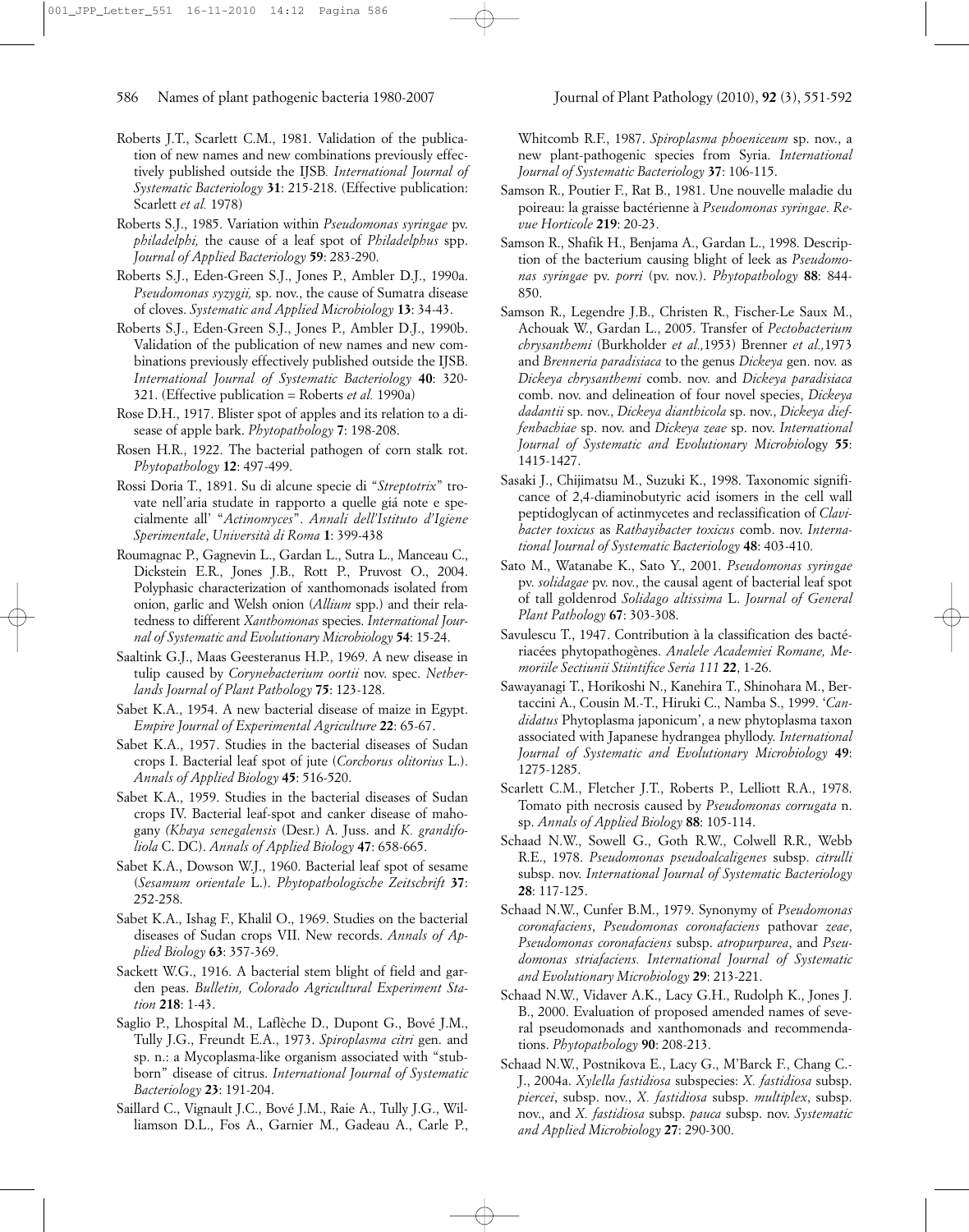- Schaad N.W., Postnikova E., Lacy G., M'Barck F., Chang C.- J., 2004b. *Xylella fastidiosa* subspecies: *X. fastidiosa* subsp. *piercei*, subsp. nov., *X. fastidiosa* subsp. *multiplex*, subsp. nov., and *X. fastidiosa* subsp. *pauca* subsp. nov. - Erratum. *Systematic and Applied Microbiology* **27**: 763.
- Schaad N.W., Postnikova E., Lacey G.H., Sechler A., Agarkova I., Stromberg P.E., Stromberg V.K., Vidaver A.K. 2005. Reclassification of *Xanthomonas campestris* pv. *citri* (*ex* Hasse 1915) Dye 1978 forms A, B/C/D, and E as *X. smithii* subsp. *citri* (*ex* Hasse) sp. nov. nom. rev. comb. nov., *X. fuscans* subsp. *aurantifolii* (*ex* Gabriel 1989) sp. nov. nom. rev. comb. nov., and *X. alfalfae* subsp. *citrumelo* (*ex* Riker and Jones) Gabriel *et al.* 1989 sp. nov. nom. rev., *X. campestris* pv. *malvacearum* (*ex* Smith 1901) Dye 1978 as *X*. *smithii* subsp. *smithii* nov. comb. nom. nov., *X. campestris* pv. *alfalfae* (*ex* Riker and Jones, 1935) Dye 1978 as *X. alfalfae* subsp. *alfalfae* (*ex* Riker *et al.* 1935) sp. nov. nom. rev., and "var. fuscans" of *X. campestris* pv. *phaseoli* (*ex* Smith, 1897) Dye 1978 as X. *fuscans* subsp. *fuscans* sp. nov. *Systematic and Applied Microbiology* **28**: 494-518.
- Schaad N.W., Postnikova E., Lacey G., Sechler A., Agarkova I., Stromberg P.E., Stromberg V.K., Vidaver A.K., 2006. Emended classification of xanthomonad pathogens on citrus - Erratum. *Systematic and Applied Microbiology* **29**: 690-695.
- Schaad N.W., Postnikova E., Lacey G., Sechler A., Agarkova I., Stromberg P.E., Stromberg V.K., Vidaver A.K., 2007. List of new names and new combinations previously effectively, but not validly, published. *International Journal of Systematic and Evolutionary Microbiology* **57**: 893-897. (Effective publication = Schaad *et al.* 2006)
- Schaad N.W., Postnikova E., Lacy G., M'Barck F., Chang C.- J., 2009. List of new names and new combinations previously effectively, but not validly, published. *International Journal of Systematic and Evolutionary Microbiology* **59**: 923-925. (Effective publication = Schaad *et al*. 2004a; 2004b)
- Scharif G., 1961. *Corynebacterium iranicum* sp. nov. on wheat *(Triticum vulgare* L.) in Iran, and a comparative study of it with *C. tritici* and *C. rathayi. Entomologie et phytopathologie appliquées (Teheran)* **19**: 1-24.
- Schneider B., Torres E., Martín M.P., Schröder M., Behnke H.-D., Seemüller E., 2005. *'Candidatus* Phytoplasma pini', a novel taxon from *Pinus silvestris* and *Pinus halepensis*. *International Journal of Systematic and Evolutionary Microbiology* **55**: 303-307.
- Schuster M.L., Blatchford G.J., Schuster A.M., 1980. A new bacterium *Pseudomonas blatchfordae,* nov. sp., pathogenic for bean (*Phaseolus vulgaris* L.). *Fitopatologia Brasileira* **5**: 283-297.
- Schuster M.L., Schuster A.M., Nuland D.S., 1981. A new bacterium pathogenic for beans (*Phaseolus vulgaris* L.). *Fitopatologia Brasileira* **6**: 345-358.
- Scortichini M., Marchesi U., Di Prospero P., 2002. Genetic relatedness among *Pseudomonas avellanae, P. syringae* pv. *theae* and *P. s.* pv. *actinidiae*, and their identification. *European Journal of Plant Pathology* **108**: 269-278.
- Scortichini M., Rossi M.P., Loreti S., Bosco A. Fiori M., Jackson R.W., Stead D.E., Aspin A., Marchesi U., Zini M., Janse J. D., 2005. *Pseudomonas syringae* pv*. coryli*, the causal

agent of bacterial twig dieback of *Corylus avellana*. *Phytopathology* **95**: 1316-1324.

- Seemüller E., Schneider B., 2004. '*Candidatus* Phytoplasma mali', '*Candidatus* Phytoplasma pyri' and '*Candidatus* Phytoplasma prunorum', the causal agents of apple proliferation, pear decline and European stone fruit yellows, respectively. *International Journal of Systematic and Evolutionary Microbiology* **54**: 1217-1226.
- Serrano F.B., 1928. Bacterial fruitlet brown-rot of pineapple in the Philippines. *Philippine Journal of Science* **36**: 271-305.
- Severin V., 1978. Ein neues pathogenes Bakterium an Hanf *Xanthomonas campestris* pathovar *cannabis*. *Archiv für Phytopathologie und Pflanzenschutz* **14**: 7-15.
- Severini G., 1913. Una bacteriosi dell'*Ixia maculata* e del *Gladiolus coluilli. Annali di Botanica (Roma)* **11**: 413-424.
- Shinde P.A., Lukezic F.L., 1974. Isolation, pathogenicity and characterization of fluorescent pseudomonads associated with discoloured alfalfa roots. *Phytopathology* **64**: 865-871.
- Singer E., Debette J., Lepretre A., Swings J., 1994. Comparative esterase electrophoretic polymorphism and phenotypic analysis of *Xanthomonas maltophilia* and related strains. *Systematic and Applied Microbiology* **17**: 387-394.
- Skaptason J.B., Burkholder W.H., 1942. Classification and nomenclature of the pathogen causing bacterial ring rot of potatoes. *Phytopathology* **32**: 439-441.
- Skerman V.B.D., McGowan V., Sneath P.H.A., 1980. Approved lists of bacterial names. *International Journal of Systematic Bacteriology* **30**: 225-420.
- Smith E.F., 1895. *Bacillus tracheiphilus* sp. nov., die Ursache des Verwelkens verschiedener Cucurbitaceen. *Zentralblatt fur Bakteriologie, Parasitenkunde, Infektionskrankheiten und Hygeine* **1**: 364-373.
- Smith E.F., 1896. A bacterial disease of the tomato, eggplant, and Irish potato. (*Bacillus solanacearum* n. sp.). *Bulletin, Division of Vegetable Physiology and Pathology, United States Department of Agriculture* **12**: 1-28.
- Smith E.F., 1897. Description of *Bacillus phaseoli* n. sp. *Botanical Gazette* **24**: 192.
- Smith E.F., 1898. Notes on Stewart's sweet-corn germ, *Pseudomonas stewarti,* n. sp. *Proceedings of the American Association for the Advancement of Science* **47**: 422-426.
- Smith E.F., 1901. The cultural characters of *Pseudomonas hyacinthi, Ps. campestris, Ps. phaseoli,* and *Ps. stewarti* - four one-flagellate yellow bacteria parasitic on plants. *Bulletin, Division of Vegetable Physiology and Pathology, United States Department of Agriculture* **28**: 1-153.
- Smith E.F., 1903. Observations on a hitherto unreported bacterial disease, the cause of which enters the plant through ordinary stomata. *Science* **17**: 456-457.
- Smith E.F., 1904. Bacterial leaf spot diseases. *Science* **19**: 417- 418.
- Smith E.F., Townsend, C.O., 1907. A plant-tumor of bacterial origin. *Science* **25**: 671-673.
- Smith E.F., 1908. Recent studies of the olive-tubercle organism. *Bulletin, Bureau of Plant Industry, United States Department of Agriculture,* **131**: 25-43.
- Smith E.F., 1910. A new tomato disease of economic importance. *Science* **31**: 794-796.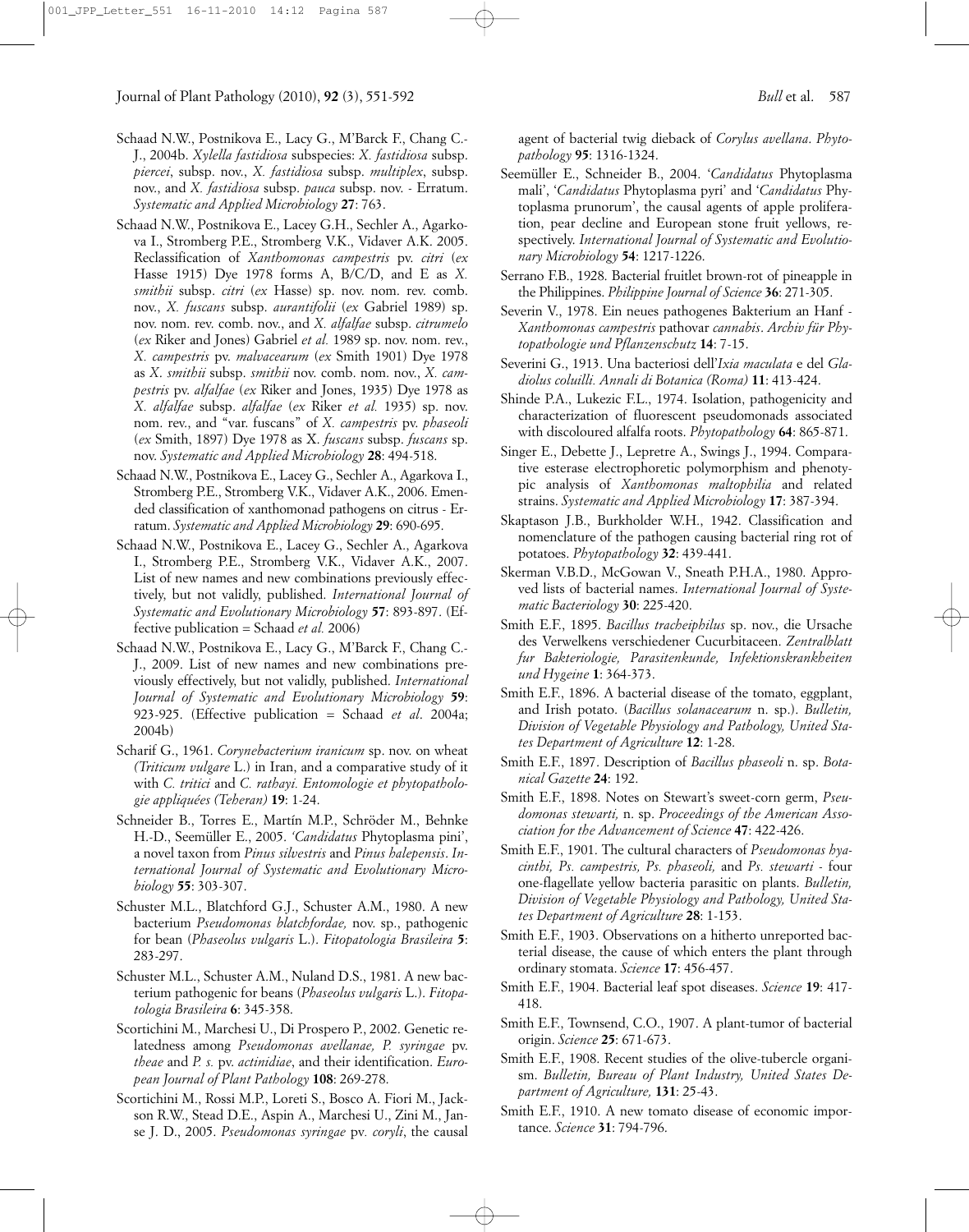- Smith E.F., 1911. *Bacteria in Relation to Plant Diseases*, Vol. 2. Carnegie Institute, Washington, USA.
- Smith E.F., 1913. A new type of bacterial disease. *Science* **38**: 926.
- Smith E.F., 1914. *Bacteria in Relation to Plant Diseases*, Vol. 3. Carnegie Institute, Washington, USA.
- Smith E.F., Bryan M.K., 1915. Angular leaf-spot of cucumbers. *Journal of Agricultural Research* **5**: 465-476.
- Smith E.F., Jones L.R., Reddy C.S., 1919. The black chaff of wheat. *Science* **50**: 48.
- Spieckermann A., Kotthoff P., 1914. Untersuchungen über die Kartoffelpflanze und ihre Krankheiten. I. Die Bakterienringfäule der Kartoffelpflanze. *Landwirtschaftliche Jahrbücher, Berlin* **46**: 659-732.
- Srinivasan M.C., Patel M.K., 1956. Three undescribed species of *Xanthomonas. Current Science* **25**: 366-367.
- Srinivasan M.C., Patel M.K., 1957. Two new phytopathogenic bacteria on verbenaceous hosts. *Current Science* **26**: 90-91.
- Srinivasan M.C., Patel M.K., Thirumalachar M.J., 1961a. A new bacterial blight disease of *Argemone mexicana. Proceedings of the National Institute of Sciences of India* **27**: 104- 107.
- Srinivasan M.C., Patel M.K., Thirumalachar M.J., 1961b. A bacterial blight disease of coriander. *Proceedings of the Indian Academy of Sciences* **53**: 298-301.
- Srinivasan M.C., Patel M.K., Thirumalachar M.J., 1962. Two bacterial leaf-spot diseases on *Physalis minima* and studies on their relationship to *Xanthomonas vesicatoria* (Doidge) Dowson. *Proceedings of the Indian Academy of Sciences* **56**: 93-96.
- Stall R.E., Kucharek T.A., 1982. A new bacterial disease of soybean in Florida. *Phytopathology* **72**: 990.
- Stall R.E., Beaulieu C., Egel D., Hodge N.C., Leite R.P., Minsavage G.V., Bouzar H., Jones J.B., Alvarez A.M., Benedict A.A., 1994. Two genetically diverse groups of strains are included in *Xanthomonas campestris* pv. *vesicatoria. International Journal of Systematic Bacteriology* **44**: 47-53.
- Stancescu C., Zurini I., 1986. O noua boala bacteriana la ricin. *Analele Institutului de Cercetari Pentru Protectia Plantelor* **19**: 43-53.
- Standring E.T., 1942. In: Lightle P.C., Standring E.T., Brown J.G., 1942. A bacterial necrosis of the giant cactus. *Phytopathology* **32**: 303-313.
- Stapp C., 1928. *Schizomycetes* (Spaltpilze oder Bakterien). In: Sorauer P. (ed.). Handbuch der Pflanzenkrankheiten, 5th Ed., Vol. 2, 1-295. Paul Parey, Berlin, Germany.
- Starr M.P., Burkholder W.H., 1942. Lipolytic activity of phytopathogenic bacteria determined by means of spirit blue agar and its taxonomic significance. *Phytopathology* **32**: 598-604.
- Starr M.P., Pirone P.P., 1942. *Phytomonas poinsettiae* n. sp., the cause of a bacterial disease of poinsettia. *Phytopathology* **32**: 1076-1081.
- Starr M.P., Weiss J.E., 1943. Growth of phytopathogenic bacteria in a synthetic asparagin medium. *Phytopathology* **33**: 314-318.
- Starr M.P., 1947. The causal agent of bacterial root and stem disease of guayule. *Phytopathology* **37**: 291-300.
- Starr M.P., Garcés O.C., 1950. El agente causante de la gomosis bacterial del pasto imperial en Colombia. *Revista Facultad Nacional de Agronomia (Medellin)* **11**: 73-83.
- Stead D.E., 1992. Grouping of plant-pathogenic and some other *Pseudomonas* spp. by using cellular fatty acid profiles. *International Journal of Systematic Bacteriology* **42**: 281-295.
- Stevens F.L., 1925. Plant Disease Fungi. MacMillan, New York, NY, USA.
- Surico G., Mugnai L., Pastorelli R., Giovannetti L., Stead D.E., 1996. *Erwinia alni*, a new species causing bark cankers of alder (*Alnus* Miller) species. *International Journal of Systematic Bacteriology* **46**: 720-726.
- Sutic´ D., 1957. [Tomato bacteriosis]. [Special Editition Institute of Plant Protection Beograd] 6: 1-65. In: *Review of Applied Mycology* **36**: 734-735.
- Sutić D., Tesic Z., 1958. [A new elm bacteriosis caused by *Pseudomonas ulmi*, sp. nov.] *Zastita Bílja* **45**: 13-25.
- Sutić D., Dowson W.J., 1959. An investigation of a serious disease of hemp (*Cannabis sativa* L.) in Jugoslavia. *Phytopathologische Zeitschrift* **34**: 307-314.
- Sutra L., Christen R., Bollet C., Simoneau P., Gardan L., 2001. *Samsonia erythrinae* gen. nov., sp. nov., isolated from bark necrotic lesions of *Erythrina* sp., and discrimination of plant-pathogenic Enterobacteriaceae by phenotypic features. *International Journal of Systematic and Evolutionary Microbiology* **51**: 1291-1304.
- Suzuki K., Suzuki M., Sasaki J., Park Y.-H., Komagata K., 1999. *Leifsonia* gen. nov., a genus for 2,4-diaminobutyric acid-containing actinomycetes to accommodate "*Corynebacterium aquaticum*" Leifson 1962 and *Clavibacter xyli* subsp. *cynodontis* Davis *et al.,*1984. *Journal of General and Applied Microbiology* **45**: 253-262.
- Suzuki K., Suzuki M., Sasaki J., Park Y.H., Komagata K., 2000. Validation of publication of new names and new combinations previously effectively published outside the IJSEM. *International Journal of Systematic and Evolutionary Microbiology* **50**: 1415-1417. (Effective publication = Suzuki *et al.* 1999)
- Sveshnikova M.A., 1983. In: Gause G.F., Preobrazhenskaya T.P., Sveshnikova M.A., Terekhova L.P., Maximova T.S. (eds). [A Guide to the Determination of Actinomycetes*.* Genera *Streptomyces, Streptoverticillium* and *Chainia.*]. Nauka, Moscow, USSR.
- Sveshnikova M.A., 1986. Validation of the publication of new names and new combinations previously effectively published outside the IJSB. *International Journal of Systematic Bacteriology* **36,** 573-576. (Effective publication = Sveshnikova 1983)
- Swingle D.B., 1925. Center rot of "French endive" or wilt of chicory (*Cichorium intybus* L.) *Phytopathology* **15**: 730.
- Swings J., De Vos P., Van den Moorter M., De Ley J., 1983. Transfer of *Pseudomonas maltophilia* Hugh 1981 to the genus *Xanthomonas* as *Xanthomonas maltophilia* (Hugh 1981) comb. nov. *International Journal of Systematic Bacteriology* **33**: 409-413.
- Swings J., Van den Mooter M., Vauterin L., Hoste B., Gillis M., Mew T.W., Kersters K., 1990. Reclassification of the causal agents of bacterial blight (*Xanthomonas campestris* pv. *oryzae*) and bacterial leaf streak (*Xanthomonas campe-*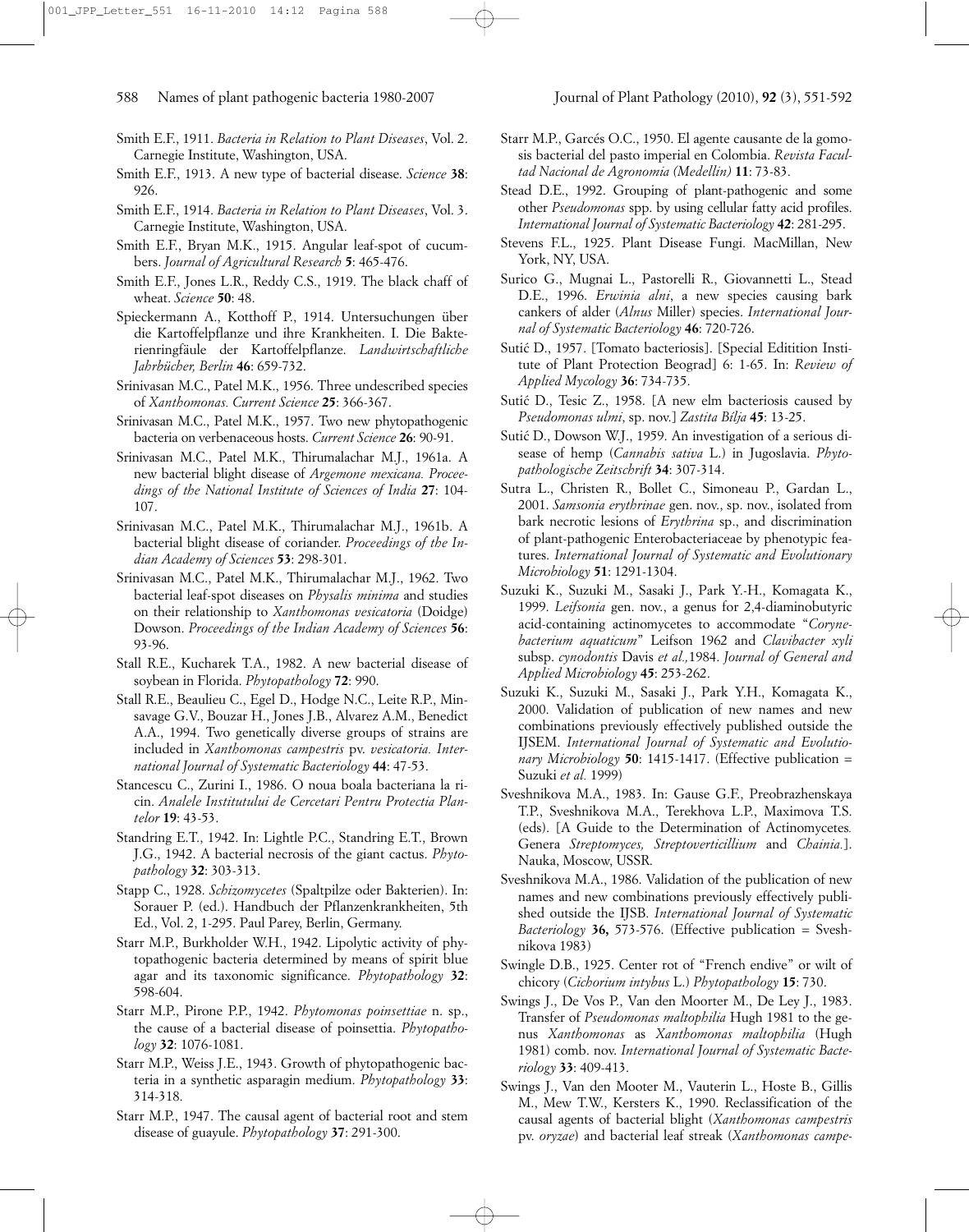*stris* pv. *oryzicola*) of rice as pathovars of *Xanthomonas oryzae* (*ex* Ishiyama 1922) sp. nov., nom. rev. *International Journal of Systematic Bacteriology* **40**: 309-311.

- Takahashi K., Nishiyama K., Sato M., 1996. *Pseudomonas syringae* pv. *broussonetiae* pv. nov., the causal agent of bacterial blight of paper mulberry (*Broussonetia kazinoki* x *B. papyrifera*). *Annals of the Phytopathological Society of Japan* **62**: 17-22.
- Takanashi K., Shimizu K., 1989. *Pseudomonas syringae* pv. *castaneae* pv. nov., causal agent of bacterial canker of chestnut (*Castanea crenata* Sieb. et Zucc.). *Annals of the Phytopathological Society Japan* **55**: 397-403.
- Takikawa Y., Serizawa S., Ichikawa T., Tsuyumu S., Goto M., 1989. *Pseudomonas syringae* pv. *actinidiae* pv. nov.: the causal bacterium of canker of kiwifruit in Japan. *Annals of the Phytopathological Society Japan* **55**: 437-444.
- Takikawa Y., 1990. Chemotaxonomic and phenotypic characterization of phytopathogenic pseudomonads. In: Klement Z. (ed.) Plant Pathogenic Bacteria. *Proceedings of the 7th International Conference on Plant Pathogenic Bacteria Budapest 1989,* Part A: 449-455.
- Takimoto S., 1920. [On the bacterial leaf-spot of *Antirrhinum majus* L.] *Botanical Magazine, Tokyo* **34**: 253-257.
- Takimoto S., 1927. [Bacterial black spot of burdock.] *Journal of Plant Protection, Tokyo* **14**: 519-523.
- Takimoto S., 1931. [Bacterial bud rot of loquat.] *Journal of Plant Protection, Tokyo* **18**: 349-355.
- Takimoto S., 1933. [The bacterial disease of New Zealand flax.] *Journal of Plant Protection, Tokyo* **20**: 774-778.
- Takimoto S., 1934. [Leaf-spot of begonia.] *Journal of Plant Protection, Tokyo* **21**: 258-262.
- Takimoto S., 1939. Bacterial leaf spot of *Cissus japonica* Willd. *Annals of the Phytopathological Society of Japan* **9**: 41-43.
- Tanii A., Miyajima K., Akita T., 1976. The sheath brown rot disease of rice plant and its causal bacterium, *Pseudomonas fuscovaginae* A. Tanii, K. Miyajima et T. Akita sp. nov. *Annals of the Phytopathological Society of Japan* **42**: 540-548.
- Tanii A., 1983. [Fire blight like symptoms of pear and causal pathogen.] *Abstracts of the 12th Plant Bacterial Disease Workshop, Niigata 1983:* 18-23.
- Teixeira D.C., Saillard C., Eveillard S., Danet J.L., da Costa P.I., Ayres A.J., Bové J.M., 2005. *'Candidatus* Liberibacter americanus', associated with citrus huanglongbing (greening disease) in São Paulo State, Brazil. *International Journal of Systematic and Evolutionary Microbiology* **55**: 1857-1862.
- Thaxter R., 1892. Potato scab. *Annual Report of the Connecticut Agricultural Experiment Station for 1891*: 153-160.
- Thomson S.V., Hildebrand D.C., Schroth M.N., 1981. Identification and nutritional differentiation of the Erwinia sugar beet pathogen from members of *Erwinia carotovora* and *Erwinia chrysanthemi. Phytopathology* **71**: 1037-1042.
- Thomson S.V., Hildebrand D.C., Schroth M.N., 1984. Validation of the publication of new names and new combinations previously effectively published outside the IJSB. *International Journal of Systematic Bacteriology* **34**: 91-92. (Effective publication = Thomson *et al.* 1981)
- Thornberry H.H., Anderson H.W., 1931a. A bacterial disease of barberry caused by *Phytomonas berberidis,* n. sp. *Journal*

*of Agricultural Research* **43**: 29-36.

- Thornberry H.H., Anderson H.W., 1931b. Bacterial leaf spot of viburnum. *Phytopathology* **21**: 907-912.
- Thornberry H.H., Anderson H.W., 1937. Some bacterial diseases of plants in Illinois. *Phytopathology* **27**: 946-949.
- Tilford P.E., 1936. Fasciation of sweet peas caused by *Phytomonas fascians* n. sp. *Journal of Agricultural Research* **53**: 383-394.
- Tindall B.J., 2008. *Corynebacterium ilicis* is typified by ICMP 2608 =ICPB CI144, *Arthrobacter ilicis* is typified by DSMZ 20138 =ATCC 14264 =NCPPB 1228 and the two are not homotypic synonyms, and clarification of the authorship of these two species. Opinion 87. *International Journal of Systematic and Evolutionary Microbiology* **58**: 1976-1978.
- Toben H.-M., Mavridis A., Rudolph K., 1994. Physiological and pathological characterization of a non-fluorescent pathovar of *Pseudomonas syringae* isolated from coriander. In: Plant Pathogenic Bacteria. *Proceedings of the 8th International Conference on Plant Pathogenic Bacteria, Versailles 1992*: 397-402.
- Toben H.-M., Rudolph K., 1996. *Pseudomonas syringae* pv. *coriandricola*, incitant of bacterial umbel blight and seed decay of coriander (*Coriandrum sativum* L.) in Germany. *Journal of Phytopathology* **144**: 169-178.
- Trébaol G., Gardan L., Manceau C., Tanguy J.-L., Tirilly Y., Boury S., 2000. Genomic and phenotypic characterization of *Xanthomonas cynarae* sp. nov., a new species that causes bacterial bract spot of artichoke (*Cynara scolymus* L.). *International Journal of Systematic and Evolutionary Microbiology* **50**: 1471-1478.
- Trevisan V., 1952. Reprint of : Trevisan V., 1889. I generi e le specie delle batteriacee. Zanaboni and Gabuzzi, Milano, Italy. *International Journal of Systematic Bacteriology* **2**: 13-44.
- Truman R., 1974. Die-back of *Eucalyptus citriodora* caused by *Xanthomonas eucalypti* sp. n. *Phytopathology* **64**: 143-144.
- Trüper H.G, de' Clari L., 1997. Taxonomic note: necessary correction of specific epithets formed as substantives (nouns) "in apposition". *International Journal of Systematic Bacteriology* **47**: 908-909.
- Trüper H.G, de' Clari L., 1998. Taxonomic note: erratum and correction of further specific epithets formed as substantives (nouns) 'in apposition'. *International Journal of Systematic Bacteriology* **48**: 615.
- Uehara K., Arai K., Nonaka T., Sano I., 1980. Canker of tea, a new disease, and its causal bacterium *Xanthomonas campestris* pv. *theaecola* Uehara et Arai pv. nov. *Bulletin of the Faculty of Agriculture, Kagoshima University* **30**: 17-21.
- Urakami T., Ito-Yoshida C., Araki H., Kijima T., Suzuki K.-I., Komagata K., 1994. Transfer of *Pseudomonas plantarii* and *Pseudomonas glumae* to *Burkholderia* as *Burkholderia* spp. and description of *Burkholderia vandii* sp. nov. *International Journal of Systematic Bacteriology* **44**: 235-245.
- Urosevic, B., 1966. [Canker of poplars due to *Erwinia cancerogena* n. sp.] *Lesnicky Casopis* **12**: 493-505.
- Valiunas D., Staniulis J., Davis R.E., 2006. *'Candidatus* Phytoplasma fragariae', a novel phytoplasma taxon discovered in yellows diseased strawberry, *Fragaria* x *ananassa*. *International Journal of Systematic and Evolutionary Microbiology* **56**: 277-281.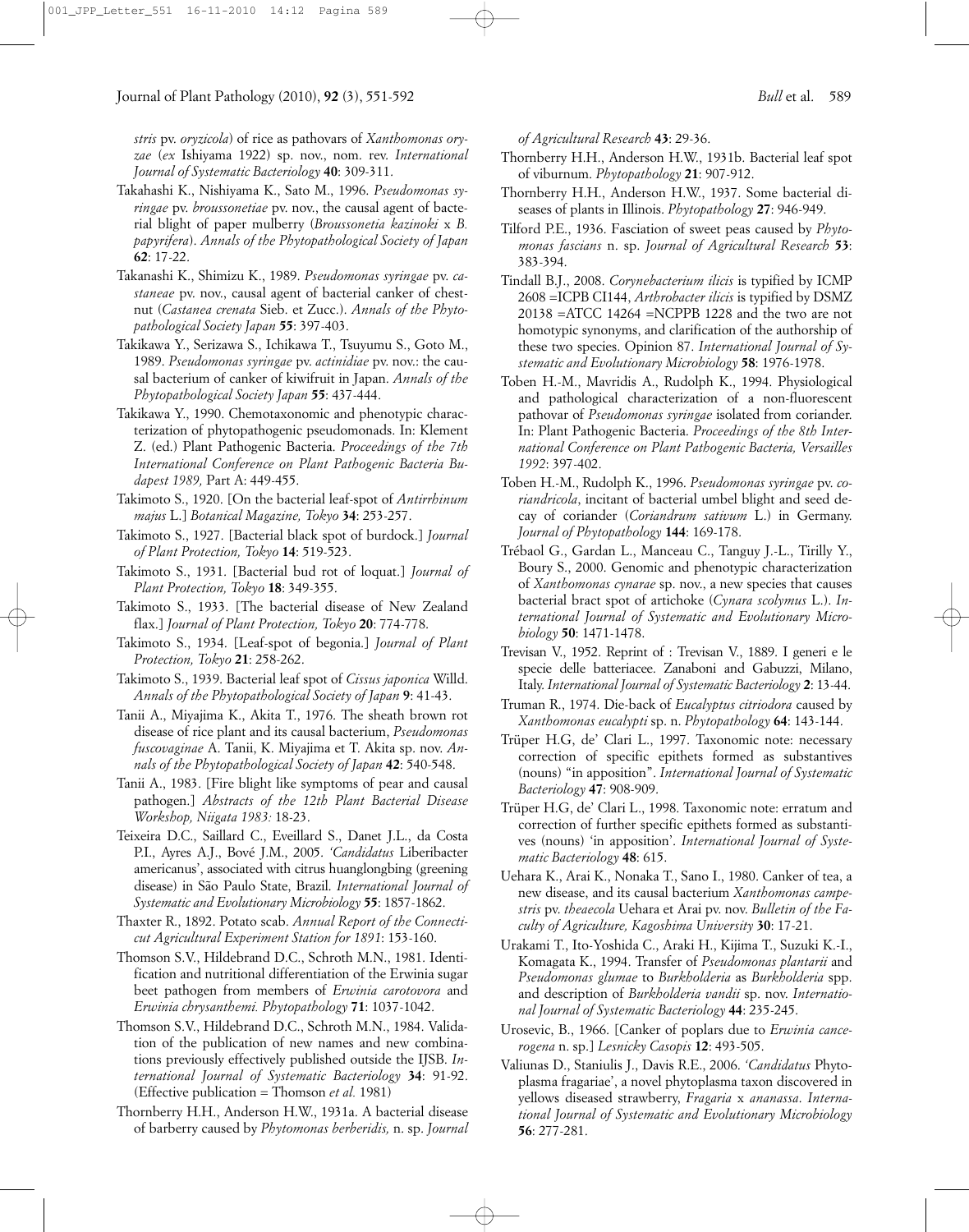- Van Bruggen A.H.C., Jochimsen K.N., Brown P.R., 1990. *Rhizomonas suberifaciens* gen. nov., sp. nov., the causal agent of corky root of lettuce. *International Journal of Systematic Bacteriology* **40**: 175-188.
- Van den Mooter M., Swings J., 1990. Numerical analysis of 295 phenotypic features of 266 *Xanthomonas* strains and related strains and an improved taxonomy of the genus. *International Journal of Systematic Bacteriology* **40**: 348-369.
- Vaneechoutte M., Kämpfer P., De Baere T., Falsen E., Verschraegen G., 2004. *Wautersia* gen. nov., a novel genus accommodating the phylogenetic lineage including *Ralstonia eutropha* and related species, and proposal of *Ralstonia* [*Pseudomonas*] *syzygii* (Roberts *et al.,*1990) comb. nov. *International Journal of Systematic and Evolutionary Microbiology* **54**: 317-327.
- Van Hall C.J.J., 1902. Bijdragen tot de kennis der Bakterieele Plantenzeikten*.* Coöperatieve Drukkerij-vereeniging "Plantijn", Inaugural dissertation. Amsterdam, The Netherlands.
- Vauterin L., Hoste B., Kersters K., Swings J., 1995. Reclassification of *Xanthomonas. International Journal of Systematic Bacteriology* **45**: 472-489.
- Verdin E., Salar P., Danet J.-L., Choueiri E., Jreijiri F., El Zammar S., Gélie B., Bové J.M., Garnier M., 2003. '*Candidatus* Phytoplasma phoenicium' sp. nov., a new phytoplasma associated with an emerging lethal disease of almond trees in Lebanon and Iran. *International Journal of Systematic and Evolutionary Microbiology* **53**: 833-838.
- Victoria J.I., Barros O., 1969. Etiologia de una nueva enfermedad bacterial del plátano (*Musa paradisiaca* L.) en Colombia. *Revista Instituto Colombiano Agropecuario* **4**: 173-190.
- Victoria J.I., Arboleda F., Muñoz S., 1975. La pudrición suave del tallo de maiz (*Zea mays* L.) en Colombia. *Noticas Fitopatológicas* **4**: 136-147.
- Vidaver A.K., Mandel M., 1974. *Corynebacterium nebraskense*, a new, orange-pigmented phytopathogenic species. *International Journal of Systematic Bacteriology* **24**: 482-485.
- Wakker J.H., 1883. Vorlaüfige Mittheilungen über Hyacinthenkrankheiten. *Botanisches Centralblatt* **14**: 315-317.
- Waksman S.A., Henrici A.T., 1943. The nomenclature and classification of the actinomycetes. *Journal of Bacteriology* **46**: 337-341.
- Waksman S.A., Henrici A.T., 1948. Family 11. Actinomycetaceae Buchanan. In: Breed R.S., Murray E.G.D., Hitchins A.P (eds). Bergey's Manual of Determinative Bacteriology, 6th Ed., pp. 892-928. Williams and Wilkins, Baltimore, MD, USA.
- Waksman S.A., 1953. Part 1. The Actinomycetes. In: Waksman S.A., Lechevalier H.A. (eds). Guide to the Classification and Identification of the Actinomycetes and their Antibiotics. Williams and Wilkins, Baltimore, MD, USA.
- Waksman S.A., 1961. The Actinomycetes. Classification, identification and descriptions of genera and species. Vol. 2. Williams and Wilkins, Baltimore, MD, USA.
- Waldee E.L., 1945. Comparative studies of some peritrichous phytopathogenic bacteria. *Iowa State College, Journal of Science* **19**: 435-484.
- Wallin J.R., Reddy C.S., 1945. A bacterial streak disease of *Phleum pratense* L. *Phytopathology* **35**: 937-939.
- Wayne L.G., 1994. Actions of the Judicial Commission of the International Committee on Systematic Bacteriology on requests for opinions published between January 1985 and July 1993. *International Journal of Systematic Bacteriology* **44**: 177-178.
- Wells J.M., Raju B.C., Hung H.-Y., Weisburg W.G., Mandelco-Paul L., Brenner D.J., 1987. *Xylella fastidiosa* gen. nov., sp. nov.: gram-negative, xylem-limited, fastidious plant bacteria related to *Xanthomonas* spp. *International Journal of Systematic Bacteriology* **37**: 136-143.
- Whitcomb R.F., Chen T.A., Williamson D.L., Liao C., Tully J.G., Bové J.M., Mouches C., Rose, D.L., Coan M.E., Clark T.B., 1986. *Spiroplasma kunkelii* sp. nov.: characterization of the etiological agent of corn stunt disease. *International Journal of Systematic Bacteriology* **36**: 170-178.
- White D.T., Blackall L.L., Scott P.T., Walsh K.B., 1998. Phylogenetic positions of phytoplasmas associated with dieback, yellow crinkle and mosaic diseases of papaya, and their proposed inclusion in '*Candidatus* Phytoplasma australiense' and a new taxon, '*Candidatus* Phytoplasma australasia'. *International Journal of Systematic Bacteriology* **48**: 941-951.
- White H.E., 1930. Bacterial spot of radish and turnip. *Phytopathology* **20**: 653-662.
- Wiehe P.O., Dowson W.J., 1953. A bacterial disease of cassava (*Manihot utilissima*) in Nyasaland. *Empire Journal of Experimental Agriculture* **21**: 141-143.
- Willems A., Gillis M., Kersters K., Van den Broecke L., De Ley J., 1987. Transfer of *Xanthomonas ampelina* Panagopoulos 1969 to a new genus, *Xylophilus* gen. nov., as *Xylophilus ampelinus* (Panagopoulos 1969) comb. nov. *International Journal of Systematic Bacteriology* **37**: 422-430.
- Willems A., Falsen E., Pot B., Jantzen E., Hoste B., Vandamme P., Gillis M., Kersters K., De Ley J., 1990. *Acidovorax*, a new genus for *Pseudomonas facilis, Pseudomonas delafieldii*, E. Falsen (EF) group 13, EF group 16, and several clinical isolates, with the species *Acidovorax facilis* comb. nov., *Acidovorax delafieldii* comb. nov. and *Acidovorax temperans* sp. nov. *International Journal of Systematic Bacteriology* **40**: 384-398.
- Willems A., Goor M., Thielemans S., Gillis M., Kersters K., De Ley J., 1992. Transfer of several phytopathogenic *Pseudomonas* species to *Acidovorax* as *Acidovorax avenae* subsp. *avenae* subsp. nov., comb. nov., *Acidovorax avenae* subsp. *citrulli, Acidovorax avenae* subsp. *cattleyae,* and *Acidovorax konjaci. International Journal of Systematic Bacteriology* **42**: 107-119.
- Wilson E.E., Starr M.P., Berger J.A., 1957. Bark canker, a bacterial disease of the Persian walnut tree. *Phytopathology* **47**: 669-673.
- Wilson E.E., Zeitoun F.M., Fredrickson D.L., 1967. Bacterial phloem canker, a new disease of Persian walnut trees. *Phytopathology* **57**: 618-621.
- Winslow C.-E.A., Broadhurst J., Buchanan R.E., Krumwiede C., Rogers L.A., Smith G.H., 1920. The families and genera of the bacteria. Final report of the committee of the Society of American Bacteriologists on characterization and classification of bacterial types. *Journal of Bacteriology* **5**: 191-229.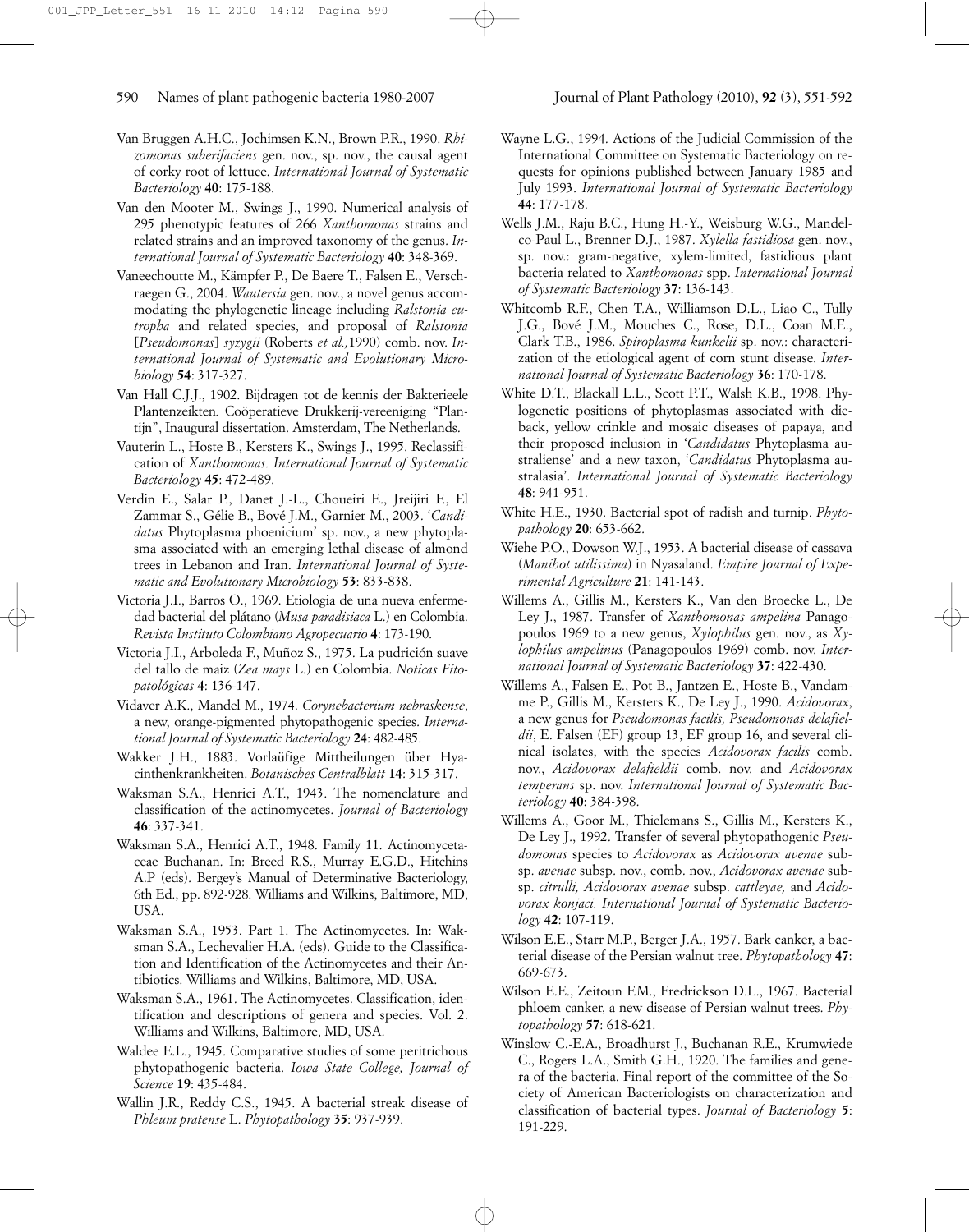- Wolf F.A., Foster A.C., 1917. Bacterial leaf spot of tobacco. *Science* **46**: 361-362.
- Wolf F.A., 1920. A bacteria leaf spot of velvet bean. *Phytopathology* **10**: 73-80.
- Wormald H., 1931. Bacterial diseases of stone fruit trees in Britain. III. The symptoms of bacterial canker in plum trees. *Journal of Pomology and Horticultural Science* **9**: 239-256.
- Yabuuchi E., Yano I., Oyaizu H., Hashimoto Y., Ezaki T., Yamamoto H., 1990a. Proposals of *Sphingomonas paucimobilis* gen. nov. and comb. nov., *Sphingomonas parapaucimobilis* sp. nov., *Sphingomonas yanoikuyae* sp. nov., *Sphingomonas adhaesiva* sp. nov., *Sphingomonas capsulata* comb. nov., and two genospecies of the genus *Sphingomonas*. *Microbiology and Immunology* **34**: 99-119.
- Yabuuchi E., Yano I., Oyaizu H., Hashimoto Y., Ezaki, T., Yamamoto H., 1990b. Validation of the publication of new names and new combinations previously effectively published outside the IJSB. *International Journal of Systematic Bacteriology* **40**: 320-321. (Effective publication = Yabuuchi *et al.* 1990a)
- Yabuuchi E., Kosako Y., Oyaizu H., Yano I., Hotta H., Hashimoto Y., Ezaki T., Arakawa M., 1992. Proposal of *Burkholderia* gen. nov. and transfer of seven species of the genus *Pseudomonas* homology group II to the new genus, with the type species *Burkholderia cepacia* (Palleroni and Holmes 1981) comb. nov. *Microbiology and Immunology* **36**: 1251-1275.
- Yabuuchi E., Kosako Y., Oyaizu H., Yano I., Hotta H., Hashimoto Y., Ezaki T., Arakawa M., 1993. Validation of the publication of new names and new combinations previously effectively published outside the IJSB. *International Journal of Systematic Bacteriology* **43**: 398-399. (Effective publication = Yabuuchi *et al.* 1992)
- Yabuuchi E., Kosako Y., Yano I., Hotta H., Nishiuchi Y., 1995. Transfer of two *Burkholderia* and an *Alcaligenes* species to *Ralstonia* gen. nov.: proposal of *Ralstonia pickettii* (Ralston, Palleroni and Doudoroff 1973) comb. nov., *Ralstonia solanacearum* (Smith 1896) comb. nov. and *Ralstonia eutropha* (Davis 1969) comb. nov. *Microbiology and Immunology* **39**: 897-904.
- Yabuuchi E., Kosako Y., Yano I., Hotta H., Nishiuchi Y., 1996. Validation of the publication of new names and new combinations previously effectively published outside the IJSB. *International Journal of Systematic Bacteriology* **46,** 625-626. (Effective publication = Yabuuchi *et al.* 1995)
- Yabuuchi E., Kosako Y., Naka T., Suzuki S., Yanno I., 1999a. Proposal of *Sphingomonas suberifaciens* (van Bruggen, Jochimsen and Brown 1990) comb. nov., *Sphingomonas natatoria* (Sly 1985) comb. nov., *Sphingomonas ursincola* (Yurkov *et al.,*1997) comb. nov., and emendation of the genus *Sphingomonas*. *Microbiology and Immunology* **43**: 339-349.
- Yabuuchi E., Kosako Y., Naka T., Suzuki S., Yanno I., 1999b. Validation of the publication of new names and new combinations previously effectively published outside the IJSB. *International Journal of Systematic Bacteriology* **49**: 935- 936. (Effective publication = Yabuuchi *et al.* 1999)
- Yamada K., Komagata K., 1972. Taxonomic studies on coryneform bacteria V. Classification of coryneform bacteria. *Journal of General and Applied Microbiology* **18**: 417-431.
- Yirgou D., 1964. *Xanthomonas guizotiae* sp. nov. on *Guizotia abyssinica. Phytopathology* **54**: 1490-1491.
- Yirgou D., Bradbury J.F., 1968. Bacterial wilt of enset (*Ensete ventricosum*) incited by *Xanthomonas musacearum* sp. n. *Phytopathology* **58**: 111-112.
- Yoshii H., Takimoto S., 1928. [Bacterial leafspot of castor bean and its pathogen.] *Journal of Plant Protection, Tokyo* **15**: 12-18.
- Young J.M., 1970. Drippy gill: a bacterial disease of cultivated mushrooms caused by *Pseudomonas agarici* n.sp. *New Zealand Journal of Agricultural Research* **13**: 977-990.
- Young J.M., Dye D.W., Bradbury J.F., Panagopoulos C.G., Robbs C.F., 1978. A proposed nomenclature and classification for plant pathogenic bacteria. *New Zealand Journal of Agricultural Research* **21**:153-177.
- Young J.M., Bradbury J.F., Davis R.E., Dickey R.S., Ercolani G.L., Hayward A.C., Vidaver A.K. 1991a. Nomenclatural revisions of plant pathogenic bacteria and list of names 1980-1988. *Review of Plant Pathology* **70**: 211-221.
- Young J.M., Bradbury J.F., Gardan L., Gvozdyak R.I., Stead D.E., Takikawa Y., Vidaver A.K., 1991b. Comment on the reinstatement of *Xanthomonas citri* (ex Hasse 1915) Gabriel *et al.* 1989 and *X. phaseoli* (ex Smith 1897) Gabriel *et al.* 1989: indication of the need for minimal standards for the genus *Xanthomonas. International Journal of Systematic Bacteriology* **41**: 172-177.
- Young J.M., 1992. *Pseudomonas syringae* pv. *japonica* (Mukoo 1955) Dye *et al.* 1980 is a junior synonym of *P. syringae* pv. *syringae* van Hall 1902. *Letters in Applied Microbiology* **15**: 129-130.
- Young J.M., Takikawa Y., Gardan L., Stead D.E., 1992. Changing concepts in the taxonomy of plant pathogenic bacteria. *Annual Review of Phytopathology* **30**: 67-105.
- Young J.M., Fletcher M.J., 1994. *Pseudomonas syringae* pv. *panici* (Elliott 1923) Young, Dye and Wilkie 1978 is a doubtful name. *Australasian Plant Pathology* **23**: 66-68.
- Young J.M., Saddler G.S., Takikawa Y., De Boer S.H., Vauterin L., Gardan L., Gvozdyak R.I., Stead D.E., 1996. Names of plant pathogenic bacteria 1864-1995. *Review of Plant Pathology* **75**: 721-763.
- Young J.M., Kuykendall L.D., Martínez-Romero E., Kerr A., Sawada H., 2001a. A revision of *Rhizobium* Frank 1889, with an emended description of the genus, and the inclusion of all species of *Agrobacterium* Conn 1942 and *Allorhizobium undicola* de Lajudie *et al.*1998 as new combinations: *Rhizobium radiobacter*, *R. rhizogenes*, *R. rubi*, *R. undicola* and *R. vitis*. *International Journal of Systematic and Evolutionary Microbiology* **51**: 89-103.
- Young J.M., Bull C.T., De Boer S.H., Firrao G., Gardan L., Saddler G.E., Stead D.E., Takikawa Y., 2001b. Classification, nomenclature and plant pathogenic bacteria - a clarification. *Phytopathology* **91**: 617-620.
- Young J.M., Bull C.T., De Boer S.H., Firrao G., Gardan L., Saddler G.E., Stead D.E., Takikawa Y., 2001c. International standards for naming pathovars of phytopathogenic bacteria. http://www.isppweb.org/about\_tppb\_naming.asp.
- Young J.M., 2004. Renaming of *Agrobacterium larrymoorei* Bouzar and Jones 2001 as *Rhizobium larrymoorei* (Bouzar and Jones 2001) comb. nov. *International Journal of Systematic and Evolutionary Microbiology* **54**: 149.